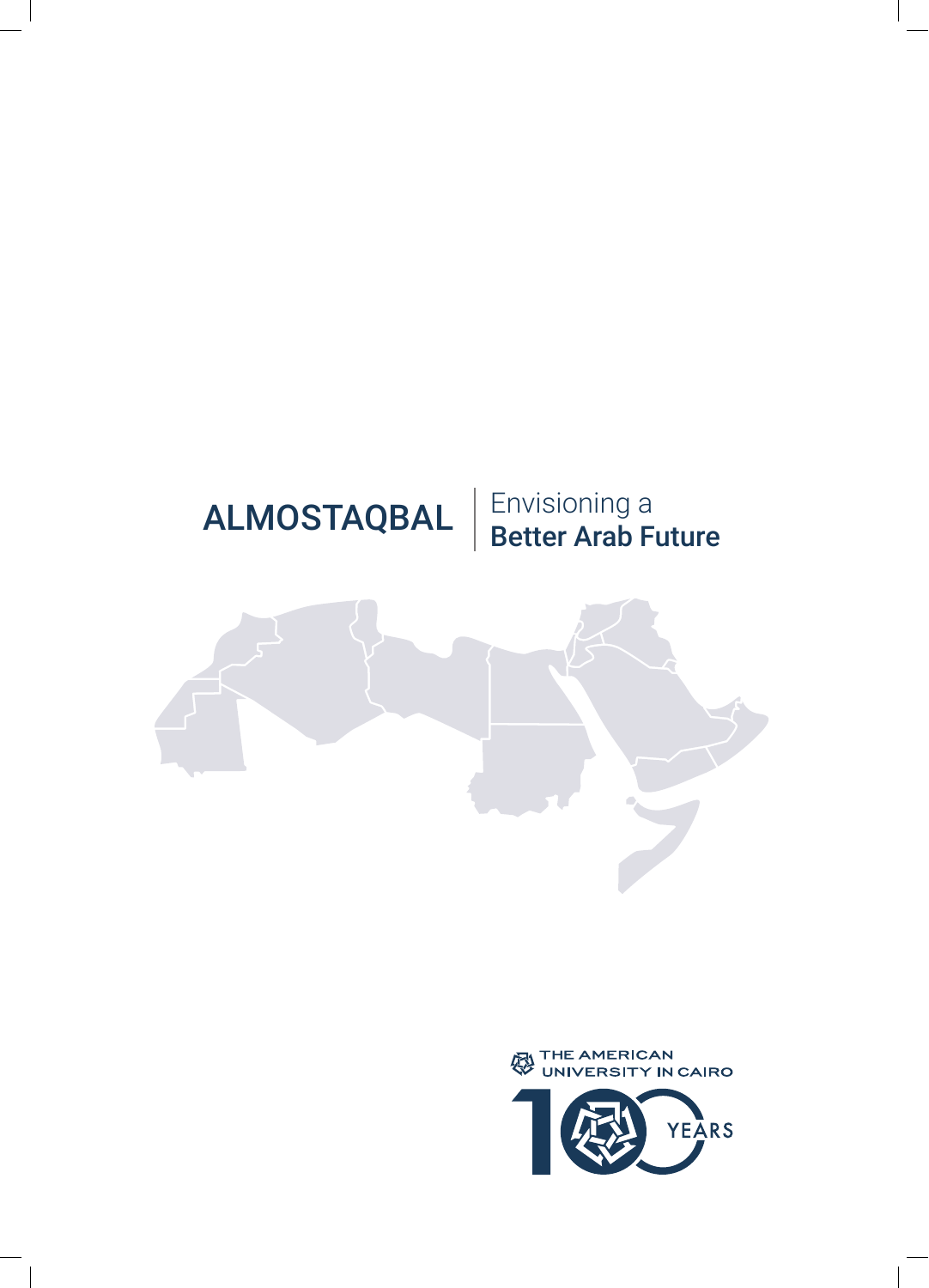#### **FOREWORD**

#### *by Dean of GAPP Nabil Fahmy*

The American University in Cairo (AUC) has been an exceptional educational institution in Egypt for over a century. Its commitment to rigorous academic standards is unmatched in the region and its social conscience towards the well-being of the Arab World, the Middle East, and Egypt, in particular, is longstanding. As such, its stakeholders are the youth of the region, academics, and practitioners in different walks of life, as well as the public at large.

On the occasion of its centennial anniversary in 2020, the university reflected deeply and seriously to ensure its continued invaluable contributions. Accordingly, it has looked at its programs and future plans. In doing so, it naturally reflected with serious concern and anticipation on the Middle East generally. It is self-evident that the region is experiencing difficult times. The decreasing influence of the Arab World and its increasing challenges in the face of domestic, regional, and global transformations stood out. In fact, there was a stark relative absence of an Arab voice and response to the momentous developments of our time that seem to be defining the present and laying the parameters for the future.

The university's strong commitment to the region and its future, and the absence of Arab voices and engagements were the driving forces behind the university's adoption of a Blue Ribbon Report entitled "AlMostaqbal: Envisioning a Better Arab Future" as one of its centennial anniversary projects. Contributions to the report from across the Arab World place a strong emphasis on presenting Arab perspectives about the present and future of the region with special focus on policy recommendations relevant to the next decade. In so doing, for reasons of focus and concrete guidance, the contributing groups paid special attention to socioeconomic and political security issues.

Needless to say, as is true with almost everything else during 2020–2021, the Covid-19 pandemic created obstacles to repeated and intensive face-to-face discussions after an energetic and passionate set of initial meetings of the group as a whole. Nevertheless, the work continued with determination remotely among the group as a whole and with engagement with individual members. My respect and appreciation for the efforts, commitment, and understanding on the part of the project participants cannot be overstated. They all, without exception, brought their minds, hearts, and souls to the process. And AUC—faculty, staff, and administration—did the utmost to ensure that the Blue Ribbon Report becomes an exceptional project that marks an academically-sound, policy-oriented assessment looking forward on how best to have Arabs contribute to the creation of a more stable and secure region, as well as respond commensurately to local interests, priorities, and aspirations.

The Report lays out a series of recommendations to address numerous paramount issues to enhance the region's economic sustainability and ensure a more equitable distribution of resources. It also presents recommendations to tackle a "generic resistance to gradual change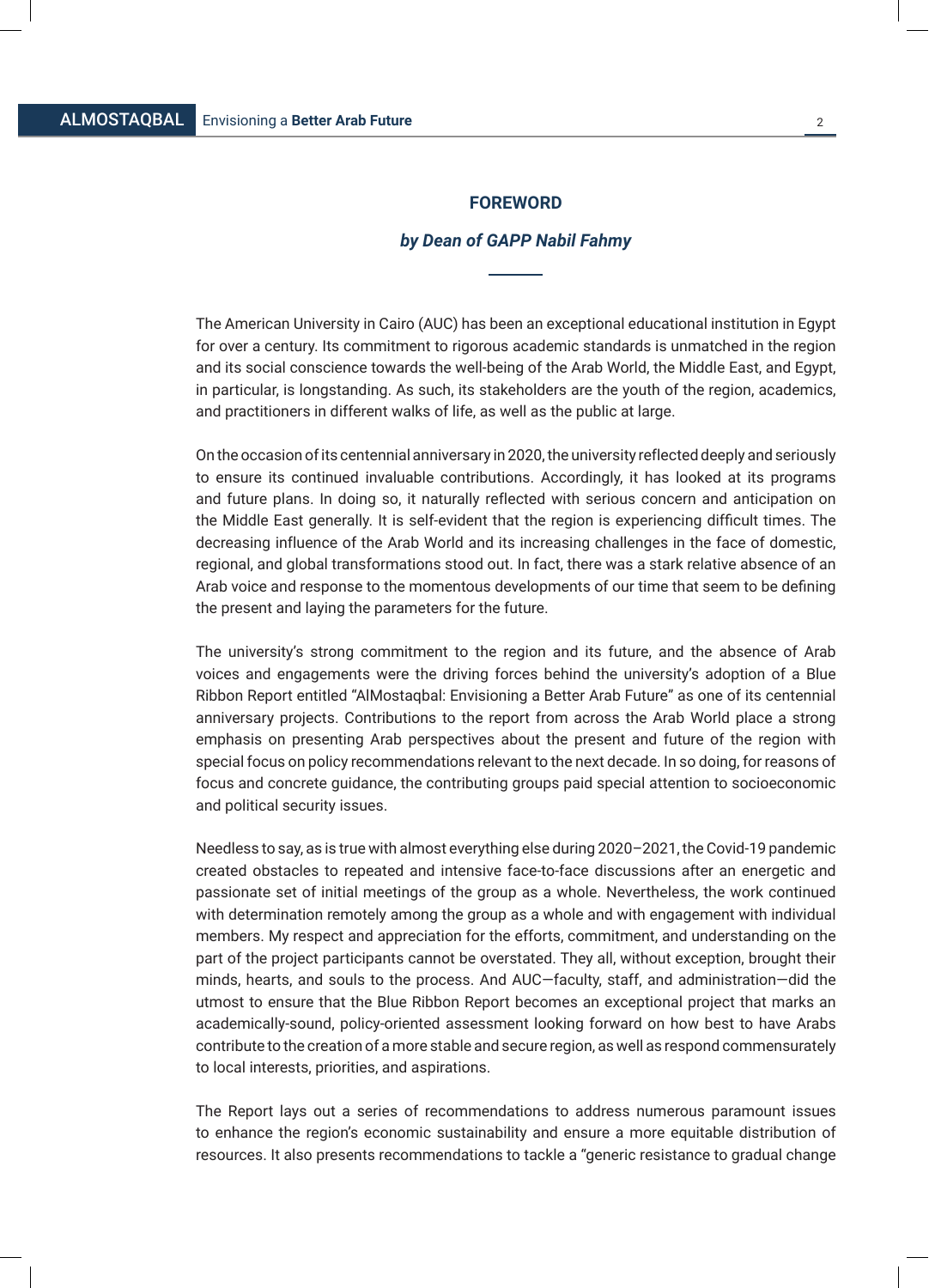deficiency" as well as inherent "national security deficiencies". Yet, most of all it attempts to create a forward-looking perspective in the Arab World that is more self-dependent and proactive, allowing the majority of the region's people to engage concretely in the development of their future.

No single report can offer solutions and recommendations regarding the many complex challenges facing the region. I do, however, believe that we have put forward invaluable suggestions in this report, that can hopefully be built upon and expanded by others, both from the region and beyond. As chairman of the project, I cannot conclude without reaffirming my gratitude to all who have made the project a reality and do hope that it will stand out as a valuable effort in bringing out Arab voices and ensuring engagement in determining the future.

*Nabil Fahmy*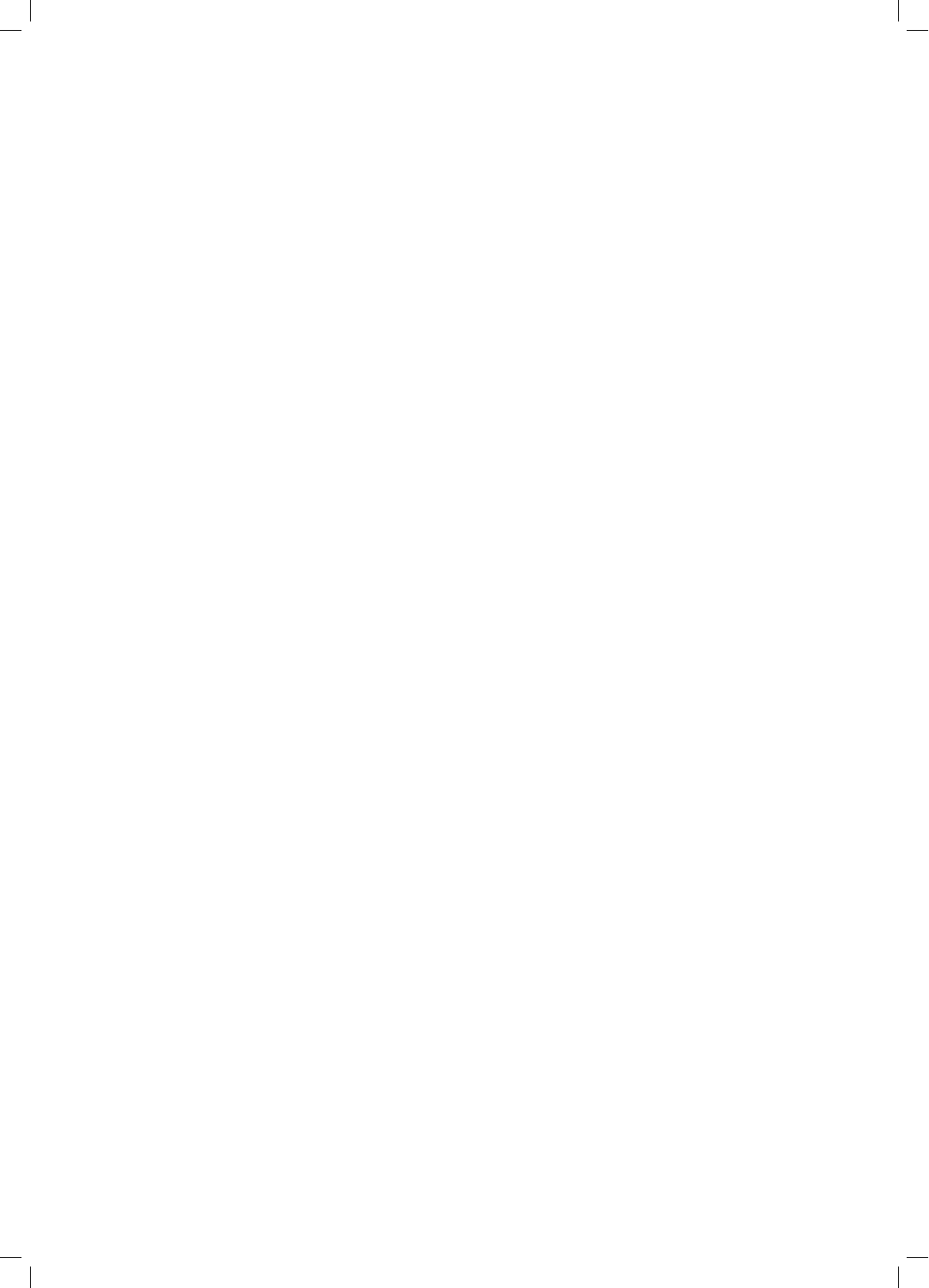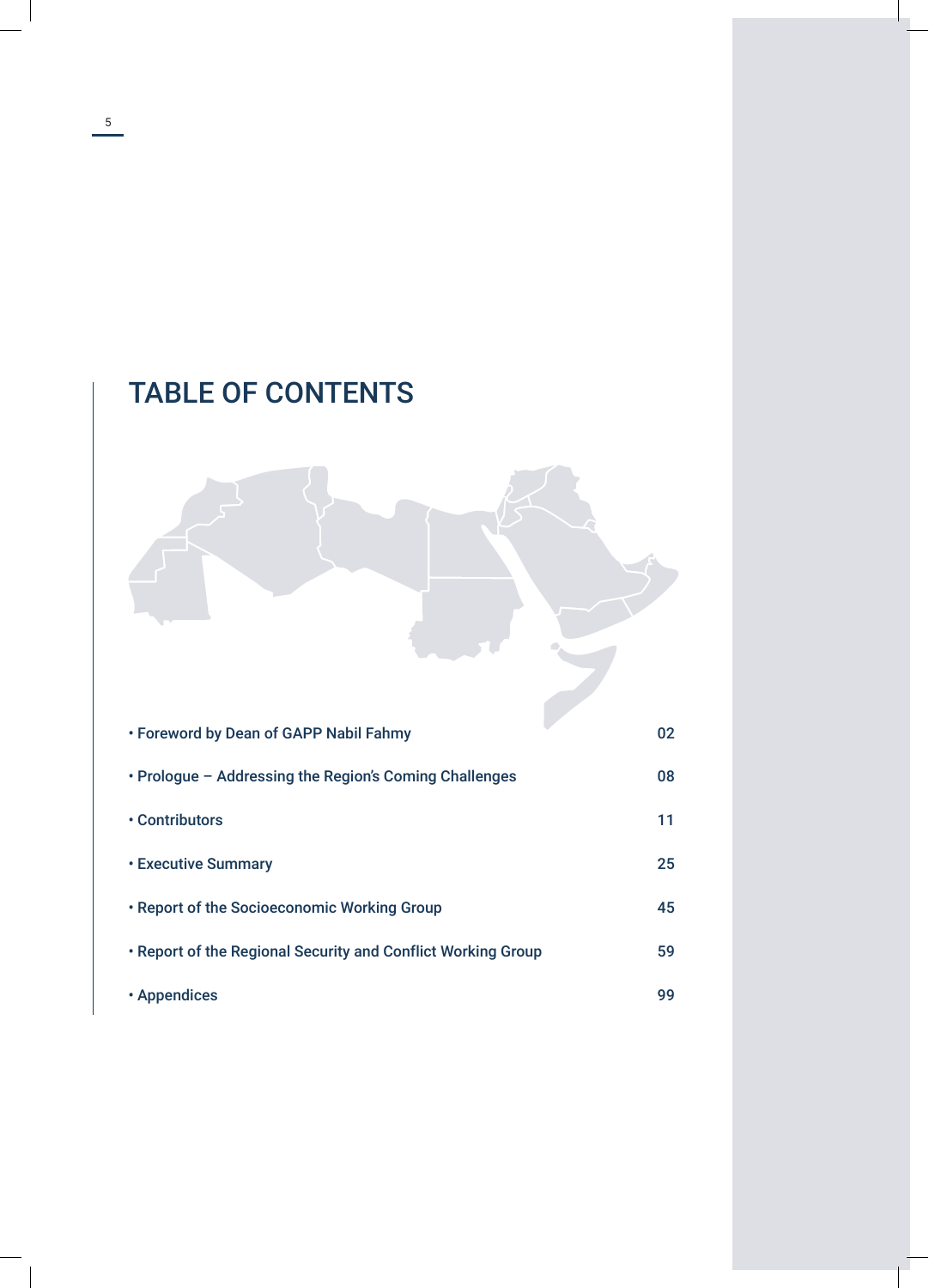| <b>Foreword by Dean of GAPP Nabil Fahmy</b>                                 | 02 |
|-----------------------------------------------------------------------------|----|
| Prologue - Addressing the Region's Coming Challenges                        | 08 |
| <b>Contributors</b>                                                         |    |
| • Project Chair Dean Nabil Fahmy                                            | 12 |
| • The Socioeconomic Working Group                                           | 13 |
| . The Regional Security and Conflict Working Group                          | 18 |
| • Editors                                                                   | 24 |
| <b>Executive Summary</b>                                                    | 26 |
| • The Current Arab Regional Security Landscape                              | 29 |
| • The Arab World in the Global Division of Labor                            | 35 |
| • Emerging Policy Challenges                                                | 37 |
| • Future Pathways: Regional Security Scenarios for the Arab World           | 40 |
| • Policy Recommendations                                                    | 41 |
| <b>Report of the Socioeconomic Working Group</b>                            | 45 |
| Resetting the Arab MENA's Future Research and Policy Agenda                 | 46 |
| . MENA in the Global Division of Labor: What, How, and How Much?            | 48 |
| • Human Development with Little Social Empowerment or Participation         | 51 |
| . Weak International, Regional, and National Integration                    | 53 |
| . MENA in the Global Development Discourse: The "Why" Question              | 54 |
| • Conclusions and the Way Forward: Resetting the Research and Policy Agenda | 55 |
| - Looking for Free Spaces to Move In                                        | 56 |
| - Regional is the New National                                              | 57 |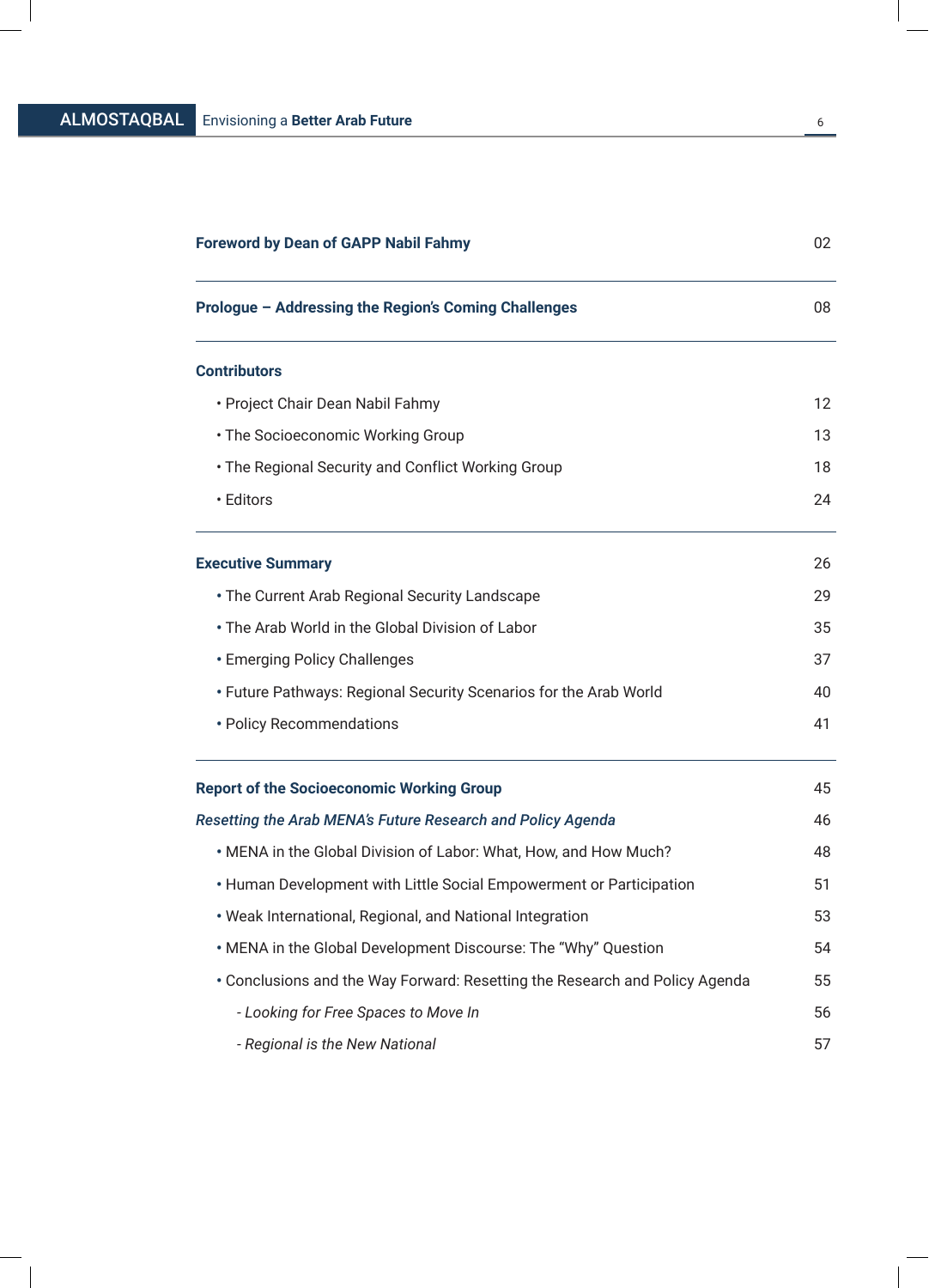| <b>Report of the Regional Security and Conflict Working Group</b><br>• Assessment of the Arab Regional Security Landscape<br>- Overall Regional Security Trends<br>- Threats to Arab Regional Security<br>- Assets for a New Regional Security Framework<br>• Future Pathways: Scenarios for the Arab World<br>• Implications of Alternative Policy Approaches<br>• Alternative Policy Approaches | 60<br>62<br>62<br>67<br>78<br>81<br>87<br>88 |                                                                       |     |
|---------------------------------------------------------------------------------------------------------------------------------------------------------------------------------------------------------------------------------------------------------------------------------------------------------------------------------------------------------------------------------------------------|----------------------------------------------|-----------------------------------------------------------------------|-----|
|                                                                                                                                                                                                                                                                                                                                                                                                   |                                              | <b>Appendix A</b>                                                     |     |
|                                                                                                                                                                                                                                                                                                                                                                                                   |                                              | . Market Control or Market Reform? Pathologies and Possibilities      | 100 |
|                                                                                                                                                                                                                                                                                                                                                                                                   |                                              | for Private Sector Development in the Middle East                     |     |
|                                                                                                                                                                                                                                                                                                                                                                                                   |                                              | <b>Appendix B</b>                                                     |     |
|                                                                                                                                                                                                                                                                                                                                                                                                   |                                              | . A New Framing of Social Policies: Why, What, and How?               | 109 |
|                                                                                                                                                                                                                                                                                                                                                                                                   |                                              | <b>Appendix C</b>                                                     |     |
|                                                                                                                                                                                                                                                                                                                                                                                                   |                                              | . Arab Development, Oil Wealth, and Governance: Issues for Discussion | 117 |
|                                                                                                                                                                                                                                                                                                                                                                                                   |                                              |                                                                       |     |

### **Appendix D**

• Rethinking Diversification and Regional Integration: Prospects for the MENA Region 125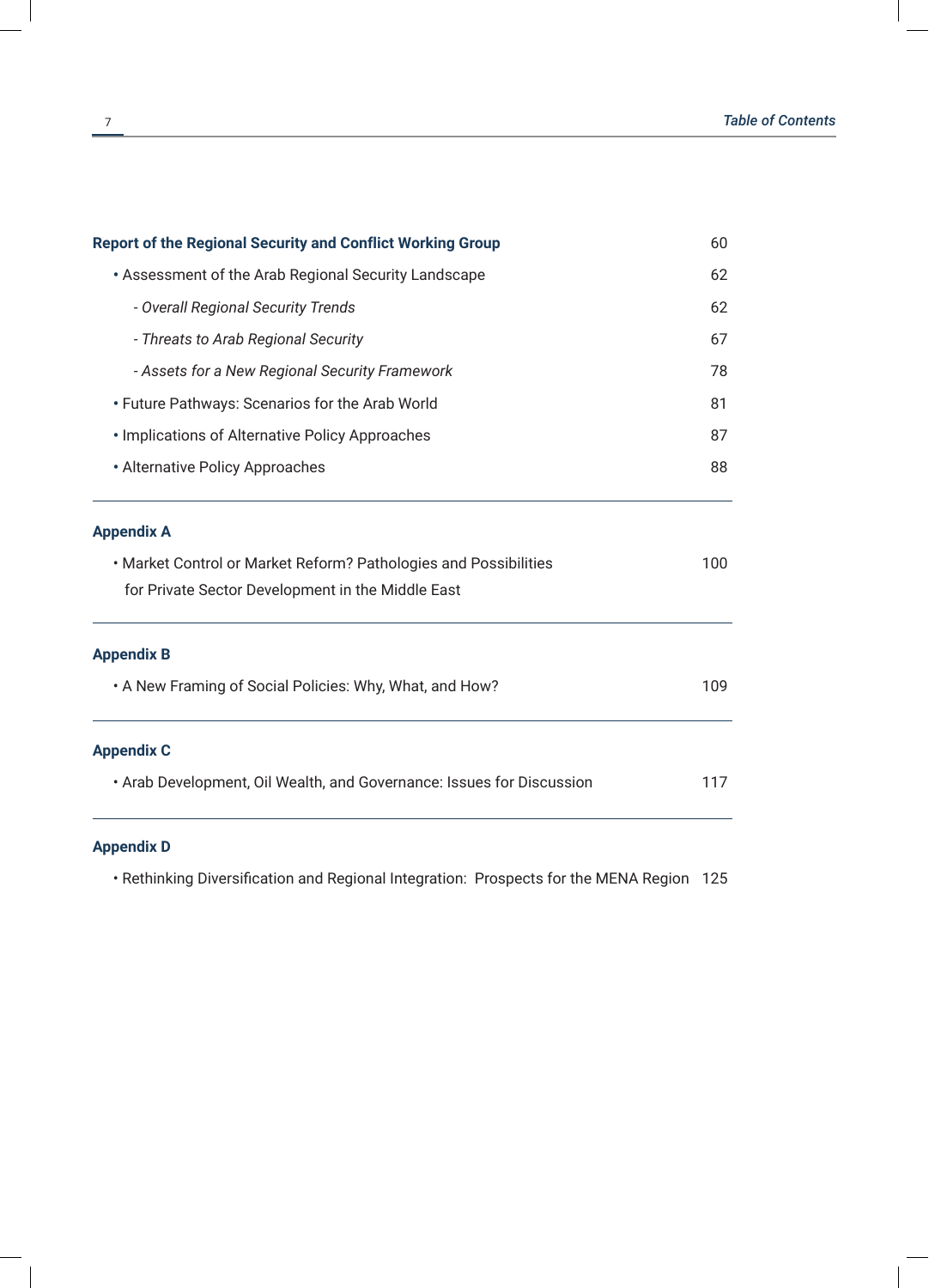#### **PROLOGUE**

#### *Addressing the Region's Coming Challenges*

The outbreak of the Arab Uprisings in 2011 threw into question many of the institutions that have long since influenced the trajectory of the Middle East and North Africa (MENA) region. A decade's worth of reform, reconstitution, and adaptation has done little but exacerbate the many deep-rooted political, social, and economic crises in which the region finds itself still mired. Numerous intertwined armed conflicts in Syria, Libya, and Yemen have worsened already fragile political and social structures, while other nations like South Sudan and Lebanon teeter on the brink of collapse. Together, this puts an already fragmented Arab World at an increasingly precarious position considering the geopolitical competition it faces from non-Arab powers such as Turkey, Iran, and Israel, not to mention the internal divisions generated by ethnic and sectarian strife at the substate level.

The overarching political preoccupation with remedying this "security deficit" has, in turn, compounded economic hardship and poor governance in such a way that no current political program seems capable of addressing. The resulting strategic and policy disarray has led to a pronounced absence of future-oriented, long-term visions for progress in the region—what can otherwise be thought of as a "future deficit".

The emphasis on the short-term goals of maintaining territorial integrity, avoiding state collapse, mitigating intrastate violence, and containing armed conflict, although far from inconsequential, has come at the expense of formulating pathways to achieve alternative and potentially more enduring visions for the future of the Middle East.

Many institutions have been forced to reconsider their roles in light of these developments, and the educational institution is no different. As one of the oldest such institutions of higher education in the region, the American University in Cairo (AUC) has traditionally embraced its dual mission as both a provider of quality education and a role in informing issues of public policy for the Egypt and the broader region.

To mark the occasion of its 1919 centennial, the university launched an ambitious project under the title of *AlMostaqbal: Envisioning a Better Arab Future*. The project combines the university's educational and policy missions to address the most pressing policy issues facing the region. As a collaborative research endeavor, AlMostaqbal also represents a new direction in public policy scholarship that aims to ensure that its conclusions and policy recommendations are not only context-specific, but also made by those most deeply immersed in the complexities and nuances of the region's core issues, whether they may be academics, researchers, or practitioners.

The project comprised a multi-track series of workshops and conferences that have convened over the course of its three-year duration to consider the principal impediments to progress in the Arab World, with a particular emphasis on the dimensions of regional security and socioeconomic policy. Rather than reiterating the same pronouncements made over and again by international voices, this project brings together a distinguished group of forty Arab statesmen, intellectuals, and academics in support of a more public Arab dialogue that takes into account regional perspectives on the challenges that face the Arab World, from the present day through to 2030.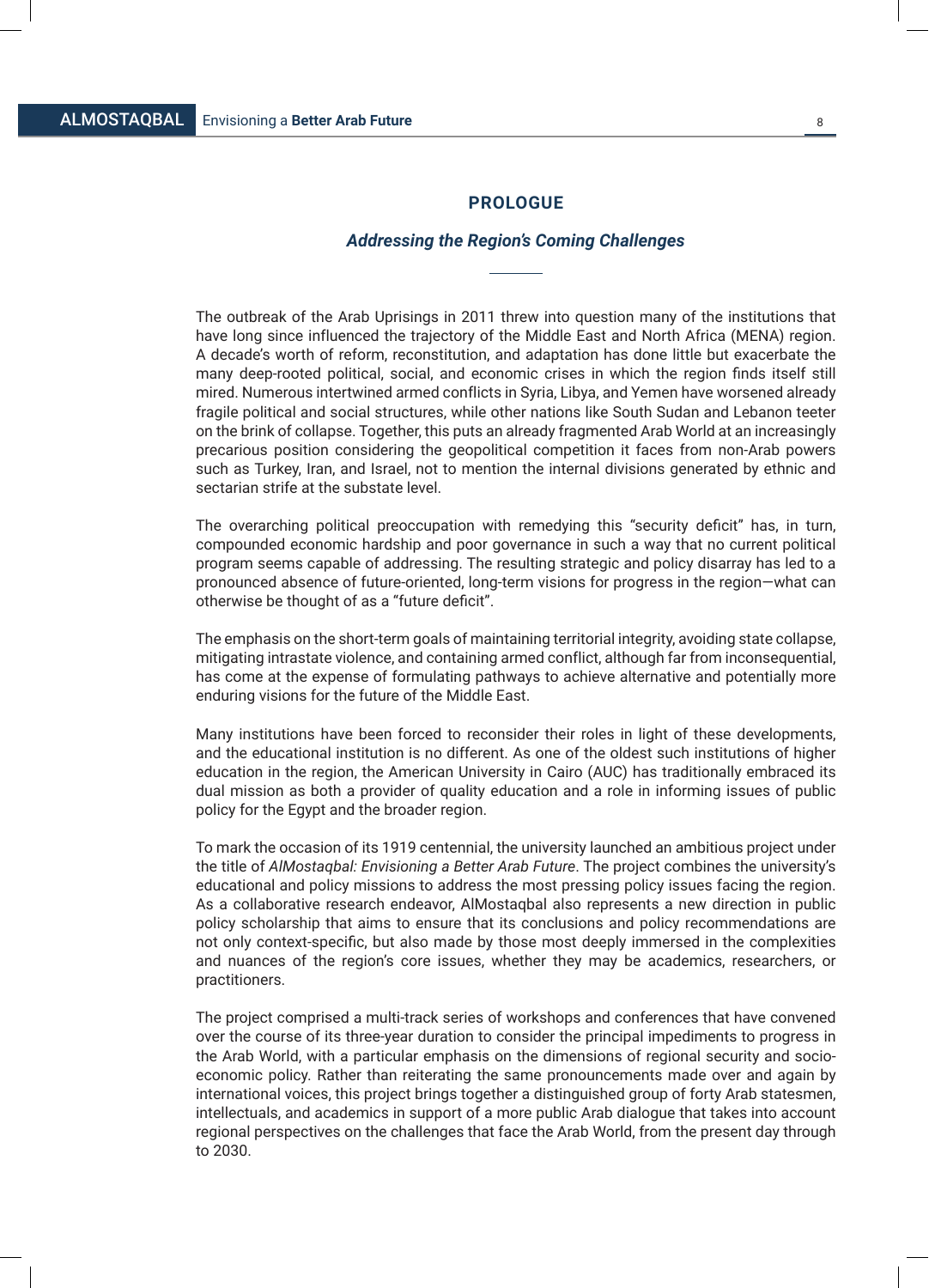In particular, the project's research trajectory has been guided by the following questions: What is the future of the Arab World's relationship with other Middle Eastern states? How can this trajectory be rectified and what corrective policies can be adopted to ensure mutual benefit? How can the Middle East, with the Arab World at its core, develop its own capacity to resolve regional security challenges? What are the main challenges the predominant policy frameworks underpinning the region's socioeconomic policies? What confronting policies can be realistically envisioned in order move the region towards a more promising trajectory of development?

To address these questions, the participants of the initiative identified regional security and socioeconomic development as the primary focal areas, and the contributors were divided accordingly. The Regional Conflict and Security Working Group (RCSWG), chaired by Ambassador Karim Haggag, Professor of Practice at the American University in Cairo, was charged with assessing the trajectory of the regional security landscape to the extent that it affects the Arab World and formulating policy approaches for alternative policy responses that would better serve the region. The Socioeconomic Working Group (SWG), chaired by Professors Ibrahim Awad, Professor of Practice and Director of the Center for Migration and Refugee Studies, and Amr Adly Assistant Professor of Political Science at AUC, was mandated with investigating the position of the Arab World within the world economy and the global division of labor in light of its enduring sociopolitical underperformance when compared to other regions.

Both groups adopted an empirically-based, academically-informed, and policy-oriented research methodology that situates the Arab World within the broader Middle Eastern, transregional, and international contexts. The emphasis on this interplay between global, regional, and national processes, flows, and actors—on both the material and ideational levels—reflects the growing need for strong cooperative mechanisms and interdependent structures to achieve long-term solutions.

Each working group produced a paper that synthesizes their major findings, based on which the Blue Ribbon Committee has reached the conclusions presented in this report. The Blue Ribbon Committee was convened by Nabil Fahmy, Dean of the School of Global Affairs and Public Policy and tasked with collating the findings arrived at by the working groups throughout the proceedings of the initiative, and then composing an evidence-based, policy-oriented publication that would assess the challenges and opportunities the Arab World is expected to face through 2030. In turn, the report would place special emphasis on the policy recommendations proposed by the participants that together comprise a vision for the future of the region.

The report of the Regional Conflict and Security working group focuses on the "future deficit" which members perceived to be the underlying root cause of the precarious security position in which the Arab World currently finds itself. At the core of this assessment is the recognition that the path forward is one toward a shared notion of security interdependence based on common threats and cooperative mechanisms designed to mitigate them. Their transnational and interregional lens allows them to situate the region within the broader theater of global power dynamics, where shifts often result in a reactive foreign policy. In their estimation, the most viable solution for prosperity in the region is to construct a well-balanced security structure through which the Arab World can pivot from a reactive approach to an active player able to influence the trajectory of regional security dynamics towards a more stable direction.

Their findings, discussed further below, are complemented by the report of the Socioeconomic Working Group which synthesizes four papers developed in later rounds of the initiative to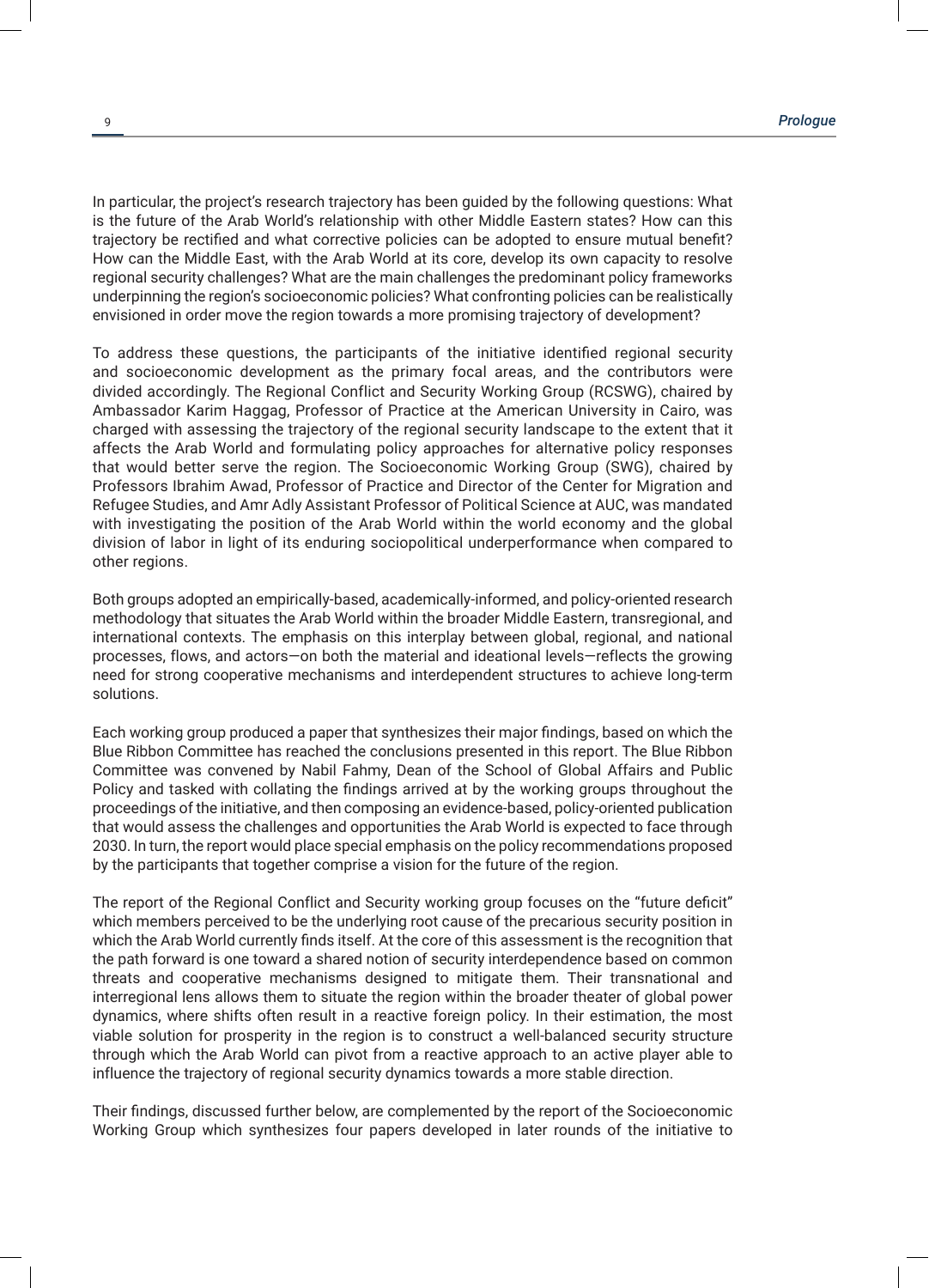rethink socioeconomic development in the Arab MENA<sup>1</sup> in the broader context of its position within the global hierarchy of value. The report traces the reasons, and potential remedies, for why the Arab World has occupied relatively low-value positions in global value chains, primarily as suppliers of raw materials, while other productive sectors suffer from weak integration on both the international and regional levels.

This is compounded by the overconcentration of international trade and investment flows in extractive industries, especially oil, which has led to sectoral and national concentration. On one level, as the report shows, this furthers deepens pre-existing inequalities within the region and within individual nations, and furthermore, reinforces the strong association between the level of development and the mode of integration into global value chains that the report urges us to rethink. Additionally, by paying attention to private-sector enterprises and market-creation, the report aims to provide a holistic picture of the socioeconomic situation of the region that combines macro-level analyses complemented by statistical data focused on micro-level details, such as capitalization and access to technology.

In the synthesis that follows below, the Blue Ribbon Committee has identified the most salient issues and recommendations provided by both working groups to produce a narrative that provides an exposition on what the immediate future of the Arab World, within the broader Middle East regional context, might look like.

Finally, it is important to highlight that this report reflects the synthesis of the discussions and research conducted by participants of the AlMostaqbal project in an attempt to present the broad array of opinions, insights and recommendations offered by the participants. This Blue Ribbon Report includes the names and bios of the participants in recognition of their invaluable contribution to the final outcome of the project. However, the American University in Cairo takes sole responsibility for the contents of this report, which does not necessarily reflect the consensus view of the participants of the AlMostaqbal Project.

<sup>1</sup> The term 'Arab MENA' designates a category that includes all the Arab speaking countries in the Middle East and North Africa. It does not include Sudan, Somalia, and Mauritania. In this report, this term is used in reference to the socioeconomic aspects of the analysis as per the report of the Socioeconomic Working Group.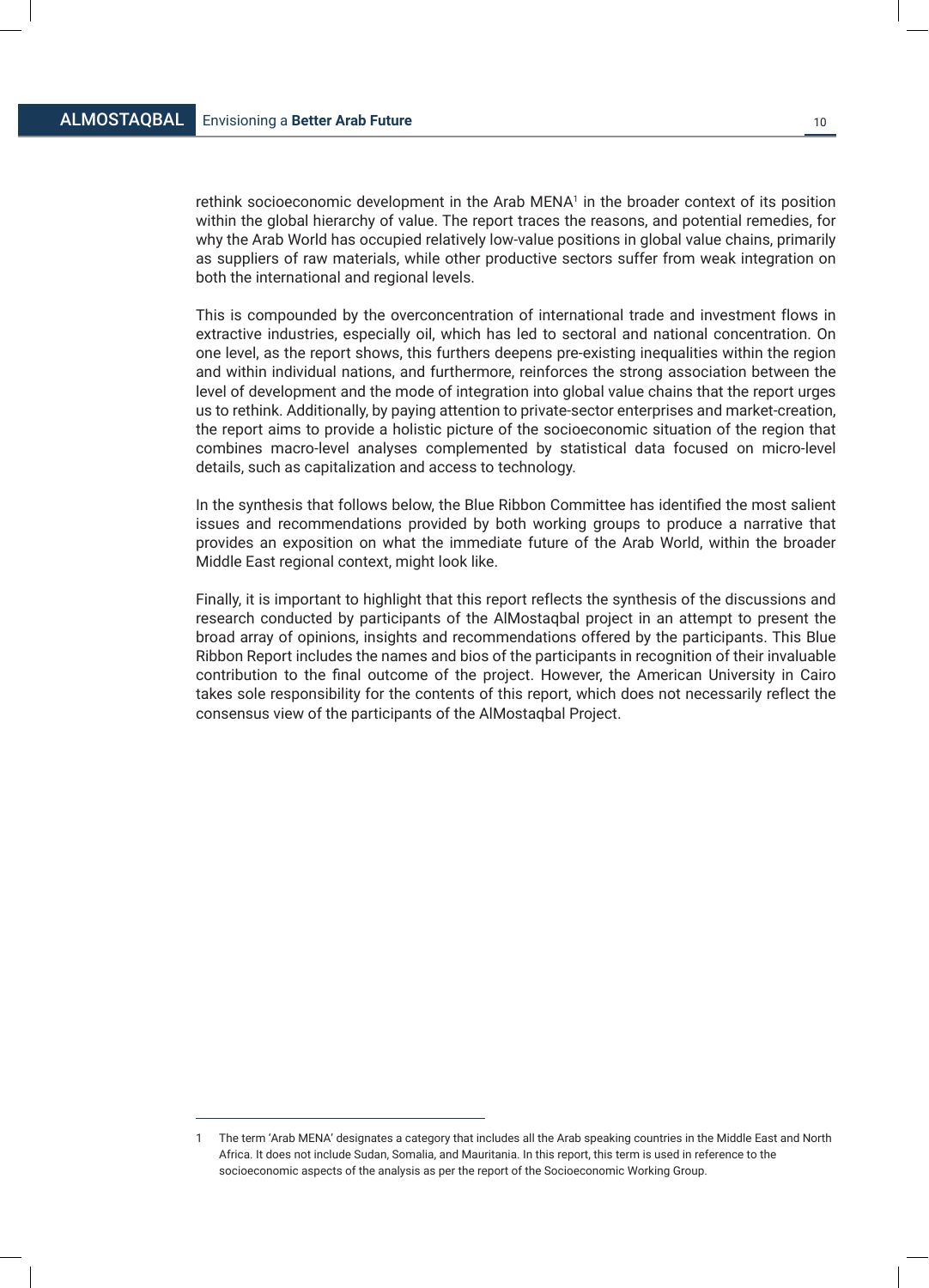# **CONTRIBUTORS**

- Project Chair Dean Nabil Fahmy
- The Socioeconomic Working Group
- The Regional Security and Conflict Working Group
- Editors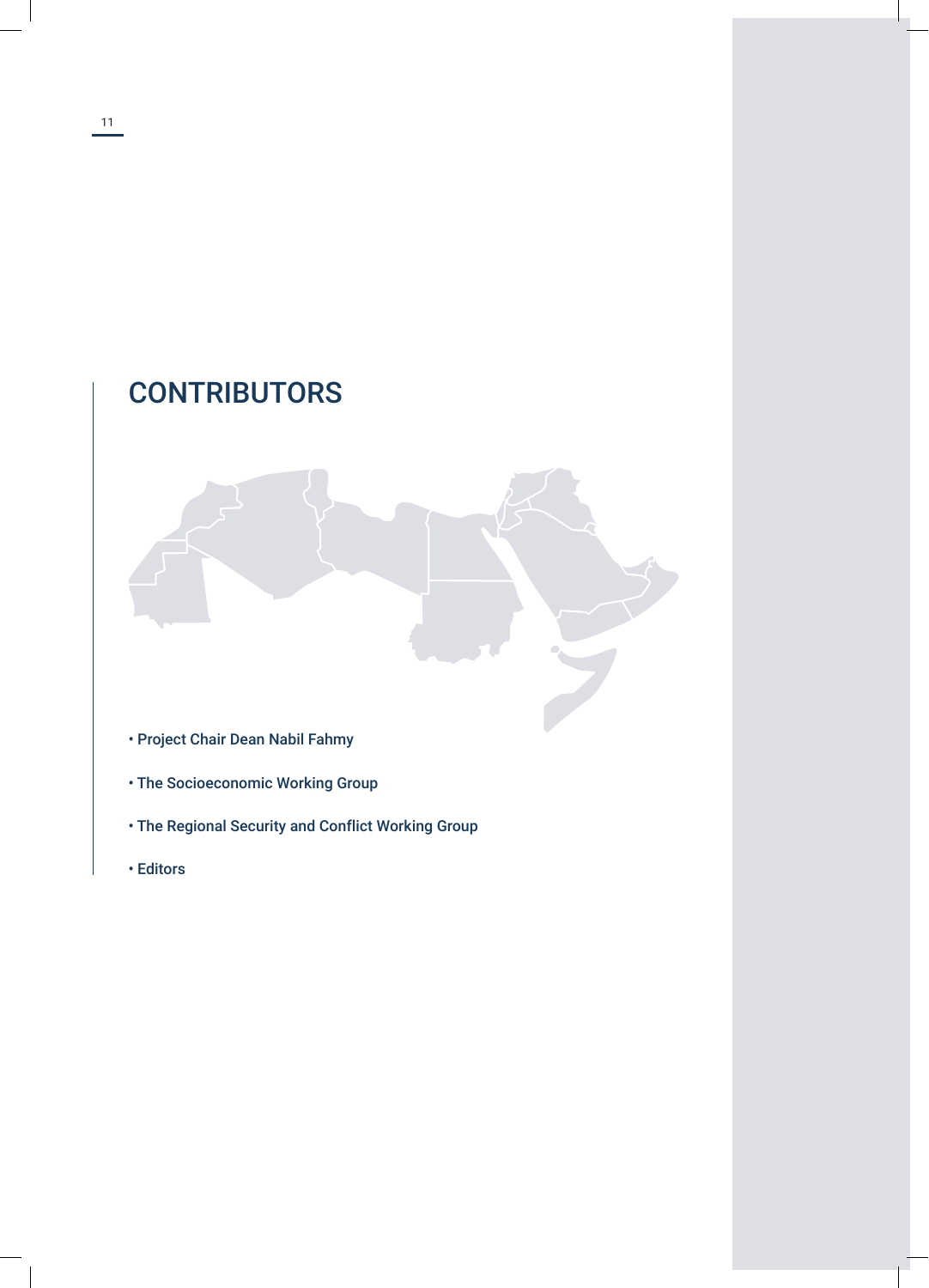#### **PROJECT CHAIR DEAN**

#### *Nabil Fahmy*

Nabil Fahmy is a career diplomat (1976-2011) and former Egyptian Foreign Minister (July 2013- June 2014). During this period, he steered the course of Egypt's diplomacy during a time of immense challenge. While foreign minister, he formulated a strategy to reorient Egypt's foreign policy, ensuring that Egypt had numerous foreign policy options both regionally and globally.

During his distinguished diplomatic career over three decades, Fahmy served as ambassador to the United States (1999-2008) and Japan (1997-1999), as well as in numerous government and international positions. His work focused on international and regional security, disarmament and non-proliferation, conflict resolution, and Arab-Israeli diplomacy. He was also the chairman of the United Nations Advisory Board on Disarmament Matters, and the vice-chairman of the United Nations General Assembly's first committee dealing with disarmament and international security. He was also a member of the Egyptian delegation to the 1991 Madrid peace conference; the review conferences of the treaty on the nonproliferation of nuclear weapons; the committee on principles in the United Nations conference on promoting international cooperation in the peaceful uses of nuclear energy, and many other multilateral events, such as the supreme advisory council of the Beijing forum. Fahmy was bestowed with the cordon of the Order of the Rising Sun by Japanese Emperor Naruhito.

Fahmy also founded the School of Global Affairs and Public Policy (GAPP) at the American University in Cairo (AUC) in 2009. Its programs are internationally and domestically accredited. The school has become an invaluable Middle East voice of stellar caliber on topical issues of public affairs, law, journalism, as well as studies on the Middle East, refugees, and gender and American studies. He has served as its founding dean from 2009-2022.

Nabil Fahmy published his latest English-language book *Egypt's Diplomacy in War, Peace, and Transition* in February 2020, which seeks to inform future generations about the challenges of statecraft that he and his compatriots faced over the past fifty years.

*He has also published an updated Arabic-language book in January 2022 titled: From the Heart of Events.*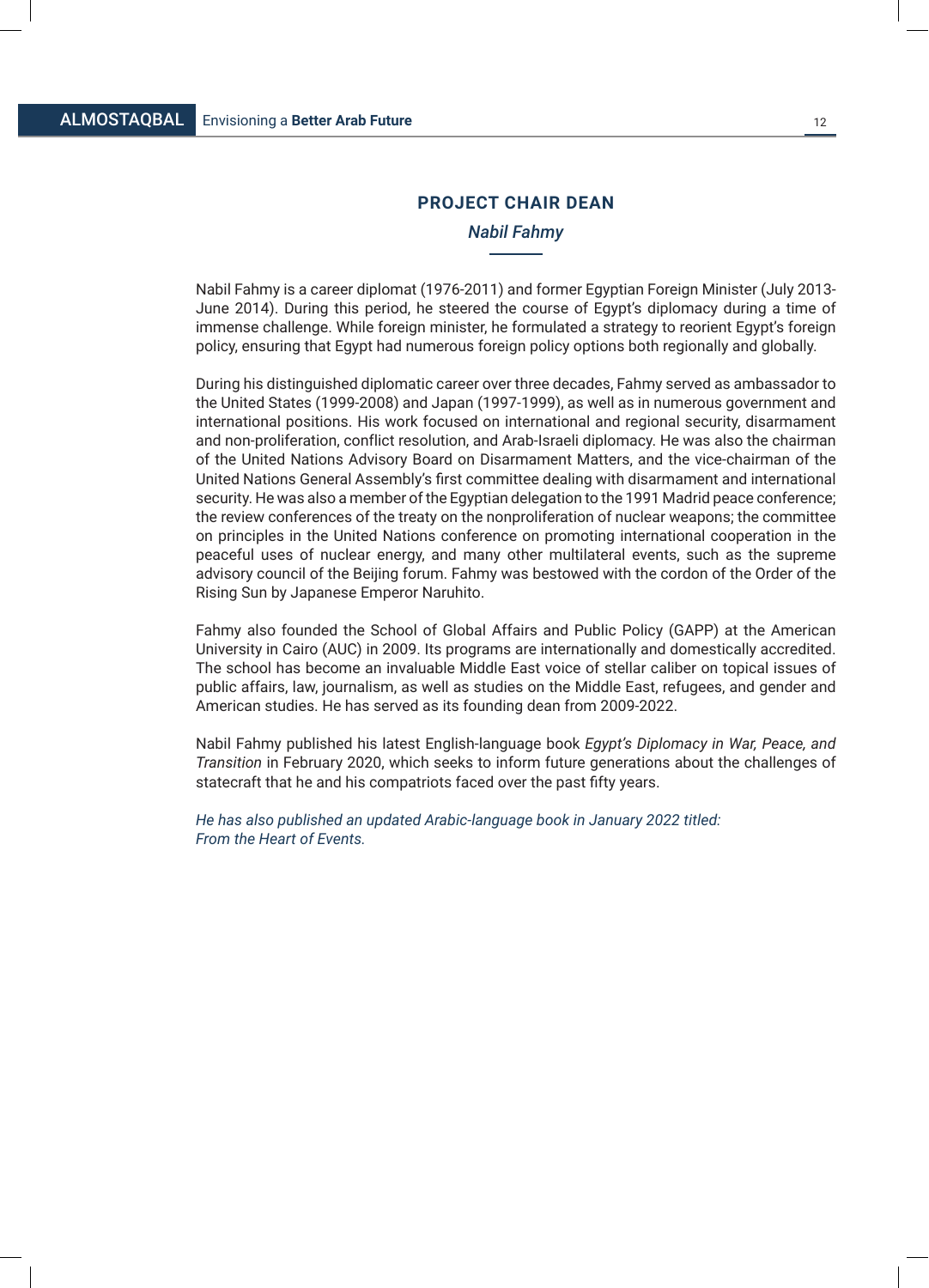#### **CONTRIBUTORS**

#### *The Socioeconomic Working Group*

## **Amr Adly**

*amradly82@aucegypt.edu*

Amr Adly is an Assistant Professor in the Department of Political Science at the American University in Cairo (AUC). He worked as a researcher at the Middle East Directions Program at the European University Institute. He also worked as a nonresident scholar at the Carnegie Middle East Center, where his research focused on the political economy, development studies, and economic sociology of the Middle East, with a focus on Egypt.

#### **Adeel Malik**

*adeel.malik@qeh.ox.ac.uk*

Adeel Malik is a development macroeconomist with a strong multidisciplinary orientation. His research engages with questions of long-run development, political economy, and economic history, with a special focus on Muslim societies. He also holds the Globe Fellowship in the Economies of Muslim Societies at the Oxford Centre for Islamic Studies and is a research associate at the Centre for the Study of African Economies and the Oxford Centre for the Analysis of Resource-Rich Economies, both based in the Department of Economics.

#### **Ahmed Ghoneim**

#### *aghoneim@gmx.de*

Ahmed Farouk Ghoneim is currently a professor in the faculties of Economics and Political Science at Cairo University. He is a research fellow at the Economic Research Forum for Arab Countries, Iran, and Turkey (ERF) as well as at the Center for Social and Economic Research (CASE) in Poland. Ghoneim works as a consultant to several international and national organizations including the World Bank, the World Trade Organization, the UN Conference on Trade and Development (UNCTAD), the UN Development Programme, and the World Intellectual Property Organization (WIPO).

#### **Azita Berar-Awad**

*azita.berar@graduateinstitute.ch*

Azita Berar Awad is an international advisor on specializing in employment policy, development, and global governance and a Senior Fellow at the Graduate Institute of International and Development Studies. She was the Director of the ILO's Employment Policy Department from 2006 to 2018 and Deputy Regional Director of the ILO Regional Office for Arab States and the Director of the Advisory Multidisciplinary Team for Arab States (1999-2002), where she is building a program on globalization and social policy.

She was appointed by the UN Secretary-General to serve as Chairperson of the UN Research Institute for Social Development Board from 1 July 2021 to 30 June 2025. Awad also serves on the Board of Trustees of the Office of the United Nations High Commissioner for Human Rights' Voluntary Fund for Technical Cooperation in the Field of Human Rights and the Voluntary Fund for Financial and Technical Assistance in the implementation of the universal periodic review. Berar Awad founded the Global Network of Policy Research on Youth Transitions in 2020.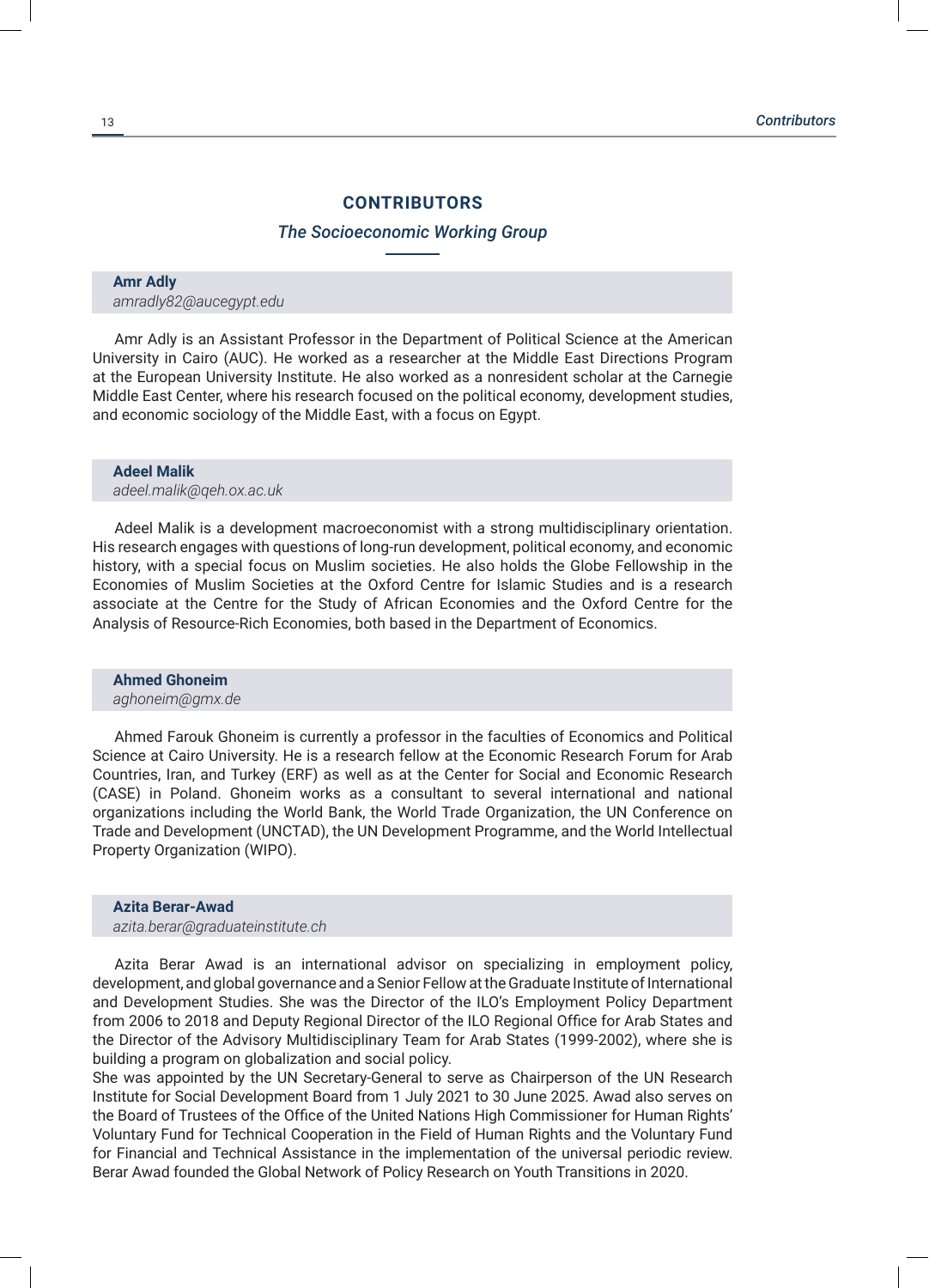**Dina Abdel Fattah**  *dina.abdelfattah@aucegypt.edu*

Dina Abdel Fattah graduated from the American University in Cairo (AUC) in 2008 and received her M.Sc. at the University of Sussex, where she is currently a Ph.D. candidate. Her doctoral research focused on the economics of young women in Egypt. Abdel Fattah has been adjunct faculty at AUC since 2010. Additionally, she is a migration consultant at the Egyptian Society for Migration Studies. Her current research interests are in labor economics and migration studies.

#### **Ghada Barsoum**

*gbarsoum@aucegypt.edu*

Ghada Barsoum is an associate professor and current chair of the Department of Public Policy and Administration at the American University in Cairo (AUC). Barsoum is published in several international peer-reviewed journals, including *Gender, Work and Organizations, Public Organization Review, International Journal of Social Welfare, and Current Sociology*. She has consulted for the International Labour Organization, UNESCO, UN Population Fund, and UNICEF. While at AUC, she has been the principal investigator of projects with funding from the Ford Foundation, the United Nations Development Programme, and Friedreich Ebert Foundation. Barsoum obtained her Ph.D. in sociology from the University of Toronto and her master's degree from AUC.

**Gouda Abdel-Khalek**  *nile@link.net*

Gouda Abdel-Khalek is a professor of Economics at Cairo University and former Minister of Solidarity and Social Justice in Egypt. He holds a Ph.D. from McMaster University, Canada. In addition to serving as an advisor to various national organizations in Egypt, he has served as an international consultant for the United Nations (Economic Commission for Africa, Economic and Social Commission for Western Asia, United Nations Development Programme, and United Nations University), and for the Population Council and the International Development Research Centre, and as senior expert at the World Bank. Abdel-Khalek was a Fulbright Visiting Research Scholar at Johns Hopkins University, and a visiting professor at the University of California at Los Angeles, the University of Southern California, and Rutgers University, where he taught Theory of International Trade, Economic Development of the Middle East, and the Global Financial Crisis.

#### **Hamza Meddeb**

*hamza.meddeb@eui.eu*

Hamza Meddeb is an assistant professor at the South Mediterranean University (SMU) in Tunisia and a nonresident scholar at the Malcolm H. Kerr Carnegie Middle East Center, where his research focuses on economic reform, the political economy of conflicts, and border insecurity across the Middle East and North Africa. Previously, Meddeb was a research fellow at the Middle East Directions Program at the European University Institute (EUI) in Florence, Italy, a visiting fellow at the European Council on Foreign Relations (ECFR) from September to December 2016, and a Jean Monnet fellow at EUI from 2013 to 2015. His research interests lie at the intersection of political economy, security studies, and sociopolitical dynamics in Tunisia and North Africa.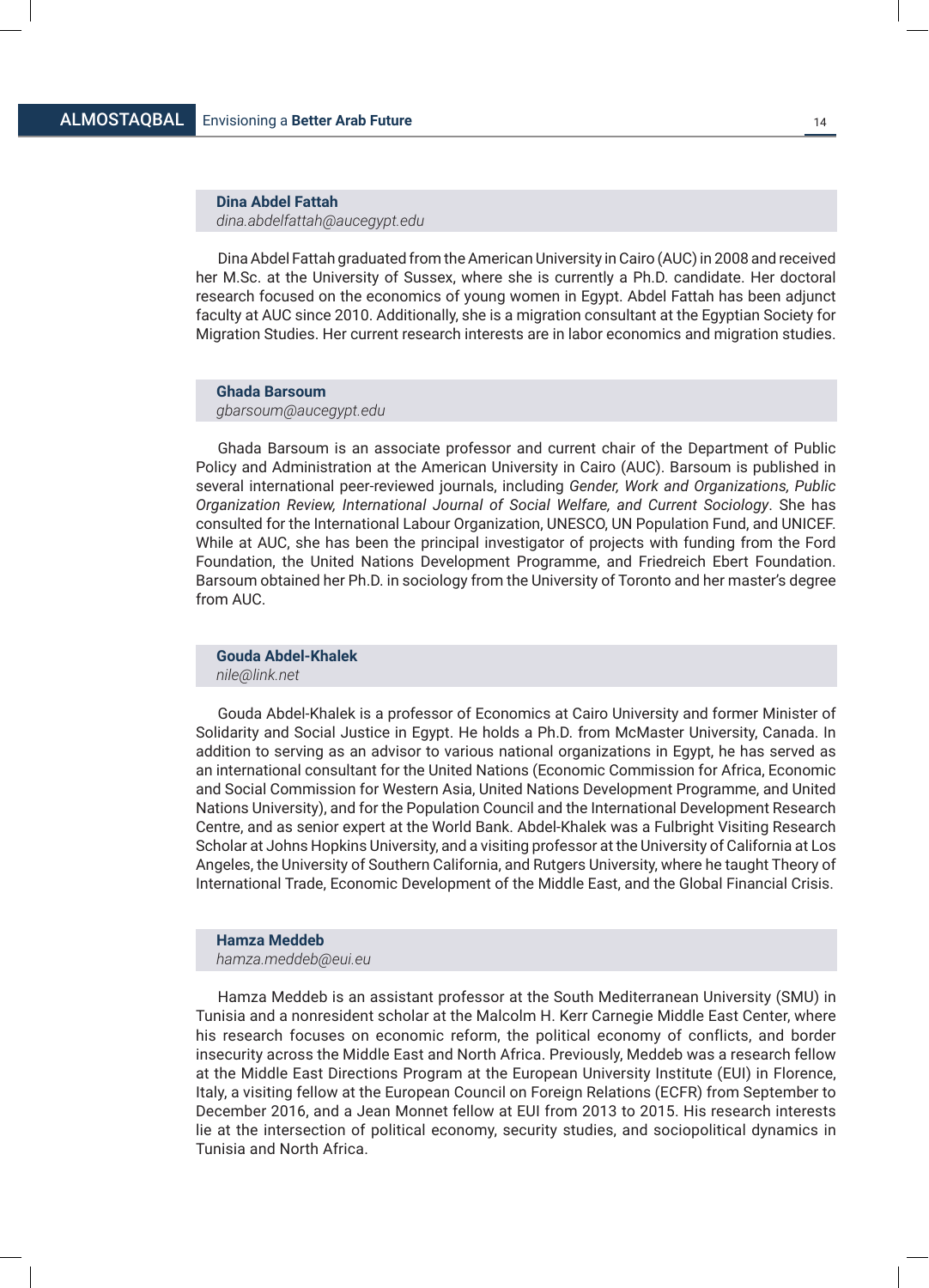#### **Hoda Rashad** *hrashad@aucegypt.edu*

Hoda Rashad is a professor and director of the Social Research Center at the American University in Cairo (AUC). She holds a doctorate in population studies from the University of London.

Previously, she worked as chief technical advisor of the United Nations (1993-1995), an associate of the International Population Council (1989-1993), and a faculty member at the Institute of Statistical Studies and Research at Cairo University (1991-1995). Rashad was also a consultant to several programs and projects with the World Health Organization (WHO). She served as a member of the National Council for Women (2000-2011), a member of the Senate (Shura Council), one of the two parliamentary bodies in Egypt (2004-2011), and a member of the Social, Humanity, and Population Science Council at the Egyptian Academy of Scientific Research and Technology (2009-2012).

#### **Ibrahim Awad**

#### *iawad@aucegypt.edu*

Ibrahim Awad is a professor of practice in Global Affairs and Director of the Center for Migration and Refugee Studies housed in the School of Global Affairs and Public Policy at the American University in Cairo (AUC). He holds a B.A. in Political Science from Cairo University and a Ph.D. in Political Science from the Graduate Institute of International Studies, University of Geneva, Switzerland. Awad has worked for the League of Arab States, the United Nations, and the International Labour Organization (ILO), holding positions of secretary of the commission at the United Nations Economic and Social Commission for Western Asia (UN-ESCWA), director of the ILO sub-regional office for North Africa, and director of the ILO International Migration Program. Currently, he is chair of Labor Migration Working Group of the Global Knowledge Partnership on Migration and Development (KNOMAD), hosted by the World Bank, chair of the Steering Committee of the Euro-Mediterranean Research Network on International Migration (EuroMedMig), and senior fellow at the Migration Policy Centre (MPC) of the Graduate Institute of International and Development Studies in Geneva.

#### **Chahir Zaki**  *chahir.zaki@feps.edu.eg*

Chahir Zaki holds a Ph.D. in Economics and M.A. (DEA) in International Economics, both from the University of Paris 1 Panthéon Sorbonne and Paris School of Economics.

#### **Motaz Khorshid**  *motaz.khorshid@gmail.com*

Motaz Khorshid is a professor in the Faculty of Computers and Information at Cairo University and director of the Arab Council for Graduate Studies and Scientific Research with the Association of Arab Universities. Khorshid holds a Ph.D. in Management Sciences and a Ph.D. in Engineering in Computer Sciences and Operations Research, both from Paris University. Previously, he received his M.Sc. in industrial engineering from the Faculty of Engineering at Cairo University. Khorshid's research interests include management sciences and socioeconomic development.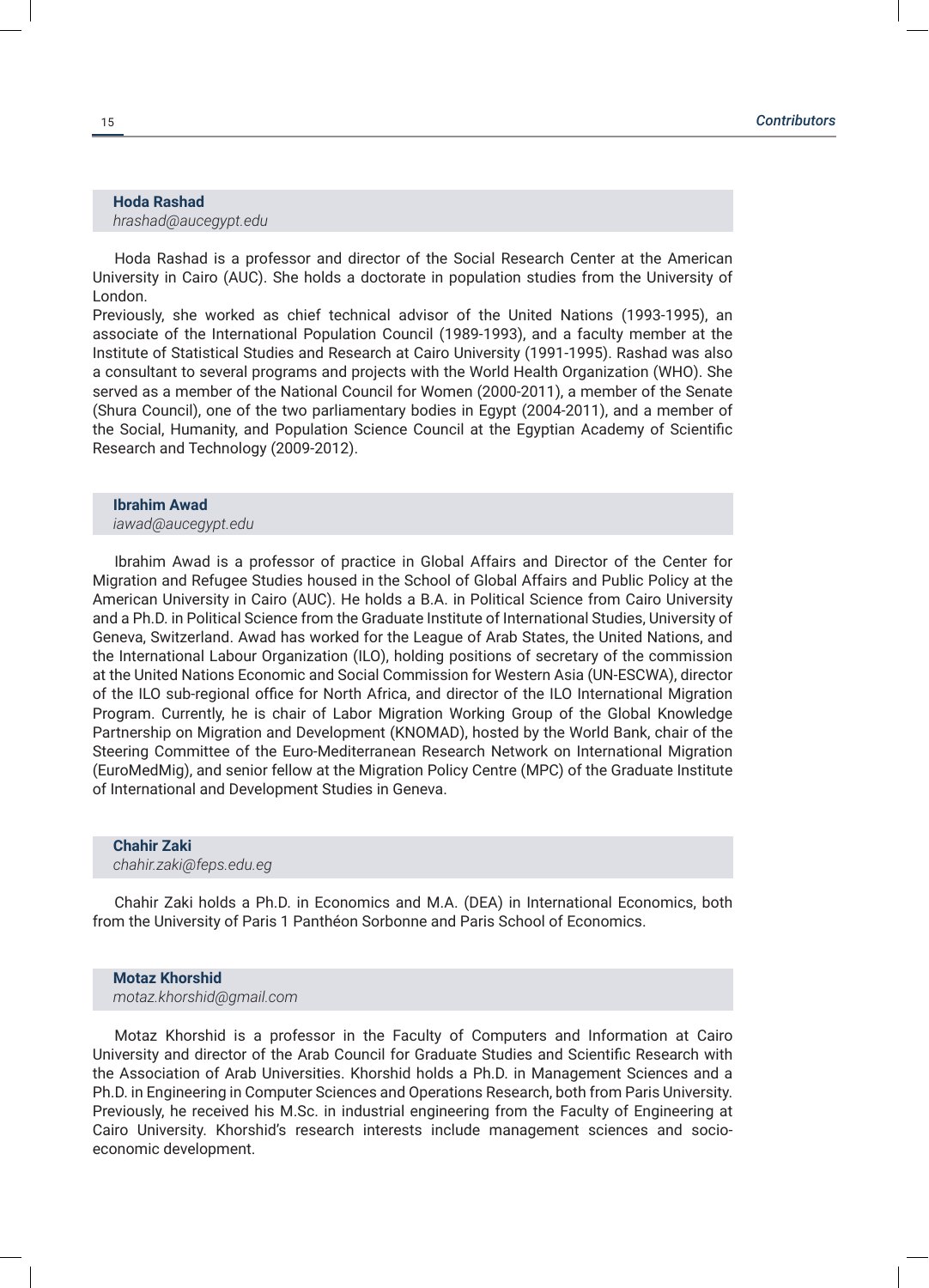#### **Farea Al-Muslimi**  *falmuslimi@gmail.com*

Farea Al-Muslimi is a chairman and cofounder of the Sana'a Center for Strategic Studies, a think tank established in Sana'a in 2014 focusing on Yemen and the Gulf. He is also a nonresident scholar at the Carnegie Middle East Center. His writings and publications have appeared in numerous publications and journals including *Foreign Affairs*, *the New York Times*, *the Independent*, *the Guardian*, *Foreign Policy*, *Al-Monitor*, *As-Safir*, and many other regional and international publications. Al-Muslimi is a regular commentator on Yemeni and Gulf affairs and has conducted a variety of research on Yemen, counterterrorism, political Islam, and regional dynamics.

#### **Samir Aita**

#### *aitadiplo@gmail.com*

Samir Aita was born in Damascus (Syria) in 1954 and is an alumnus of the Ecole Polytechnique and Ecole Nationale des Ponts et Chaussées. He obtained DEA postgraduate qualifications from the Ecole des Hautes Etudes en Sciences Sociales (EHESS) and Institut National des Sciences et Techniques Nucléaires (INSTN). He also graduated from HEC Management (CPA-HEC). He started his career at the Atomic Energy Commission (CEA) and its subsidiaries prior to going into the private sector. In 1994, he joined an Arab group as advisor to the CEO, and at the same time became CEO of Framasoft during its restructuring. In 1999, he set up a consulting company—A Concept—in economics and information technologies. For two years, he was advisor to the Chairman of Société Générale in Lebanon, then technical director at the Economic Research Forum (ERF) in Egypt. From 2005 to 2013, he was Editor-in-Chief and Managing Director of *Le Monde Diplomatique* Arabic editions.

#### **Racha Ramadan**

#### *racha.ramadan@feps.edu.eg*

Racha Ramadan is a professor in the Economics Department, Faculty of Economics and Political Science, Cairo University. Ramadan holds a Ph.D. from Toulouse School of Economics, France, and a Master's in Mathematical Economics and Econometrics, University of Toulouse, France. Her research interests include applied econometrics, food security, poverty and inequality, gender issues, and developing countries.

#### **Samer Atallah**

#### *satallah@aucegypt.edu*

Samer Atallah is an associate professor of Economics at the School of Business at the American University in Cairo (AUC). Atallah was a visiting scholar at the Center for Democracy, Development and Rule of Law at Stanford University in 2016 and a visiting scholar at the University of Chicago Center in Paris during winter 2014. His research interests include political economy and development economics and cover game theory applications to the political economy of democratization and quantitative analysis of election results. Atallah earned his Ph.D. and M.A. in economics from McGill University.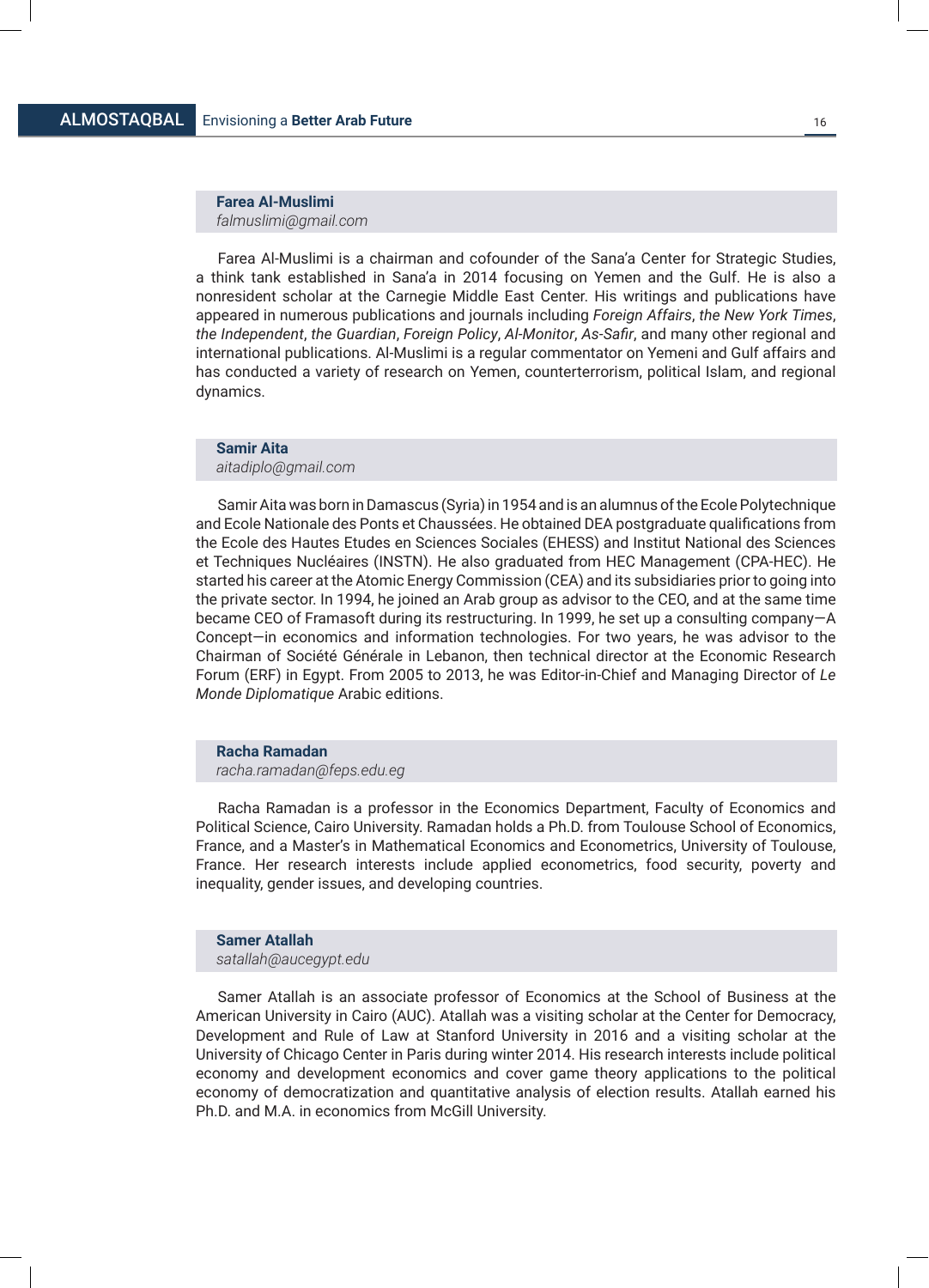#### **Said Al Saqri**  *saidalsaqri@gmail.com*

Said Al Saqri has served as Minister of Economy in Oman since August 2020. Previously he was the Director of the Office of the Advisor, president of the Omani Economic Association, president of Oman Statistics, economic advisor at the Gulf Cooperation Council (GCC) Statistical Center and various other senior positions. Dr. Al Saqri obtained his Ph.D. in economics from Victoria University in Australia.

#### **Walid Merouani**

*merouaniwalid@hotmail.fr*

Walid Merouani holds a Ph.D. in Economics from the University of Caen-Normandy and a Ph.D. in Economics and Applied Statistics from the High School of Statistics and Applied Economics (Algiers). Since 2011, he has investigated issues of pension, social protection, and behavioral economics. Currently, he is a permanent researcher at the Center for Research in Applied Economics for Development where he is the head of the team working on the Economics of Social Security. Merouani is also an associate researcher at the Centre for Research in Economics and Management (CREM-CNRS, France).

**Samir Makdisi**  *skmakdisi@gmail.com*

Professor and Former Deputy President (B.A. 1953, M.A. 1955), Samir Makdisi is Emeritus Professor of Economics and served as Deputy President of the American University of Beirut (AUB) from 1993-98. He was founding director of the AUB's Institute of Financial Economics (1984-2007) and has published seminal works on democracy, economics, and development in the Arab World. He was Lebanon's Minister of Economy and Trade in 1992.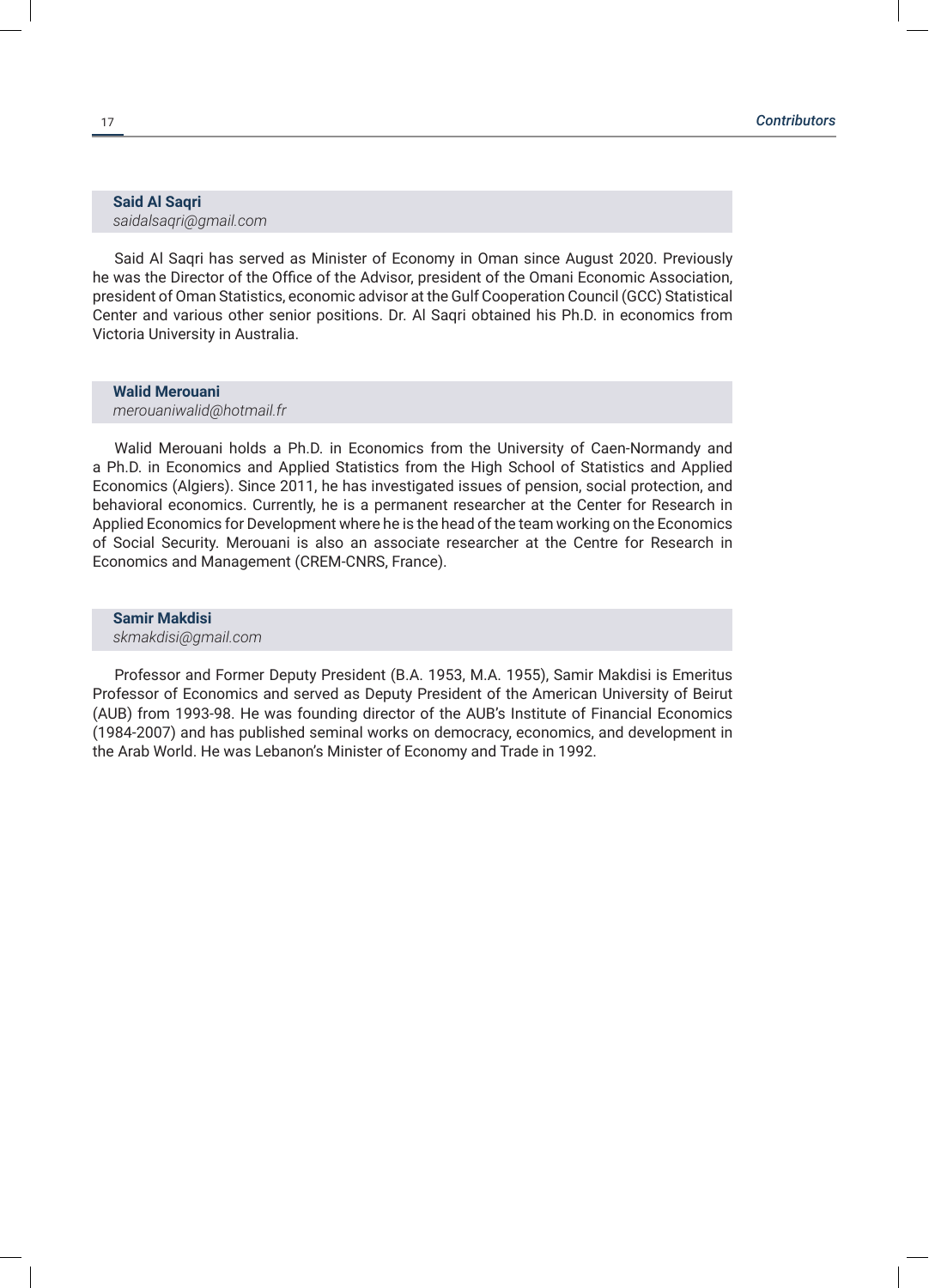#### **CONTRIBUTORS**

#### *The Regional Security & Conflict Working Group*

#### **Abdulkhaleq Abdulla**  *abdulkhaleq@gmail.com*

Abdulkhaleq Abdulla is an Emirati retired professor of Political Science and former Chairman of the Arab Council for Social Science. He served as director of the Gulf Research Unit, Sharjah for years and as a member of the Executive Council of the Gulf Forum. Abdulla holds a Ph.D. in political science from Georgetown University and an M.A. from the American University in Washington, D.C. Abdulla was a Fulbright Scholar and visiting professor at the Center for Contemporary Arab Studies, Georgetown University. His research interests include issues of political changes in the Gulf and the Arab World. He is the author of several books, including *The Gulf Moment* (2019). He has published more than fifty articles. Abdulla is listed among the ten most influential Arab political scientists 2020-2021.

**Assia Bensalah Alaoui**  *ambaba37@gmail.com*

Assia Bensalah Alaoui is an Ambassador at Large for His Majesty the King of Morocco. She was a professor of international law until 2005 at the University Mohamed V in Rabat. In 2002, Alaoui co-chaired the high-level panel for Dialogue Between Peoples and Cultures in the Euro-Mediterranean Area, which published the Prodi Report. Dr. Alaoui is also cochair of the Malabo Montpellier Forum (Akademiya 2063) since November 2021.

**Abdel Monem Said Aly**  *abdelmonemsaidaly@gmail.com*

Abdel Monem Said Aly is the founding director, honorary chair, and the treasurer of the Board of Directors of the Arab Gulf States Institute in Washington. He has been the chairman of the board and CEO of Al Masry Al Youm Publishing House in Cairo since February 2013, and the chairman of the board, CEO, and director of the Regional Center for Strategic Studies in Cairo since January 2012. He was the director of the Al-Ahram Center for Strategic Studies from 1994-2009 and president from 2009-2011. He obtained his B.A. from Cairo University and his M.A. and Ph.D. in Political Science from Northern Illinois University. Aly has published many articles and books in Arabic and English. His most recent publications are *State and Revolution in Egypt: The Paradox of Change and Politics* (Brandeis University, Crown Center for Middle East Studies, January 2012) and, with Shai Feldman and Khalil Shikaki, *Arabs and Israelis, Conflict and Peacemaking* (London: Belgrave and MacMillan, 2013).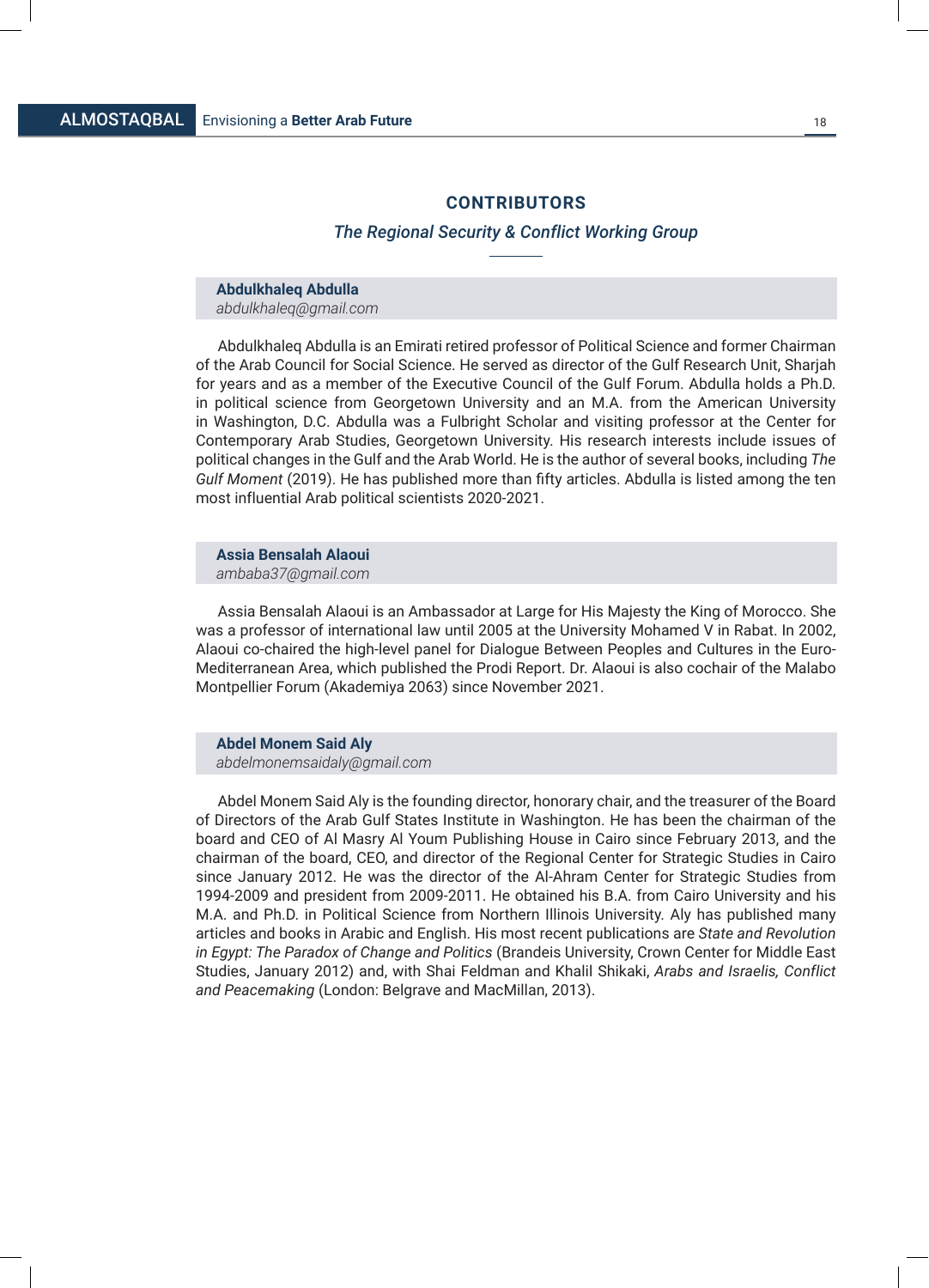#### **Ayman Khalil**  *director@acsis.org*

Ayman Khalil is the director of the Arab Institute for Security Studies (ACSIS), a Jordanian organization pursuing research on Weapons of Mass Destruction proliferation, cooperative security mechanisms, and foreign policy. Earlier in his career he spent five years as liaison officer for United Nations University in Gulf Cooperation Council (GCC) countries. He is the author of various books, articles, and papers, and edited a 2012 special report produced by ACSIS and the Geneva Centre for Security Policy on prospects for a WMD-free zone in the Middle East. In 1995, he received a doctorate in theoretical physics from Reading University.

#### **Bahgat Korany**  *koranyb@aucegypt.edu*

Bahgat Korany is the Director of AUC Forum and a professor of International Relations and Political Economy at the American University in Cairo (AUC). Korany is an honorary professor at the University of Montreal and, since 1994, has been an elected member of Canada's Royal Society. He has also been a visiting professor at various universities, from Sciences Po (Paris) and Oxford to Harvard and Algiers. In addition to media activity and public talks, at places including the British Parliament (January 2013) and European Parliament (April 2017), Korany has published more than 100 book chapters/articles in specialized periodicals from *Revue Francaise de Sciences Politiques* to *World Politics*, some of which have been translated into Spanish, Italian, Chinese, and Japanese. He has also published twelve books in English and French.

#### **Ebtesam Al-Ketbi**  *ebtesam@epc.ae*

Ebtesam Al-Ketbi is a professor of Political Science at the United Arab Emirates University. She is also the founder and president of the Emirates Policy Center (EPC). She is the first Arab woman to lead a think tank, which is considered to be one of the most important in the region. The EPC is a think tank that studies and foresees future regional and international geopolitical projects and their impacts on the Gulf region. Later in 2015, as a recognition of her efforts as a leader of the EPC, Al-Ketbi was appointed as a member of the Consultative Commission of the Cooperation Council of the Arab States of the Gulf (GCC).

#### **Eman Ragab** *eman82s@yahoo.com*

Eman Ragab is a senior researcher and head of the Military and Security Research Unit at the Al-Ahram Center for Political and Strategic Studies in Egypt. Ragab is a political science graduate from the Faculty of Economics and Political Science, Cairo University. She received her M.A. and Ph.D. degrees in International Relations and Security Studies from the same faculty. Ragab is also a graduate fellow from Nasser Higher Academy for Military Sciences (intake 46-2017) and a graduate from the MED Fellowship program, NATO Defense College, Rome (2018). Recently, she received her second Ph.D. from Nasser Higher Academy (2021). Her area of specialization is security policies in the MENA region. Ragab is recognized by ARCIF (Arab Impact Index) as one of the 10 most influential Arab political scientists. In 2019, she was appointed as the directorgeneral for the Directorate-General for Research at the National Security Council, the Egyptian Presidency.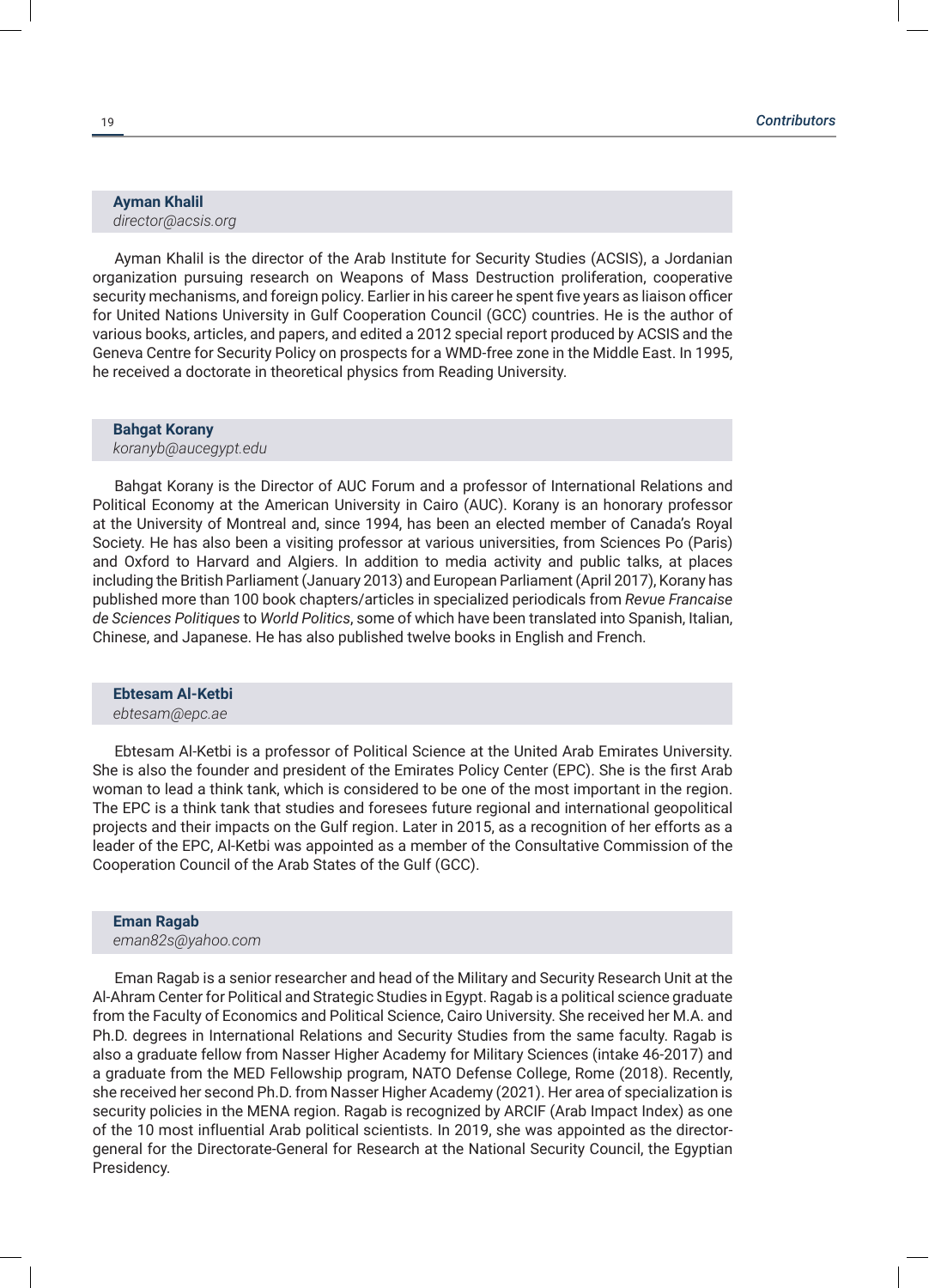**Hassan Elbahtimy** *hassan.elbahtimy@kcl.ac.uk*

Hassan Elbahtimy is a teaching fellow in Science and Security at King's College London, where he received his Ph.D. from the War Studies Department in 2013. Since then, he has been an active member of the Nuclear Proliferation International History Project (NPIHP). In 2014, he joined the Centre for Science and Security Studies (CSSS) as a postdoctoral researcher and was part of a team that ran a collaborative research and training project with Atomic Weapons Establishment, UK (AWE), and the Norwegian Institute of Energy Technology. Before joining CSSS, Elbahtimy worked as a senior researcher at the Verification Research, Training and Information Centre (VERTIC) where his research focused on nuclear verification, particularly IAEA safeguards and nuclear disarmament.

#### **Karim Haggag**

*karim.haggag@aucegypt.edu*

Karim Haggag is a career Egyptian diplomat with over 25 years of service in Egypt's diplomatic corps and is currently serving as a professor of practice at the School of Global Affairs and Public Policy at the American University in Cairo (AUC). Throughout his career, he has served in numerous capacities focusing on U.S.–Egyptian relations, Middle East regional security, arms control and non-proliferation, and Arab-Israeli diplomacy.

His assignments have included serving as director of the Egyptian Press and Information Office in Washington, D.C. Haggag was responsible for U.S.–Egyptian relations and economic policy coordination (2002-2007) at the Office of the Presidency in Cairo. Before that, he worked at the political section of Egypt's embassy in Washington (1997-2002) where he was responsible for political-military affairs and the Middle East peace process. In addition to his diplomatic assignments, Haggag was also a visiting professor with the Near East and South Asia Center for Strategic Studies at the National Defense University in Washington, D.C. (2011-2013), where he focused on the politics of the Arab revolutions and the security implications of the postrevolutionary transitions.

He is a graduate of the AUC and has earned a Master's degree in War Studies from King's College in London. Haggag is currently the director of the Middle East Studies Center at AUC.

### **Mohamed Kamal**

*mkamal@feps.edu.eg*

Dr. Mohamed Kamal is the Director of the Institute of Arab Research and Studies and professor of Political Science at Cairo University. He also served as Dean of the Faculty of Economics and Political Science of Future University, Director of the American Studies Center, and the Center for International Area Studies at Cairo University. He was a visiting scholar at the University of California, Berkeley and the University of Chicago. He obtained his Ph.D. in International Relations from Johns Hopkins University (SAIS), and has several academic publications in Arabic and English. He writes weekly columns for Al Masry Al Youm and Al Ahram newspapers.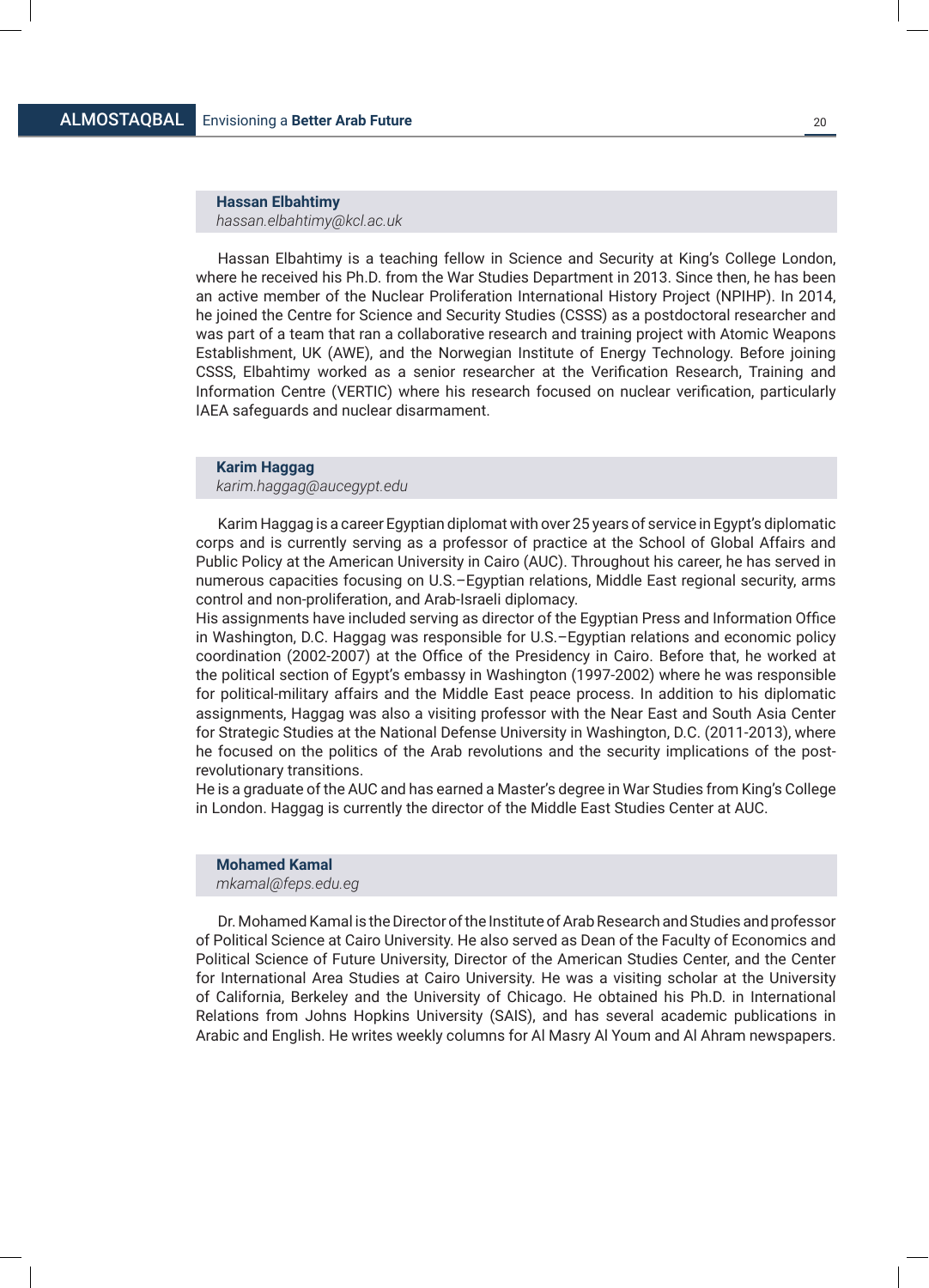#### **Naufel Alhassan**  *alhassan.n@icloud.com*

Dr. Naufel Alhassan is a researcher in Institutional Reform and Social Economic Policy and a nonresident scholar at the Middle East Institute in Washington, D.C. He is also cofounder and CEO at Euphrates Consulting Group. Formerly, he served in many high executive and advisory positions in the Iraqi government, including Chief of Staff and senior advisor for the prime minister (2014-2018). He played a prominent role in designing and implementing the government's economic reform agenda as head of the Economic Reform Unit in the Prime Minister's Office.

He also participated in key governmental committees such as the National Security Council, the Energy Committee, and the Reconstruction and Investment Committee. He led job creation and vocational training projects to facilitate weapons reduction for Iraqi society. Dr. Naufel also participated in writing the Iraq Vison 2030 and Development Strategy. He was also the Iraqi Commercial Counselor in the United States (2008-2014). Prior to that, he worked in engineering and management positions in the semiconductor sector.

He holds a B.Eng. in Chemical Engineering from the University of Basra, an M.Sc. in Chemical Engineering from Arizona State University, and a Doctorate of Management from the University of Phoenix.

#### **Nassif Hitti**

*nassif.hitti@gmail.com*

Nassif Hitti is a Lebanese diplomat, academic, professor, and the former Minister of Foreign Affairs and Emigrants between January and August 2020. Hitti received his M.A. (1977) in Political Science from the American University of Beirut (AUB) and Ph.D. in International Relations from the University of Southern California (1980). Hitti served as Ambassador of the Arab League to France and UNESCO (2000-2013), spokesperson of the Arab League (2013- 2014), and Arab League Ambassador to Italy and the Holy See (2014-2015). He was the Director of the Higher Institute of Political and Administrative Sciences at the School of Law and Political Sciences of the Holy Spirit University of Kaslik, Lebanon (2016-2019).

#### **Oraib Al Rantawi**  *o.rantawi@alqudscenter.org*

Oraib Al Rantawi is the editor of the Arabic section of Falastin Al Thawra, an organ of the Palestinian Liberation Organization (PLO) in Beirut, and founder of the political studies center of Al Hadaf, a Palestinian weekly. He is also the political editor and columnist of Al-Dustour, a Jordanian daily, and Founder and General-Director of Al Quds Center for Political Studies. Al Rantawi is a member of a number of regional and international organizations, including the International Organization of Journalists (IOJ), the General Union of Palestinian Writers and Journalists, the Jordan First Royal Committee, and the Political Sciences Academy, New York.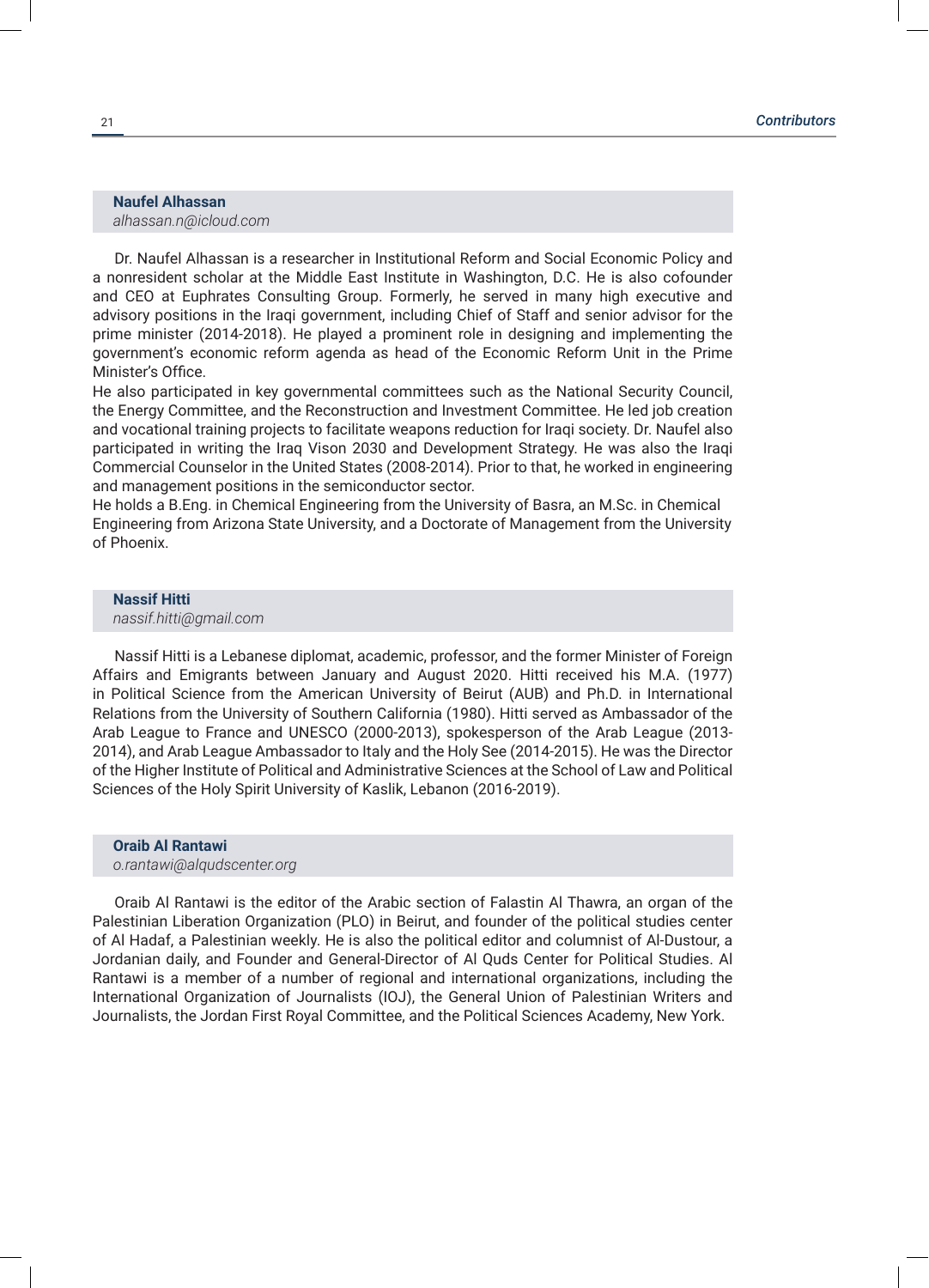#### **Paul Salem**

*psalem@mei.edu*

Paul Salem is President of the Middle East Institute (MEI). He focuses on issues of political change, transition, and conflict as well as the regional and international relations of the Middle East. Salem is the author and editor of a number of books and reports including *Escaping the Conflict Trap: Toward Ending Civil Wars in the Middle East* (ed. With Ross Harrison, MEI 2019); *Winning the Battle, Losing the War: Addressing the Conditions that Fuel Armed Non State Actors*  (ed. With Charles Lister, MEI 2019); *From Chaos to Cooperation: Toward Regional Order in the Middle East* (ed. With Ross Harrison, MEI 2017), *Broken Orders: The Causes and Consequences of the Arab Uprisings* (In Arabic, 2013), "Thinking Arab Futures: Drivers, Scenarios, and Strategic Choices for the Arab World", The *Cairo Review* Spring 2019; "The Recurring Rise and Fall of Political Islam" (the Center for Strategic and International Studies, 2015), *Bitter Legacy: Ideology and Politics in the Arab World* (1994), and Conflict Resolution in the Arab World (ed., 1997). Prior to joining MEI, Salem was the founding director of the Carnegie Middle East Center in Beirut, Lebanon between 2006 and 2013. From 1999 to 2006, he was director of the Fares Foundation, and in 1989-1999 founded and directed the Lebanese Center for Policy Studies, Lebanon's leading public policy think tank. Salem received his B.A., M.A., and Ph.D. from Harvard University.

# **Ramzy Ezzeldin Ramzy**

*reramzy@gmail.com*

Ambassador Ramzy Ezzeldin Ramzy's diplomatic career spans over 43 years, during which he served in the United Nations, the League of Arab States, and the Egyptian diplomatic service. His main areas of expertise lie in conflict resolution, mediation, international security, and non-proliferation. His latest assignment was as United Nations Assistant Secretary-General and Deputy Special Envoy for Syria (2014-2019). His 38-year career at the Egyptian Ministry of Foreign Affairs culminated in the position of Senior Under-Secretary. He served as ambassador to Germany, Austria, Brazil, Slovakia, Suriname, and Guyana. He was Permanent Representative to the UN and other international organizations in Vienna, where he was Governor on the IAEA Board, as well as Permanent Observer to the OSCE. He served at the Egyptian embassies in Washington, Moscow, and at the Permanent Mission to the UN in New York. He also served as the League of Arab States Permanent Observer to the UN and other international organizations in Vienna.

He also served as head or member of Egyptian delegations in numerous international conferences and meetings such as the General Conferences of IAEA, UNIDO, CTBTO, UNCTAD, and the OSCE, as well as the UN General Assembly, summits and ministerial meetings of the Arab League, the African Union (AU), the Islamic Conference (OIC), and OPEC.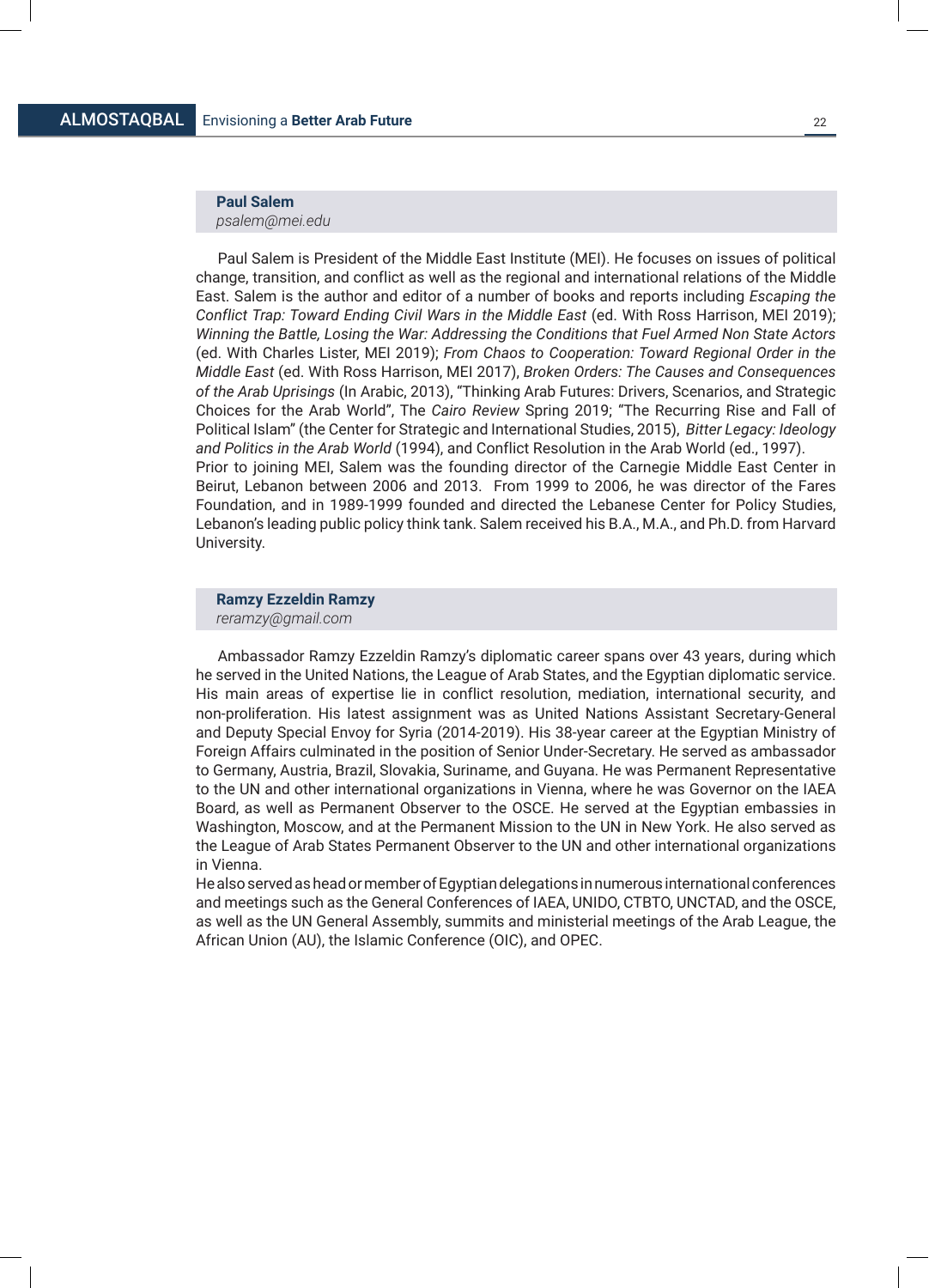#### **Randa Slim**  *randaslim@aol.com*

Randa Slim is a fellow at the Foreign Policy Institute of the Johns Hopkins University School of Advanced International Studies (SAIS). She is an expert in peacebuilding, democratization, and post-conflict reconciliation in Syria, Iraq, and Lebanon. Slim is the Director of the Track II Dialogues initiative at the Middle East Institute and an adjunct research fellow at the New America Foundation. She is also a former vice president of the International Institute for Sustained Dialogue. Slim is a member of the advisory committee of the Rockefeller Brothers Fund's Peacebuilding program and a member of the board of the Project on Middle East Democracy. She received her B.S. at the American University of Beirut (AUB), M.A. at the AUB, and Ph.D. at the University of North Carolina.

#### **Shibley Telhami**  *sadat@umd.edu*

Shibley Telhami is a Palestinian-American professor in the Department of Government and Politics at the University of Maryland, College Park, and a nonresident senior fellow of the Center for Middle East Policy at the Brookings Institution. Telhami is a political scientist specializing in international relations, American foreign policy, and Middle Eastern politics with a particular focus on the role of public opinion. He is the author and editor of numerous books and academic articles and contributes to various periodicals and newspapers. He has contributed to *The Washington Post*, the *New York Times*, and the *Los Angeles Times* and regularly appears on American national and international radio and television. Telhami is a member of the Council on Foreign Relations and serves on the board of the Education for Employment Foundation. Previously, he has served on the board of Human Rights Watch.

# **Wael Al Assad**

#### *wassad52@gmail.com*

Wael Al Assad is a non-resident senior fellow on the Middle East Weapons of Mass Destruction Free Zone project. He received his B.A. from Ain-Shams University (1973) and an M.A. with honors from the Arab Academy for Sciences and Technology in Egypt. He worked for over 45 years within the system of the League of Arab States. Al Assad established the Department of Disarmament and Arms Control within the Arab League General Secretariat (2002). Since then, he has been responsible for coordinating Arab positions on arms control and disarmament issues at different international forums and proposing policies to the Arab League's decisiontaking bodies. He has worked extensively on cooperation with the UN and on developing the Arab League's toolbox for Conflict Prevention and Resolution. Al Assad's areas of expertise include disarmament and non-proliferation, Weapons of Mass Destruction Free Zone in the Middle East, and regional security.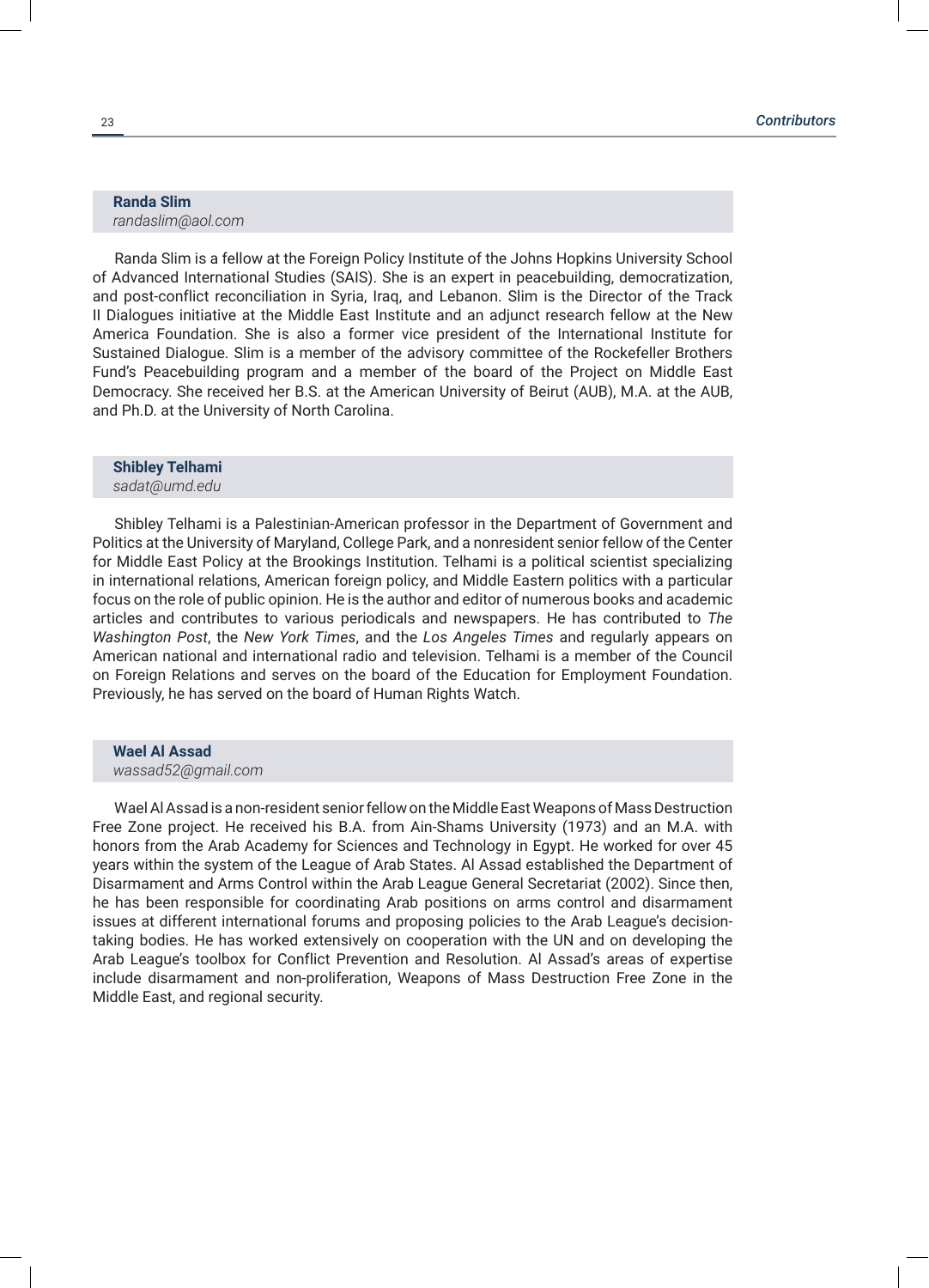#### **EDITORS**

#### **Firas Al-Atraqchi**

Firas Al-Atraqchi is the Chair of the Journalism and Mass Communications Department at the American University in Cairo (AUC). He is a Canadian journalist and editor who has covered the Middle East and North America since 1992. Between 2004 and 2010, he worked at Al Jazeera English as a senior editor for its online edition and was in charge of converging web and TV broadcast. In 2012, he became cofounding editor of The Brics Post—a news website dedicated to coverage of economics and politics in Brazil, Russia, India, China, and South Africa. In July 2019, he became the comanaging editor of *the Cairo Review of Global Affairs*, the quarterly journal of the School of Global Affairs and Public Policy (GAPP) at the AUC. Its primary aim is to be a focal point for policymakers, officials, academics, experts, journalists, students, and others in the Middle East region who follow global affairs.

#### **Mohamed Gameel**

Mohamed Gameel is an Adjunct Faculty at the Department of Journalism and Mass Communication at the American University in Cairo (AUC). His writings and research interests include Middle East culture, politics, media, and their intersection. Gameel has two M.A.s, one in Journalism and Mass Communication and another in Middle East Studies. He has also been active in media literacy training with the American Center at the American Embassy in Cairo, and the Media and Digital Literacy Academy of Beirut (MDLAB) at the Lebanese American University (LAU), since 2016.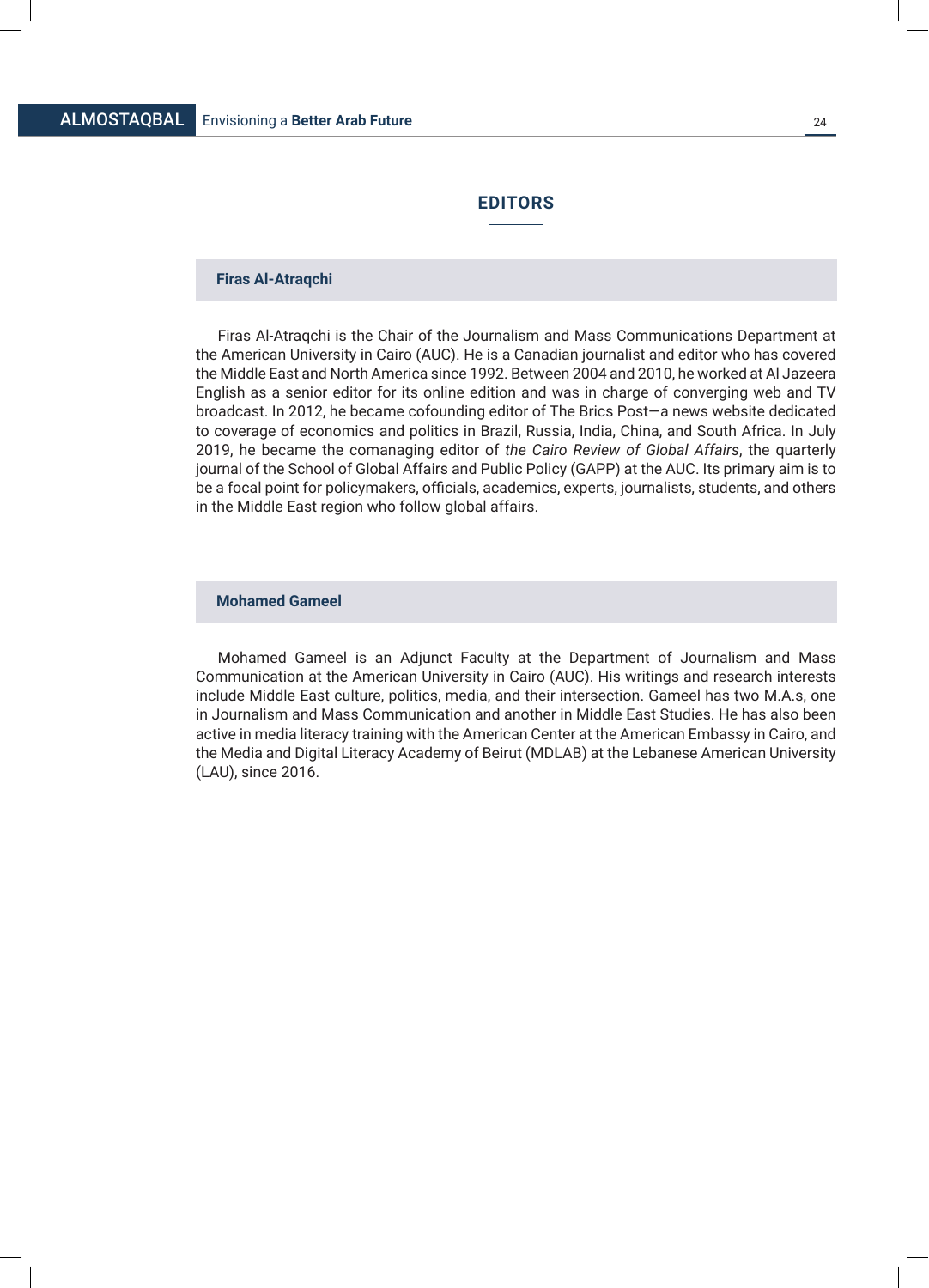# EXECUTIVE SUMMARY

- The Current Arab Regional Security Landscape
- The Arab World in the Global Division of Labor
- Emerging Policy Challenges
- Future Pathways: Regional Security Scenarios for the Arab World
- Policy Recommendations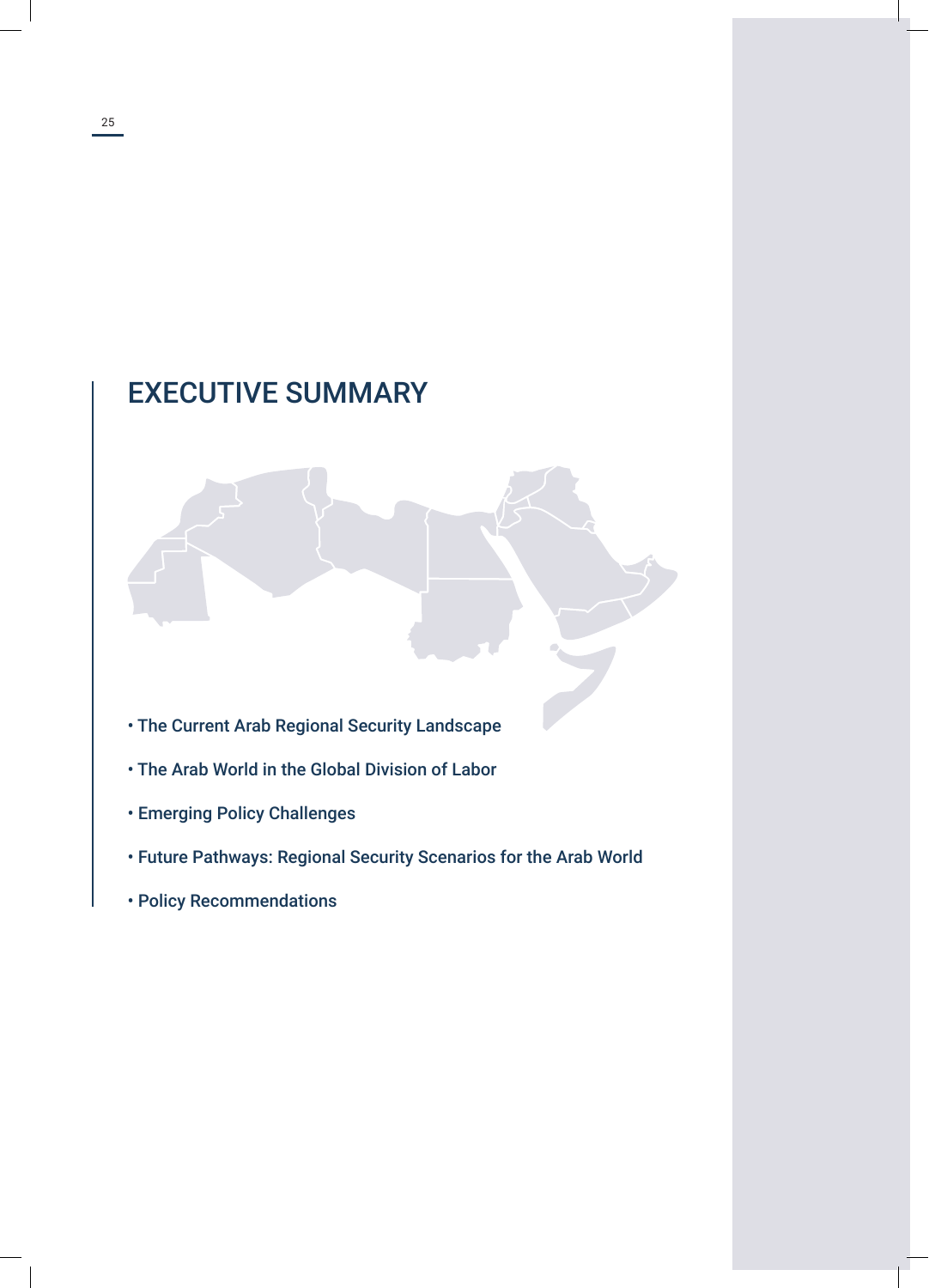#### **EXECUTIVE SUMMARY**

The Middle East region is one of the most fragmented in the world, plagued by a lack of security frameworks on one hand and viable economic planning on the other. The Arab World in particular, as the core of the broader Middle East regional system, has been at the forefront in experiencing the effects of this fragmentation.

The deficit in security frameworks has stymied attempts to promote cooperation and mitigate common threats and has ushered in prevailing regional instability. For decades, the Arab World has undergone several transformations, often violent and chaotic, leaving the region more vulnerable to growing instability and insecurity. The Arab World is now caught in a vortex of intertwined armed conflicts in Syria, Libya, and Yemen, geopolitical competition, regional and international military interventions, weakness of Arab states vis-à-vis their sub-state ethnic and sectarian loyalties, the threat of nuclear proliferation, as well as identity politics and rising humanitarian crises. Furthermore, these trends are compounded by the specter of terrorism, looming environmental crises, and poor governance. Rarely has the Arab World experienced such holistic threats amid strategic disarray.

Unsurprisingly, the Arab states are currently—separately and together—suffering from what can be described as a "future deficit,"<sup>1</sup> meaning there is a pronounced absence of future-oriented visions for the region. The emphasis has been on the near-term urgent objectives of maintaining stability, avoiding state collapse, and addressing civil wars. These are all worthy goals but come at the expense of formulating enduring pathways to achieve alternative, and potentially transformative, visions for regional security while failing to adequately anticipate regional and global crises and plan for their fallout.

The erosion of Arab nationalism as the dominant ideational framework for Arab governments or as aspiration for the Arab peoples has been a turning point. This nationalism has gradually been superseded by a transnational ideology of Islamism, sectarianism, subnational loyalties, and state-based nationalism. This shift paved the way for the attempted legitimization of Turkish and Iranian intervention in different parts of the Arab World.

This ideational shift was parallel to global political fluctuation amid the fall of the Berlin Wall and the wave of democratization that subsequently spread across Latin American and Eastern Europe. Following this, the fragmentation of the Arab World became a central policy focus for western states in their approach towards the region. Pressures on some authoritarian governments for democratization or liberalization were evident, which, in turn, led to an upgrading of authoritarianism as many countries in the region struggled to rehabilitate their image in the eyes of the West and meet new regional and global conditions while simultaneously maintaining the core elements of their regimes domestically by regulating new policies and strategies of governance.2

The region still lives the effects of the consequences of bad governance that followed this authoritarian upgrade, among other political and social reasons behind the Arab Uprisings. It is not surprising that regimes across the Arab region rediscovered that they still share the same fate. However, Arabism is an outdated solution.

<sup>1</sup> World Development Indicators (2021)

<sup>2</sup> Heydemann, S. (2007) Upgrading Authoritarianism in the Arab World, Washington D.C.: Saban Center, Brookings.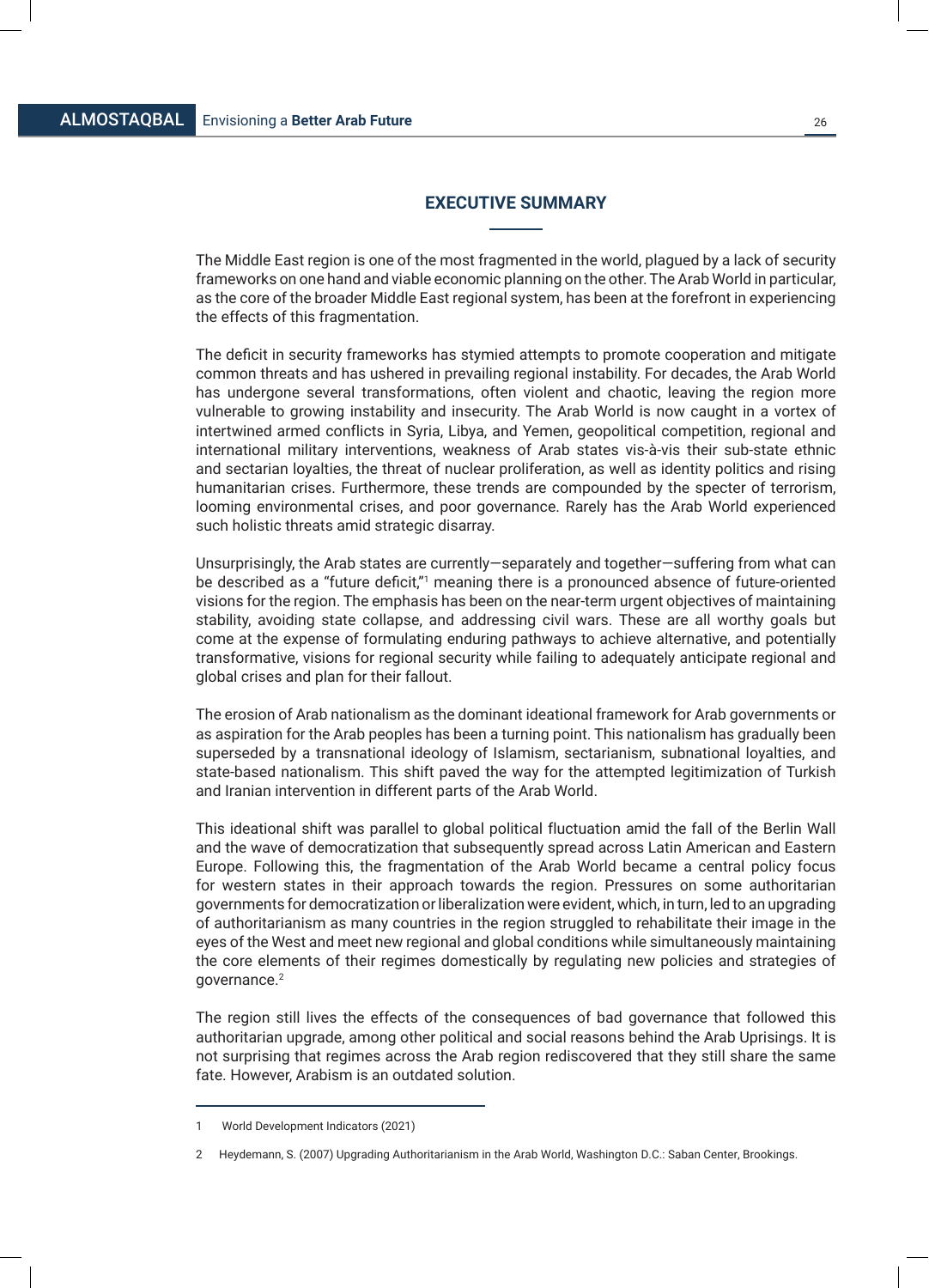The absence of "Arab" solutions to the burgeoning security deficit ceded the diplomatic, military, and political initiative to the non-Arab periphery comprising Israel, Iran, and Turkey. These three countries have had problematic historical relations with the Arab World, taking advantage of the deterioration of the Arab regional order; these middle powers turned the resulting security deficit into a geopolitical advantage to advance their distinct regional interests.

The nature of the challenge posed by these three countries is both geopolitical and ideational. As they seek to create domains of influence in the Arab region and beyond, they aim to replace the old Arab order with new frameworks. For Iran, this framework is based on "resistance" to both Israel and the West, particularly the United States and Shiite Islamic militancy. Turkey's regional project is predicated on neo-Ottomanism and an Islamist Sunni ideological framework. Meanwhile, Israel seeks to prioritize forging relations with Arab countries (normalization) to transcend its conflict with the Palestinians and pressuring its primary adversaries—Iran, Syria, Hezbollah, and Hamas.

For these reasons, exploring the future of regional security in the Arab World has become more pressing within the wider context of the MENA region. Foresight, rather than prediction, is key in anticipating unexpected shifts and providing a sound basis for policy alternatives. The future of regional security in the Arab MENA cannot be envisioned without rethinking socioeconomic development in the region and resetting the future security research and policy agendas.

This future is predicated on the acknowledgment that the position the combined Arab countries of the region occupy in the global division of labor has been both a cause and an effect of socioeconomic underperformance when compared to other regions of the world that could redefine their mode of specialization into higher-value niches (i.e., East Asia). Nevertheless, Arab states have offered some opportunities for major human development achievements compared to other parts of the world, such as South Asia and different subregions in Africa outside North Africa. This is crucial in putting socioeconomic development in a global perspective and thus denying any explicit or tacit assumptions about the uniqueness or exceptionalism of the Arab World, which have influenced much of the scholarship and policy analysis on the region.

The position occupied by the Arab World countries in the global division of labor raises two interrelated but conceptually separate questions. First, what does the Arab World produce for exchange with the rest of the world? This entails the descriptive questions of how the Arab region is tied to the global economy: what does it sell to the world and what does it import? How intensively are MENA-based firms integrated into global value chains? Second, how much does the Arab region benefit from its position in the world economic hierarchy, and how does this explain its socioeconomic development record thus far?

It is no secret that the Arab World's position in the global division of labor has revolved around oil and natural gas since the end of World War II.

This, in turn, has resulted in a partial redefinition of the region's position in the global division of labor throughout the past fifty years. There has been a general inability to upgrade into higher value-added manufactured goods or services. According to the World Bank, the share of hightech exports in the MENA region has remained negligible, indicating weak industrial policies and poor educational outcomes. Between 2007 and 2018, the ratio of high-technology exports to total manufactured exports averaged 5.9 percent for MENA compared to 29.76, 13.74, 7.48, and 6.07 for East Asia, Latin America, South Asia, and different subregions in Africa outside North Africa.3

<sup>3</sup> World Development Indicators (2021)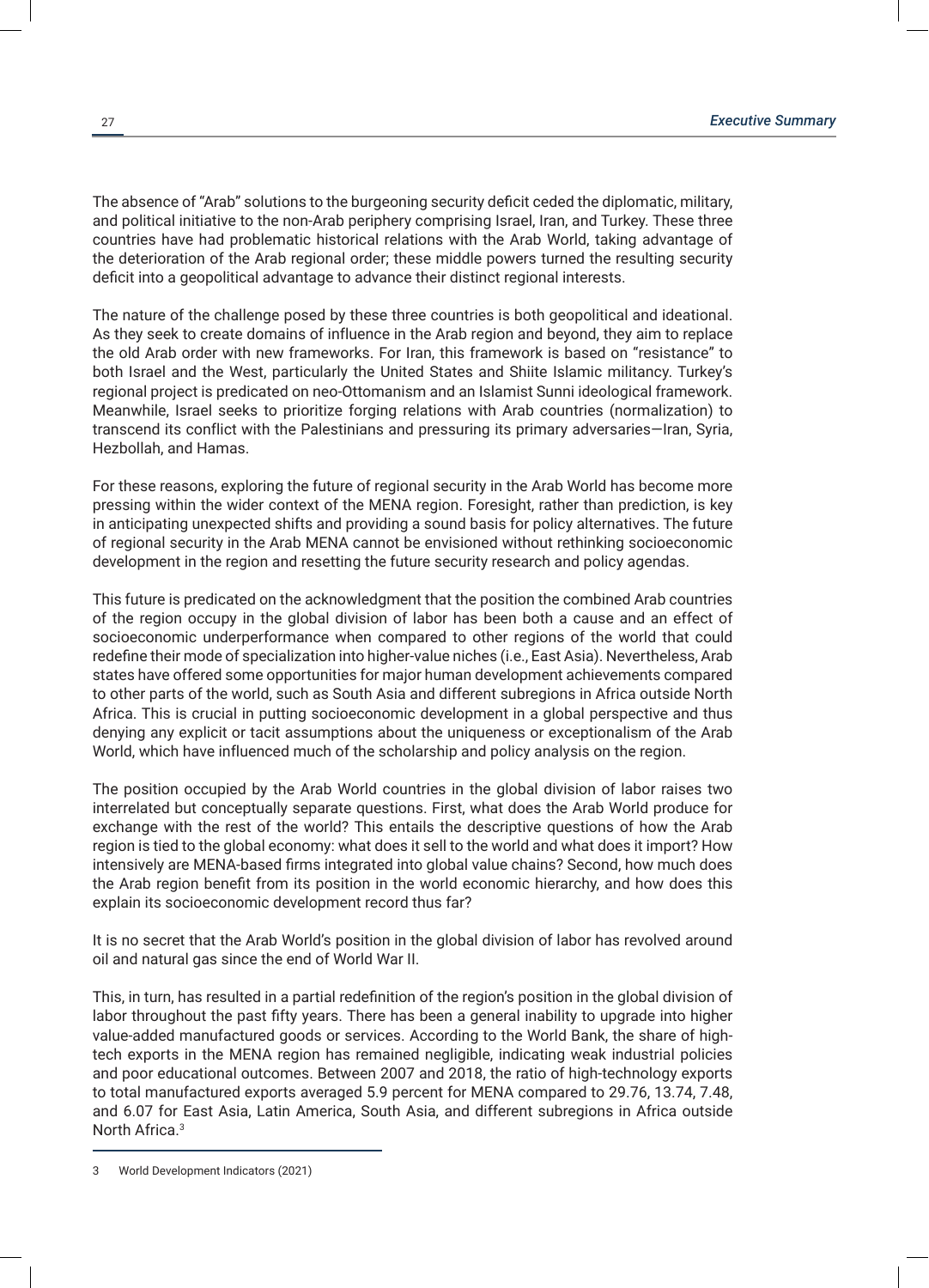However, the inability to diversify the region's mode of insertion into the global economy did not hinder significant economic (albeit not export) diversification within the region, expressed in the continuous decline of the share of oil rents in the region's GDP. Noticeably, this was not confined to the non-oil-rich nations of the region. Rather, it extended almost equally to the high-income, oil-rich countries of the Gulf Cooperation Council (GCC), which has witnessed a significant expansion of primarily service sectors since the 1970s, leading to the rise of diversified economic structures.

The large disparities in the region are not merely a side effect or byproduct of bad governance. They are rather "one of its root causes that leads to the denial of social justice and the ineffective whole of government policies".

A value and a paradigm shift recognizing the centrality of fairness for well-being and achieving national development is a must at this stage to achieve social peace and political stability in the future. There is no lack of demand for major socioeconomic and political reforms in the region despite the present difficulties in channeling them or translating them into policy and institutional changes.

Most recently, the Covid-19 pandemic has displayed the deep inequalities and inequities within and between the nations of the region. The pandemic revealed the impact of informality and workers' precariousness as well as the effects of decades of austerity and welfare retrenchment on the ability to resist the pandemic and mitigate its negative effects on the most vulnerable social groups. Above all, the pandemic and the situation it has unleashed has confirmed the emphasis this project has placed on well-being as a broad social criterion that goes beyond public health and healthcare provision and expands into encompassing the basic features of the socioeconomic and political orders.

It may be time to begin to examine possible scenarios of moving away from the policy models inspired by neoliberalism, those enforced by international conditionality and the needs of global creditors and investors.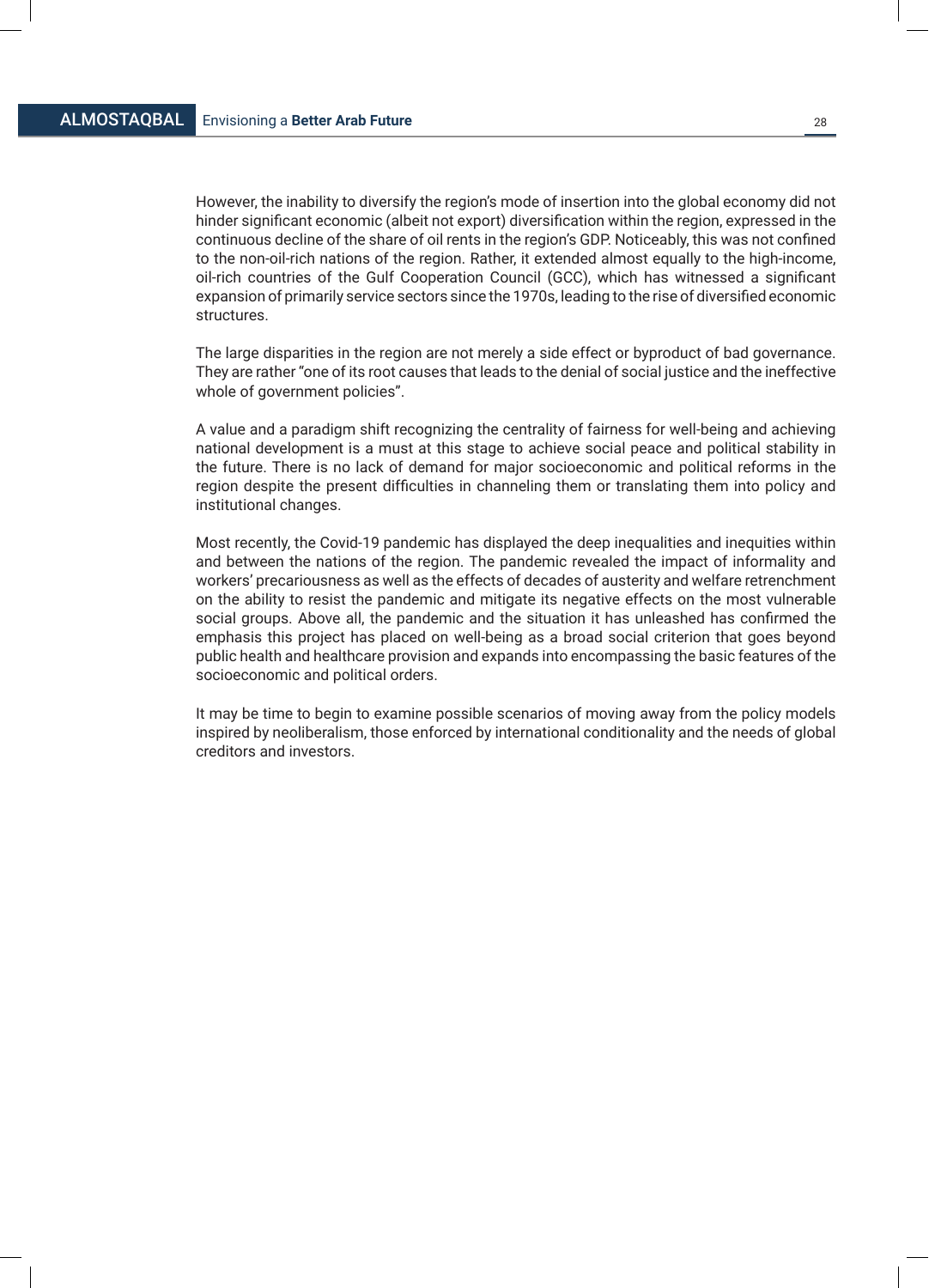#### • The Current Arab Regional Security Landscape

#### **Regional Security Trends: The Weakening of the 'Arab Core'**

The security repercussions of the Arab uprisings are one example of the historical developments that contributed to the weakening of the Arab core of the regional order, which formed during the rise of Arab nationalism in the 1950s and 1960s. These uprisings broke out in 2011 against a backdrop of an already-unstable regional situation shaped mainly by the U.S. invasion of Iraq and polarization between the Arab powers.

Furthermore, the inability to forge a negotiated political contract to address such grievances and the parallel attempts by regimes to manage these disagreements by force ultimately militarized the uprisings. Several of them were transformed into civil wars—in Syria, Libya, and Yemen. This violent turn of the uprisings gave rise to transnational terrorism, regional and international intervention in Arab regional and domestic politics, and geopolitical rivalries.

#### *The resulting erosion of the Arab core was reflected in the following regional shifts:*

- 1) Arab nationalism ceased to be the dominant ideational framework for the Arab governments or aspiration for the Arab peoples and has gradually been superseded by a transnational ideology of Islamism, sectarianism, subnational loyalties, and state-based nationalism. This shift paved the way for the legitimization of Turkish and Iranian intervention in different parts of the Arab World.
- 2) Many of these developments have led to a greater regional assertiveness on the part of GCC countries. With the benefit of greater financial resources, Saudi Arabia and the UAE in particular have pursued more proactive regional policies to advance ambitious goals and counterbalance Iran's influence. Moreover, Qatar has grown more influential in the region's power dynamics while forging a closer security relationship with Turkey.
- 3) This issue is the least significant in Maghreb region, where security threats posed by terrorism, human trafficking, and organized crime in the Sahel region are more pressing. Although Egypt is still concerned with the security dynamics in the Levant, especially the Palestinian cause, the lack of resolution concerning the issue of the Grand Ethiopian Renaissance Dam (GERD) continues to present a significant challenge to Egypt's water security. The same applies to Sudan in relation to the democratic transition following the overthrow of the Bashir regime in April 2019.

#### **The Challenge of the Non-Arab Middle Powers**

The failure of the "Arab" solutions to the burgeoning security deficit ceded the diplomatic, military, and political initiative to the non-Arab periphery comprising Israel, Iran, and Turkey, which have had long, problematic historical relations with the Arab World, where these middle powers took advantage of the Arab regional order to advance their own distinct regional interests. These three countries imposed geopolitical and ideational challenges to create domains of influence in the Arab region and to replace the old Arab order with new frameworks.

For Iran, this framework is based on "resistance" to both Israel and the West, particularly the United States, and Shiite Islamic militancy. Turkey's regional project is predicated on neo-Ottomanism and an Islamist Sunni ideological framework. Meanwhile, Israel seeks to prioritize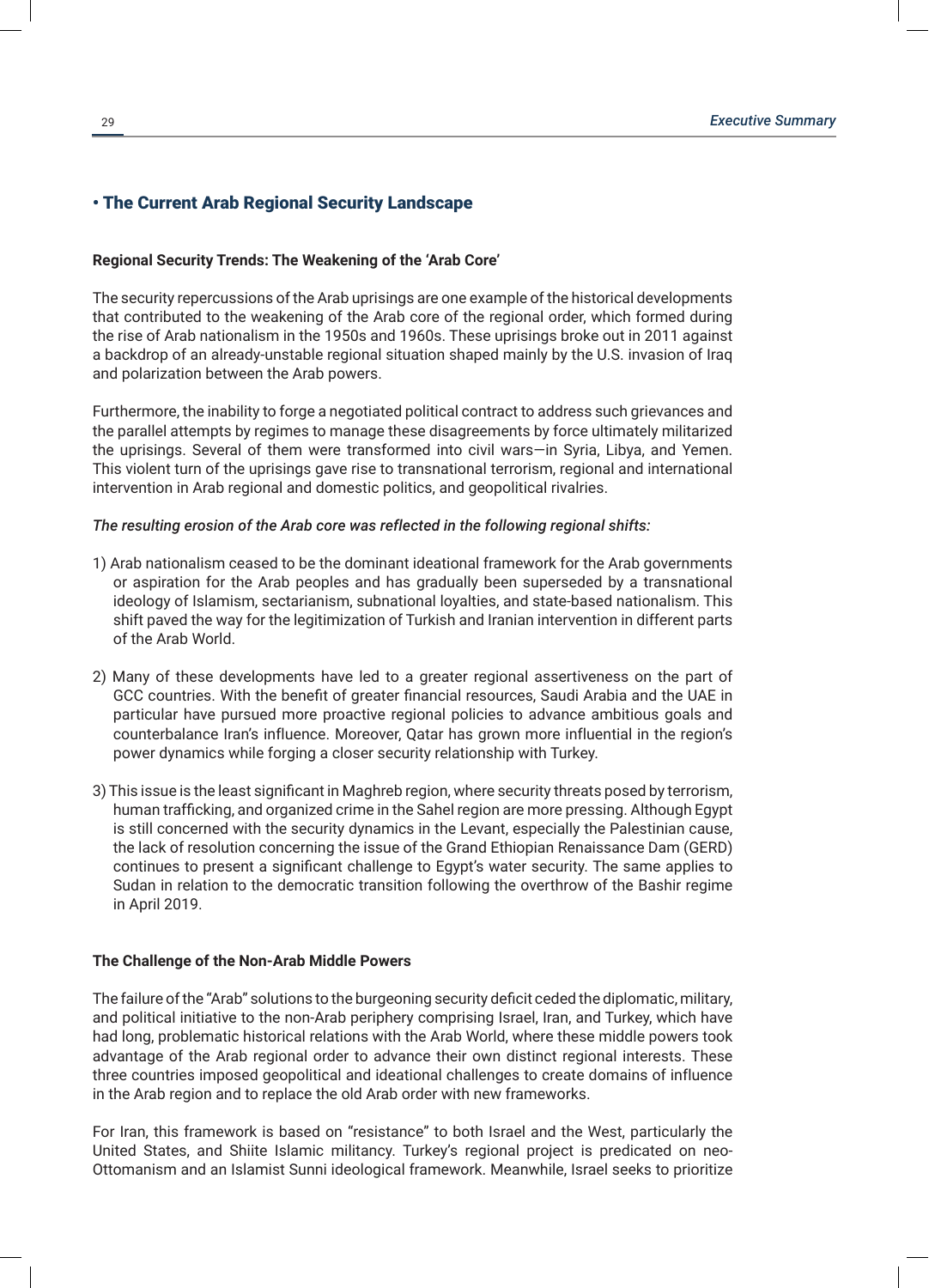forging relations with Arab countries to transcend its conflict with the Palestinians and pressure its primary adversaries.

The growing challenge posed by these powers has been manifested in the following trends:

- 1) The increasing resort to military use—"hard power"—which was hitherto confined mainly to Israel. Yet, Iran and Turkey have increasingly resorted to military power in their interventions in the Arab World.
	- a) Iran deployed the Iranian Revolutionary Guard Corps and allied proxy forces in conflict zones throughout the region.4
	- b) On the other hand, the Turkish response to the challenge posed by the rise of Kurdish People's Protection Units (YPG) forces in northern Syria manifested in the provision of intelligence and logistical support to the Syrian armed opposition. Also, Turkey's military intervention in Libya constituted a major turning point in the Libyan civil war.
	- c) For its part, Israel has engaged in repeated military campaigns in Gaza and Syria against Iranian and pro-Iranian assets.
- 2) Escalating regional rivalries, in particular the growing role of Iran in both Iraq and Syria, its support for regime change in Bahrain, and its role in the Yemen conflict sparked a far-reaching rivalry with Saudi Arabia and the UAE with significant implications for regional security. Also, Iran and Israel have been engaged in a long-standing rivalry involving proxy wars since the 1980s. Regarding Turkey, its policy for cultivating ties with the Arab Islamists did not succeed as Ankara's relations with Egypt, the UAE, and Saudi Arabia worsened.

In addition to those encounters, Ethiopia is also exerting influence on the region's security dynamics as it poses a significant challenge to Egypt's water security. The implications of the GERD project are severe for Egypt, facing the challenges of growing water demand, population growth, climate change, and environmental impacts.<sup>5</sup>

#### **Realignment of Great Power Intervention**

Contrary to conventional wisdom, the United States is not withdrawing from the Middle East, but rather from the region's conflicts, militarily and, to a large extent, diplomatically. Doubts about the U.S. commitment to this vital region have grown among allies and adversaries alike.

The changing U.S. role in the region has contributed significantly to its compounding security deficit and can be attributed to the following actions from Washington:

- 1) The dire consequences of the destructive war in Iraq and the mismanagement of the postwar occupation.
- 2) Ignoring Arab interests in the 2015 Iran nuclear deal, then withdrawing from it in 2018, and escalating confrontation with Tehran.

<sup>4</sup> IISS, Iran's Networks of Influence in the Middle East, IISS Dossier 2019.

<sup>5</sup> Abdelhadi, Magdi, Nile Dam Row: Egypt Fumes as Ethiopia Celebrates, BBC, 30 July 2020, https://www.bbc.com/news/world-africa-53573154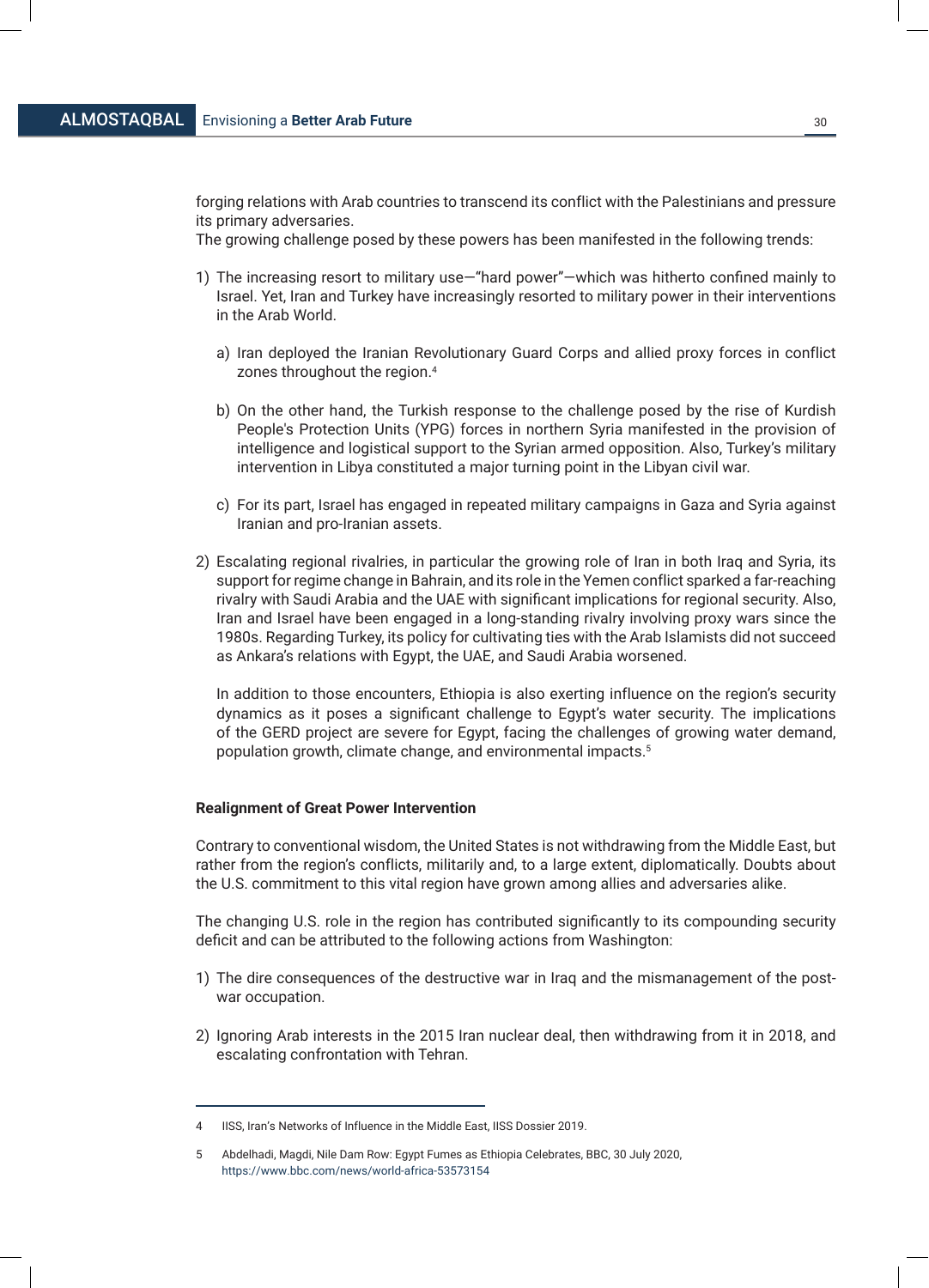- 3) The failure to broker sustained peace in Palestine while pursuing a monopoly of the peace process.
- 4) Finally, the departure of the Trump Administration from the tenets that have guided U.S. policy regarding the Arab-Israeli conflict.

Also, the shift in U.S. posture can be viewed as part of a broader trend signifying a realignment of great power interests towards the region from countries such as China and Russia. Moreover, mistrust and doubts grew among allies over U.S. security commitments, and regional powers, especially in the Gulf, started to take more assertive actions in ensuring their own security.<sup>6</sup>

#### **Threats to the Arab Regional Security: Intersecting Conflicts**

The region's multiple conflicts and rivalries have become more interconnected, complicating conflict management and resolution attempts. Civil wars are no longer internal affairs, and intersecting conflicts in the Arab World are not new. For example, the Syrian civil war $^7$  began as a local uprising inspired by the precedent events in Tunisia and Egypt. The threat to the Assad regime invited intervention from its allies.

The civil war fomented the intra-Sunni radicalization that had already plagued Iraq. Iraqi Jihadists, mainly affiliates of Al-Qaeda, fought in Syria, as did the pro-Iran Iraqi-Shiite-militias. Sunni jihadists mutated to form Islamic State of Iraq and Syria (ISIS), which declared its "Caliphate" in 2014 after occupying a vast area of the Iraqi-Syrian border. This inspired other Jihadists in the region and beyond to pay allegiance to ISIS. The Syrian war also had its ramifications on the fragile politics of Lebanon. As a result of the jihadists' infiltration in the region of the Syrian-Lebanese border, Hezbollah was able to justify a more assertive posture as a counterweight to such groups.

#### **Arab State Weakness**

Although the Arab states had long suffered structural weaknesses since their independence,<sup>8</sup> they did succeed, for the most part, in developing centralized and robust power centers in terms of penetrative and administrative capacities. Although most of the ruling regimes lacked popular legitimacy, thereby blurring the lines between the state and the regime, they were able to deliver the essential public goods and services, above all security, defense, and assertion of sovereignty. This situation prevailed until the 1980s when these states reached their fiscal limits and had to painfully transition away from a social welfare state to a neoliberal model in which they attempted to cede much of the above functions to the private sector.

<sup>6</sup> Tol, Gönül & Dumke, David (eds), Aspiring Powers, Regional Rivals, Turkey, Egypt, Saudi Arabia and the New Middle East, Middle East Institute, March 2020 https://www.mei.edu/sites/default/files/2019-12/Aspiring%20Powers%2C%20 Regional%20Rivals\_Dec.%2013%2C%202019.pdf

<sup>7</sup> For more on the dynamics of intersecting conflicts in the region, check J. Hiltermann, Tackling Intersecting Conflicts in the MENA region, International Crisis Group, 15 January 2020 https://www.crisisgroup.org/middle-east-north-africa/tackling-intersecting-conflicts-mena-region

<sup>8</sup> Salem, Paul, the Arab State: Assisting or Obstructing Development, Carnegie Papers, 2010 https://carnegieendowment.org/files/arab\_state\_devt.pdf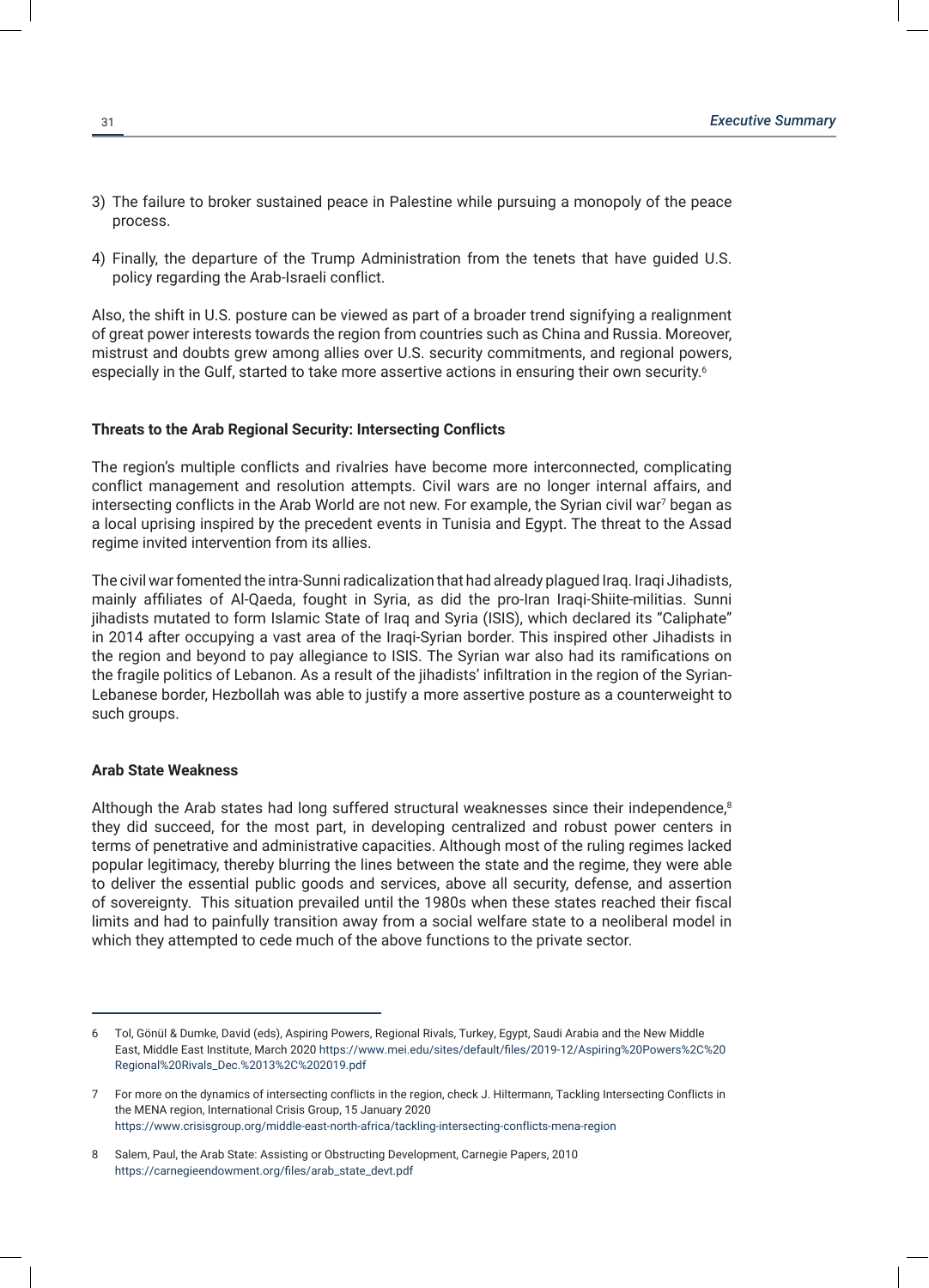State fragility is thus ubiquitous in the Arab World. Among the 22 members of the League of Arab States (LAS) only the UAE, Oman, Qatar, and Kuwait were identified as highly stable countries according to the 2020 Fragile States Index.<sup>9</sup> Meanwhile, Yemen, Syria, and Somalia are classified as a very high alert. On a regional level, the weakened structures of Arab states consolidated the ties between non-state actors and regional powers. These relations are thus enhanced due to the security vacuum resulting from the weakening of centralized state structures.

#### **The Erosion of the Two-State Solution**

The two-state solution has been recognized as the basis for the Israeli–Palestinian conflict's just and lasting settlement. However, the prospects for realizing a two-state solution are rapidly fading. Little meaningful progress has been achieved in the peace process since the last attempt at negotiations undertaken by the Obama administration in 2016.

The Trump administration's decision to move the U.S. embassy to Jerusalem in June 2018, along with U.S. recognition of the Golan Heights as part of Israel, were both manifestations of the departure in U.S. policy toward the Arab-Israeli conflict. Prospects for serious international intervention to revive the peace process are minimal, with no indication that the Biden administration will renew serious U.S. engagement towards a negotiated final status settlement.<sup>10</sup>

#### **New Arenas of Conflict: Eastern Mediterranean and the Red Sea**

One of the significant changes brought about by the region's shifting security dynamics is the emergence of new arenas of geopolitical competition. In the Eastern Mediterranean, tensions are escalating quickly. The rivalry between Turkey and an array of Mediterranean countries is intensifying into rhetorical and military muscle-flexing.11

Such a strenuous status is mainly a result of Turkey's shift in strategic postures, increasingly relying on military force to uphold its energy and maritime claims.<sup>12</sup> Rivalries in Africa have also threatened the stabilization and state-building in fragile states such as Somalia, an LAS member, and which remains divided into regions influenced by external powers and plagued by terrorism and violence.<sup>13</sup> Similarly, the eruption of violence in the Eastern Mediterranean will put any stabilization processes in Syria, Libya, and Lebanon at risk.

- 12 Deep Sea Rivals: Europe, Turkey and New Eastern Mediterranean, European Center for Foreign Affairs, May 2020 https://ecfr.eu/special/eastern\_med/
- 13 Melvin, Neil John, the New External Security Politics of the Horn of Africa Region, SIPRI, April 2019 https://www.sipri.org/publications/2019/sipri-insights-peace-and-security/new-external-security-politics-horn-africa-region

<sup>9</sup> Fragile States Index, the Fund for Peace, https://fundforpeace.org/wp-content/uploads/2020/05/fsi2020-report.pdf

<sup>10</sup> International Crisis Group, Nineteen Conflict Prevention Tips for the Biden Administration, ICG, January 2021 https://www.crisisgroup.org/united-states/b002-nineteen-conflict-prevention-tips-biden-administration

<sup>11</sup> Hokayem, Emile et al, Competition in the Eastern Mediterranean: Understanding the Complex Dimensions and Multiple Players, IISS, September 2020 https://www.iiss.org/events/2020/09/eastern-mediterranean-complex-dimensions-multiple-players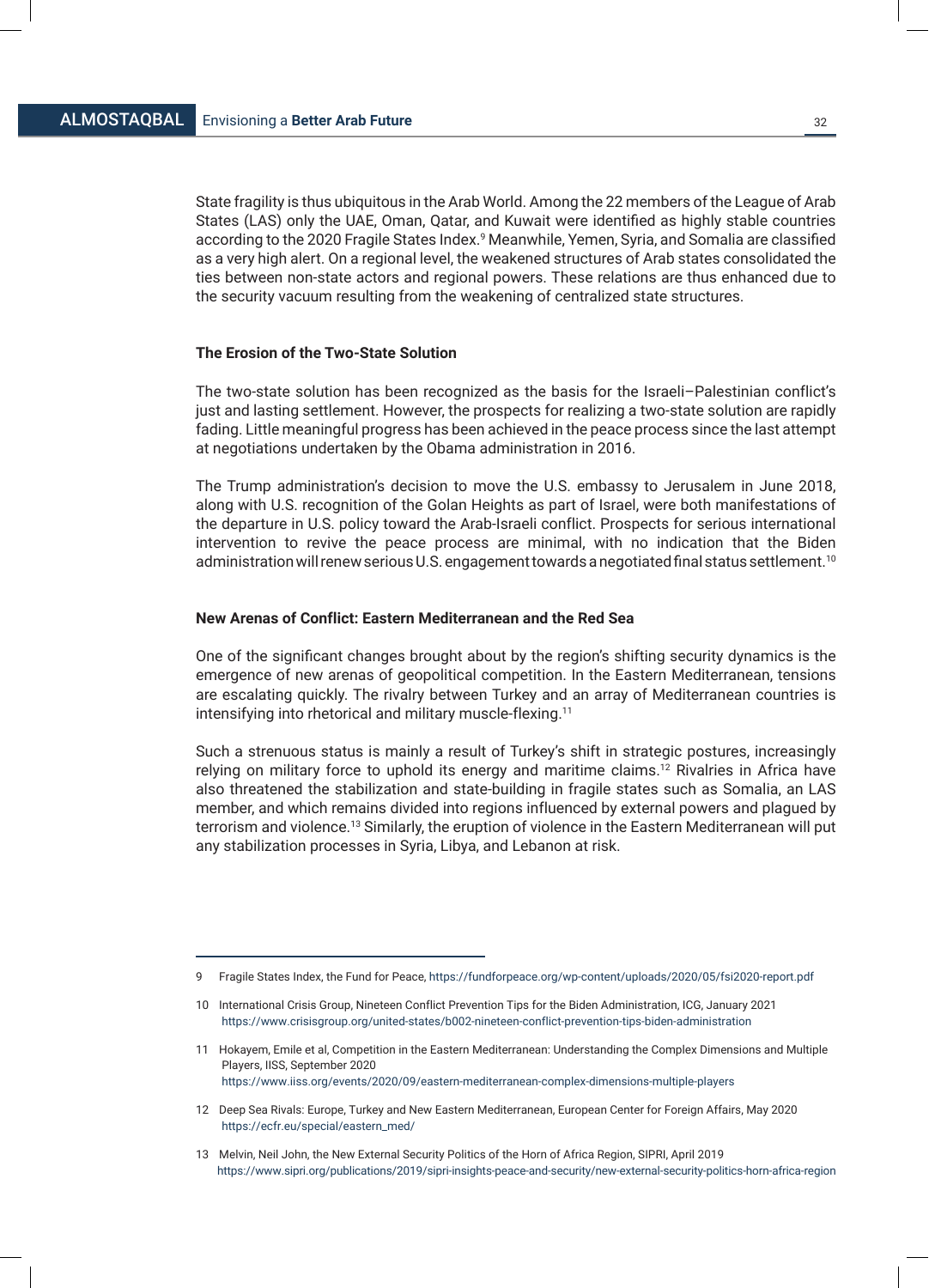#### **Growing Militarization**

Militarization can be understood as both a cause and a result of the region's conflict and regional insecurity. Since the 1970s, the MENA region has been one of the most militarized regions in the world.

The region constitutes a major epicenter for international arms deals. Saudi Arabia is the world's largest arms importer, receiving 11 percent of the world's arms sales in 2020. The United States is Saudi Arabia's largest supplier providing 79 percent of its imports during the same period.

Militarization induces escalation but does not necessarily bolster deterrence. Miscalculation can push disputes and rivalries to armed conflict, be it direct or through proxies. The risk of miscalculation is high as problem-solving mechanisms are absent from the region's security architecture. <sup>14</sup>

#### **Seeds for New Regionalism?**

Despite the rising tensions in the Eastern Mediterranean and the Red Sea, both subregions witnessed significant steps towards establishing cooperation frameworks. In early 2019, Egypt led the initiative to establish the East Mediterranean Gas Forum (EMGF), a collective framework to leverage recent hydrocarbon discoveries in the eastern Mediterranean to foster increased cooperation between Greece, Cyprus, Israel, and Egypt, as well as key energy companies from Italy and France. This grouping has grown to encompass the governments of Italy, Jordan, and Palestine.

#### **Tripartite Economic Cooperation: Egypt, Jordan, and Iraq**

Economic cooperation between Cairo, Amman, and Baghdad is gradually increasing. Since 2019, the three countries have sought to strengthen coordination to achieve greater integration. Dubbed by Iraqi Prime Minster Mustafa Al-Kadhimi as "the New Mashreq Plan," the grouping is predicated on taking advantage of their resources and assets: Iraq's oil wealth, Jordan as a crossing point, and Egypt's infrastructure and workforce. The project's potential next step can be an expansion to include other Arab states, with Syria as the most probable next candidate.

#### **The Abraham Accords**

The recent steps towards normalization between Bahrain, the UAE, Sudan, and Morocco, respectively, and Israel are subject to different assessments throughout the region. Some have criticized these agreements and have considered it an infringement of the Arab consensus on Palestine as embodied in the Arab Peace Initiative of 2002. On the other hand, some observers may consider the accords as promising channels between Arab societies and Israel which may help achieve progress in the peace process and potentially lay the groundwork to form regional security cooperation beyond the focus on Iran.

<sup>14</sup> Wezeman, Siemon, Wezeman, Pieter & Kuimova, Alexandra, Trends in International Arms Transfers, 2020, March 2021 https://www.sipri.org/publications/2021/sipri-fact-sheets/trends-international-arms-transfers-2020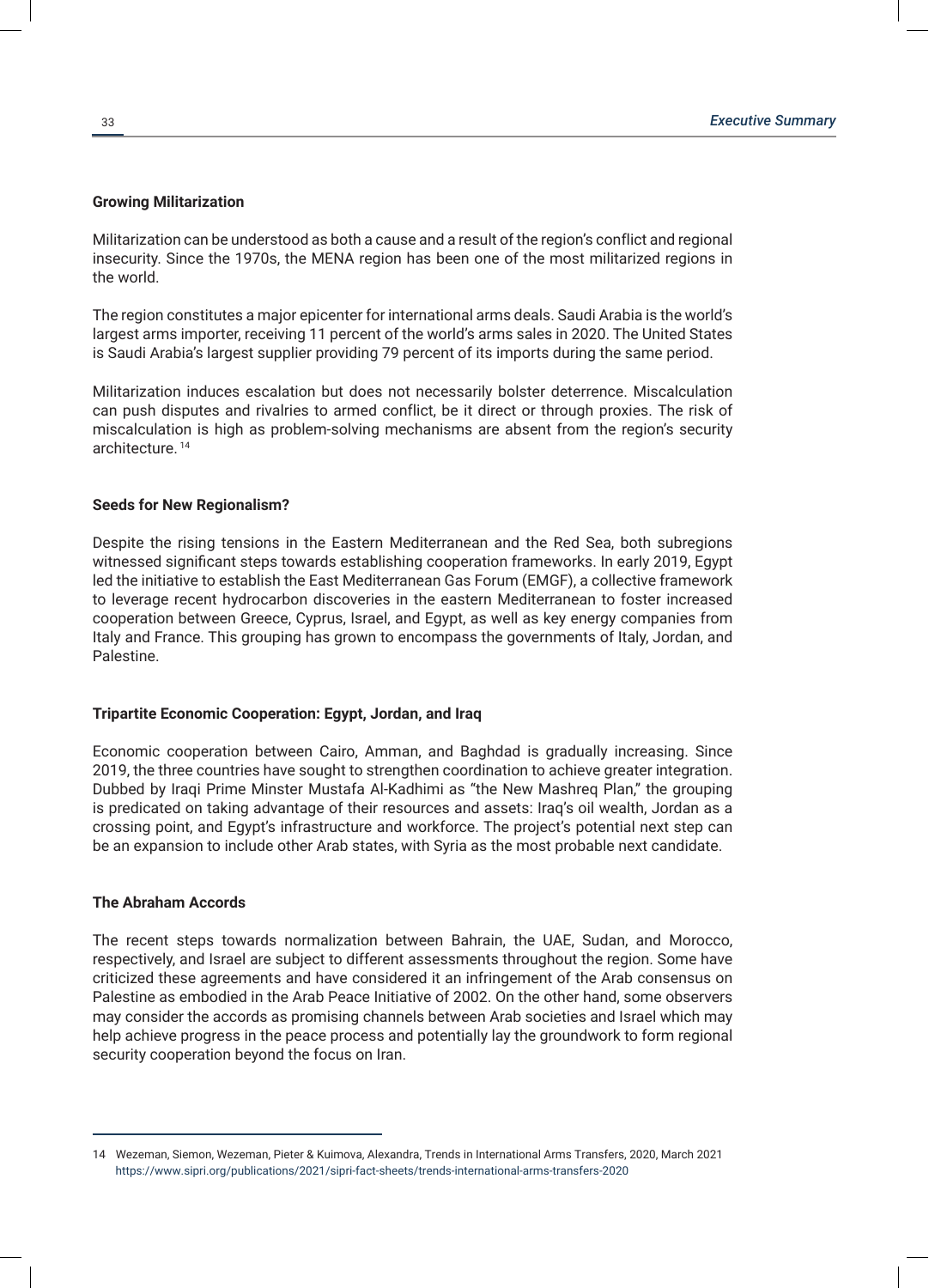#### **Regional Humanitarian Relief Efforts**

Recently, Saudi Arabia has undertaken extensive humanitarian relief investments. This assistance is delivered through a range of public and private mechanisms. Saudi organizations like Saudi Red Crescent, International Islamic Relief Organization (IIRO), and King Salman Humanitarian Aid and Relief Center (KSRelief) are primary components of the Saudi welfare network with a scope covering the Arab and Muslim worlds.<sup>15</sup>

#### **Conflict Stabilization and Regional Cooperation**

There are tentative signs toward de-escalation regarding several regional conflicts. For instance, the Astana and Sochi process, under Russian auspices and involving Turkey and Iran, has contributed to de-escalating the war in Syria. Also, the Arab-GCC reconciliation with Qatar is a sign of pacification that ended the rift in Arab politics beginning in 2017 between Qatar and the "Arab Quartet"—comprised of Egypt, Saudi Arabia, the UAE, and Bahrain.16

Yet, the most significant development in stabilization was the regional cooperation in ending the Libyan conflict. The conflict reached a military stalemate in mid-2020 as Sirte became the frontline between the rival military camps of the Libyan National Army (LNA) and the Government of National Accord (GNA). This precipitated the conditions for the revival of the UNsponsored peace process supported by Egypt, Tunisia, and Algeria. Based on that support, the United Nations Support Mission in Libya (UNSMIL) managed to broker a permanent ceasefire agreement in October 2020, which led to reviving the long-suspended political process and the election of a new Government of National Unity (GNU) in March 2021.

<sup>15</sup> Aluwaisheg, Abdel Aziz, Council of Red Sea and Gulf of Aden to play critical role, January 2020 https://www.arabnews.com/node/1612471

<sup>16</sup> Harb, Khaled et al., The GCC Reconciliation: An Assessment, Arab Center, 11 January 2021 http://arabcenterdc.org/policy\_analyses/the-gcc-reconciliation-an-assessment/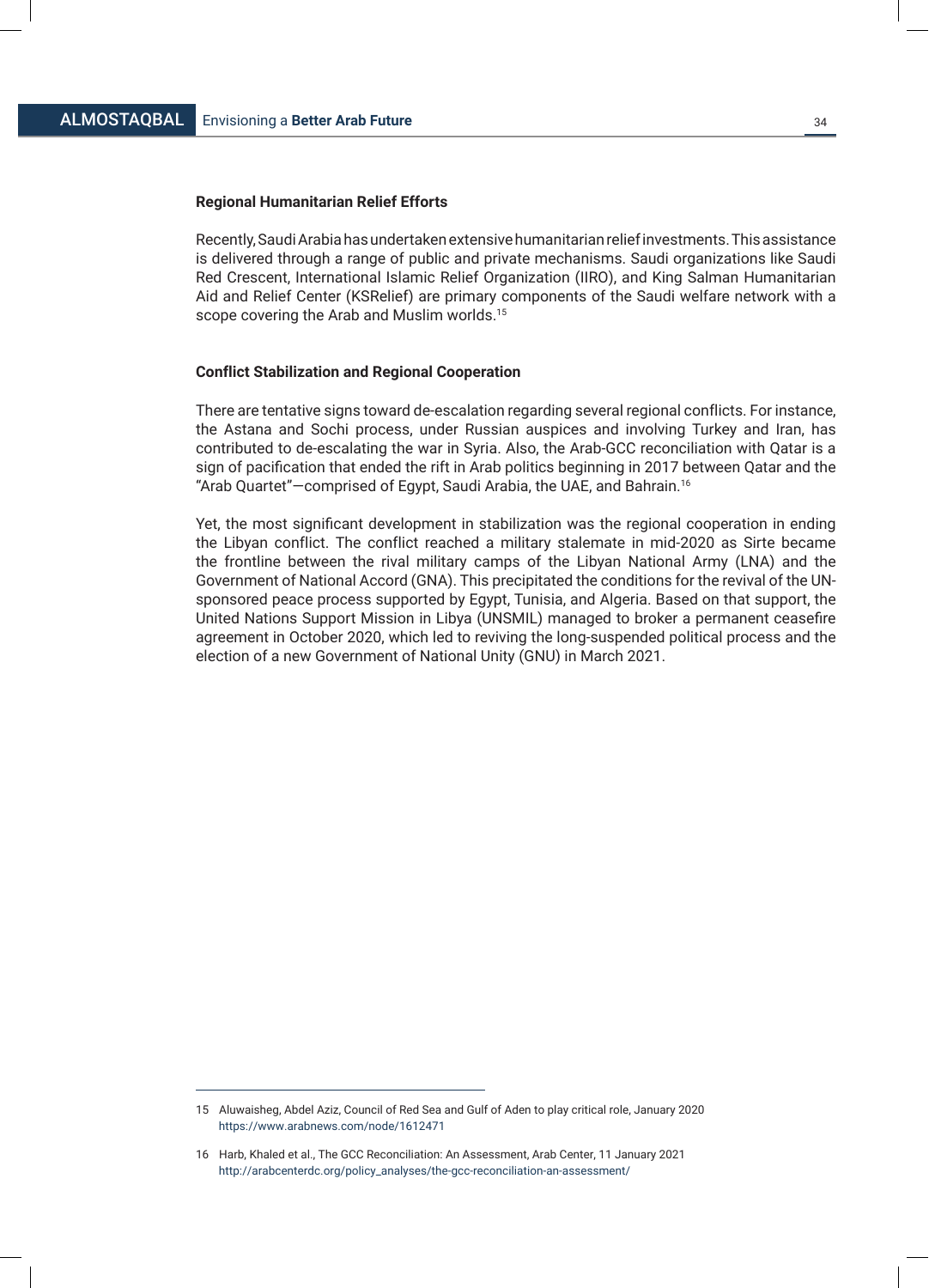#### • The Arab World in the Global Division of Labor

#### **What, How, and How Much?**

A common denominator of all three empirical, theoretical, and normative dimensions of the AlMostaqbal project is the investigation of the position the Arab MENA occupies—and should occupy—in the world. This section reflects research on the region from *within* the region, but not in isolation from the rest of the world. Conversely, it engages extensively with the extra-MENA economic, geopolitical, and intellectual context.

The point of departure is the conceptualization of the world economy as a hierarchy where better-positioned regions, nations, and firms produce and exchange higher value-added goods and services.17 Accordingly, socioeconomic development is worrying vis-à-vis the region's position and its constituent countries in this global hierarchy of value.

Furthermore, there has been a general inability to upgrade to higher-value-added manufactured goods or services. According to the World Bank, the share of high-tech exports in the MENA has remained negligible, indicating weak industrial policies and poor educational outcomes. Between 2007 and 2018, the ratio of high-technology exports to total manufactured exports averaged 5.9 percent for MENA compared to 29.76, 13.74, 7.48, and 6.07 for East Asia, Latin America, South Asia, and different sub-regions in Africa other than North Africa.<sup>18</sup>

There were two main issues with these diversification efforts. On the one hand, they had little impact on redefining the niche the Arab MENA region occupied in the world economy. On the other, MENA showed a peculiar drive for diversification compared to almost all other regions of the Global South. In the MENA, industrialization remained relatively lower than other regions of the world, including South Asia and Africa (minus North Africa).<sup>19</sup>

#### **Human Development with Little Social Empowerment or Participation**

Despite some impressive human development gains, their unequal distribution in the Arab MENA and their quantitative bias should not be overlooked. Likewise, these indicators should also cover war-torn countries in the region such as Syria, Libya, Iraq, and Yemen which witnessed a significant deterioration in almost all aspects of human and physical development throughout the past decade.

Therefore, the particular mode of insertion of the Arab MENA as a supplier of raw materials, namely fossil fuels, did, somehow, pay off. It also indicates that some processes of redistribution of income did take place between and within the MENA countries and enabled this general improvement.

Also, it is essential to highlight that the Arab MENA is home to some of the countries with the highest per capita income globally, for example Qatar and the UAE. It also hosts some of the poorest, such as Yemen and Sudan. However, there is considerable evidence of significant

<sup>17</sup> Evans, Peter B. Embedded autonomy: States and industrial transformation. Princeton University Press, 2012, 5

<sup>18</sup> World Development Indicators (2021)

<sup>19</sup> Arrighi, Giovanni, Beverly J. Silver, and Benjamin D. Brewer. "Industrial convergence, globalization, and the persistence of the North-South divide." Studies in comparative international development 38, no. 1 (2003): 3-31, p.12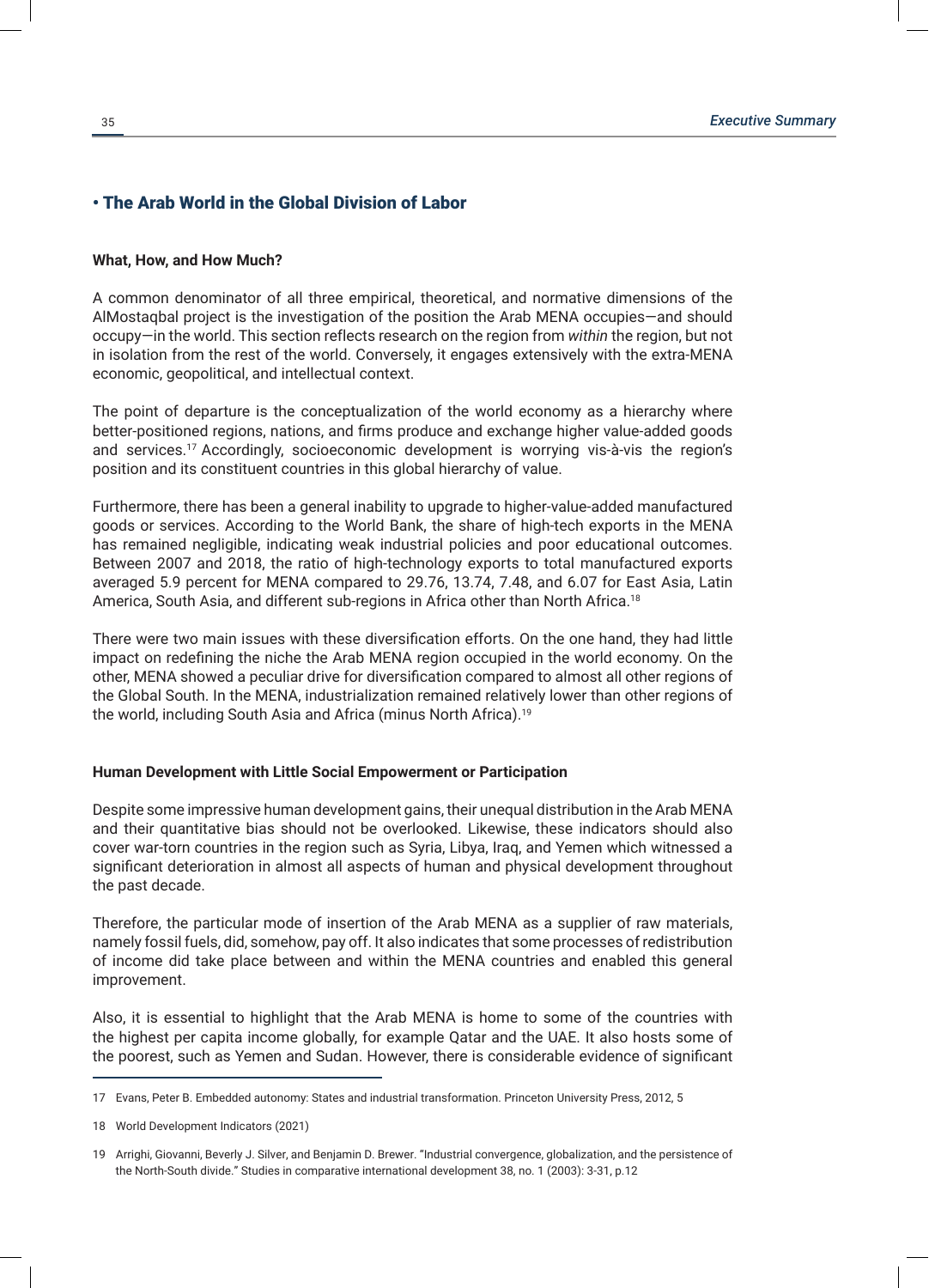disparities along most class, gender, generational, subnational, and ethno-sectarian lines, and the Arab MENA is home to the highest ratio of educated youth unemployment in the world.

Socioeconomic exclusion was often a cause and an effect of authoritarianism, poor governance, and conflict, creating a vicious circle that proved hard to escape, as revealed by the post-2011 dynamics. Throughout the past decade, the Arab MENA has shown the highest concentration of conflict between and within nations in the world. The MENA region has also been the seat of significant international protracted clashes.

In the same vein, social and economic inequalities were exacerbated by decades of neoliberal reforms, especially in the oil-poor countries, which resulted in the increased concentration of wealth and income into the hands of a few, often politically-connected elites at the expense of the majority. Rounds of neoliberalization did not give rise to competitive markets.

#### **Weak International, Regional, and National Integration**

It is essential to demonstrate that the MENA region "is still not integrated in regional or global value chains like other regions".<sup>20</sup> Using the World Bank Enterprise Survey to estimate the Arab MENA's position in global value chains, the region is slightly outperforming South Asia but falling behind East Asia.<sup>21</sup> However, these aggregated figures mask the reality of an overconcentration of international trade and investment flows in extractive industries, especially oil and other raw materials.

Not only does the Arab MENA suffer from a poor mode of global integration, it also shows remarkably low levels of regional amalgamation, once again expressed in terms of value chains. Intra-Arab MENA exchange has been predominantly in non-trade areas, through the exchange of capital and labor as part of the recycling of oil rents, as noted earlier.

#### **MENA in the Global Development Discourse: The Why Question**

There is an evident need to change key development questions to address the Arab MENA comprehensively. However, the rationale behind policy and institutional reform requires the intellectual positioning of the region within the global development discourse.

Prioritizing numerical growth and the attraction of foreign direct investment and export promotion, once known as the "Washington consensus fetishes" according to Dani Rodrik,<sup>22</sup> came at an expense of the majority. Most importantly, continuous rounds of neoliberal reforms have not significantly altered the development trajectories undertaken by the countries in the region.

The paradigm of well-being equity is at the center of the present discussion. Emphasizing equity as the distribution of well-being implies two things; first, the distribution question should be held as a criterion for the success or failure of the development model rather than an after-thefact, secondary concern. Second, equity concerns the absence of systematic, unnecessary, and preventable differences in well-being across groups in society.23

<sup>20</sup> Zaki, Rethinking Diversification and Regional Integration: Prospects for the MENA Region

<sup>21</sup> Zaki

<sup>22</sup> Rodrik, Dani. "Globalization and growth--looking in the wrong places." Journal of Policy Modeling 26, no. 4 (2004): 513-517.

<sup>23</sup> Hoda Rashad's paper "A New Framing of social Policies: Why, What and How?"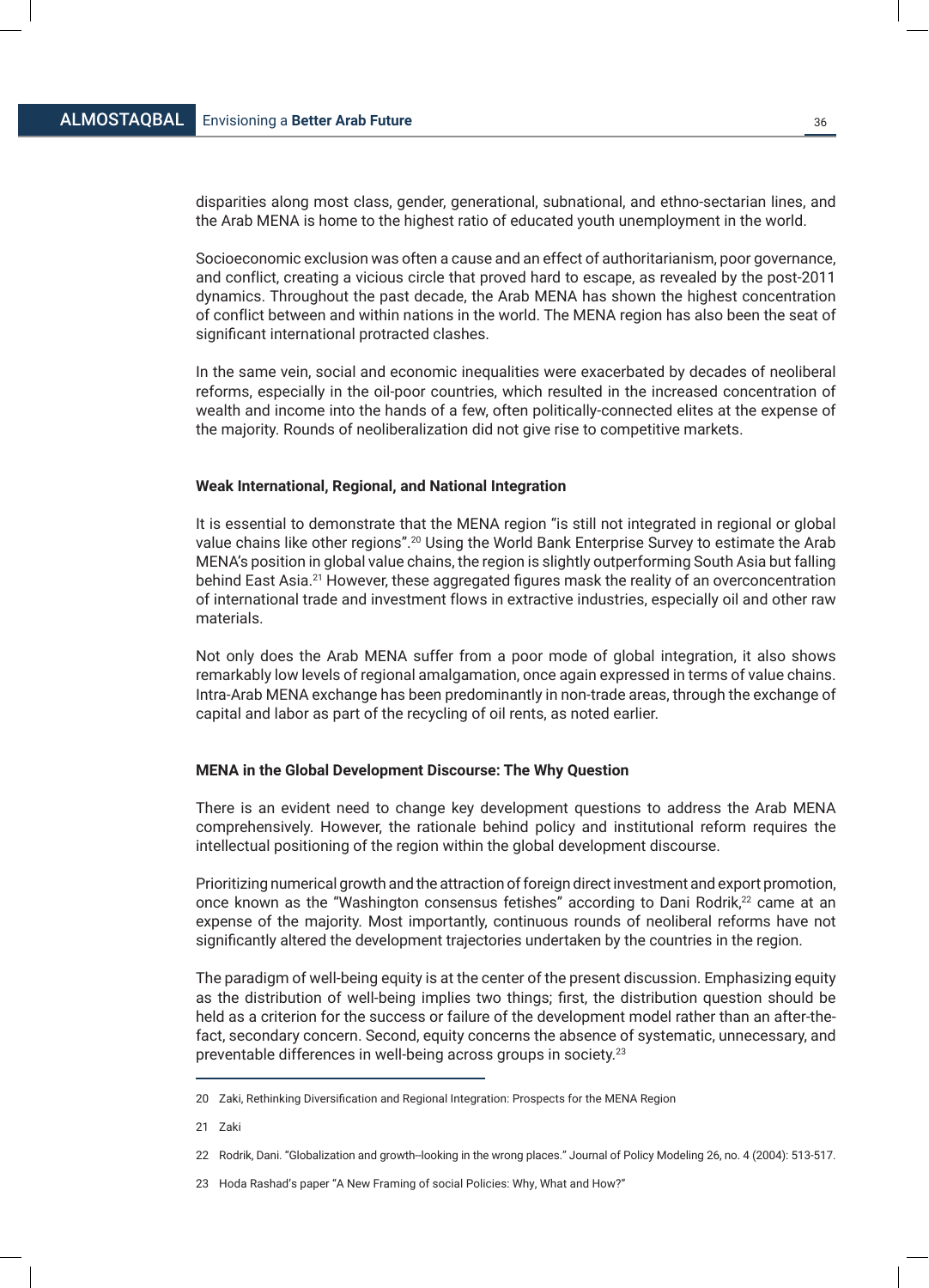# • Emerging Policy Challenges

# **Prioritizing State Security and Human Security**

The above assessment presents Arab states and societies with a diverse array of challenges that pose a threat to both national and human security. The reciprocal relationship between the two categories is nowhere more pronounced than in the Arab World. Threats to human security often translate into national security threats and vice versa.

# **State Security and Human Security Intertwined**

National security refers to addressing threats to the territorial integrity and vital interests of the state and is often framed in complex military and security terms. Yet, the concept is broad enough to encompass a wide array of threats to the state's survival and the prosperity and wellbeing of its people.

In this report, state security is stressed on the level of both individual states and the region as a whole. As some Arab MENA countries face the threats of collapse and disintegration, others are encountering threats of poor governance, terrorism, political instability (rooted in the chronic crisis of legitimacy), and threats posed by rival states. More recently, issues such as environmental rights have grown in significance due to the burgeoning threats of climate change and resource deterioration.

# **A Conflict Resolution Policy Deficit**

Amidst the regional security crises, Arab approaches to those conflicts have been marked by a pronounced "policy deficit," defined as a lack of initiative to manage and resolve regional disputes with a cohesive framework and according to the real Arab interests. Most of the current attempts to resolve the unfolding conflicts in the Arab World are proposed by external actors. Furthermore, the record shows that the region's overall approach vis-à-vis these "policy deficit" initiatives is fragmented and lacks coherence. Most notably, the GCC did not manage to engage with the 5+1 negotiating process of the Iran nuclear deal. Furthermore, Arab involvement in supporting the UN-led mediation efforts in Syria, Yemen, and Libya has been uneven. Remarkably, the Russianled Astana and Sochi process for Syria included Turkey and Iran without any Arab presence.

# **The Absence of Regional Security Frameworks**

The deteriorating security situation in the Arab MENA region is most evident in the significant weakening of the traditional regional and sub-regional cooperation frameworks. The League of Arab States (LAS), the Gulf Cooperation Council (GCC), and the Arab Maghreb Union (AMU) suffer from internal divisions and structural shortcomings. Since the 2000s, several alternative regional arrangements have been proposed by foreign powers.

Thus, the absence of regional security frameworks is a fundamental policy challenge for envisioning alternative security futures for the Arab World and the broader MENA region.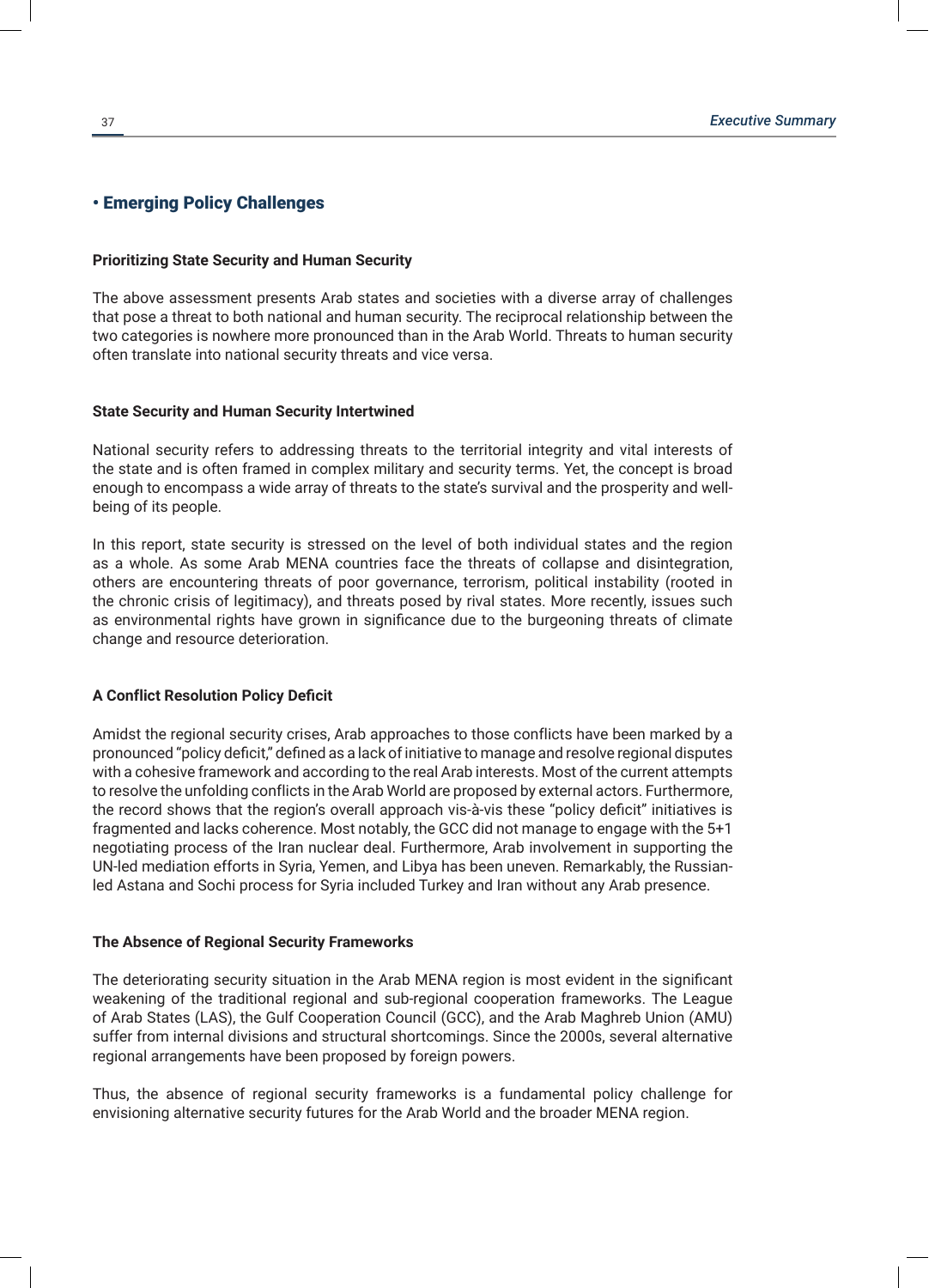# **Different Notions of Regional Security: State Security and Human Security**

Regionally, the disintegration of state authority and proliferation of violence has exhausted natural resources, created a food crisis, as we have seen in Yemen, and threatened the safety of civilians. Dimensions such as economics, health, personal well-being, political affairs, food, environment, and community should be incorporated to reverse the lasting, devastating impacts of conflicts on human security and aim to stabilize the situation.

#### **Arms Control and Disarmament**

Growing levels of militarization have engendered an arms race dynamic that threatens to further destabilize the region's already volatile security environment. To counter this trend, serious consideration must be given to developing regional arms control approaches that can mitigate militarization. Notably, the proposal to establish a zone free of weapons of mass destruction in the Middle East emanated from a regional initiative proposed by Egypt that is now universally adopted by the international community.

# **Poor Governance and Economic Crisis as a Catalyst for Regional Insecurity**

Poor governance is another aspect contributing to state weakness in the region. In the context of growing political unrest and geopolitical threats, weak governance presents several implications.

In some cases, steps towards democratization have stalled while states prioritize mitigating the threat of economic collapse or terrorism. In other cases, the state's ability to address the basic needs of its citizens, make the necessary efforts to fight corruption, or consolidate the rule of law and stability is severely hampered.

#### **Terrorism and Radicalization**

The rise of ISIS highlighted the overall security deterioration in the Arab World. The potency of the radical ideology espoused by the Islamic State was evident far beyond the region as different groups affiliated with ISIS threatened Western interests, of which the Paris attacks in November 2015 are a prominent example. These attacks, in turn, further encouraged international intervention in the region. Furthermore, terrorism and counterterrorism have become intersecting factors within the Arab conflicts, as ISIS and other terrorists proved able to inspire and provide support across borders.

The history of radicalization in the Arab MENA region suggests that the remains of ISIS and Al-Qaeda can reemerge in different forms. For example, in Yemen, Al-Qaeda affiliates are still active and in the process of localization and socialization within the context of the ongoing conflict. Meanwhile, the counterterrorism operation against the ISIS-affiliate group in Sinai is open-ended. In Libya, ISIS was defeated in Sirte and moved south.

# **Escalating Humanitarian Crises**

The MENA region has the world's highest numbers of refugees and internally displaced persons (IDPs). As a result of the volatile security situations in Iraq, Libya, Syria, and Yemen, the region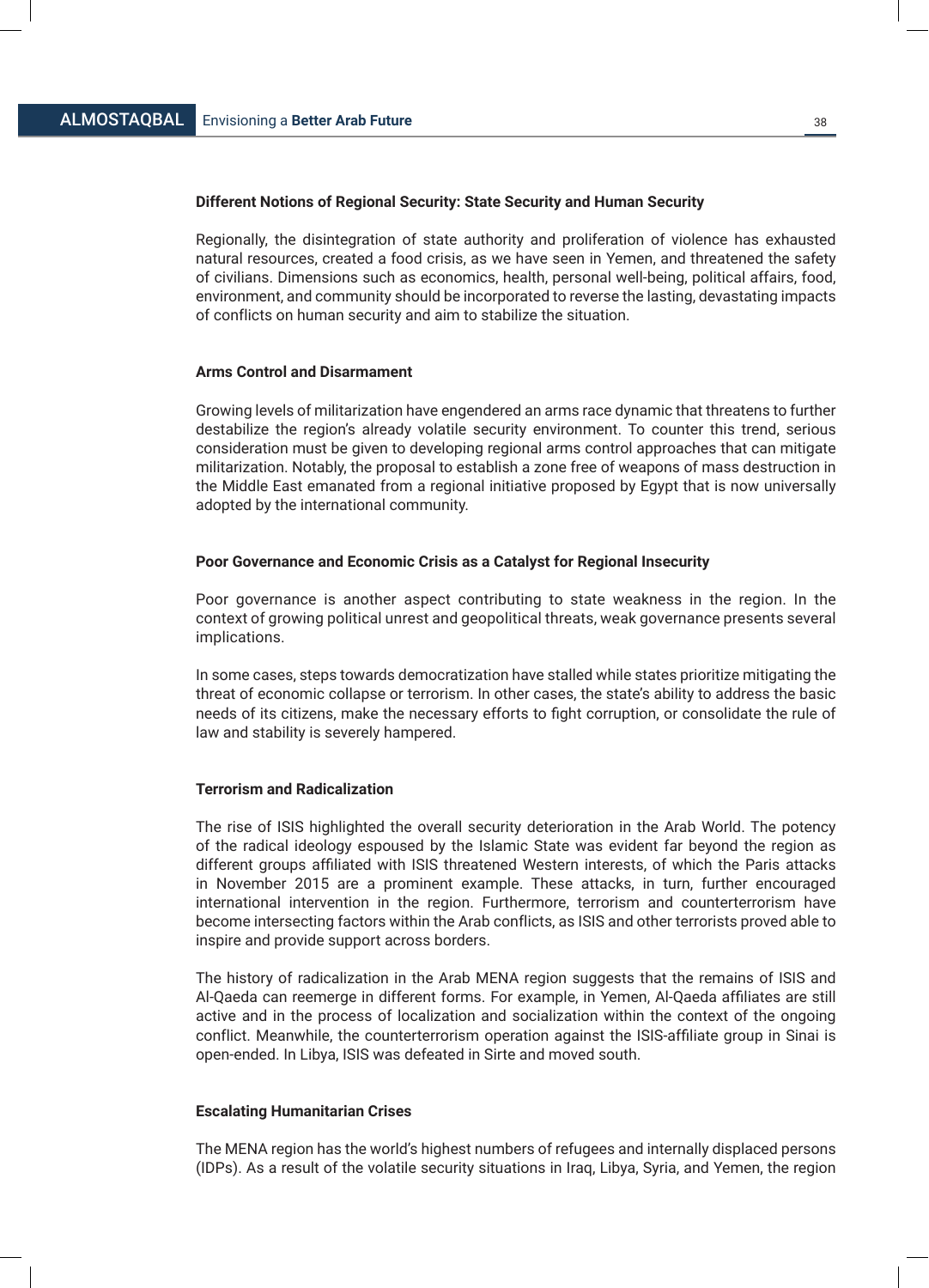has produced the most severe refugee crisis in decades, which affects both the original and host countries and communities, particularly in neighboring states.

Children are the most affected and the most in need of humanitarian assistance. According to UNICEF, in addition to other ongoing emergencies in Libya, Sudan, and the State of Palestine, there are about 70 million people in need of humanitarian assistance across the MENA region, including 27 million children. Furthermore, 50 million of those in need live in conflict-affected countries, including about 24 million children.<sup>24</sup>

Neglecting such simmering human crises will only exacerbate regional insecurity. Already vulnerable to physical dangers and psychological trauma, refugees and IDPs could be subject to the abuse of criminal networks, which already control their trafficking routes.

# **Resource Scarcity and Climate Change**

The Arab MENA is one of the most resource-stressed areas on the planet, especially in terms of water security.<sup>25</sup> It has 6 percent of the world population but a mere 1 percent of its water resources. Moreover, climate change is exacerbating this resource scarcity. The nexus of energyfood-water is at the heart of climate change implications.<sup>26</sup>

Furthermore, the region is on the verge of facing the dual threats of water scarcity and food shortage. According to the 2008 United Nations Intergovernmental Panel on Climate Change (UNIPCC), the region will suffer a decline in rainfall of 10 to 25 percent, a decrease in soil moisture of 5 to 10 percent, deterioration in water runoff of 10 to 40 percent, and an increase in evaporation of 5 to 20 percent by the end of the century.<sup>27</sup> While affluent Arab societies can, at least in the short term, afford the consequences of such a situation, the majority, be they in conflict or economic need, cannot.

# **Impact of Covid-19 on the Arab MENA**

Last but not least, an allusion to the Covid-19 situation in the Arab MENA, and the world more generally, is necessary. Even though this report's socioeconomic working group held their discussions before Covid-19 struck, the social and economic repercussions of the pandemic have emphasized many of the points previously made by the authors cited and their commentators and discussants.

The pandemic has displayed deep inequalities and inequities within and between the nations of the region. It revealed the impact of informality and workers' precariousness and how decades of austerity and welfare retrenchment affected the ability to both resist the pandemic and to mitigate its negative effects on the most vulnerable social groups.

<sup>24</sup> UNICEF The MENA: Humanitarian Response, https://www.unicef.org/mena/humanitarian-response

<sup>25</sup> Abd El-Galil, Tarek, New Data Shows Water Scarcity is Increasing in the Arab World, Stirring Discussion, Al-Fanar Media, 2 September 2019 https://www.al-fanarmedia.org/2019/09/new-data-show-water-scarcity-is-increasing-in-the-arab world-stirring-discussion/

<sup>26</sup> Jagerskog, Anders, Water, Food and Energy in the Arab World: A Collective Challenge, The World Bank Blogs, 20 November 2018 https://blogs.worldbank.org/arabvoices/water-food-and-energy-arab-world-collective-challenge

<sup>27</sup> Jarvis, Lovell S. & Petraud, Jean Paul, Climate Change and Increasing Aridity: the fate of Agriculture and Rural Communities in the Middle East and North Africa, https://ucanr.edu/sites/rosenbergforum/files/313045.pdf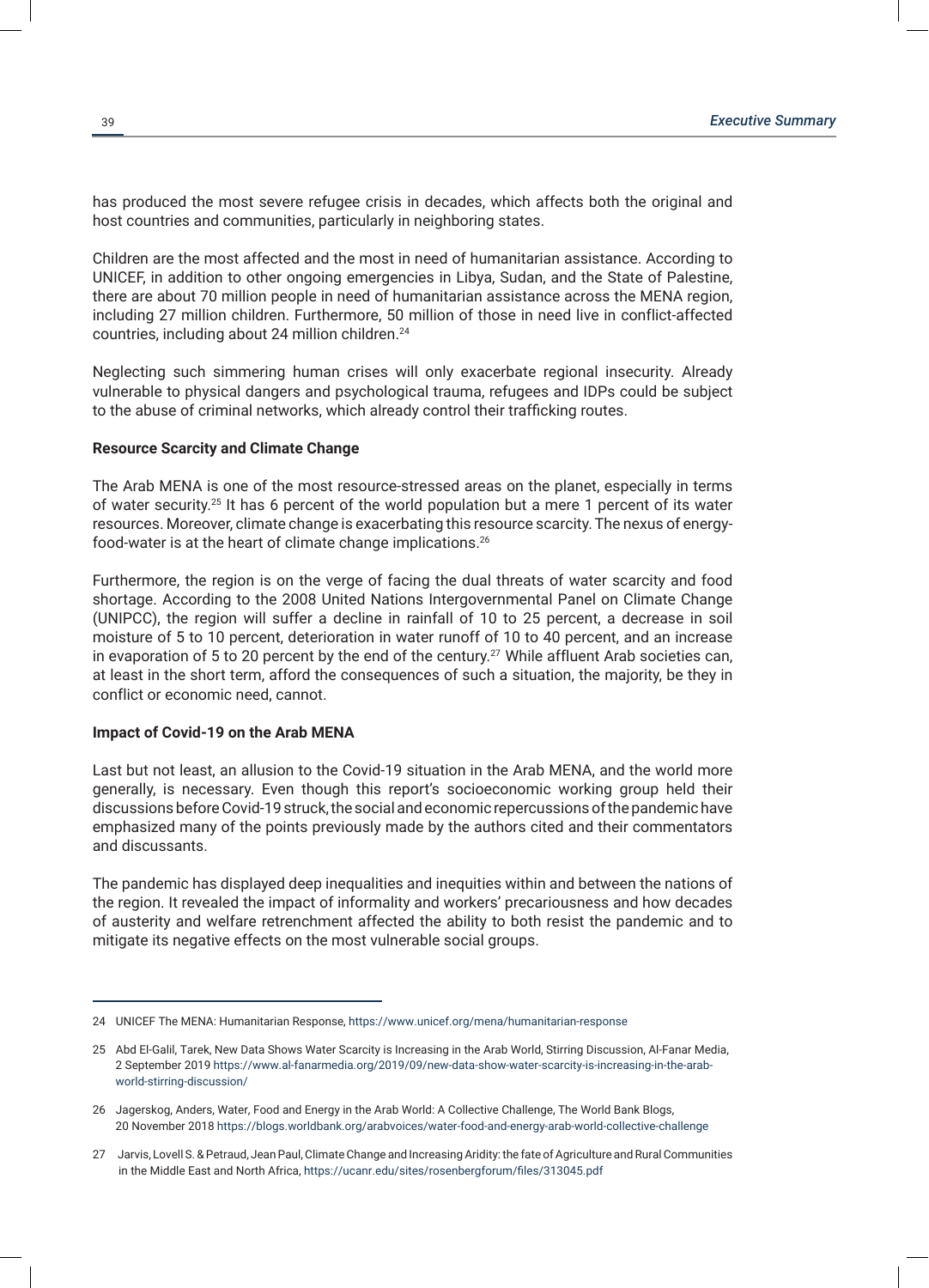# • Future Pathways: Regional Security Scenarios for the Arab World

Much of the preceding analysis points to a regional future marked by deepening political instability, heightened geopolitical competition, and greater overall volatility of the regional security landscape. However, such a conflict-ridden future is not inevitable. The region faces several different pathways to alternative futures less prone to regional instability.

Scenario building is a useful tool in envisioning alternatives for the region. It presumes that a future(s) is an interaction between trends, mainly probabilistic factors and uncertain events. Scenario building is not meant to be predictive but rather used to explore possible alternatives and assess available policy approaches for realization. Applying this method to the possible futures of a new regional security complex in the MENA region, the working group formulated four scenario archetypes, each with a specific plot or logic:

- a) Continuation: current trends continue in the future without significant change;
- b) Collapse: current trends fail in achieving the growth and development goals which may result in greater regional instability, conflict escalation, instances of state collapse, region-wide geopolitical competition, and potentially, regional armed conflict;
- c) Steady change: balanced trends with limited manageable conflicts, resulting in stabilization;
- d) Transformation: a desired scenario as the region moves toward a more stable and integrative regional system, with successful progress in furthering conflict resolution and conflict management processes.

# **Implications for Alternative Policy Approaches:**

One of the more pronounced implications of these scenarios is that the region is not actually on the brink of collapse as it is equipped with numerous assets that can be used to reverse the possible track of ongoing deterioration. However, the "collapse" scenario, entailing region-wide breakdown, remains a distinct possibility and should serve as a warning signal for policymakers and those who are concerned with the region's future. Although its signals are weak, efforts should be focused on how to best avoid this outcome.

The "transformation" scenario is premised on a region-wide shift towards robust processes of regional conflict resolution, geopolitical de-escalation, and concrete steps toward an inclusive regional security architecture. Although desirable, this scenario remains unlikely as it is predicated on a fundamental reversal of current regional trajectories. Not only are the signals that point to this scenario weak, the type of regional and international leadership required to realize this future remains noticeably lacking. Comparative historical experiences suggest that such transformation takes decades to actualize, taking for example the efforts of Indochina and Southeast Asia to escape the violent legacy of decolonization or the Balkans in the aftermath of the post-Yugoslavia wars.

The scenario of "steady change" towards regional stabilization remains possible but nevertheless challenging. Terrorism and radicalization are likely to stay ever-present factors of the regional security landscape. Similarly, ever-higher levels of arms purchases will continue to rise, and thus the current trend toward greater militarization will continue to form the backdrop to regional security dynamics. However, realizing this scenario is heavily dependent on pursuing alternative policy approaches than those currently adopted. Specific actions geared toward stabilization, such as conflict management and arms control, can be tailored toward mitigating the negative effects of militarization and conflict escalation. If successful, such policy approaches can consolidate trends toward stabilization and help the region move toward a potential transformation scenario in the future.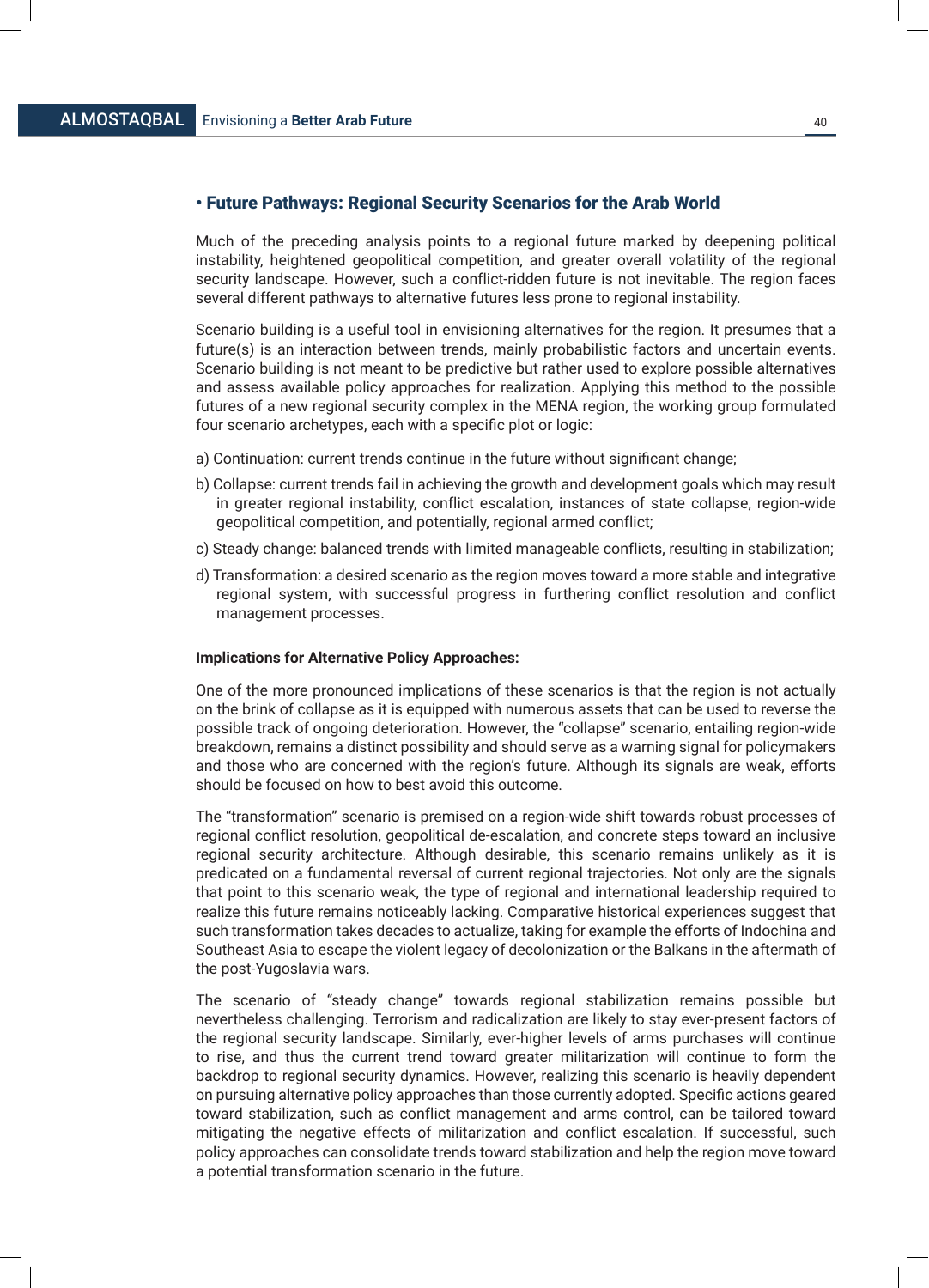# • Policy Recommendations

The following policy recommendations are derived from the comprehensive discussions of the Regional Security and Socioeconomic Working Groups. It is based on the assessment of overall trends of potential economic and political scenarios as considered earlier:

# **Recommendations for Regional Socioeconomic Policies:**

- i. The region needs to free market space for autonomous socioeconomic actors, which is possible in sectors not occupied by powerful, politically-connected interests.
- ii. Market-freeing reforms can thus be pursued in some areas of the economy in many Arab MENA countries where:
	- a) the political resistance to the removal of specific market barriers is minimal;
	- b) the cascading impact on the market is high<sup>28</sup> and:
	- c) the potential to generate a new social and economic constituency is the strongest.
- iii. The growth of small- and medium-sized enterprises (SMEs) should be encouraged by offering better access to financial and physical capital and technology. The rise of robust SME strata would likely strengthen inter-firm linkages on the national scale, and potentially regionally as well. These strata need not contradict the interests of already powerful and connected actors either, as SMEs often operate in more labor-intensive sectors, unlike large enterprises. Moreover, SME growth can provide opportunities for the creation of supply chains for larger firms in productive sectors.
- iv. Previous experience has revealed that markets do not automatically generate market actors; they emerge from sociopolitical processes that allow them to possess the capacity to produce and grow. Therefore, SME-development is ultimately part of a sociopolitical project that promotes an enabling environment in which to invest in the potentials of youth and women, the redress of structural inequalities, and the opening of prospects for development and mobility.
- v. Improved national economic integration along the lines prescribed above is commensurate with a larger potential for regional integration. As a matter of fact, recently many Arab leaders mentioned regional integration as part of long-term development schemes and/ or regional security arrangements, for example Saudi Arabia-Egypt-Jordan coordination in the Red Sea as well as the recent rapprochement between Egypt, Jordan, and Iraq. The real issue, however, seems to lie in the approach to regional integration rather than the lack of the long-sought-after political will or the failure to recognize the importance of the issue.
- vi. The Arab MENA countries need to abandon the shallow trade liberalization approach they have followed in the past, which primarily focused on tariff reduction. A deeper form of integration, preferably on a sectoral basis, is a better alternative.
- vii. Trade policies must be tied with industrial strategies to allow deeper forms of integration and the creation of regional value chains, a clear departure from the neoliberal stress on a minimal state role.

<sup>28</sup> Cascading impact refers to a chain of events that are triggered by a change in the system leading to further positive or negative changes in other related systems. Here, cascading implies positive changes in the overall market that would go beyond the sectors where market-freeing took place.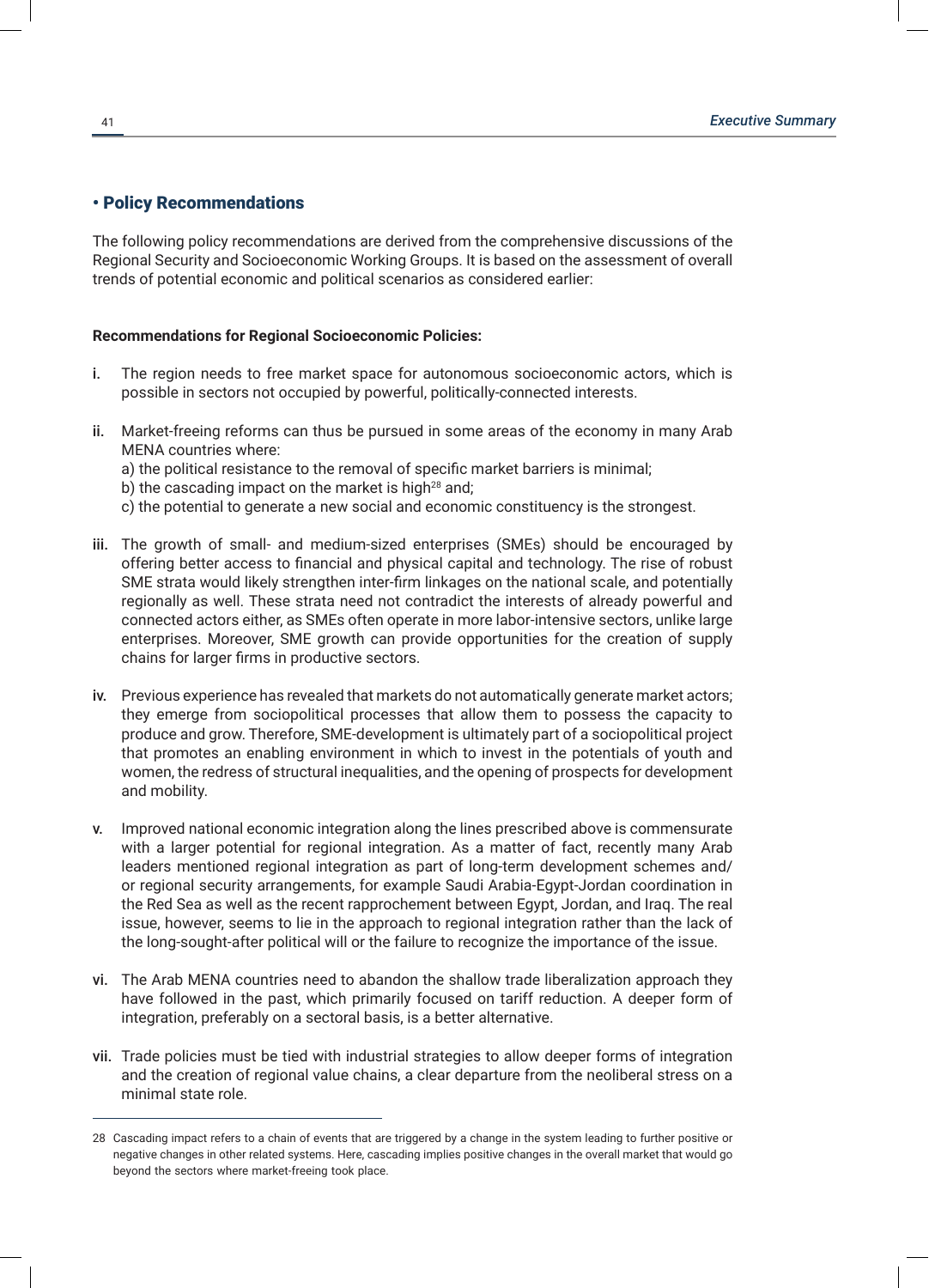- viii. Economic integration is a political endeavor on a regional scale. It is hard to imagine such a long-term and complex process in the absence of its strategic prioritization by the ruling incumbents in concerned nations. Despite the dampening past experiences in the Arab World, there might be room for the emergence of some regionalism in the wake of recent developments.
- ix. Similarly, there is an opportunity to push for reform through the processes of economic reconstruction in war-torn and war-affected countries in the Arab MENA. By necessity, economic reconstruction is more encompassing than postwar stabilization. It would include not only the rehabilitation of basic services and infrastructure destroyed during war, but also the creation of a basic macro- and microeconomic institutional and policy framework necessary for the emergence of a viable economy providing employment opportunities allowing citizens to make a decent and licit living.

#### **Recommendations for Alternative Security Policy Approaches**

# i. Prioritizing National and Human Security

As a result of the complexities of the current regional security landscape, national security and human security are, in fact, inseparable. This reciprocal relationship is nowhere more pronounced than in the Arab World. Threats to human security often translate into national security threats and vice versa.

To reverse the lasting, devastating impacts of conflict on human security, the following dimensions should be incorporated in the stabilization process:

1) Economic: ensuring that people are free from want by providing employment and decent incomes with functioning infrastructure.

2) Health: providing basic and universal health services, especially to the victims of violence, and establishing programs of rehabilitation.

3) Personal: ensuring the safety of citizens by reducing violence and crime.

4) Political: raising the level of political participation within an inclusive framework, ensuring basic human rights, and removing discrimination based on ethnicity, race, or political orientation.

5) Food: ensuring enough nutritious food is always available and accessible for all people.

6) Environmental: mitigating threats posed by the deterioration of natural resources and the consequences of an increasingly hazardous environment on the food security and safety of people.

7) Community: ensuring the integrity of local communities.

# ii. A Holistic Approach to Post-Conflict Stabilization and Reconstruction

The challenges of post-war reconstruction have become both more apparent and more pressing. Four countries caught up in conflict—Syria, Libya, Yemen, and Iraq—will face the urgent task of post-conflict reconstruction in the face of current domestic, regional, and international power dynamics. Reconstruction is not a process of the physical rebuilding of infrastructure. It is, by design, a political process, and the interplay between political and economic factors is essential in determining the prospects for post-war stabilization and reconstruction, especially in the MENA region's competition environment.29

<sup>29</sup> Adly, Alaraby and Awad, Conflict by Other Means: Postwar Reconstruction in Arab States, Malcolm H. Kerr Carnegie Middle East Center, February 2021 https://carnegie-mec.org/2021/02/05/conflict-by-other-means-postwar reconstruction-in-arab-states-pub-83824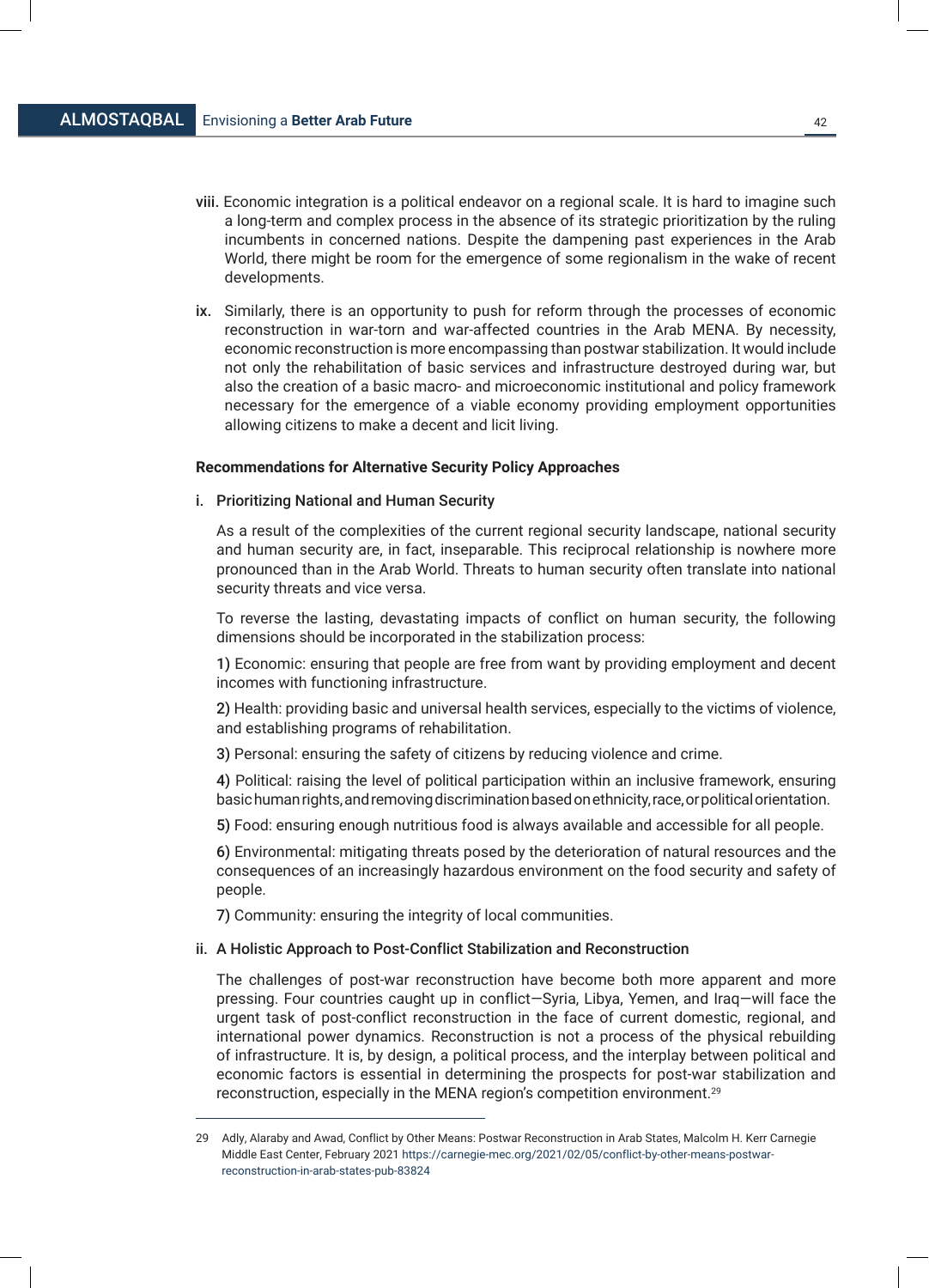# iii. Addressing the Arab Conflict Resolution Policy Deficit

Amidst the multiple regional security crises facing the region, Arab approaches to regional conflicts have been marked by a pronounced "policy deficit," and thus lack the initiative to devise conflict resolution processes within an Arab framework, or to contribute effectively to international conflict resolution processes. As a result of the inability of the region to address the region's multiple conflicts within an "Arab" framework, the initiative was ceded to regional and outside actors.

Therefore, most current initiatives aimed at resolving the unfolding conflicts in the Arab World are proposed by external actors. The "Arab" region needs greater constructive engagement with regional and international conflict resolution processes, and to eventually anchor such processes in robust regional frameworks.

# iv. Integrating the Practice of Arms Control as a Tool of Conflict Management

To counter the trend of growing militarization in the region, serious consideration must be given to developing regional arms control approaches. As a policy tool, arms control is predicated on achieving security at lower levels of armament by delinking areas of mutual agreement on different arms categories from broader conflicts between states.

# v. Devising Regional Security Frameworks

The absence of regional security frameworks can thus be identified as a major policy challenge for envisioning alternative security futures for the Arab World and the broader MENA region. Most significant in this regard is the need for a region-wide security framework that includes both the countries of the Arab World and those that comprise the non-Arab Middle East: Israel, Iran, and Turkey.

The core approach behind devising a stable Middle East security architecture is anchored in a set of norms, operational procedures, and conflict resolution mechanisms as well as a gradually-evolving process based on the experience of the Organization for Security and Cooperation in Europe (OSCE) and the ACRS process referenced above. The following principles would constitute the elements of such a framework:

1) Giving priority to disarmament, arms control, and attempting to prohibit nuclear and other weapons of mass destruction;

2) A reorientation of the relations between the conflicting regional powers and the design of confidence-building measures to limit conflicts and enhance cooperation;

3) Development of general guidelines for regional practices of both security and political natures. These could include combating terrorism; the illicit arms and drugs trade; noninterference in the internal affairs of others; and ensuring good neighborly relations;

4) Designing a Middle Eastern common human rights declaration to protect human security, predicated on the idea that the well-being of the individual will lead to the well-being of the community;

5) Middle East countries must reach agreements toward a joint regional security agenda while considering regional and international threats;

6) Establish proactive diplomatic and conflict resolution missions to settle the conflicts within the region in order to stabilize regional security and prevent superpowers from using the region as a proxy battlefield.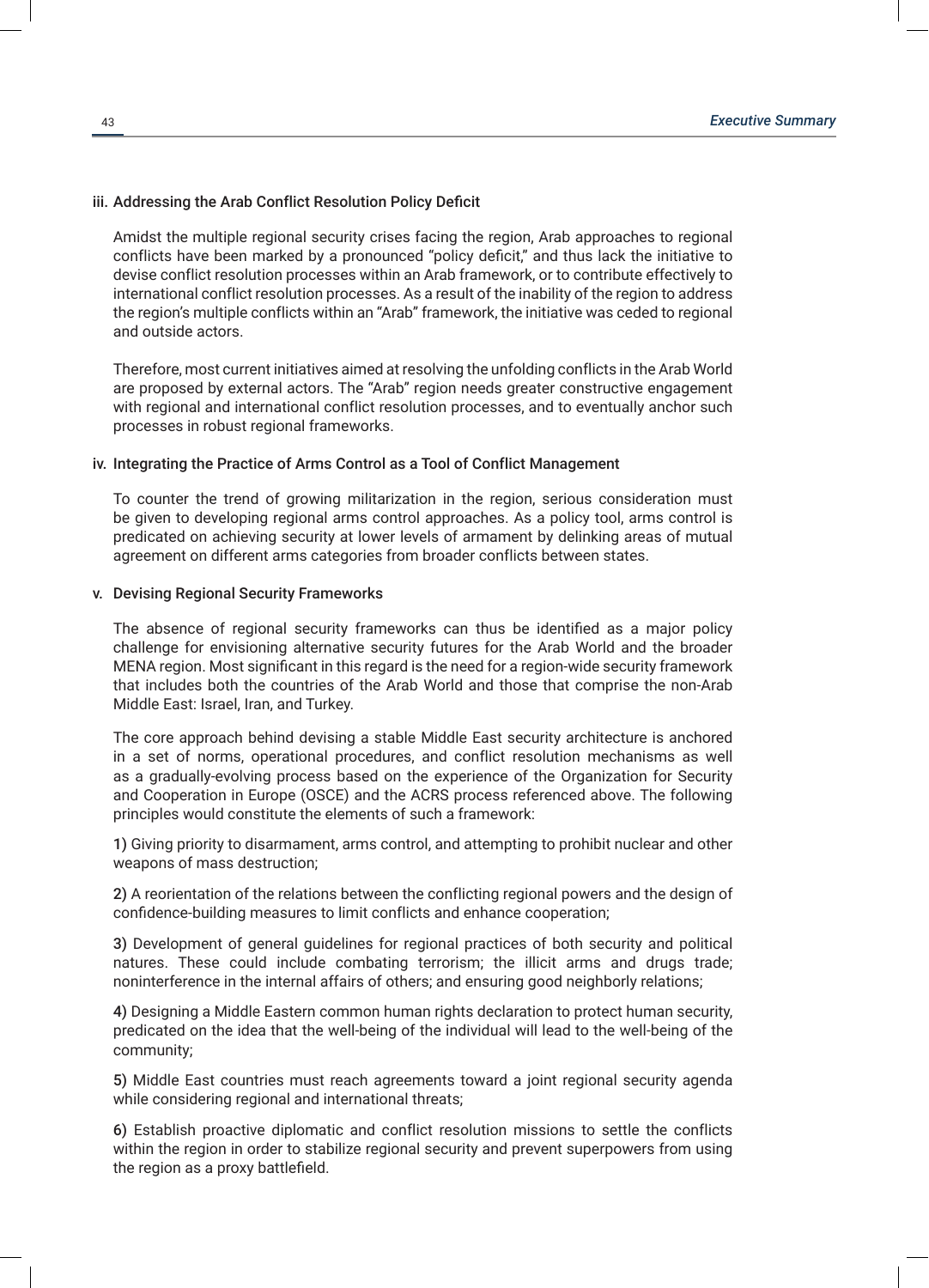# vi. Preserving the Tenets of the Two-State Solution

The continuing stalemate in the Israeli–Palestinian peace process, including the potential total demise of the prospects for a two-state solution to the conflict, continues to be a major source of regional instability. The current status quo is deceptive and, simultaneously, unsustainable. Consequently, it is the recommendation of the working group that the major focus of Arab efforts be toward preserving the tenets for a viable two-state solution. The unfortunate but realistic assessment finds that the conditions for such a solution are not currently present, and the prospects for their revival are remote in the near term. However, this should not preclude concrete policies seeking to preserve the tenets of the two-state solution as a minimal objective.

1) Leveraging the Abraham Accords to revive the 2002 Arab Peace Initiative

The numerous cooperation agreements enacted in the context of recent normalization agreements between Morocco, the UAE, Bahrain, Sudan, and Israel in the fields of energy, commerce, and security constitute valuable leverage that can be utilized toward reviving the prospects of a negotiated solution. In particular, the focus should be on reviving the 2002 Arab Peace Initiative (API). At the heart of the API was an approach predicated on providing regional security guarantees for Israel within the context of a just and lasting settlement to the conflict based on ending Israel's occupation of Arab territories; the establishment of a Palestinian state in the West Bank and Gaza strip with its capital in East Jerusalem; and a just settlement of the Palestinian refugee problem.

2) Reinforcing the Diplomatic Parameters of the Two-State Solution:

The prolonged absence of any negotiation process between Israel and the Palestinians highlights the urgency of reinforcing the basic tenets of the two-state framework diplomatically to foreclose the prospect of future diplomatic initiatives that would seek to accommodate the "prevailing realities on the ground", as was the case with the Trump plan. Such an effort could take the form of different steps, including:

• Introducing a new UN Security Council Resolution restating the fundamental principles of a two-state solution. This can be done via the UAE during its upcoming tenure as a nonpermanent member of the Council;

• A new League of Arab States resolution reinforcing the principles of the API;

• Pressuring the Biden administration to rectify the decision to relocate the U.S. embassy to Jerusalem. At a minimum, the United States should commit to opening a consulate in East Jerusalem at the earliest possible date.

3) Supporting Efforts Toward Palestinian Reconciliation

The ongoing division within the Palestinian national movement between Fatah and Hamas, mirrored in the territorial division between the West Bank and Gaza, constitutes one of the greatest obstacles toward a two-state solution. Various Arab and international efforts, on the part of Egypt in particular, have thus far failed to overcome this division. Greater Arab political support should be provided in order to increase the prospects of success for such efforts.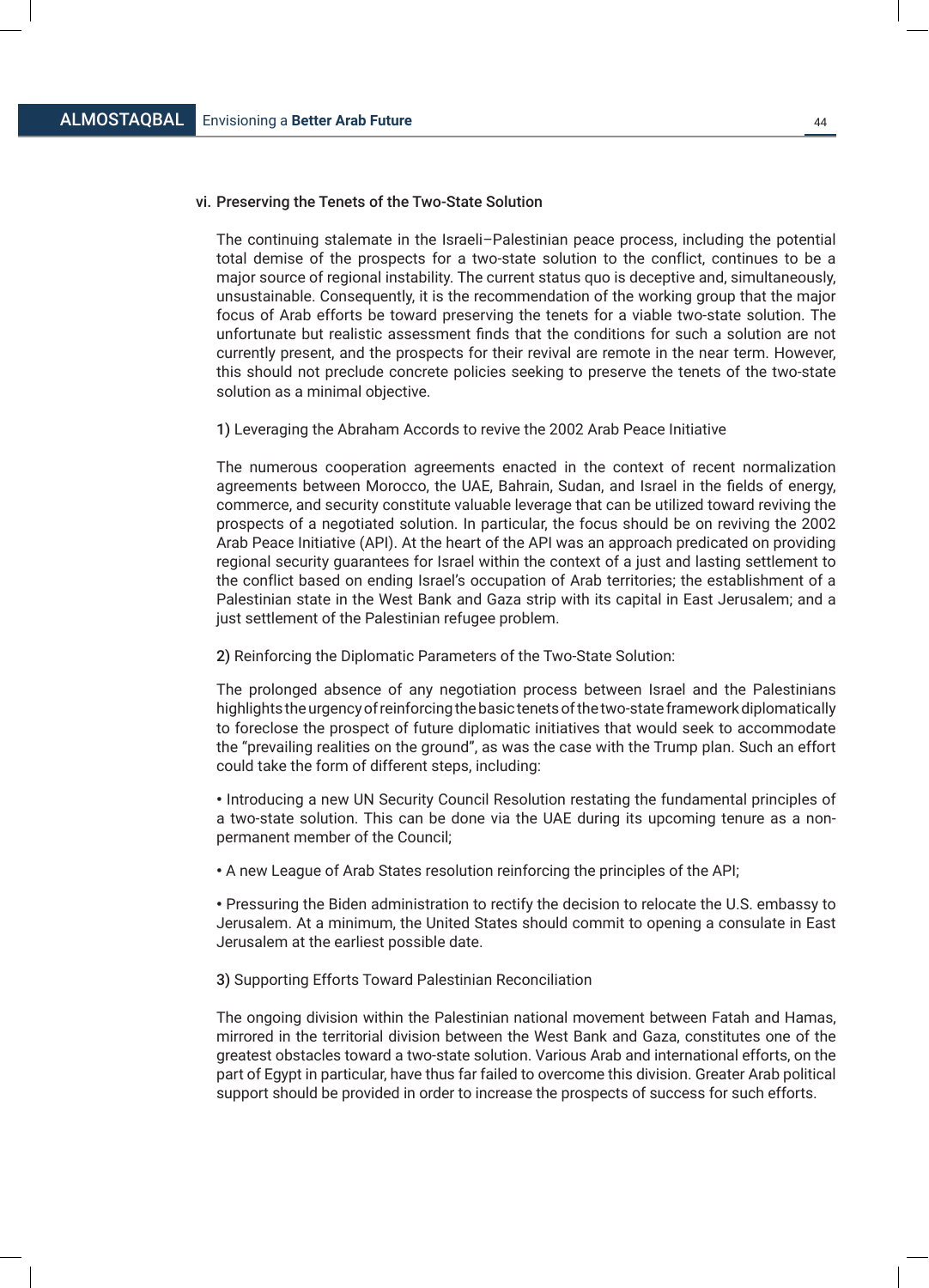# REPORT OF THE SOCIOECONOMIC *Working Group*

*Resetting the Arab MENA's Future Research and Policy Agenda*

- MENA in the Global Division of Labor: What, How, and How Much?
- Human Development with Little Social Empowerment or Participation
- Weak International, Regional, and National Integration
- MENA in the Global Development Discourse: The "Why" Question
- Conclusions and the Way Forward: Resetting the Research and Policy Agenda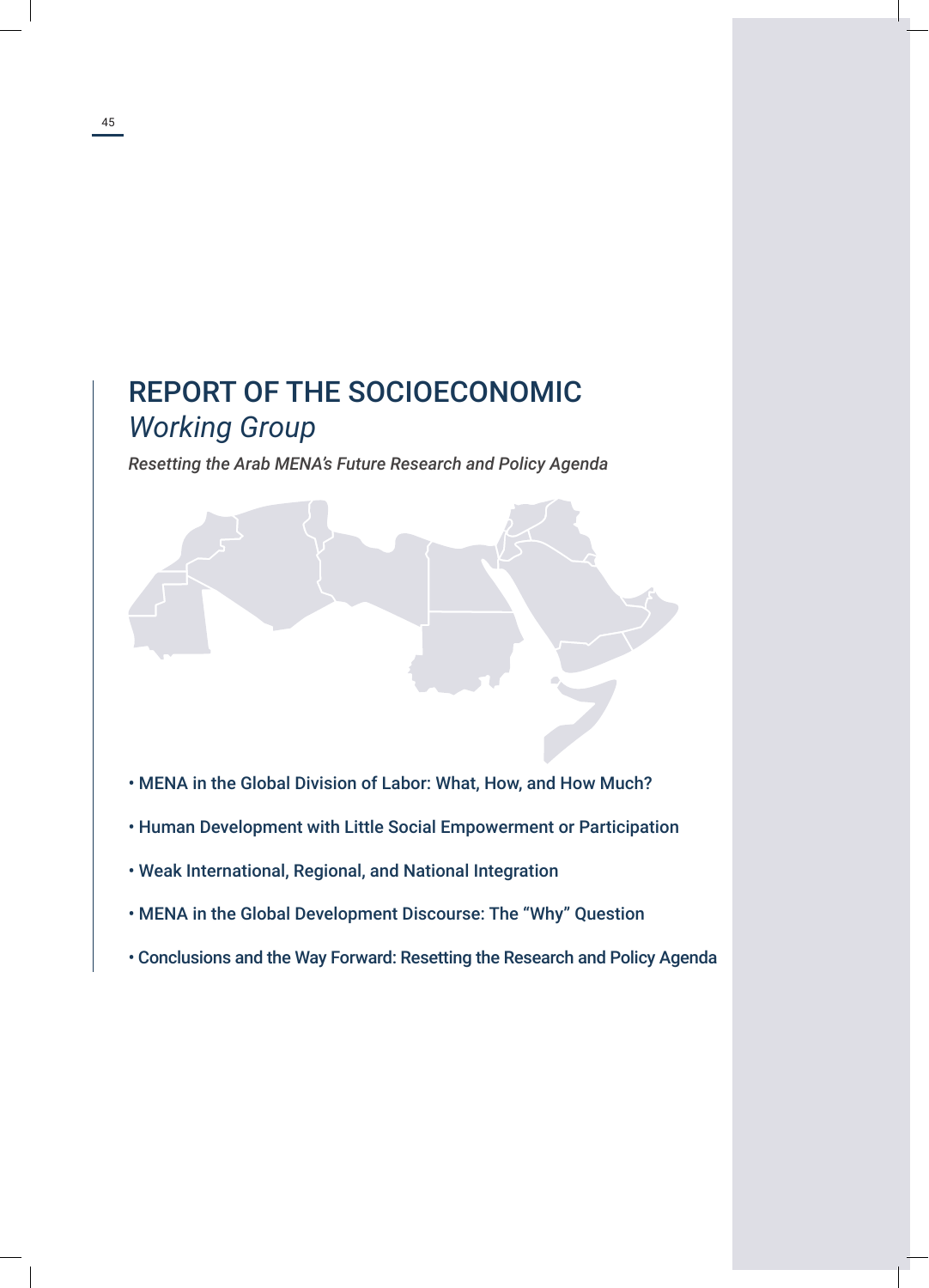# **REPORT OF THE SOCIOECONOMIC**

# *Working Group:*

# *Resetting the Arab MENA's Future Research and Policy Agenda*

This report aims at synthesizing the arguments, findings, and recommendations forwarded by the authors of the four following research papers developed for the second round of the AlMostaqbal project (2019/2020):

- 1) Chahir Zaki (Nov. 2020), "Rethinking Diversification and Regional Integration: Prospects for the MENA Region";
- 2) Samir Makdisi (Nov. 2020), "Arab Development, Oil Wealth, and Governance: Issues for Discussion";
- 3) Hoda Rashad (Nov. 2020), "A New Framing of Social Policies: Why, What, and How?" and;
- 4) Adeel Malek (Dec. 2020), "Market Control or Market Reform? Pathologies and Possibilities for Private Sector Development in the Middle East."

The synthesis also captures and represents the gist of discussions in the working group throughout the two rounds of the project. The ultimate goal of this intellectual exercise is twofold: to rethink socioeconomic development in the Arab Middle East and North Africa (MENA) and to reset the future research and policy agenda on the topic. The four papers serve as parts of a whole. The synthesis magnifies the conceptual, theoretical, and empirical complementarities between the four pieces and extends their arguments to their logical policy and political– economic conclusions. In a sentence, the synthesis is aimed at making the sum of the whole greater than its parts.

Methodologically, as part of AlMostaqbal project this piece, along with the four papers it synthesizes, is empirically-based, academically-informed and, simultaneously, policy-oriented. As a whole, the project navigates through three dimensions: empirical, theoretical, and normative.

**•** Empirically, it captures the statistically-expressed details of socioeconomic development. This aims at grounding the debate on solid findings and also helps capitalize on the state-ofthe-art literature while critically engaging with it.

**•** The theoretical dimension aggregates the details into a broader picture by depicting the patterns and pathways taken by both the region and the nations that constitute it in the past six decades. This transcends the mere descriptive task of empirics, which captures how things are, and instead explains why these patterns came about in the first place; why socioeconomic development followed certain trajectories instead of others; and, above all, how these patterns can be changed. This dimension also links the past with the future by tracing the present to historical factors while also investigating pathways out of the current impasse in which the region is caught.

**•** The normative dimension goes beyond the construction and analysis of patterns and raises questions about the very concept of socioeconomic development: which objectives ought to be pursued in the first place, and how should they be pursued and practiced?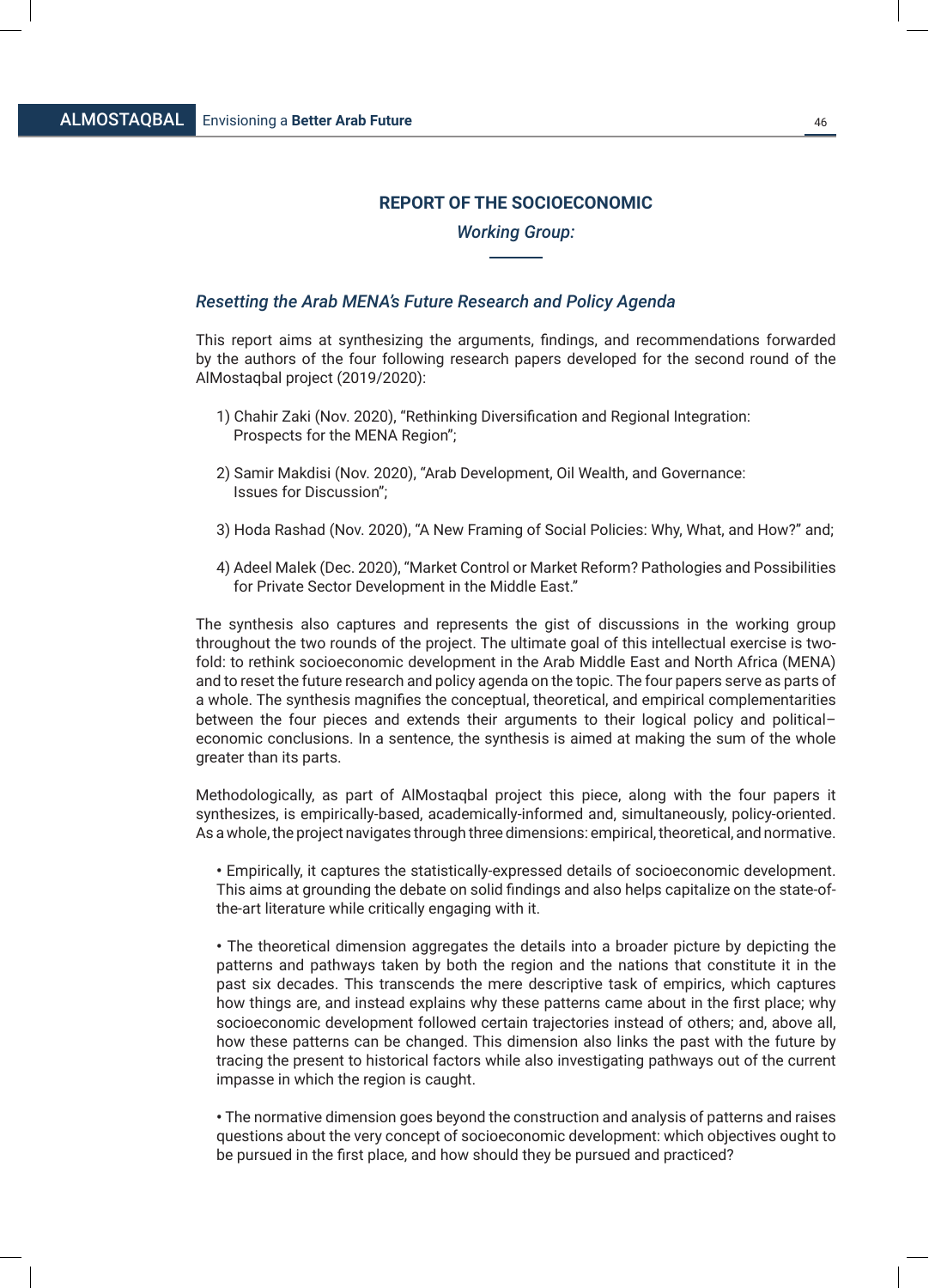All three dimensions of the project converge on inviting stakeholders, epistemic communities, civil society actors, and policymakers to rethink the development paradigm in the Arab MENA. The AlMostaqbal project wishes to contribute to the debate within the region, as well as beyond, by making its discussion part of the global search for an alternative normative and programmatic development paradigm. It is about time to move away from the policy models inspired by neoliberalism and enforced by international conditionality and the needs of global creditors and investors. As Rashad pinpoints in her paper, the large disparities in the region are not merely a side effect or byproduct of bad governance. They are rather "one of its root causes that leads to the denial of social justice and the ineffective whole-of-government policies". Both a value and a paradigm shift recognizing the centrality of fairness for well-being, and for achieving national development, is a must at this stage for social peace and political stabilization in the future.

Whether such a debate is possible at all in authoritarian settings is a problem in its own right. At least academic and expert circles, such as those involved in the AlMostaqbal project, can stir such a discussion with power holders or inform the few remaining pockets of Arab civil society and the limited public sphere. It must be remembered that there is no lack of demand for major socioeconomic and political reform in the region, despite the present difficulties in channeling these reforms or translating them into policy and institutional changes.

Last but not least, alluding to the Covid-19 situation in the Arab MENA, and the world more generally, is necessary. While the Socioeconomic Working Group held its two rounds of discussion before Covid-19 hit, the social and economic repercussions of the pandemic have emphasized many of the points previously made by the authors of the papers and their commentators and discussants. The pandemic has displayed the deep inequalities and inequities within and between the nations of the region, revealing the impact of informality and workers' precariousness as well as the effects of decades of austerity and welfare retrenchment on the ability to resist the pandemic and to mitigate its negative effects on the most vulnerable social groups. Above all, the pandemic, and the situation it has unleashed, has confirmed the emphasis this project has placed on well-being as a broad social criterion that transcends public health and healthcare provision and encompasses the basic features of the socioeconomic and political orders.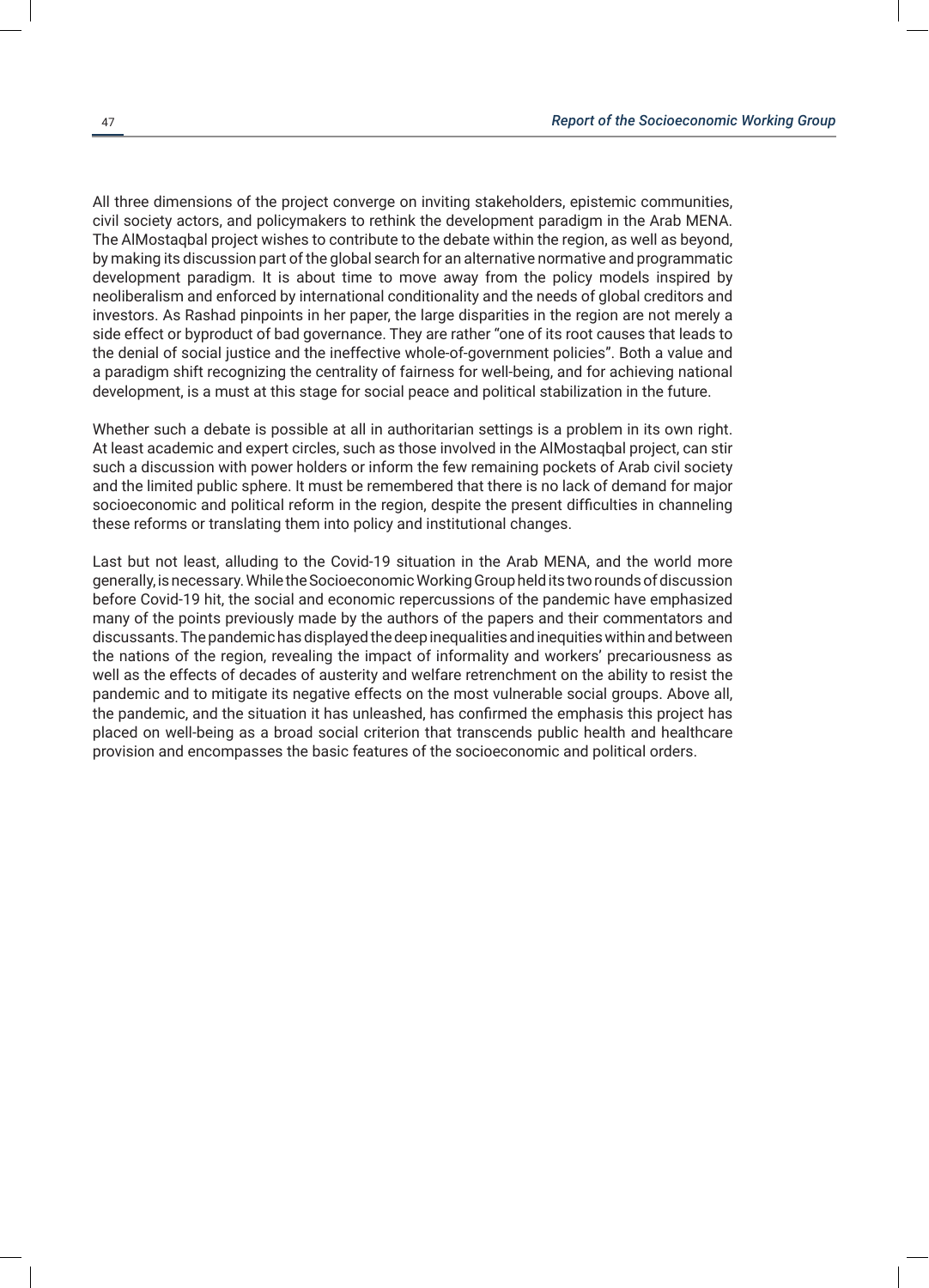# **MENA in the Global Division of Labor: What, How, and How Much?**

A common denominator of all three empirical, theoretical, and normative dimensions of the AlMostaqbal project is the investigation of the position the Arab MENA occupies—and should occupy—in the world. The four papers and this synthesis reflect research on the region from *within* the region but not in isolation from the rest of the world. Conversely, it engages extensively with the extra-MENA economic, geopolitical, and intellectual context. The point of departure is the conceptualization of the world economy as a hierarchy where better positioned regions, nations, and firms produce and exchange higher value-added goods and services.<sup>1</sup> Accordingly, socioeconomic development is worrying vis-à-vis the region's position and its constituent countries in this global hierarchy of value.

The position the region as a whole and its countries occupied in the global division of labor has been both a cause and an effect of socioeconomic underperformance when compared to other regions of the world that could redefine their mode of specialization into higher-value niches (i.e. East Asia). Nevertheless, they have offered some opportunities for major human development achievements compared to other parts of the world, especially South Asia and different subregions in Africa other than North Africa. This is crucial in putting socioeconomic development in a global perspective and thus denying any explicit or tacit assumptions about uniqueness or exceptionalism of the Arab MENA, which have infected much of the scholarship on the region.

The interplay between global, regional, and national processes, flows, and actors was not merely material but also intellectual. Much of the developmental and political–economic outcomes in the region have resulted from ideational linkages and forces, of which the hegemony of neoliberalism since the late 1970s is one staggering case. Beyond description, and instead through analysis and recommendation of the historical and ongoing situation in the Arab MENA, questions of normative framing are thoroughly tackled. The synthesis of the four papers was completed with the goal of thinking about the region from within while engaging critically with global ideational and ideological forces at play. This reflective dimension went beyond what is and what could have been, and into what should be. By pushing for complementarity between the papers and stressing the wholeness of the project, this normative exercise was conducted actively with the empirical and theoretical research on questions of socioeconomic development. Thus, the normative debate is grounded in reality and avoids preoccupation with minute details at the risk of missing the bigger picture.

The position occupied by the Arab MENA countries in the global division of labor raises two interrelated but conceptually separate questions. First, what does the Arab MENA produce for exchange with the rest of the world? This entails the descriptive questions of how the Arab MENA is tied to the global economy: what does it sell to the world, and what does it import? How intensively are MENA-based firms integrated into global value chains? Second, how much does MENA benefit from its position in the world economic hierarchy, and how does this explain its socioeconomic development record thus far?

<sup>1</sup> Evans, Peter B. Embedded autonomy: States and industrial transformation. Princeton University Press, 2012, 5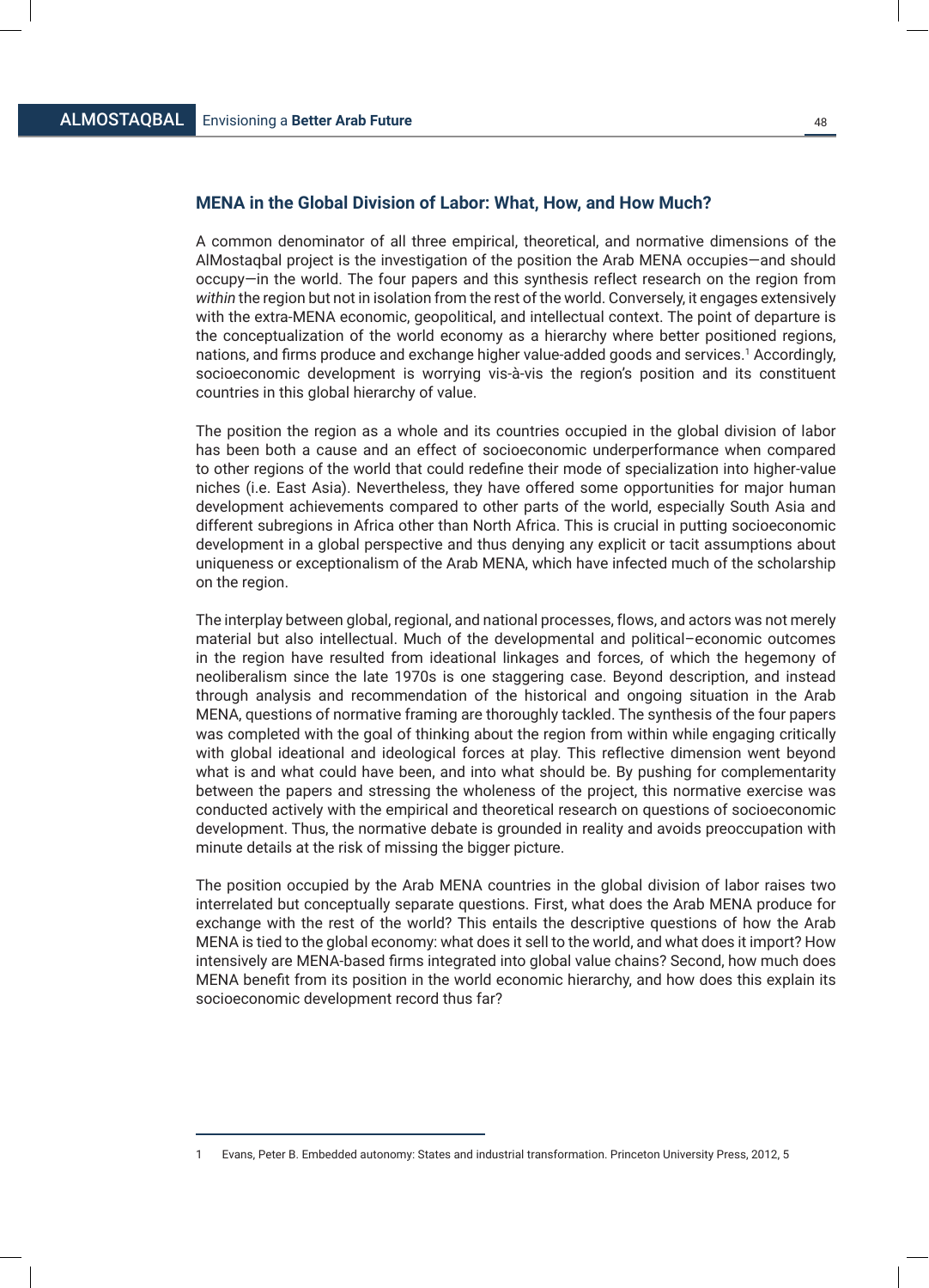

# **Figure 1: Oil rent and fuel exports in MENA (1970–2020)**

It is no secret that the Arab MENA's position in the global division of labor has revolved around oil and natural gas since the end of World War II. The figure above reveals a persistently high share of fuel exports, which represented a massive 81.93 percent of total exports in 1979 and remained at 70.13 percent in 2013. This clearly indicates a continued dependence of the Arab MENA on fossil fuels as its mode of insertion into the global economy over the past four decades.

The recent drop in the share of fuel exports gives a false impression of successful export diversification. In fact, given the paramount and persistent importance of fuel exports, the decline in the value of oil exports due to falling international prices was often accompanied by a decline in total merchandise exports as opposed to a rise in value of non-oil exports. Indeed, throughout its contemporary history, the Arab MENA has been subject to the vagaries of fluctuating international energy prices. Prices plunged sharply in 2014 and dropped further in 2020–2021 due to the Covid-19 pandemic. This might prove to be a long-term low equilibrium rather than a transitory level given the environmental transitions in the global economy away from fossil fuels and the stark technological advances accelerating such changes.

Consequently, the current and anticipated drop in international energy prices would lead to a contraction in overall exports of the region rather than non-fuel product diversification. Moreover, the heavy dependence on fuel exports expressed in the figure above is not just a result of the inclusion of the oil-rich, high-income countries of the Gulf Cooperation Council (GCC)—Saudi Arabia, Kuwait, Qatar, and the UAE—which supply the greatest share of fuel exports in the region to the world. If one observes the share of fuel exports in the MENA region excluding these high-income GCC members, it becomes clear that the rest of the region is as dependent on fuel exports (68 percent of total exports compared to 70 percent in 2013) as indicated by the World Development Indicators cited above.

*Source: World Bank, World Development Indicators: https://data.worldbank.org/indicator/NY.GDP.PETR.RT.ZS?locations=ZQ and; https://data.worldbank.org/ indicator/TX.VAL.FUEL.ZS.UN?locations=ZQ*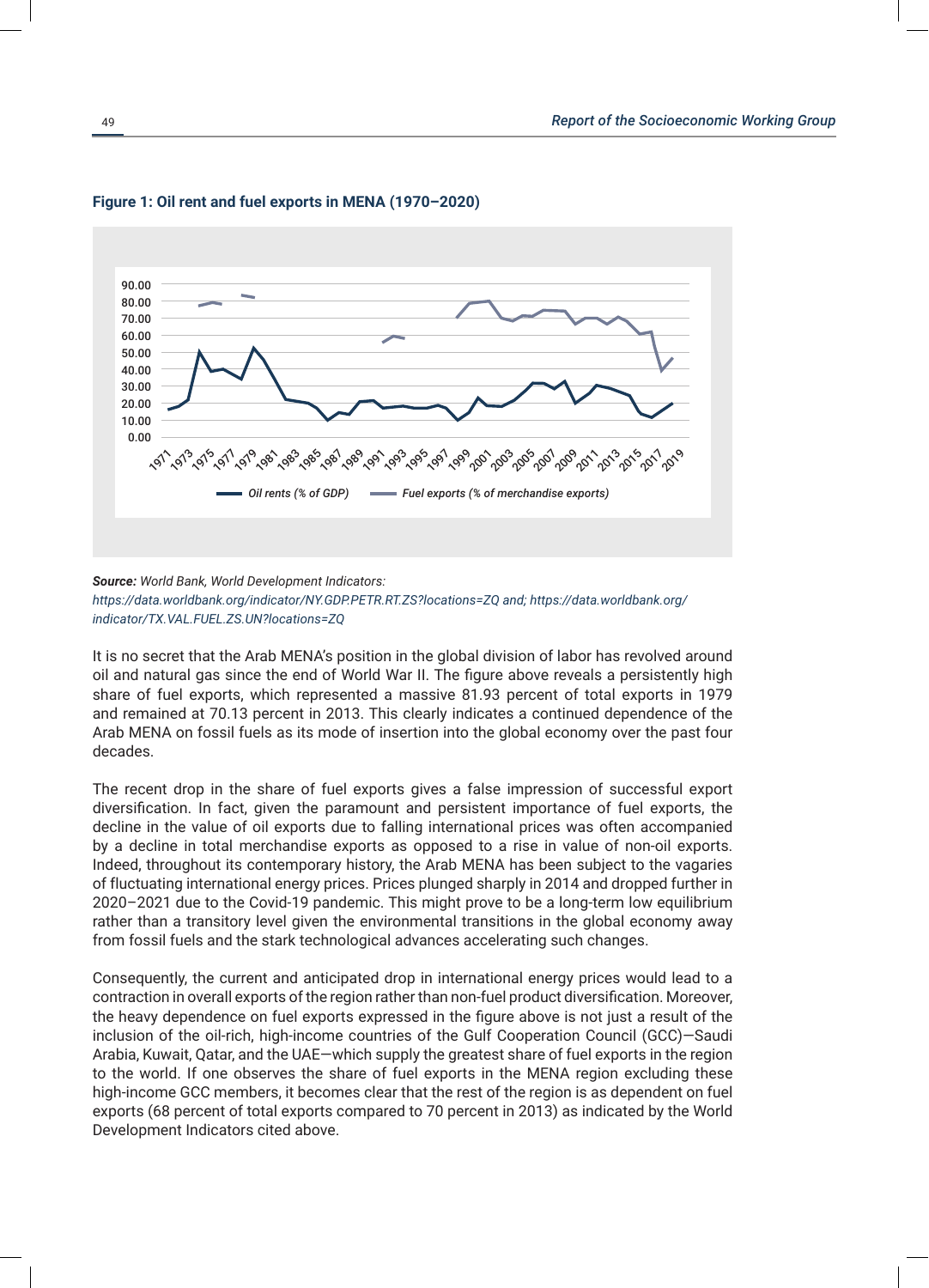Notably, these figures do not capture the indirect dependence of non-oil-rich countries in the MENA region on fuel exports via intergovernmental aid and large inflows of workers' remittances. The latter has been especially central for countries like Egypt, Syria, Yemen, Tunisia, Jordan, and Lebanon. Massive recruitment of expatriate workers from labor-surplus Arab countries (as well as South and Southeast Asia) into the capital-surplus (and often labor-scarce) ones in the GCC, Iraq (in the 1980s), and Libya (before 2011) took place.

There has been little redefinition of the position of the region in terms of the global division of labor throughout the past fifty years. There has been a general inability to upgrade into higher value-added manufactured goods or services. According to the World Bank, the share of hightech exports in MENA countries has remained negligible, indicating weak industrial policies and poor educational outcomes. Between 2007 and 2018, the ratio of high-technology exports to total manufactured exports averaged 5.9 percent for MENA, compared to 29.76, 13.74, 7.48, and 6.07 for East Asia, Latin America, South Asia, and different subregions in Africa other than North Africa.2

However, the inability to diversify the MENA region's mode of insertion into the global economy did not hinder significant economic (albeit not export) diversification within the region, as expressed in the continuous decline of the share of oil rents in the region's GDP. Noticeably, this was not confined to the non-oil-rich nations of the region. Rather, it extended almost equally to the high-income, oil-rich countries of the GCC, which, since the 1970s, have witnessed a significant expansion of primarily service sectors leading to the rise of diversified economic structures.

However, there were two main issues with these diversification efforts. On the one hand, they had little impact on redefining the niche the Arab MENA occupied in the world economy. While these efforts did reduce the dependence on fossil fuels for the vast majority of countries, the MENA region witnessed no significant upgrade into higher value-added sectors when compared to other regions, such as East Asia. Conversely, the MENA region showed a peculiar drive for diversification compared to almost all other regions of the Global South. In the MENA region, the level of industrialization remained relatively lower than other regions of the world, including South Asia and Africa (minus North Africa).<sup>3</sup> This is likely a feature of the heavy, persistent dependence on oil rent that enabled diversification through the recycling of rents into the service sector, including bloated state bureaucracies and intermediary and speculative activities.

It is well established in the literature that oil is, at best, a mixed blessing and, at worst, a curse.<sup>4</sup> Economically, the specific mode of insertion of the region enabled some human development but impeded diversification and upgrading while posing serious challenges to social cohesion, inclusiveness, and equity.

<sup>2</sup> World Development Indicators (2021)

<sup>3</sup> Arrighi, Giovanni, Beverly J. Silver, and Benjamin D. Brewer. "Industrial convergence, globalization, and the persistence of the North-South divide." Studies in comparative international development 38, no. 1 (2003): 3-31, p.12

<sup>4</sup> See Ross, Michael L. "The political economy of the resource curse." *World politics* 51, no. 2 (1999): 297322-; Chaudhry, Kiren Aziz. "The price of wealth: business and state in labor remittance and oil economies." *International Organization* 43, no. 1 (1989): 101145- and; Deacon, Robert T. *The Political Economy of The Natural Resource Curse: A Survey of Theory and Evidence*. now, 2011.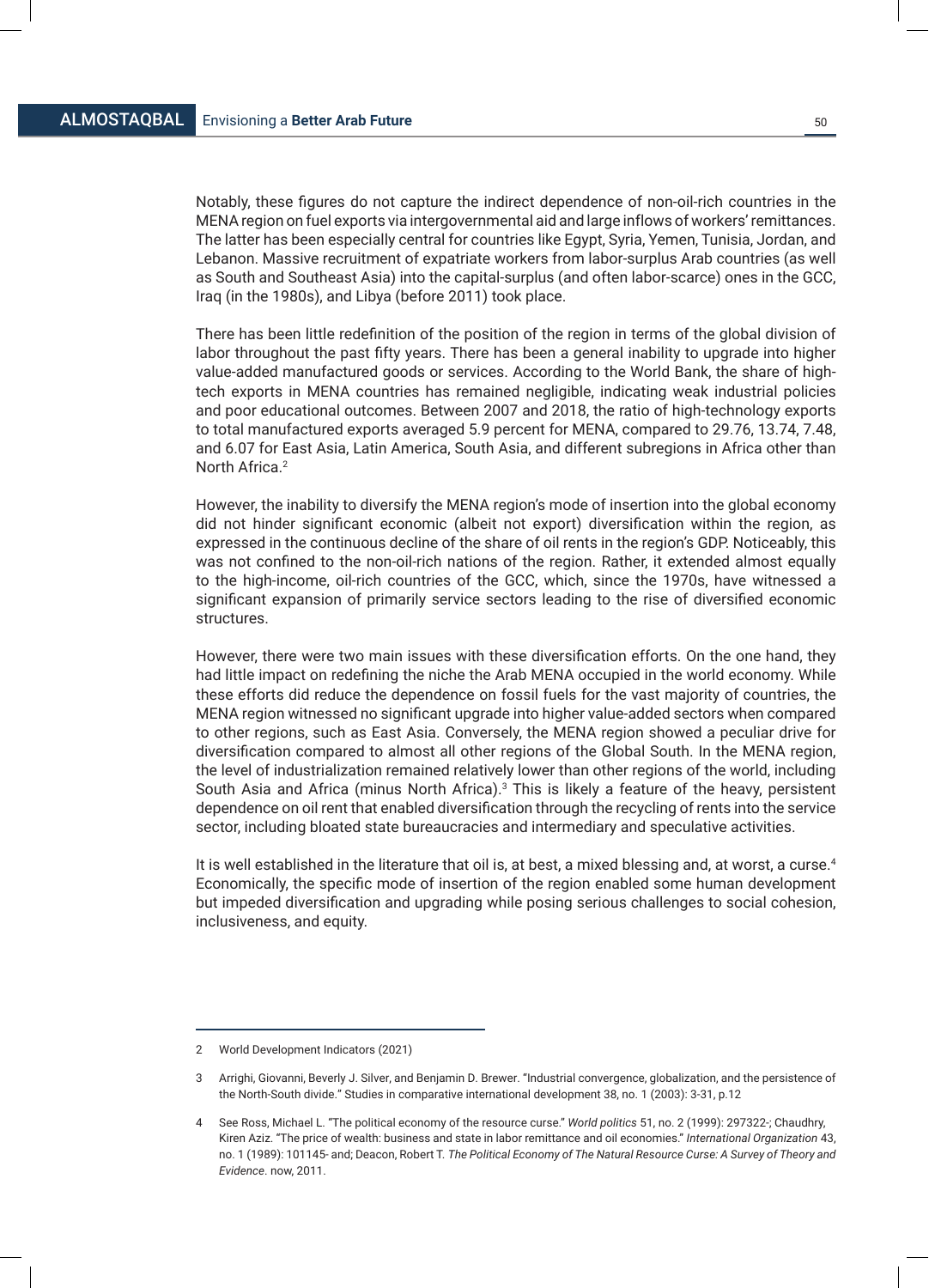# **Human Development with Little Social Empowerment or Participation**

Being rich in raw materials, however, did not prove to be an all-encompassing curse. As a matter of fact, the Arab MENA witnessed impressive improvements in human development indicators, including life expectancy, educational attainment, and per capita income, as Makdisi demonstrates comprehensively in his paper. Overall, among the regions of the Global South, the MENA region falls in the middle. On almost all human development indicators, it fared better than South Asia and different subregions in Africa (other than North Africa) but fell behind Latin America and East Asia.

Despite these human development gains, they are unequally distributed and their quantitative bias, which ignores the quality of education and healthcare, should not be overlooked. Likewise, these indicators should also cover war-torn countries in the region such as Syria, Libya, Iraq, and Yemen, which have witnessed significant deterioration in almost all aspects of human and physical development during the past decade.

The particular mode of insertion of the Arab MENA as a supplier of raw materials, namely fossil fuels, did pay off somehow. It also indicates that some processes of redistribution of income took place between and within the MENA countries that enabled this general absolute, as well as relative, improvement since independence in the 1950s and 1960s. States could deliver basic health and educational services to a bulk of their populations. In oil-rich GCC countries, this was carried out on a large scale, rendering their small populations among the most affluent in the world. Much of the distribution of oil rent occurred in order to maintain political allegiance and to prevent dissent. In countries with larger populations, and therefore smaller relative oil wealth, the records of human development were less impressive, but by no means trivial.

Overall human development gains often masked significant disparities between, as well as within, MENA countries. It goes without saying that the Arab MENA is home to some of the countries with the highest per capita income in the world, such as Qatar and the UAE. It also hosts some of the poorest, like Yemen and Sudan. Given the scarcity of accurate and comprehensive data, it is hard to discern the precise extent of income and wealth inequality within the MENA countries. However, there is considerable evidence of major disparities along class, gender, generational, subnational, and ethno–sectarian lines in most of them.

In addition, many of the human development gains in areas such as education, public health, and life expectancy failed to translate into improved employment, socioeconomic empowerment, or social participation on the national or local levels. Critically, access to high-quality employment is also closely tied to the distribution of income and wealth as well as prospects of social mobility and inequality. The situation of women in the region offers a stunning example. Paradoxically, higher educational attainment and skill acquisition did not lead to greater shares of women in labor markets. This paradox often intersected with generational marginalization where educated youths, with an overrepresentation of women, were excluded from labor markets and political representation and participation. Today, the Arab MENA hosts the highest rate of educated youth unemployment in the world.

Unsurprisingly, the Arab MENA's development path has been associated with resilient authoritarian rule and higher intensities of international and civil conflict since independence. Authoritarianism added another dimension of political exclusion. Sociopolitical and economic exclusion could explain the high incidence of popular revolts and insurgencies, as well as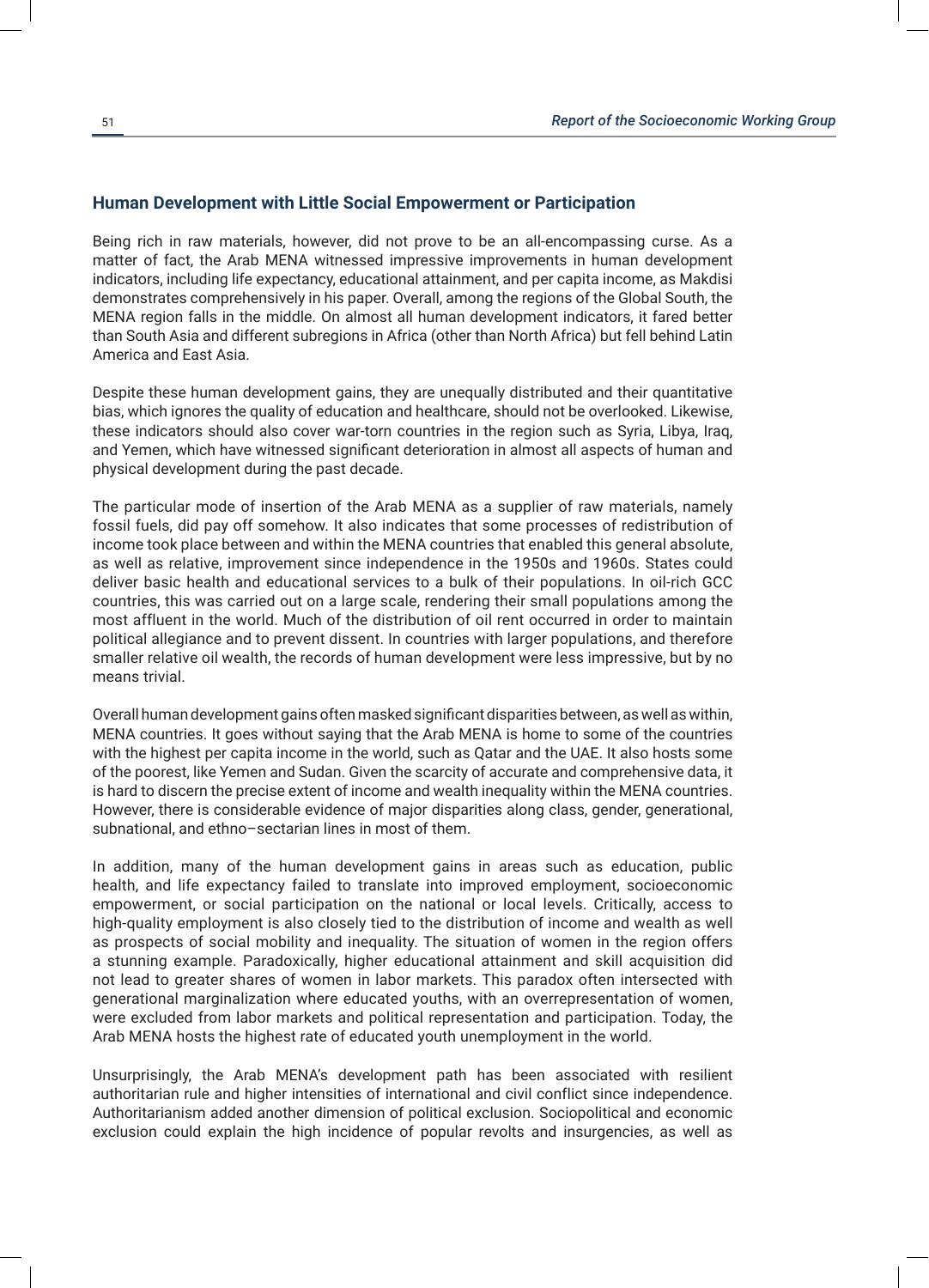subsequent civil wars and several instances of state collapse from 2011 to the present. The particular mode of insertion into the world's economic and geopolitical system since the end of the Cold War perpetuated those exclusionary dynamics.

The high involvement of foreign powers in the Arab MENA region, especially the historical role of the United States since the end of World War II, is hardly unconnected to the ensured supply of oil flowing out of the region, among other factors related to the region's geopolitical importance. Even with the seeming decline in importance of the MENA region's oil in recent years, influential international powers are still engaged politically and militarily, including the United States, France, and Russia. The Arab MENA also occupies a prominent position in China's Belt and Road Initiative. This suggests that the geopolitical and economic importance of the MENA region transcends its role as a supplier of raw materials.

Socioeconomic exclusion was often a cause and an effect of authoritarianism, poor governance, and conflict, creating a vicious circle that proved quite hard to escape, as revealed by post-2011 dynamics.

Throughout the past decade, the Arab MENA has experienced the highest concentration of conflict between and within nations in the world. The MENA region has also been the seat of significant international protracted conflict, most notable of which is the Palestinian cause and Arab–Israeli conflict. However, it also includes the three Gulf wars, including the Iraq–Iran war (1980–1988), the second longest war in the twentieth century.

In the same vein, social and economic inequalities were exacerbated by decades of neoliberal reforms, especially in oil-poor countries, which resulted in the further concentration of wealth and income into the hands of a few, often politically connected elites at the expense of the majority. Rounds of neoliberalization did not produce competitive markets. Instead, earlier reforms were captured by well-positioned elites in highly authoritarian and unaccountable regimes. Divested and privatized state-owned assets gave rise to private monopolies, rent-seeking, and state capture. Meanwhile, successive rounds of austerity led to the dismantling of earlier quasiwelfare arrangements, accompanying the creation of nation-states after independence with the ultimate outcome of undermining social cohesion. Many of the constituencies created by state-led development programs found themselves on the losing end. Demographic pressures, frustrated expectations, and unproductive economic structures coalesced to create the conditions for the perfect storms of the past decade.

The string of revolutions, coups, and civil wars that affected the Arab MENA has exacerbated the structural weaknesses of the region, leading to worsening economic conditions, especially in war-torn countries and their immediate neighbors.

Moreover, ongoing regional and global geopolitical and military rivalries do not promise comprehensive or speedy reconstruction processes. Worse still is the lack of stable democratic systems following revolutionary commotion. Almost everywhere across the region, revolutionary processes degenerated into state collapse and protracted civil war, which precipitated intensive global and regional involvement or the restoration of authoritarian rule. Many of the already downtrodden populations of the region have found themselves face-to-face with severe austerity measures under the aegis of the International Monetary Fund, promising adversarial economic outcomes for the majority after having previously suffered from years of economic stagnation and macroeconomic instability.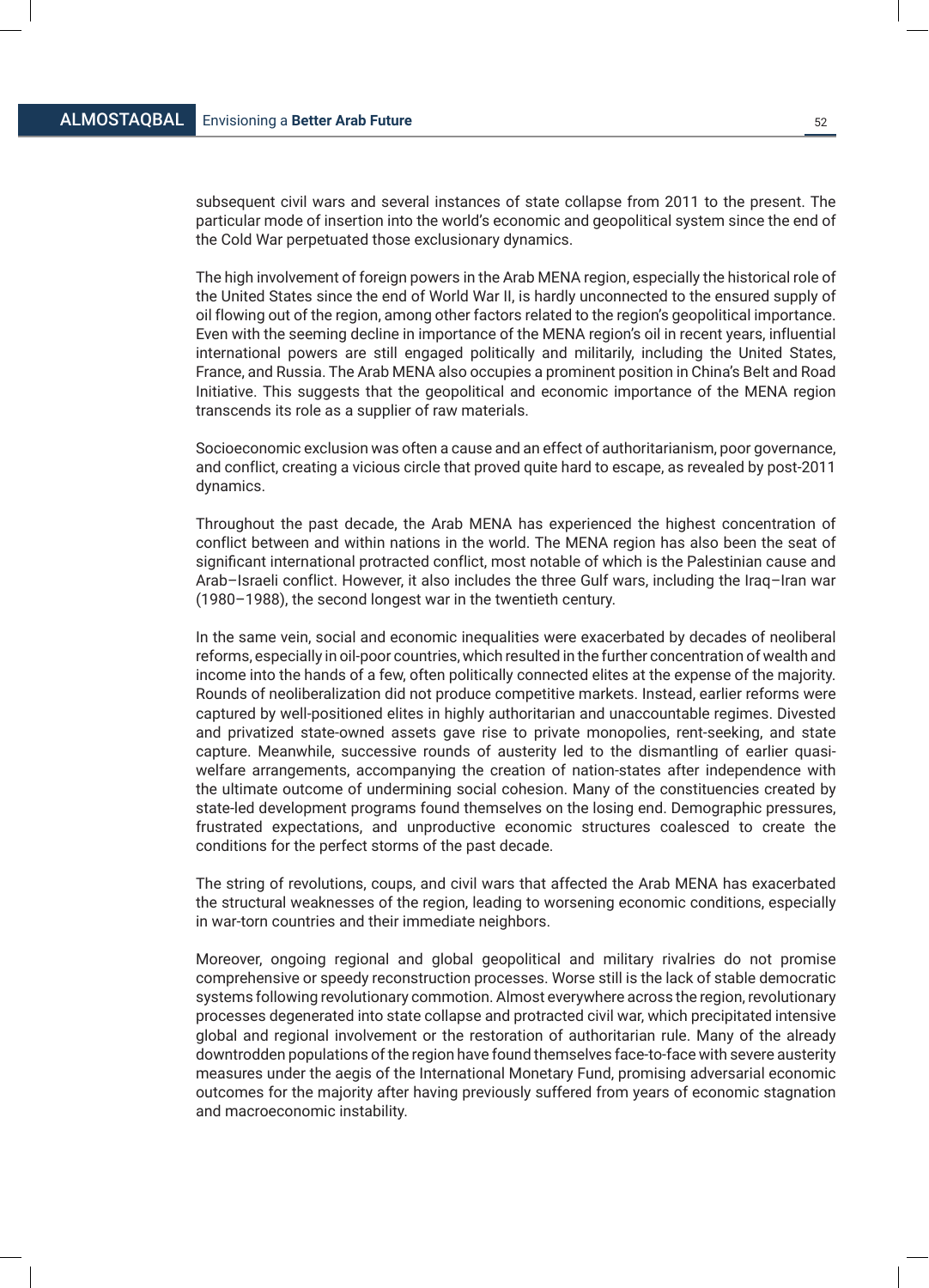# **Weak International, Regional, and National Integration**

The analysis above clearly asserts that the Arab MENA has been inserted into the global division of labor through the extraction and export of raw materials, where the region has been stuck despite the evident shortcomings and negative repercussions of such a mode of international integration. The persistence of this suboptimal situation has been both a cause and an effect of the inability to upgrade in global value chains. Zaki's paper (Appendix D) demonstrates that the MENA region "is still not integrated in regional or global value chains like other regions".

Using the World Bank Enterprise Survey to estimate the position the MENA region occupies in global value chains, Zaki finds that the MENA region slightly outperforms South Asia but is falling behind East Asia. However, these aggregate figures mask the reality of an overconcentration of international trade and investment flows in extractive industries, especially oil and other raw materials. Generally, the Arab MENA occupies low-value positions in global value chains as a supplier of raw materials. As a whole, other productive sectors are weakly integrated in these chains. Similarly, most foreign companies are active in regional extractive industries, resulting in a sectoral and national concentration (i.e. in oil-rich countries). Thus, the bigger picture portrayed above is complemented; on one hand, there is deep inequality within the MENA region, and on the other, the strong association between the level of development and the mode of integration into global value chains is confirmed.

Not only does the MENA region suffer from a poor mode of global integration, it also shows remarkably low levels of regional integration, expressed once again in terms of value chains. Intra-MENA exchange has been focused predominantly in nontrade areas, and as noted earlier, through the exchange of capital and labor as part of the recycling of oil rents. Despite the positive redistributional and developmental impacts of these mechanisms, they did not help in the creation of backward and/or forward linkages between productive manufacturing, agricultural, and service sectors in the region, thus making it harder to upgrade the position of the region in global value chains in both labor-intensive and higher-value added sectors. Conversely, it denied these highly productive sectors from exploring the vast MENA markets. Zaki cites many policy and institutional failures to explain this persistent inability to push for higher levels and improved modes of regional integration, ranging from trade policy choices of shallow integration to conflicting political agendas. In doing so, he develops a dynamic analysis of the structural features observed by Makdisi.

Last not but not least are the low levels of national economic integration in many MENA countries. The bulk of private sector enterprises are micro-sized and suffer from low levels of capitalization and access to skills and technology. Much of the extant literature has corroborated the "missing middle" syndrome, where productive Arab sectors are deeply divided between a few concentrated, high-productivity firms that are often politically connected and an ocean of microenterprises that are born tiny and remain so. This dismal situation often translates into the absence of backward and forward linkages between large private and public firms on the one hand and the broad base of the private sector on the other. The latter is where most of the employment is created in low-tech, low-productivity, and usually highly informal establishments in labor-intensive sectors. It becomes clear (though not always intuitive) that low levels of international integration reveal and reinforce low levels of regional and national integration, which is explored in Adeel Malik's paper on market making in the MENA region.

The above factors and processes have been both a cause and an effect of the MENA region's inefficient and largely exclusionary market making in the past three or four decades. Malik maintains that market making in the MENA region has been more about market control than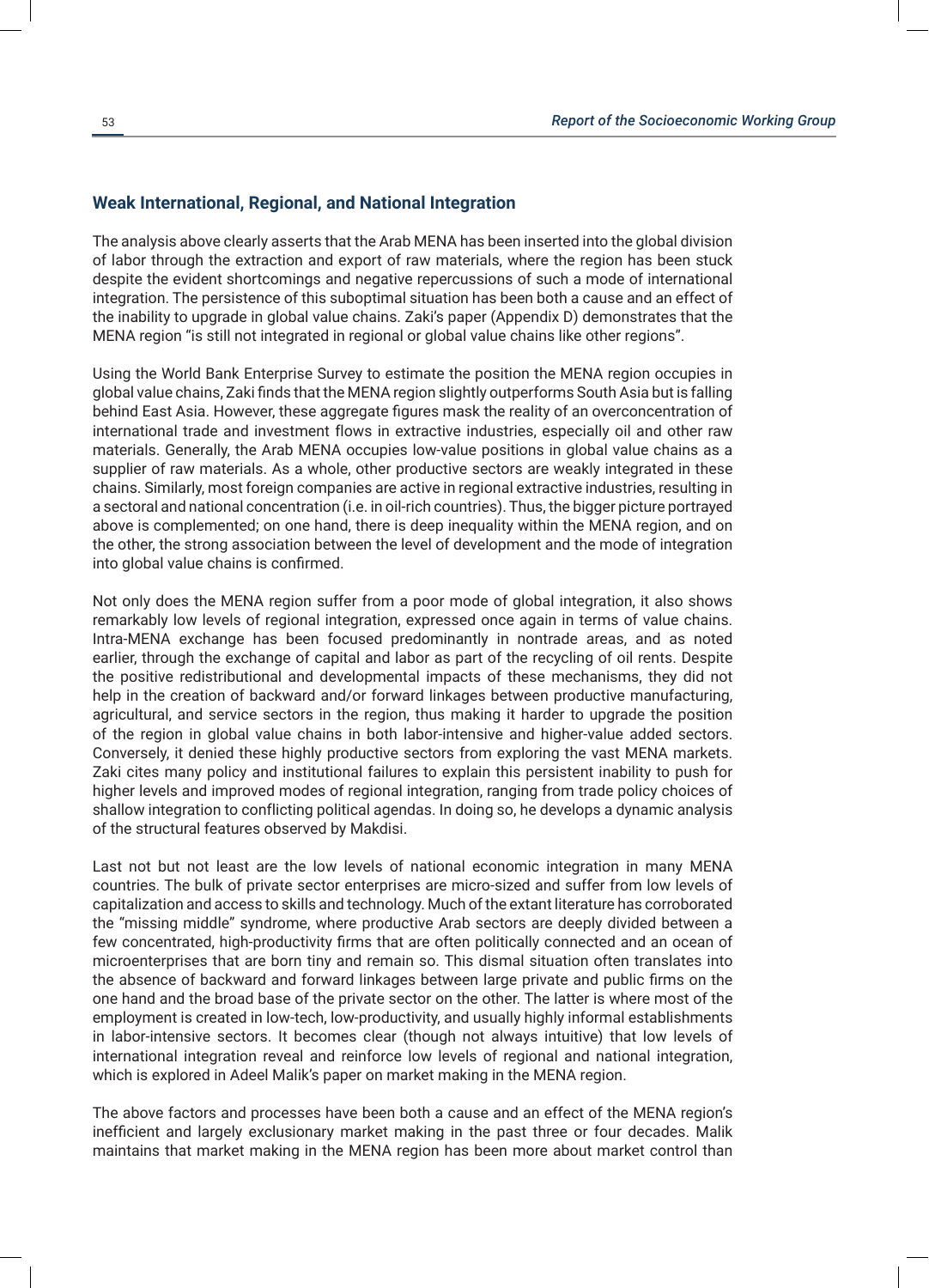reform. The spaces created through rounds of deregulation, privatization, and liberalization of trade and capital movement, often under the auspices of international financial institutions in non-oil-rich countries, have created markets captured by political elites and their cronies and associates. Intuitively, these captor market actors were neither willing nor capable of moving up in global or regional value chains. Conversely, they clustered in domestically-oriented activities where they enjoyed rent through protectionism, generous subsidies, and monopolistic positions and practices.

This process was more possible in non-tradable sectors such as construction, financial services, and other intermediary activities. This analysis provides a political-economy background of the dismal record of policy and institutional reforms recounted by Zaki. It also helps in offering a dynamic mechanism to explain the perpetuation of the chosen development path of MENA countries since their independence, and especially in the past four decades, as Makdisi presents in his paper.

# **MENA in the Global Development Discourse: The "Why" Question**

The four policy papers make it clear that much needs to change for key development questions to be addressed in the Arab MENA. However, the rationale behind policy and institutional reform requires the intellectual positioning of the region within the global development discourse. Throughout the past four decades, most of the MENA countries lived under the neoliberal sun, which constituted a hegemonic ideological force worldwide.

Not only were neoliberal transformations reinforced by international conditionality, growing capital markets, and globalization of trade and investment, but they also came to dominate the normative agenda. Prioritizing numerical growth, attraction of foreign direct investment, and export promotion—once held as the "Washington Consensus fetishes", according to Dani Rodrik5 —came at the expense of the majority. Most importantly, continuous rounds of neoliberal reforms have not changed much of the development trajectories taken by the countries in the region. As Adeel Malek details in his paper, market making was captured by vested interests that stifled the creation of free market competition at home and undermined the chances of upgrades and diversification on the global scene. Despite the erosion of neoliberal normative power in the Global South since the late 1990s, and especially in the wake of the 2008 meltdown, the Arab MENA has seen attempts at reasserting its hegemony in recent years.

The dire need to access capital on international markets for countries like Egypt, Tunisia, Jordan, and Morocco has invited the return of international financial institutions with their strict conditionality, austerity measures, and preoccupation with financial discipline regardless of the social cost. "Reform" has been recast in the neoliberal light once again.

This intellectual task is by no means a call for invoking any sense of exceptionalism, authenticity, or uniqueness of the region. Rather, people from the region need to engage proactively and critically with a development discourse that is almost always imposed upon them by their governments, and even more so by their international sponsors, creditors, and consultants. Furthermore, the question of policy and institutional reform needs to be revisited from the angle of critical development discourse.

Hoda Rashad's paper "A New Framing of Social Policies: Why, What, and How?" centers the

<sup>5</sup> Rodrik, Dani. "Globalization and growth--looking in the wrong places." *Journal of Policy Modeling* 26, no. 4 (2004): 513517-.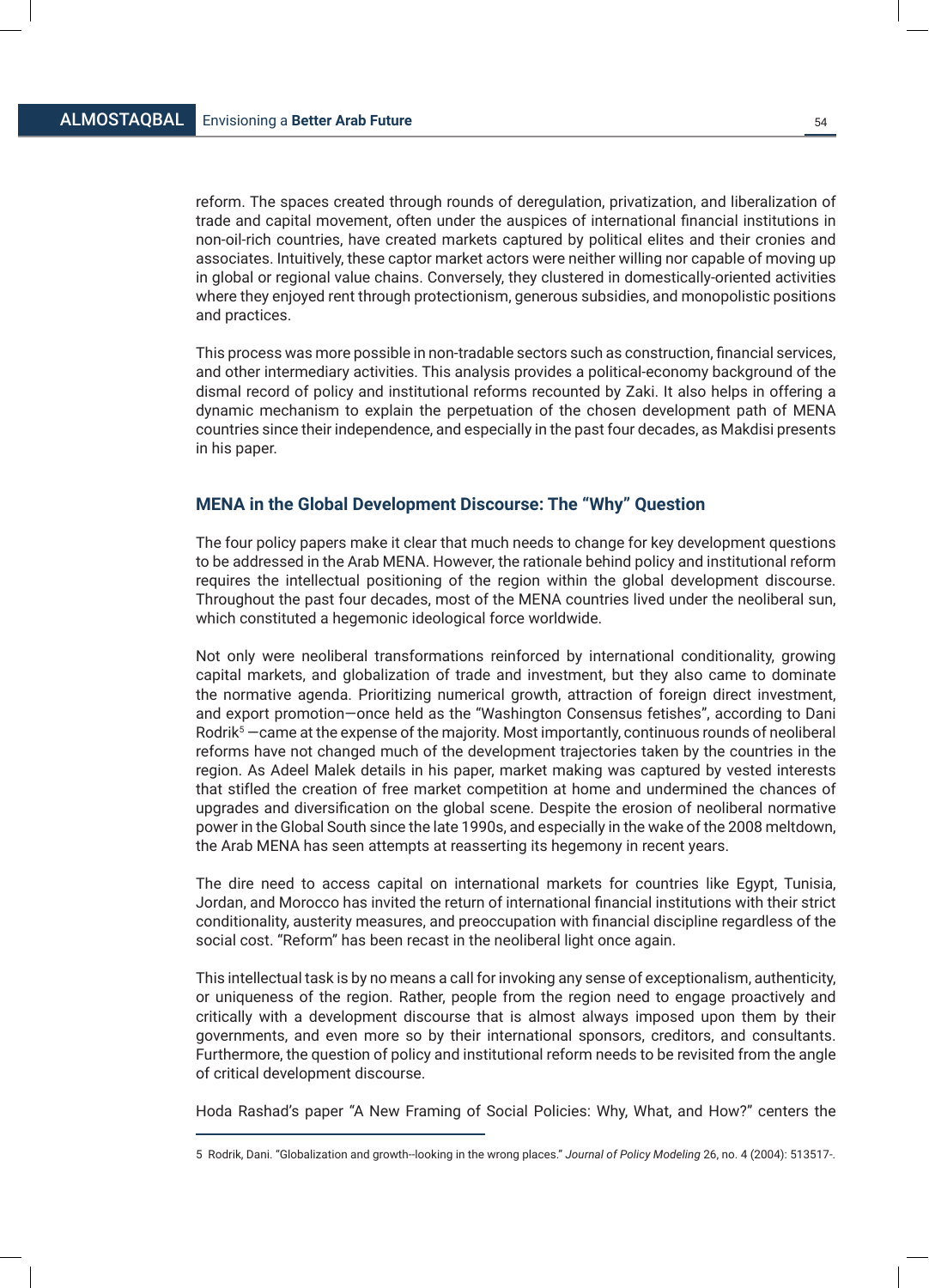paradigm of well-being equity. Stressing equity as the distribution of well-being implies two things: first, the distribution question should be held as a criterion for the success or failure of the development model rather than an after-the-fact secondary concern; and, second, equity concerns the absence of systematic, unnecessary, and preventable differences in well-being across groups in society. This includes groups defined on a class and gender basis but also extends to distribution among subnational regions and ethnosectarian groups, which often overlap and intersect with class and gender dynamics. This stress on equity is central in debating what development is and should be about ten years after the Arab Uprisings and given the extremely high concentration of conflict in the MENA region.

This provides the intellectual and ideological ammunition for a repositioning of the societies of the region in the development discourse. Moreover, it allows the redefinition of the question of development to be linked with ongoing struggles for sociopolitical and economic inclusion or incorporation. Needless to say, the primacy of equity takes a critical stance against financial restructuring and macroeconomic discipline as the end rather than the means.

# **Conclusions and the Way Forward: Resetting the Research and Policy Agenda**

The AlMostaqbal project is an attempt at tackling the issues that face the Arab MENA from within the region. However, it is a very extroverted venture, one that has been preoccupied since its inception with the position the Arab MENA occupies and should occupy in the world with regard to geopolitics and security; socioeconomic development; and thought, ideas, and ideologies. The ultimate goal has been to provide a forum for informed debates between intellectuals, experts, and practitioners and to develop a new paradigm in the wake of the deep changes that have affected the region throughout the past decade. In this vein, the four research papers synthesized here are all part and parcel of a coherent and meditated endeavor on the future of socioeconomic development in the MENA region.

Since independence, the Arab MENA has witnessed major, albeit uneven, strides in human development. The peoples of the region benefited from its raw material riches and the recycling of oil rent through labor–capital exchange. However, this mode of insertion incurred its own costs and limitations. No developmental breakthrough took place in the MENA region, unlike in East Asia, Southeast Asia, or Central Europe. This mode of insertion also came with a higher propensity for international and civil conflict and the persistence of an authoritarianism characterized by extremely poor governance; unlike other authoritarian orders that could deliver development for the bulk of their populations. as was the case in China, East Asia, and Southeast Asia.

This situation in the Arab MENA took its toll on the development potential of the region. Moreover, dependence on exporting and extracting raw materials undermined the chances for economic integration regionally as well as nationally. It also exaggerated the unequal distribution of income and wealth within and between the countries of the region and the uneven positions that different sectors and national economies occupied in relation to the global economy.

Additionally, the overall suboptimal niche the Arab MENA occupied in global value chains as primarily a supplier of raw materials reinforced weak levels of regional and national integration.

Here, many of the policy and institutional transformations in the past four decades, which led a more market-based and private sector-led development model, hindered rather than enabled global competitiveness and upgrading into higher-value-added sectors. Stifled markets, dominated by vested interests tied to authoritarian, predatory, and unaccountable regimes, emerged, which offered little prospects for better global competitiveness and improved global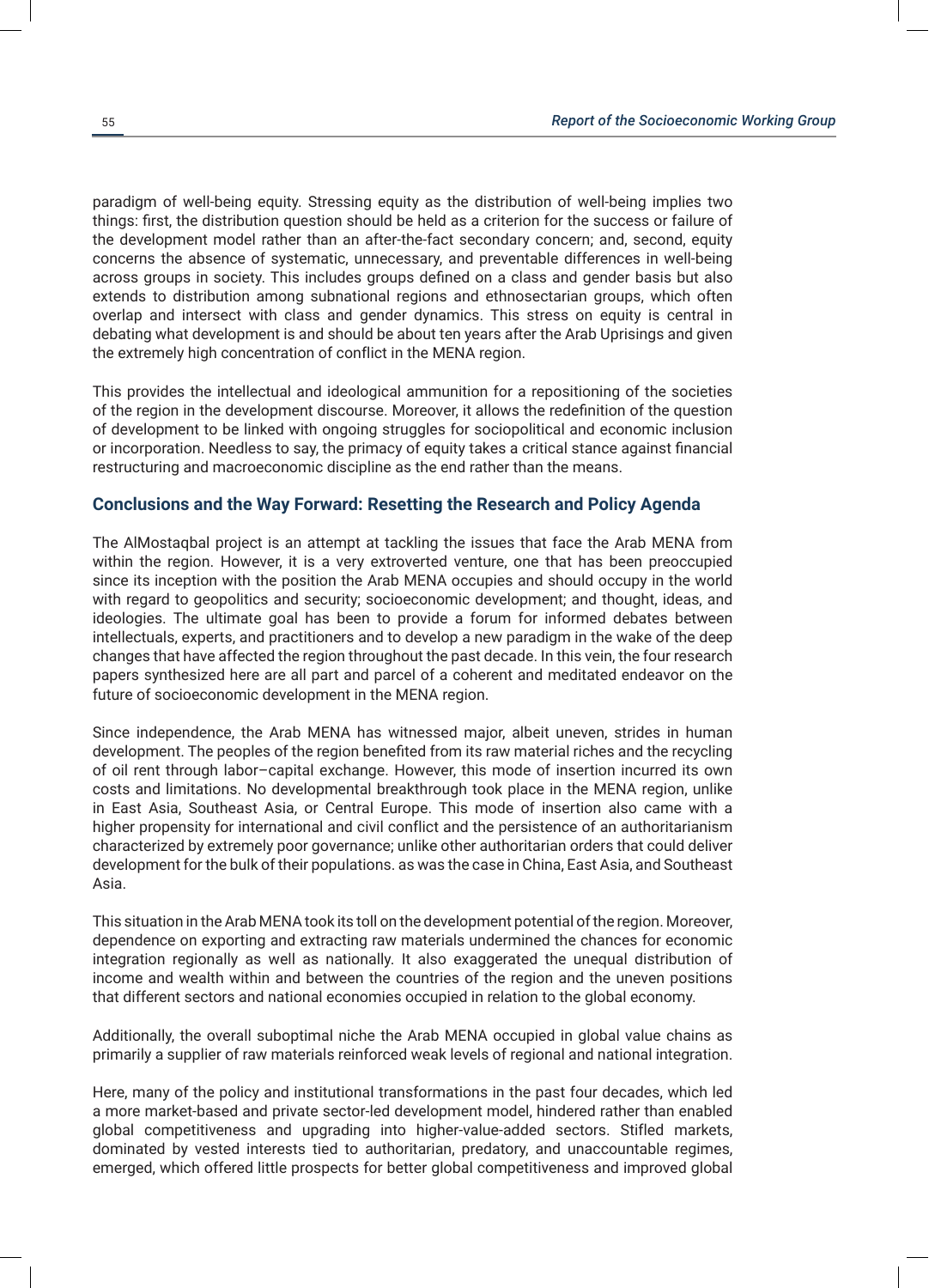insertion. These factors combined might also explain the socioeconomic underpinnings of protest and civil conflict in most of the region's highest-populated countries.

Neoliberalism, as the hegemonic economic development ideology, was not the cause of all problems. However, definitively, it was not, in any part, a solution either. Not only have rounds of "reform" inspired by neoliberalism and neoliberal institutions failed to deliver positive outcomes for a majority in the Arab MENA, they have also exacerbated many of the social and political root causes of exclusion. The following subsection draws some advice and guidelines for future policy and institutional reform in the Arab MENA from the four papers.

Given the policy-oriented character of the AlMostaqbal project, the following paragraphs explore not only the reforms needed, but also how they can be pursued. This exercise aims to find the potential for change depicted in the empirical realities in the region instead of drafting a wish list. Building on the previous point, all four authors discuss the strong demand for reform in the Arab MENA, the scene for massive popular uprisings in 2011 and 2019 which touched almost all the countries in the region. Even though the immediate results of these revolts did not produce more inclusive orders, neither politically nor economically—with a few partial and dubious exceptions—the continuous demand for inclusion by sizable constituencies suggests room for long-term change on policy and institutional levels.

# **• Looking for Free Spaces to Move In**

Adeel Malik identified several areas where "concessions" could be given by ruling incumbents to social and economic actors, even if the aim is the stabilization of authoritarian rule or the relaunch of national economies in the immediate term. The region desperately needs to free market space for autonomous socioeconomic actors, which Malik sees as possible in sectors not occupied by powerful politically connected interests. Market-freeing reforms can thus be pursued in some areas of the economy in many Arab MENA countries where "(a) the political resistance to the removal of specific market barriers is minimal; (b) the cascading impact on the market is high<sup>6</sup> and; (c) the potential to generate a new social and economic constituency is the strongest".

These freed market areas can encourage the growth of small- and medium-sized enterprises by offering better access to financial and physical capital and technology. The rise of robust SME strata would likely strengthen inter-firm linkages on the national scale, and potentially regionally as well. This should address the problem of weak national integration in the mediumterm. It needs not contradict the interests of already-powerful and connected actors either, as SMEs often operate in more labor-intensive sectors unlike large enterprises. Moreover, SME growth can provide opportunities for the creation of supply chains for bigger firms in productive sectors. Such institutional and policy reform would broaden the social constituencies benefiting from market making and thus contribute to mitigating social conflict (or at least making it more manageable).

Many Arab governments have recently adopted SME-supportive programs on the organizational, managerial, and financial fronts. These programs were often sponsored by international donors and development banks and institutions. However, the engagement with civil society actors, the intelligentsia, and other stakeholders in a healthy public debate addressing the complex and multifaceted question of socioeconomic transformation seems to be missing. This is what

<sup>6</sup> Cascading impact refers to a chain of events triggered by a change in the system, leading to further positive or negative changes in other related systems. Here, "cascading" implies positive changes in the overall market that go beyond the sectors where market freeing took place.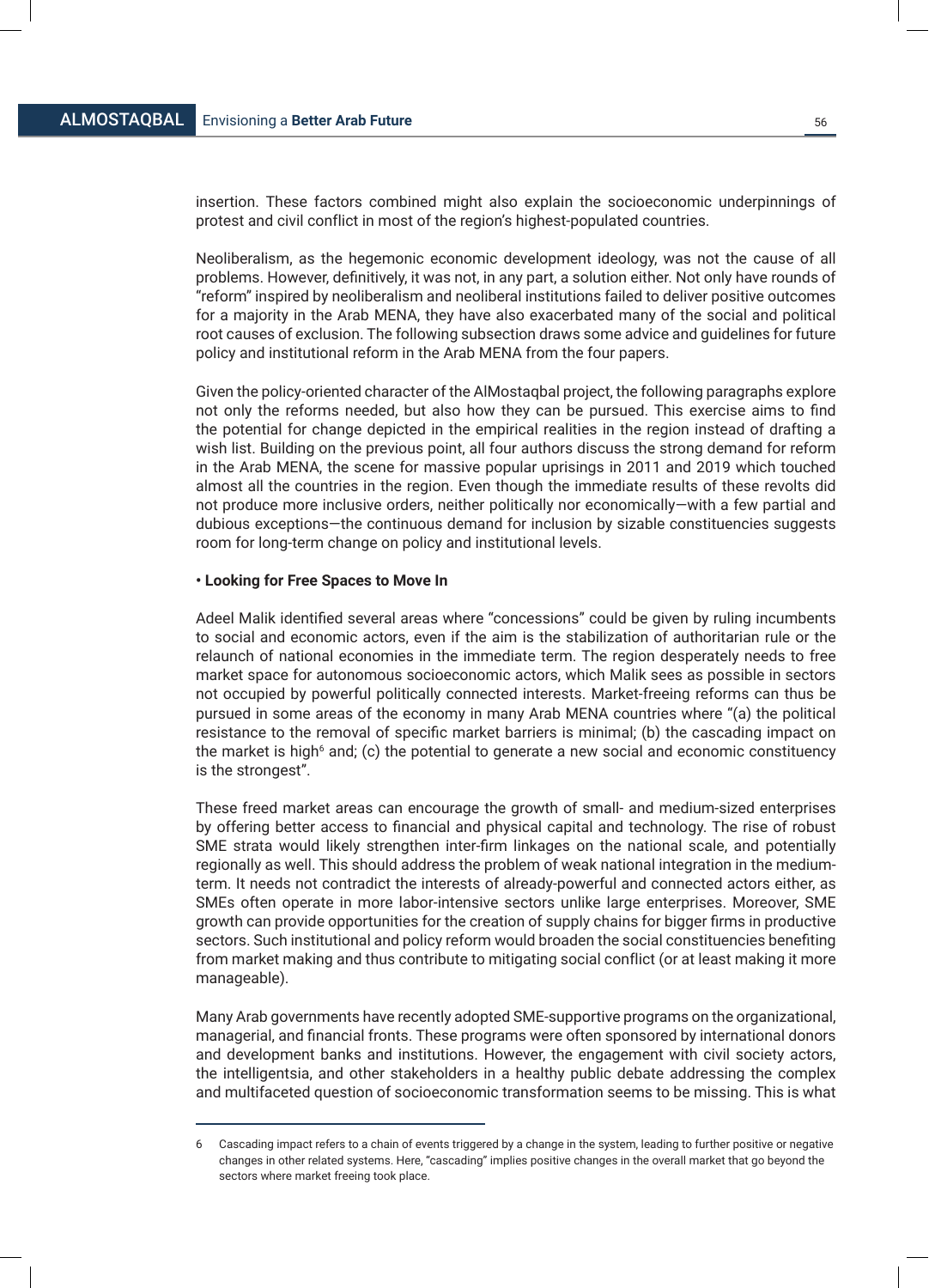AlMostaqbal hopes to address by changing the approach to economic inclusion to be more encompassing and better aware of the political prerequisites and repercussions.

It is worth noting that the development of a vibrant and viable SME stratum is essentially a distributional challenge given its need for an active state role in the direct and indirect provision of physical, financial, and human capital to market (or to-be market) actors. From a political– economic angle, SME development is much more than the typical neoliberal prescription of leveling the playing field or extending channels for microfinance. Access to opportunities is subject to considerations of social equity and fairness and not isolated under technical or economic guise. In fact, past experience has revealed that markets do not automatically generate market actors.

Conversely, market actors emerge from sociopolitical processes that allow them to possess the capacity to produce and grow. Hence, SME development is ultimately part of a sociopolitical project concerning the promotion of an improved enabling environment which invests in youth and women's potentials; redresses structural inequalities; and reveals prospects for development and mobility. Such transformations would require the reconfiguration of state– society and state–market relations, directly affecting social cohesion and national integration.

# **• Regional is the New National**

Improved national economic integration along the lines prescribed above is commensurate with a larger potential for regional integration. This is a point of intersection between the papers of Makdisi, Zaki, and Malik. All three authors view regionalism<sup>7</sup> as a path not taken in the MENA region's modern history despite many—though ultimately unsuccessful—attempts. Part of the hopeful contribution of AlMostaqbal project is to not only reiterate the significance and developmental potential of regional economic integration, but to also tackle how it can be pursued. As a matter of fact, many Arab leaders recently addressed regional integration as part of long-term development schemes and/or regional security arrangements, examples of which are Saudi Arabia-Egypt-Jordan coordination in the Red Sea as well as the recent rapprochement between Egypt, Jordan, and Iraq. The real issue, however, lies in the approach to regional integration rather than the lack of the long sought after political will or the failure to recognize the importance of the issue.

Thus, Zaki and Makdisi propose that the Arab MENA countries need to abandon the shallow trade liberalization approach primarily focused on tariff reduction that they have followed in the past. A deeper form of integration, preferably on a sectoral basis, is a better alternative. Notably, this sectoral approach is in harmony with Malik's proposition for piecemeal reform that would address certain sectors before others, as is more propitious from a political–economic angle.

Zaki emphasizes that trade policies must be tied to industrial strategies to facilitate deeper forms of integration and the creation of regional value chains, a clear departure from the neoliberal stress on a minimal state role. This has both policy- and institutionally-related dimensions. On the policy front, Zaki discusses targeting non-tariff barriers through the adoption of agreements for conformity assessment and acceptance as opposed to the traditional focus on tariff reduction. Institutionally, deeper coordination between the Arab MENA countries requires the creation of institutions on the national and regional levels that would advocate for, oversee, monitor, and coordinate the implementation of such non-tariff commitments.

<sup>7</sup> Regionalism can be defined as a sustained political project for economic integration through institutional policy and coordination. For more details, see: Aarts, Paul. "The Middle East: a region without regionalism or the end of exceptionalism?" Third World Quarterly 20, no. 5 (1999): 911-925.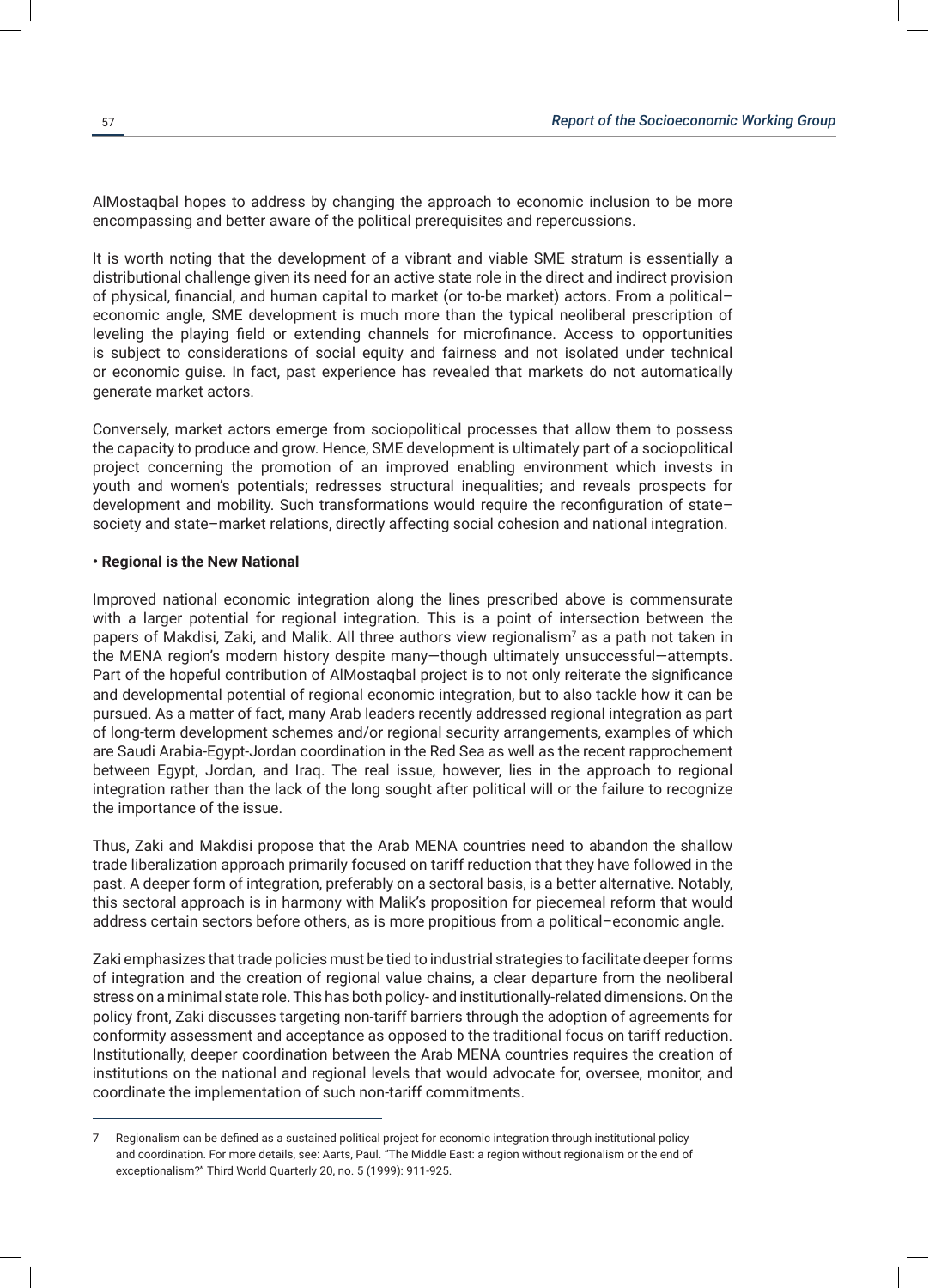On a regional scale, economic integration is a political endeavor. It is hard to imagine such a longterm and complex process in the absence of its strategic prioritization by the ruling incumbents in concerned nations. Despite the muted past experiences in the Arab World, there might be room for the emergence of moderate regionalism in the wake of recent developments. On the one hand, the Arab MENA has long been a region with weak regionalism, rife with flows of people as migrants, workers, tourists, and investors; flows of trade; and above all the massive movement of capital across the region in many forms, from aid to investment to workers' remittances. However, these flows were seldom governed by well-established and institutionalized rules. Capitalizing on these could precipitate a more institutionalized form of economic regionalism.

This can be conducted bilaterally or multilaterally among the most prominent trade partners within the region (e.g. Egypt and Jordan; Saudi Arabia and the United Arab Emirates; and Tunisia, Morocco, and Algeria, and possibly Libya in the future). Counterintuitively, the current regional turmoil might provide the incentive for ruling incumbents to cement regional blocs through economic integration with the aim of solidifying regional alliances and preserving internal stability.

Tapping into the region's large markets can complement the development of SMEs and the consolidation of national value chains in the medium-term by bringing in more domestic suppliers to producers enjoying favorable policy and institutional positions, not only nationally, but regionally.

Similarly, Makdisi spots an opportunity to push for reform through the processes of economic reconstruction in war-torn and war-affected countries in the Arab MENA. He asserts that "economic reconstruction is necessarily more encompassing than postwar stabilization… It would include not only the rehabilitation of basic services and infrastructure destroyed during the war, but also the creation of a basic macro- and microeconomic institutional and policy framework necessary for the emergence of a viable economy, one that would provide employment opportunities allowing citizens to make a decent and licit living".

It goes without saying that this broader and more inclusive approach to reconstruction should be complementary to social and political stabilization efforts in the long-term, thus pushing for nation-building and social reconciliation. Reconstruction can also be regional in character by including countries that are indirectly affected by the ongoing conflicts rather than only those which are war-torn. Primary examples of this would be Lebanon, Jordan, and Turkey in relation to Syria, or Egypt and Tunisia with regard to Libya. Not only is a regional mechanism necessary for funding reconstruction, but the processes themselves can invite further integration as a means for managing regional rivalries and creating prospects for a win–win situation.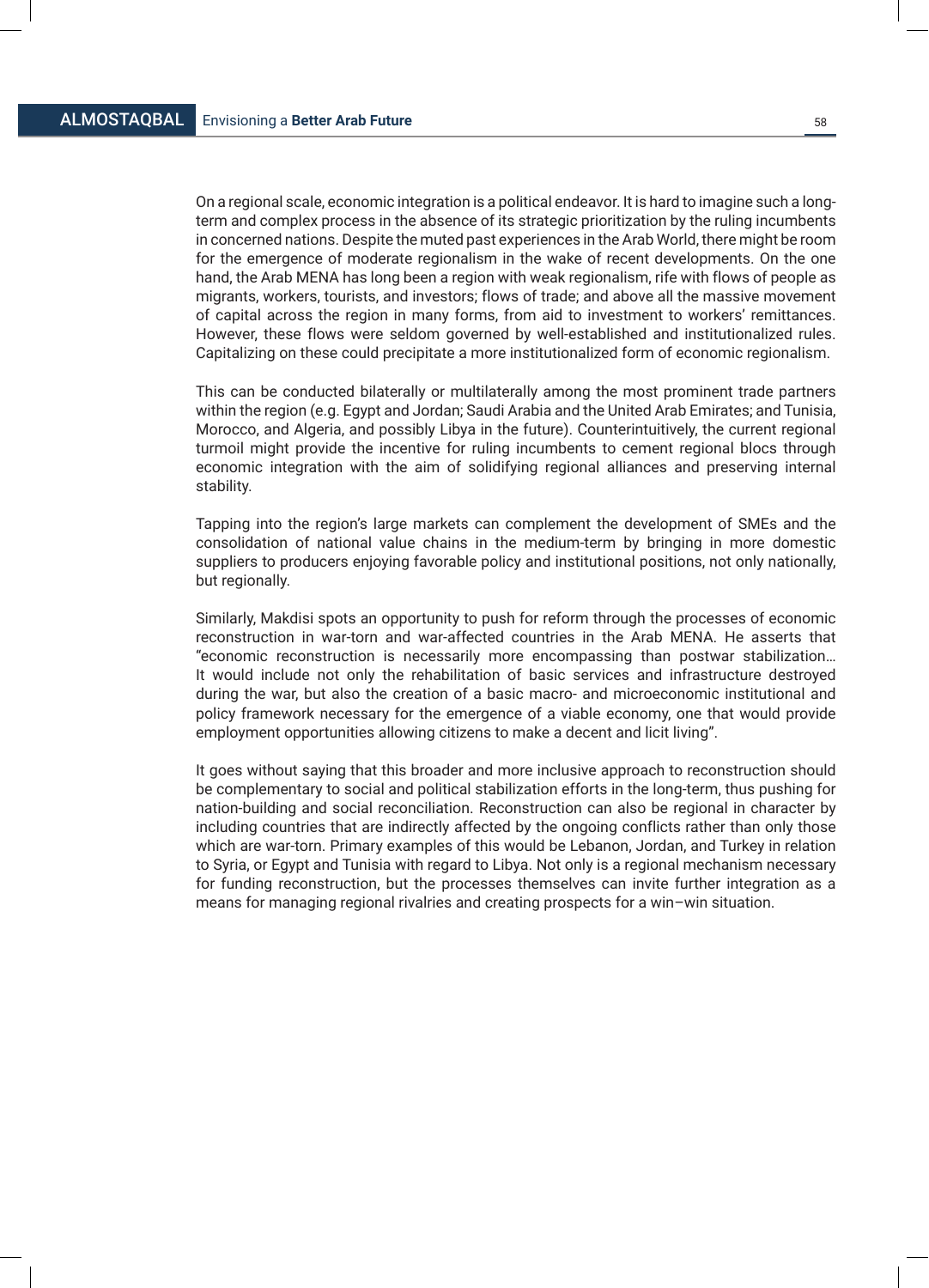# REPORT OF THE REGIONAL SECURITY & CONFLICT *Working Group*

- Assessment of the Arab Regional Security Landscape
- Future Pathways: Scenarios for the Arab World
- Implications of Alternative Policy Approaches
- Alternative Policy Approaches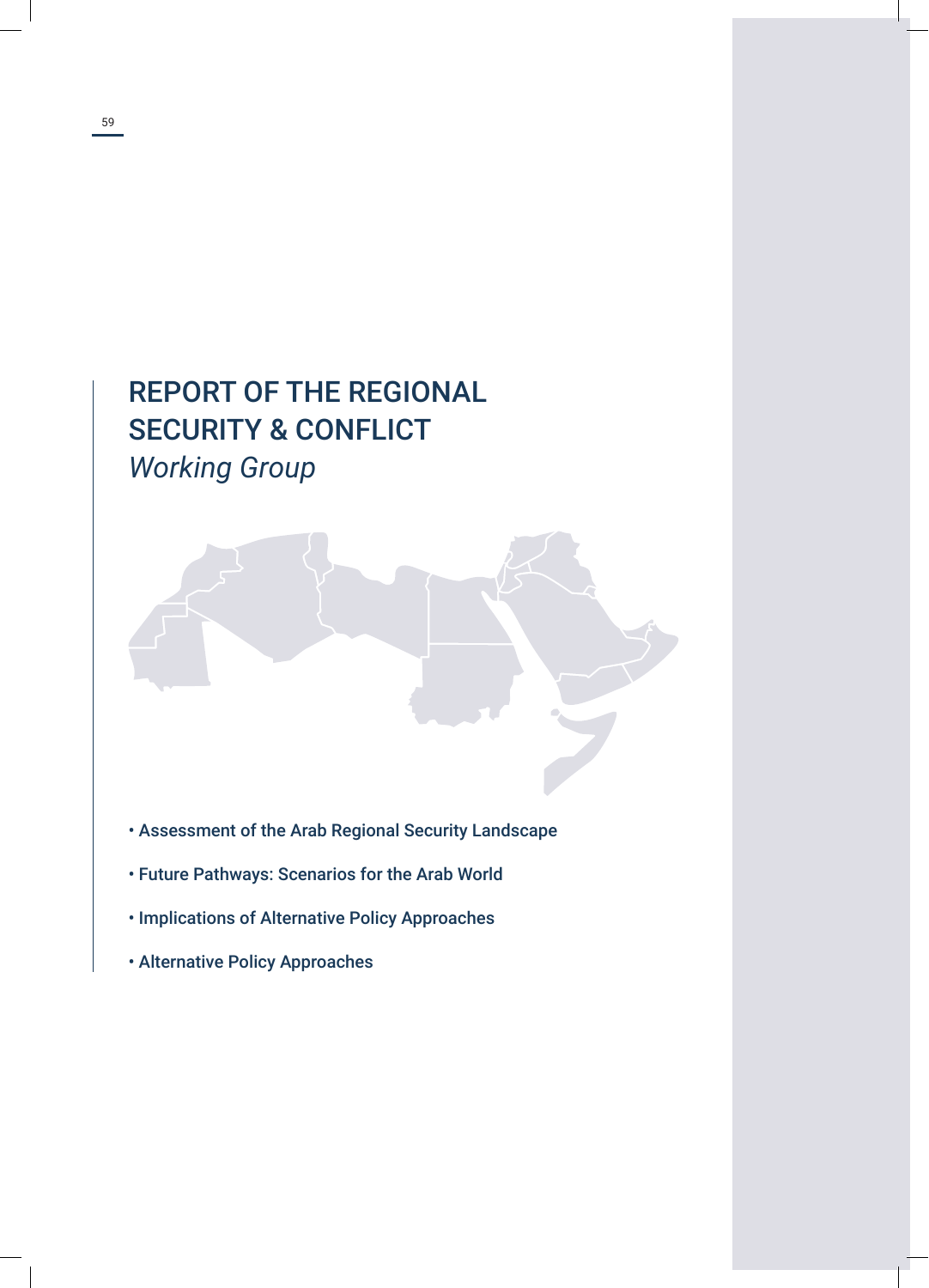# **Report of the Regional Security and Conflict**

# *Working Group*

The Middle East and North Africa region is one of the most fragmented regions of the world in terms of security. The region is plagued by a security deficit and is lacking security structures that can promote cooperation and mitigate common threats. The Arab World has been particularly affected by this prevailing regional instability. For decades, the Arab World has been undergoing several transformations, oftentimes violent and chaotic, leaving the region more vulnerable to growing instability and insecurity.

The region today is caught in a vortex of intertwined armed conflicts in Syria, Libya, and Yemen; geopolitical competition; regional and international interventions; weakness of the Arab states vis-à-vis their substate ethnic and sectarian loyalties; the threat of nuclear proliferation; identity politics; and rising humanitarian crises. Furthermore, these trends are compounded by the specters of terrorism, looming environmental crises, and poor governance. Rarely has the Arab World experienced such a confluence of regional security threats and strategic disarray.

In addition to the prevailing security deficit, the Arab World is also suffering from what can be described as a "future deficit".<sup>1</sup> There is a pronounced absence of future-oriented visions for the region. The emphasis has been on near-term pressing objectives of maintaining stability, avoiding state collapse, and addressing civil wars. All of these are worthy objectives, but come at the expense of formulating pathways to achieving alternative and potentially transformative visions for regional security. For these reasons, exploring the future of regional security in the Arab World within the wider context of the MENA region has become more pressing and urgent. Foresight, rather than prediction, is needed in order to anticipate unexpected shifts and provide a sound basis for alternative policy approaches.

Launched in November 2018 by the American University in Cairo, the AlMostaqbal project is an ambitious attempt to address this deficit. Along with the socioeconomic working group, the Regional Conflict and Security Working Group (RCSWG) is mandated with assessing the trajectory of the regional security situation as it affects the Arab World and formulating policy approaches that can chart alternative futures for the region.

The RCSWG brings together a distinguished group of Arab statesmen, intellectuals, and academics to thoroughly assess the regional security challenges and opportunities that the Arab World is expected to face through 2030 and offer recommendations for alternative policy approaches as a means to enhance the region's overall security.

The focus of the RCSWG is to address regional security as it affects the Arab World while recognizing that this is embedded in broader regional security trends affecting the wider MENA region as well as the global security context. Working toward a more stable, benign regional security environment should be based on a shared notion of security interdependence and cooperative mechanisms to mitigate common security challenges.

<sup>1</sup> Salem, Paul, Thinking Arab Futures, The Cairo Review of Global Affairs, Spring 2019, https://www.thecairoreview.com/essays/thinking-arab-futures/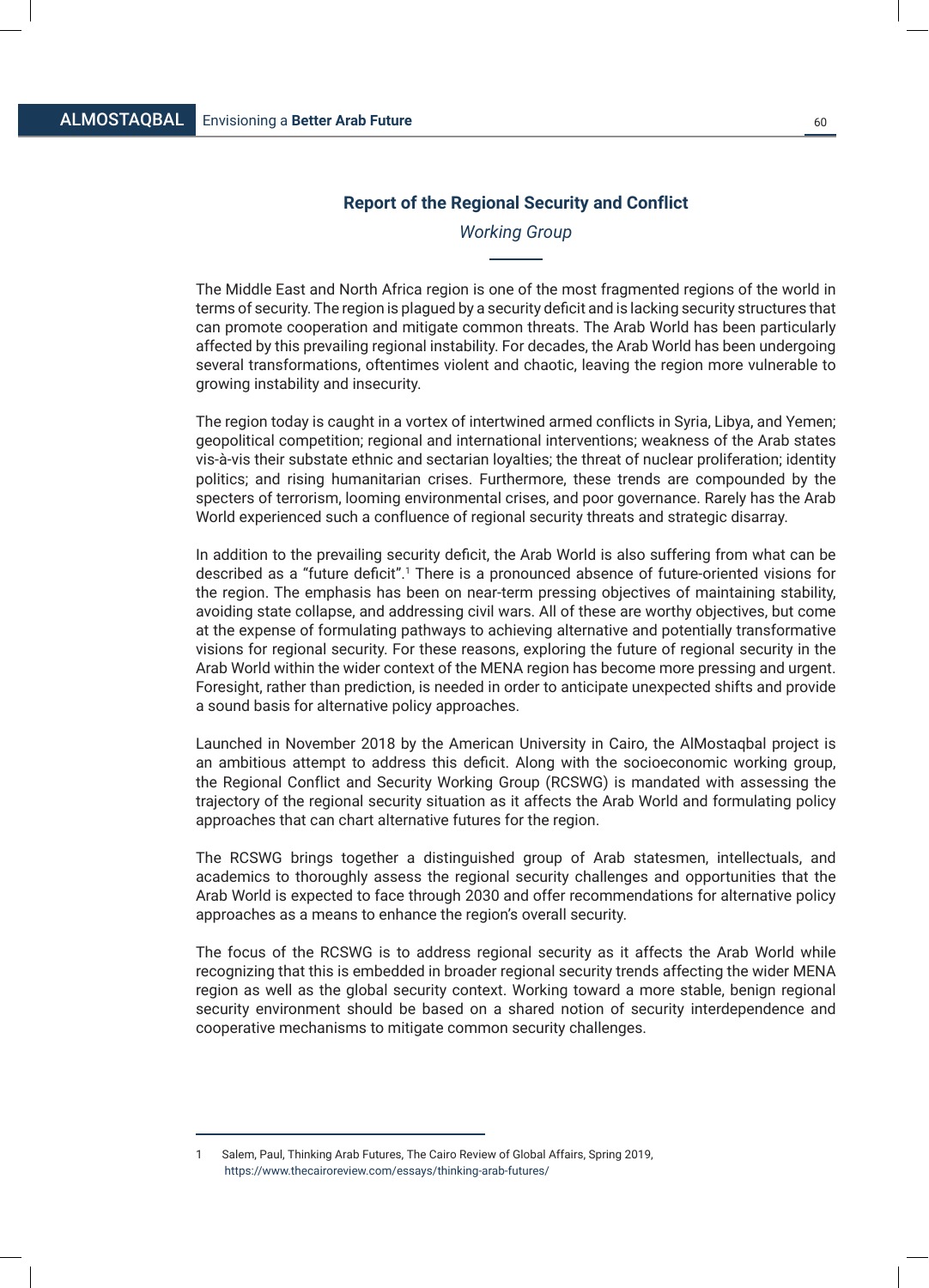Based on this notion, the RCSWG has been mandated to address the following questions:

- What are the significant trends affecting regional security in the Arab World, and how do these relate to changes in the broader regional security landscape affecting the MENA region?
- What policy approaches can be considered to affect the trajectory of these trends towards a more benign and stable, and potentially cooperative, regional security environment?
- How can these policy approaches be anchored in alternative visions for regional security for the Arab World and the MENA region more broadly?

This report presents a synthesis of the major findings and thematic discussions of the working group with respect to its mandate as identified above. It examines the major trends affecting regional security in the Arab World and the broader MENA region, assessing emerging threats and opportunities. The report offers suggestions for different policy approaches with the purpose of charting alternative regional security futures for the region.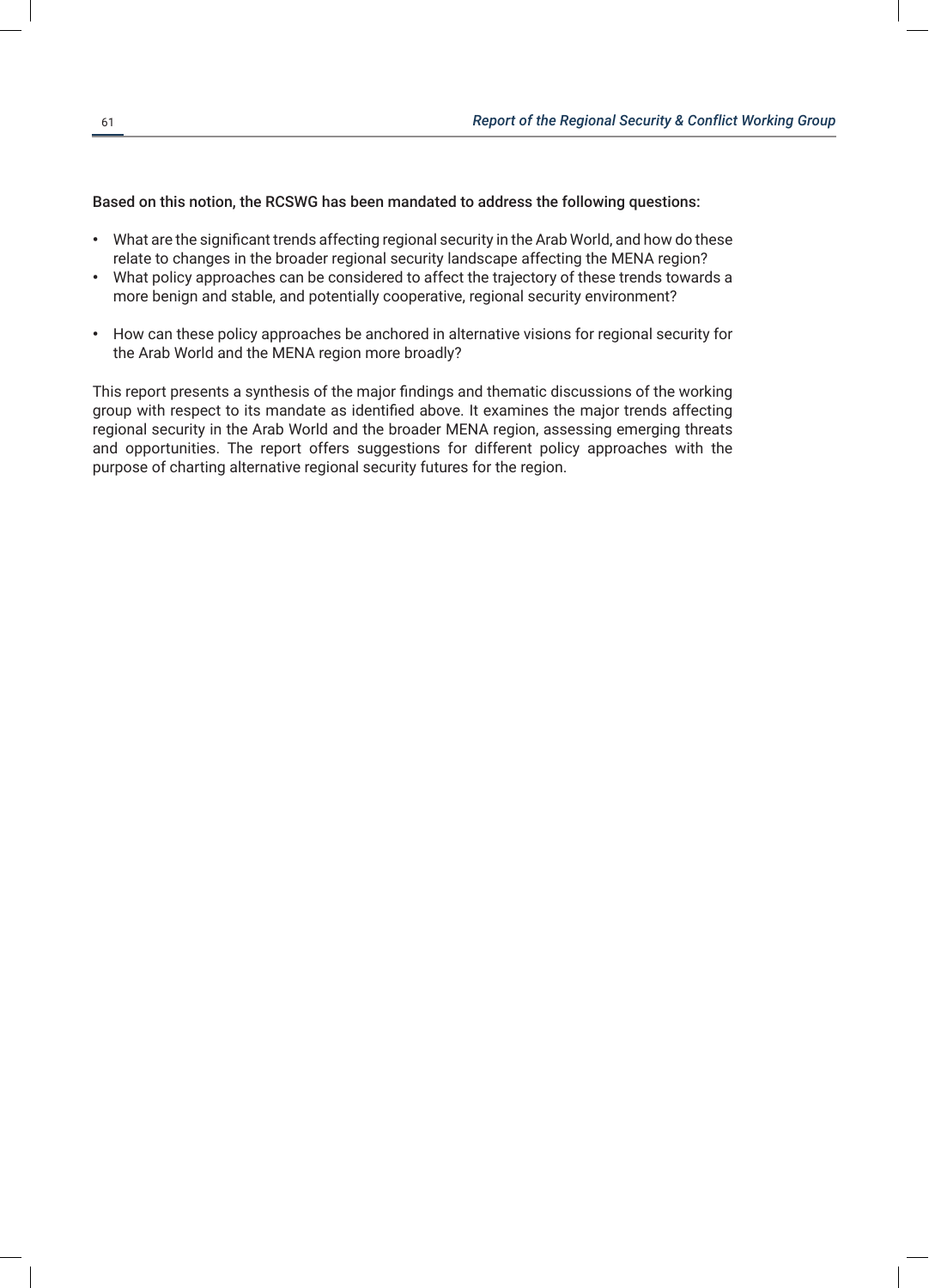# **ASSESSMENT OF THE ARAB REGIONAL SECURITY LANDSCAPE**

This section provides an overview of the assessment of the working group on the major trends affecting regional security pertaining to the Arab World and more broadly to the MENA region.

# **• OVERALL REGIONAL SECURITY TRENDS**

#### **The Weakening of the "Arab Core"**

Several historical developments contributed to the weakening of the Arab core—comprised of Egypt, Syria, and Iraq—that constituted the major pillar upholding the Arab regional order. The onset of the Arab Uprisings in 2011 in particular would have major repercussions in this regard, having broken out against a backdrop of an already unstable regional security situation resulting from the U.S. invasion of Iraq.

The inability to forge a negotiated political compact to address social grievances, and the attempts by regimes to meet the uprisings with force, ultimately led to the uprisings being militarized, with several of them devolving into civil wars as in Syria, Libya, and Yemen. The violent turn of the uprisings gave rise to transnational terrorism; external intervention in Arab regional and domestic politics; and the intensification of geopolitical rivalries, all further exacerbating the endemic weakness of Arab states. The consequent erosion of the Arab core was reflected in the following regional shifts:

• Arab nationalism has ceased to be the dominant ideational framework for Arab governments or the aspiration of the Arab peoples, and has gradually been superseded by a transnational ideology of Islamism, sectarianism, subnational loyalties, and state-based nationalism. This shift paved the way to the legitimization of Turkish and Iranian intervention in different parts of the Arab World.

• The Arab focus on resolving the Arab–Israeli conflict, and in particular ending Israel's occupation of the Palestinian territories, has been gradually replaced by a greater focus on Iran and its regional proxies and allies.

• The inability of Arab regional and subregional frameworks to address regional conflicts, which has resulted in greater regionalization and internationalization of these conflicts and conflict resolution processes.

• Many of these developments have prompted a greater regional assertiveness on the part of member states of the Gulf Cooperation Council (GCC). With the benefit of greater financial resources, Saudi Arabia and the UAE in particular have pursued more proactive regional policies to advance ambitious goals and counterbalance the influence of Iran. Moreover, Qatar, by providing financial and political support for several Islamist groups in the region, has grown more influential in the region's power dynamics while forging a closer security relationship with Turkey and maintaining a close working relationship with Iran, in addition to its traditional security relationship with the United States. These contradictory policies came into conflict, resulting in a schism within the GCC and thereby more destabilization in the region.

• The particular dynamics of the subregions have become more pronounced. As part of the fragmentation dynamics, the Arab World's sub regions such the Maghreb (North Africa), the Mashreq (the Arab East), the Levant, and the Nile Basin have developed their own security imperatives. For example, the regional dynamics in the Mashreq and the Levant revolve around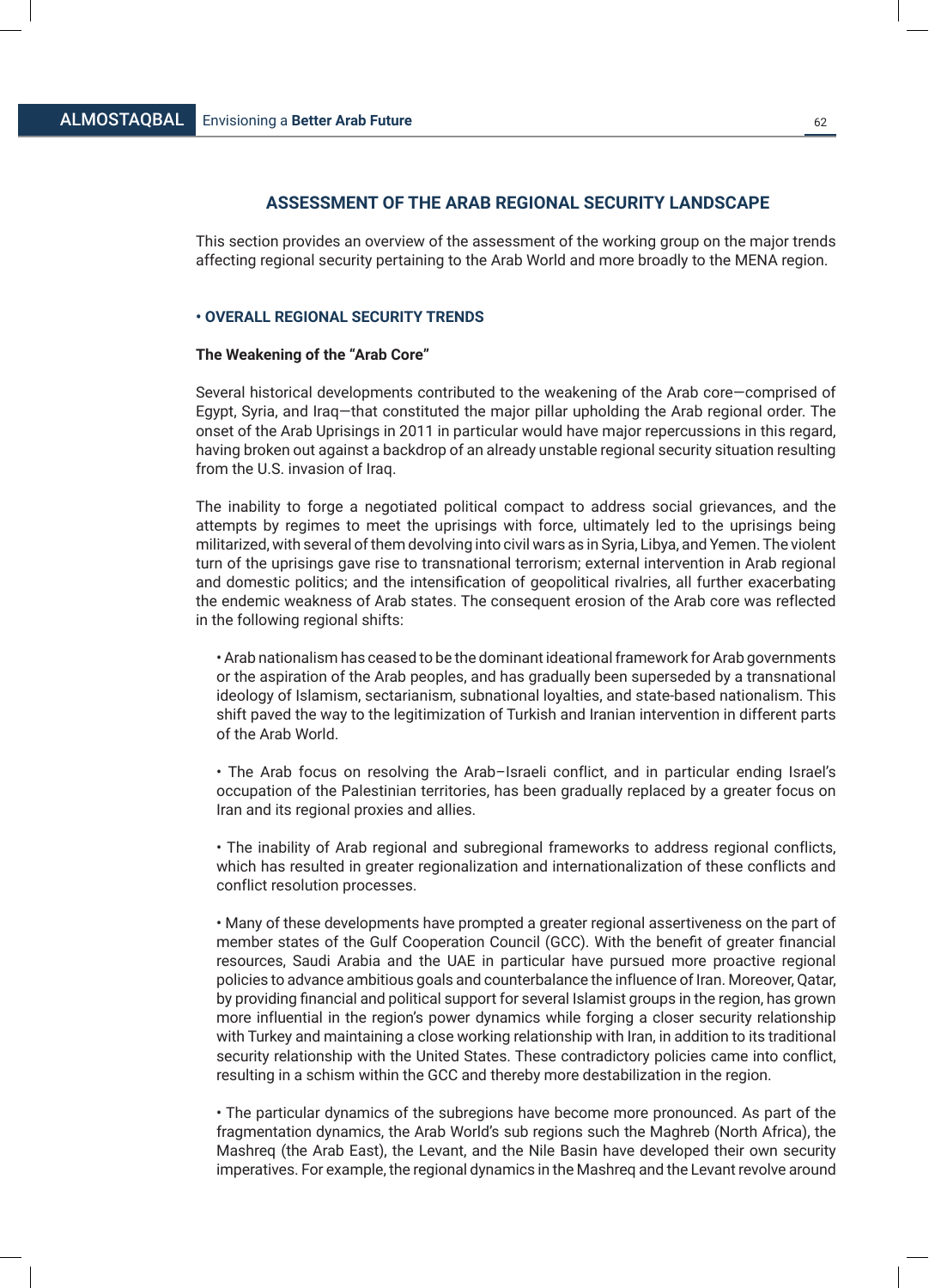heightened concerns regarding growing Iranian influence and how to best address it, especially with respect to the Gulf states. In the Maghreb, on the other hand, security threats posed by terrorism, human trafficking, and organized crime in the Sahel region are more pressing, in addition to the continued tension between Algeria and Morocco. Furthermore, Arab states in the Horn of Africa are still struggling with the legacy of state collapse in Somalia and the threat posed by Al-Shabaab. Although Egypt is still engaged with the security dynamics in the Levant, especially the Palestinian issue, the lack of resolution with respect to the Grand Ethiopian Renaissance Dam (GERD) continues to present a major challenge to Egypt's water security. The same is true for Sudan, which is also grappling with the challenges associated with democratic transition following the overthrow of the Al-Bashir regime in April 2019.

The erosion of the Arab core, in turn, has been a major factor in the fragmentation of the regional security landscape, resulting in the rising role of non-Arab regional powers (Turkey, Israel, Iran), greater regional and international interventionism in ongoing conflicts, and a weakening of the normative "Arab framework" that underpinned the regional security order that prevailed throughout the last half-century, even while acknowledging the fragility of that order.

# **The Challenge of the Non-Arab Middle Powers**

The failure to provide "Arab" solutions to the burgeoning security deficit has ceded the diplomatic, military, and political initiative to the non-Arab periphery comprising Israel, Iran, and Turkey. The three countries have had long and complex historical relations with the Arab World. Taking advantage of the deterioration of the Arab regional order, these middle powers turned the resulting security deficit into a geopolitical advantage to further their own distinct regional interests.

The nature of the challenge posed by the three countries is both geopolitical and ideational. As they seek to create domains of influence in the Arab region and beyond, they aim to replace the old Arab order with new frameworks. For Iran, this framework is based on "resistance" to both Israel and the West, in particular the United States, and Shiite Islamic militancy. Turkey's regional project is predicated on neo-Ottomanism and a Sunni Islamist ideological framework. For its part, Israel is giving priority to normalizing relations with Arab countries with the aim of transcending its conflict with the Palestinians and pressuring its primary adversaries: Iran, Syria, Hezbollah, and Hamas.

The growing challenge posed by these powers has been manifested into several trends.

# **Increasing Resort to Military "Hard Power"**

Previously, this feature was confined to Israel. Yet, in their attempt to create their sphere of influence, Iran and Turkey have increasingly resorted to the use of military power in their interventions in the Arab World. Iran has deployed the Iranian Revolutionary Guard Corps and allied proxy forces in conflict zones throughout the region<sup>2</sup>. The Turkish response to the challenge posed by the rise of Kurdish People's Defense Units (YPG) in northern Syria and the constant influx of refugees from the Syrian conflict was manifested in a series of military campaigns between 2016 and 2020 that led to the Turkish occupation of northwestern Syria.<sup>3</sup> Turkey's military intervention in Libya on the side of the Government of National Accord (GNA)

<sup>2</sup> IISS, Iran's Networks of Influence in the Middle East, IISS Dossier 2019.

<sup>3</sup> Khayrallah al\_Hilu, The Turkish Intervention in Northern Syria: One Strategy, Discrepant Policies, Middle East Directions, 14 January 2021 https://cadmus.eui.eu/bitstream/handle/1814/69657/Khayrallah%20al-Hilu%20-%20The%20Turkish%20 Intervention%20in%20Northern%20Syria%20One%20Strategy%20Discrepant%20Policies.pdf?sequence=1&isAllowed=y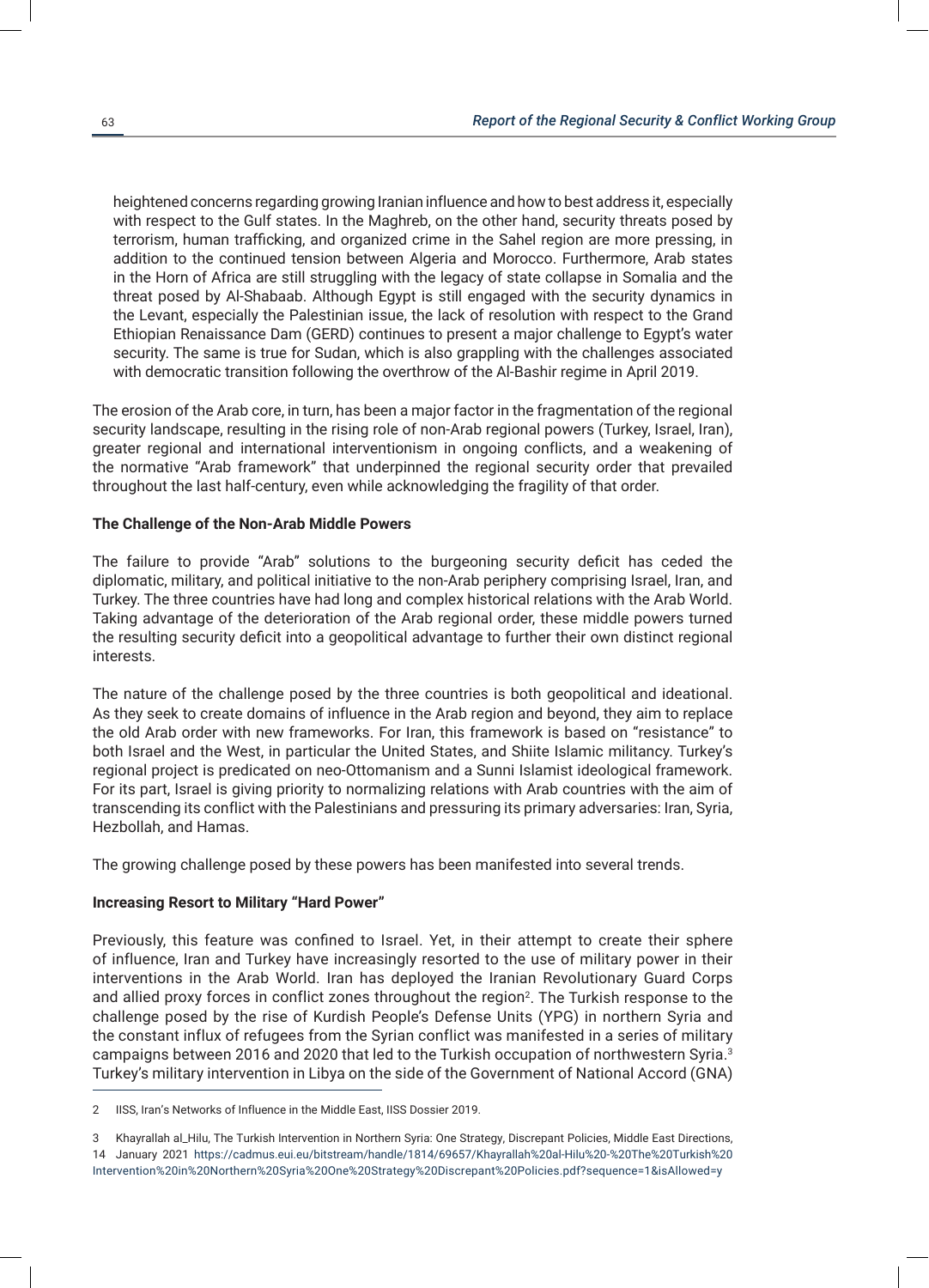constituted a major turning point in the Libyan civil war, which prompted Egypt to declare in the summer of 2020 a red line between Sirte and Al-Jufra backed by the threat of military intervention to deter the further advancement of Turkish-backed GNA forces.<sup>4</sup> For its part, Israel has engaged in repeated military campaigns in Gaza and Syria against Iranian and pro-Iranian assets.

# **The Proliferation of Proxies**

In addition to the political–religious parties loyal to Iran in Iraq, Tehran has developed organic ties with militant groups working as paramilitary forces parallel to the Iraqi Army. With the help of Hezbollah, Iran replicated the Iraqi experience in Syria on a more limited scale. These militias have proven instrumental in achieving Iran's goals in sustaining the Assad regime in Syria and restraining Iraq from escaping the Iranian orbit. Turkey, in turn, is seeking to follow in Iran's footsteps by creating and training its own proxies in Syria in the form of jihadist splinter groups of Syrian fighters starting in 2012. Some of these groups, such Hay'at Tahrir Al-Sham, developed as offshoots of the Al-Qaeda-affiliated Al-Nusra Front. This support met the need of the Syrian militant opposition to counteract Iran's proxies. These groups fought alongside the Turkish army in its operations against the YPG, and some of them were used as mercenaries in the Libyan war. More importantly, they are being used as proxies for Turkey to maintain control over Syrian territories in northern Syria. Nevertheless, the Turkish proxies, unlike the Iranian ones, are proving to be less disciplined and less effective in achieving Ankara's strategic goals.<sup>5</sup>

# **Escalating Regional Rivalries**

The growing role of Iran in both Iraq and Syria; its support for regime change in Bahrain; and its role in the Yemen conflict have set off a far-reaching rivalry with Saudi Arabia and the UAE with significant implications for regional security as a whole. Turkey's policy of cultivating ties with the Arab Islamists, particularly the Muslim Brotherhood, resulted in worsening relations with Egypt, the UAE, and Saudi Arabia. These tensions have been intense and expanded to affect the conflict in Libya, the Eastern Mediterranean, and the Horn of Africa. Due to Turkey's regional posture and ties with Hamas, the relations between Tel Aviv and Ankara have also deteriorated.

In general, the growing role and influence of the non-Arab regional powers have been destabilizing. In pursuing their strategic goals, the three countries comprising the non-Arab Middle East have deepened the fragmentation of the regional order, fueling violence and proxy competition. Through their direct intervention and by proxies, they have created intersections between conflicts and thereby added complications to the prospects for reaching a stable settlement for the region's civil wars. Most importantly, their intervention has fueled sectarian and ethnic tensions across the region. Not only has the Sunni–Shiite strife become more pronounced, but the Kurdish question has also grown more acute, especially in Syria.

In addition to these powers, Ethiopia's actions are also impacting the region's security dynamics. Although it does not have a project for regional dominance and is plagued by deep-seated problems, including ethnic strife, civil war, underdevelopment, and the threat of disintegration, Ethiopia poses a significant challenge to Egypt's water security. Although the GERD project is predicated primarily on domestic needs for hydroelectric energy, Ethiopia is now openly

<sup>4</sup> International Crisis Group, Averting an Egyptian Military Intervention in Libya, ICG, 27 July 2020 https://www.crisisgroup.org/middle-east-north-africa/north-africa/libya/averting-egyptian-military-intervention-libya

<sup>5</sup> Alaraby, Muhammad, Fidan's Network: How the Turkish Intelligence Supported Militants across the MENA (in Arabic), The Early Warning Center, 1 April 2021,

<sup>/</sup>شبكة-فيدان-كيف-ساهمت-المخابرات-التركية-في-دعم-الجماعات-المتطرفة-في-الشرق-الأوسط؟/104/01/2021/04/01/ https://ewc-center.com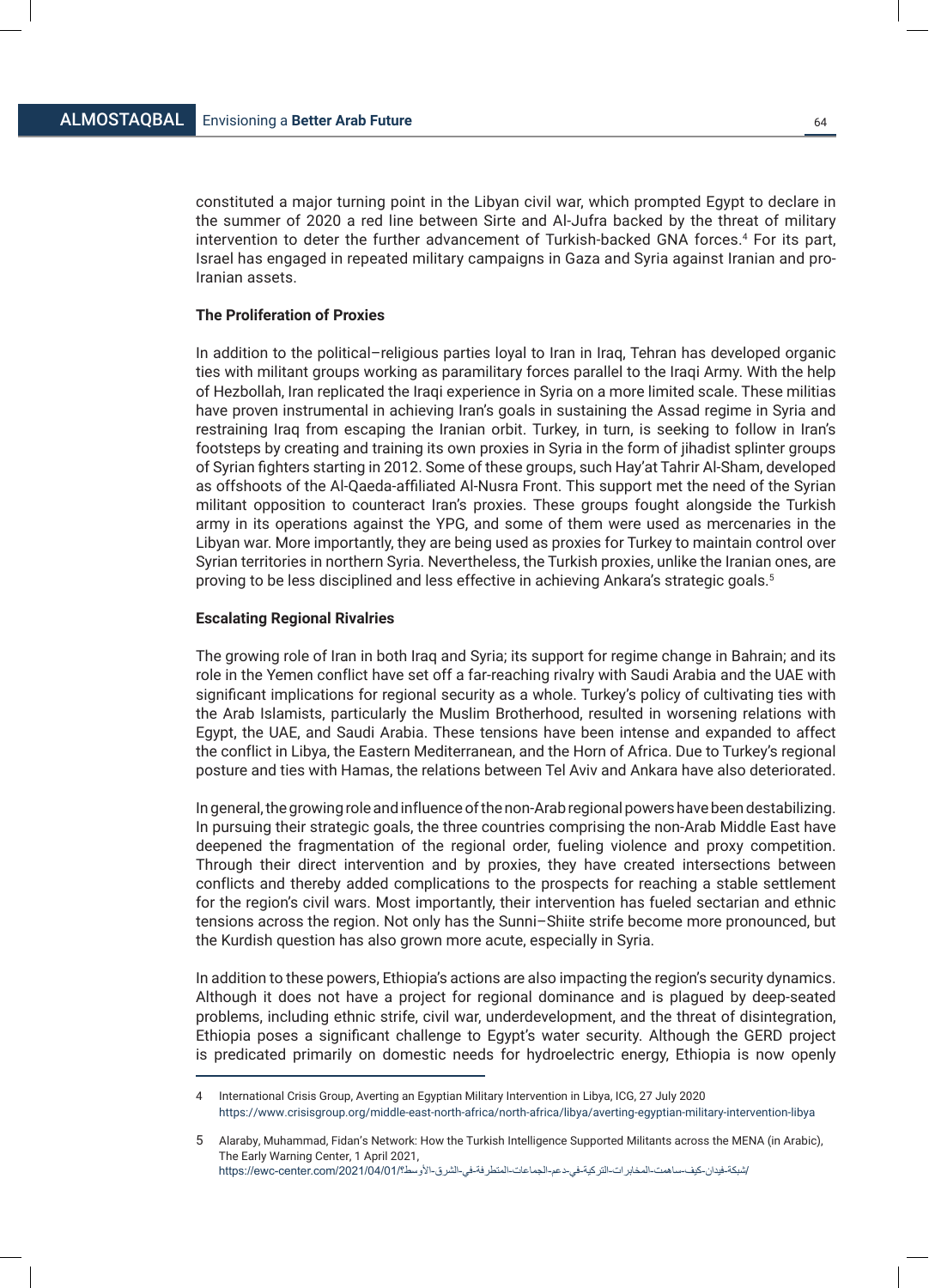challenging the prevailing hydro–political regime that has governed the Nile Basin, whether with respect to the existing treaties governing water use and dam construction or the existing water use by downstream countries, namely Egypt and Sudan. The implications are especially serious for Egypt as the country of one hundred million people grapples with the challenges of growing water demand, population growth, climate change, and environmental impacts.6 Furthermore, the decade-long negotiations over the GERD between Egypt, Sudan, and Ethiopia have not produced a viable solution to the dispute and have reached a deadlock, which may open the door for more instability in the region.

# **Realignment of Great Power Intervention**

Contrary to popular belief**,** the United States is not withdrawing from the Middle East, but is rather militarily and diplomatically withdrawing from the region's conflicts to a large extent. Doubts have grown among allies and adversaries alike about the U.S. commitment to this vital but turbulent region and the continuity of U.S. policy, especially in the wake of the U.S. withdrawal from Afghanistan. For decades, the United States defined its enduring interests in the region as ensuring energy security; maintaining the flow of oil from the region to the global market; securing international sea-lanes; countering violent extremism and the spread of weapons of mass destruction; and protecting the state of Israel.<sup>7</sup>

The global strategic focus of the United States is gradually shifting east toward Asia, which is fast becoming the primary locus of global investment and trade, in addition to the rise of China as a peer competitor to American primacy. These developments have diminished the strategic value of the Middle East for American national security interests. Today, the United States imports more oil from Mexico than it does from Saudi Arabia. Its investments in shale are heralding a new era of energy geopolitics, which makes the region of less significance.<sup>8</sup> Also, Israel's security is not being jeopardized by any serious threat, particularly after it has normalized relations with several Arab governments in the GCC as well as Sudan and Morocco.

The changing U.S. role in the region has contributed significantly to compounding the security deficit in the region. This is not to say that the U.S. role in regional security has been a benign one all along. Much of the fragmentation that the region is undergoing can be attributed to the dire consequences of the destructive war in Iraq; the mismanagement of the post-war occupation; ignoring Arab interests in the Iran nuclear deal, then withdrawing from it; escalating confrontation with Iran; and failing to broker sustained peace in Palestine while departing from the tenets that have guided U.S. policy to achieve a two-state solution under the Trump administration.

This shift in the U.S. posture can be seen as part of a broader trend signifying a realignment of great power interests towards the region.

<sup>6</sup> Abdelhadi, Magdi, Nile Dam Row: Egypt Fumes as Ethiopia Celebrates, BBC, 30 July 2020, https://www.bbc.com/news/world-africa-53573154

<sup>7</sup> Salem, US General Middle East Interests & Policy Priorities, the Middle East Institute, March 2021, https://www.mei.edu/sites/default/files/2021-03/The%20Biden%20Administration%20and%20the%20Middle%20 East%20-%20Policy%20Recommendations%20for%20a%20Sustainable%20Way%20Forward.pdf

<sup>8</sup> Hulsman, John, How the US shale Revolution Changed the face of Geopolitics, City A.M., 8 July 2019 https://www.cityam.com/how-the-us-shale-revolution-changed-the-face-of-geopolitics/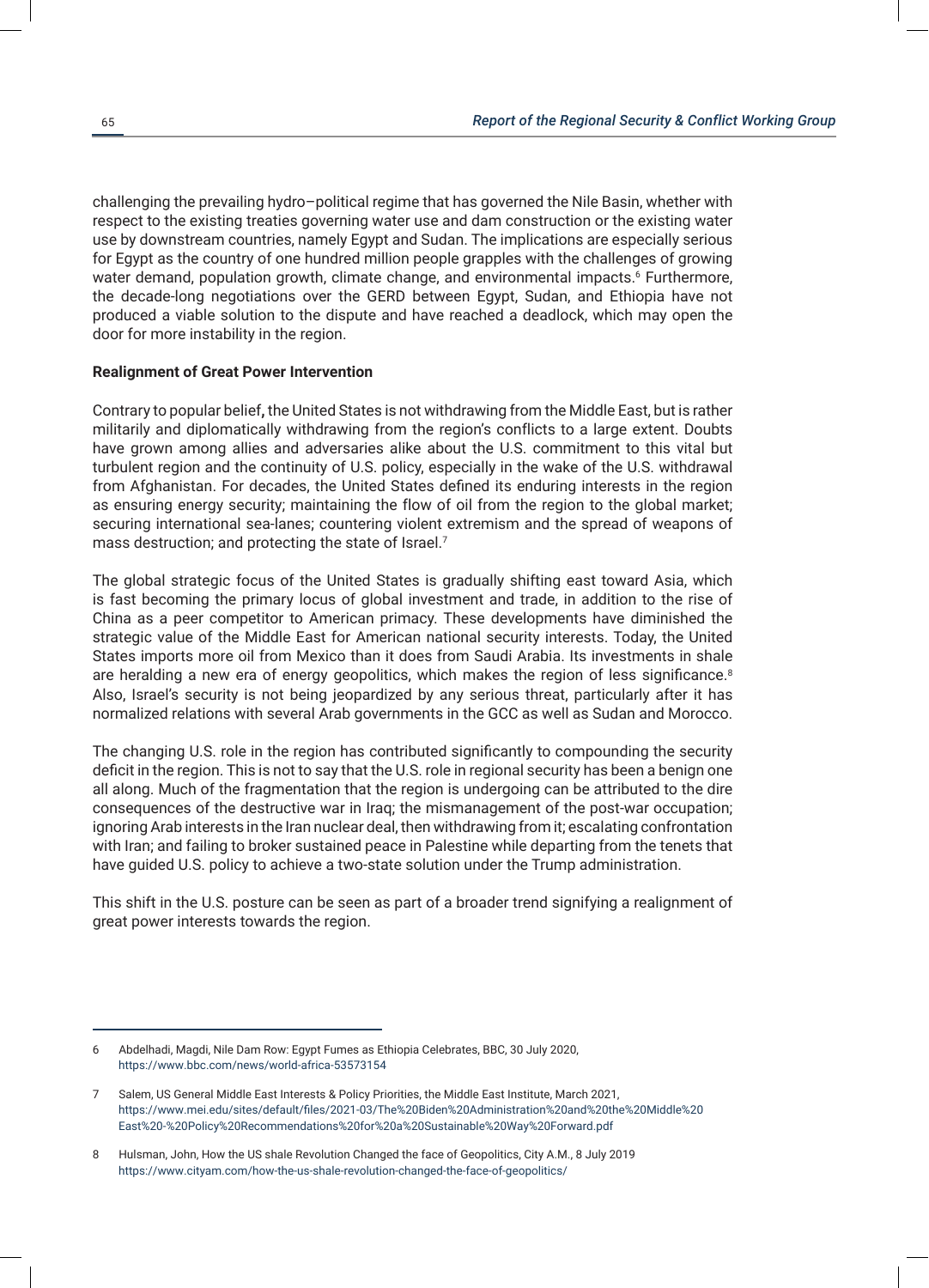## **The Growing Role of International Powers**

China is pursuing a steady policy of geoeconomic engagement in the region, strengthening political and economic ties with major regional powers: the GCC, Israel, and Iran. Within the framework of the Belt and Road Initiative, China is investing heavily in infrastructure, the energy sector, and maritime links through the Gulf of Aden, the Red Sea, and the Mediterranean. Additionally, the region is still the major source of China's energy imports, which makes it even more vital in the near future for Chinese development and economic growth. $^9$ 

Signs have been accumulating to suggest that China may develop security interests in the region, such as establishing a military base in Djibouti,<sup>10</sup> raising its contribution to the peacekeeping operations in certain conflicts, and operating joint drills with Iran in 2019, where Beijing highlighted its readiness to cooperate with Tehran in the area of maritime security in the Indian Ocean. Moreover, Chinese arms companies are planning to increase their exports to the MENA region, and already Chinese drones such as CH-4 and Wing Long are operating in several regional conflicts.

Nevertheless, China's policy in the region is restrained by Beijing's doctrine of noninterference, and it is heavily emphasizing economic development as the primary tool of its regional engagement in contrast with the interventionist policy of the West.11 This doctrine means that China is not seeking to replace Western dominance or advocate a specific developmental or political model for countries of the region. Moreover, when it comes to Chinese national security, the MENA region is far less important for Beijing than East Asia and the South China Sea.

Russia is advancing its geopolitical interests and extending its competition with the United States and the North American Treaty Organization (NATO) alliance into the region. The Russian military intervention in Syria in 2015 was pivotal in shaping its present and future regional policy. Through this intervention, it consolidated its relations with Turkey and Iran and elevated its relationship with Israel. In managing these complex relationships, Moscow has positioned itself as the main power broker in the Levant. Also, in Libya, the Russian role was impactful in maintaining the delicate military balance between the Libyan National Army (LNA) and the GNA without taking sides while being active in pushing the ceasefire through multilateral collaboration.

Apart from the intervention in Syria, Russia has proved cautious in taking sides or deploying military force due to fears of overcommitment in the region. In fact, it avoids building alliances with regional powers because of the legacy of Western influence over the ruling elites and their reluctance to trust Moscow. The Russian contribution to Arab militaries, unlike that of the Soviet Union during the Cold War, is modest in comparison with the United States'. Yet, Moscow is showing more interest in economic opportunities, particularly in the energy sector. It is leading the region's investments in nuclear energy in Egypt and Turkey. Also, it has kept its eyes on the energy sectors in Iraq, Syria, and Libya.

<sup>9</sup> Top 15 Cruel Oil Suppliers to China in 2020 https://www.worldstopexports.com/top-15-crude-oil-suppliers-to-china/

<sup>10</sup> https://www.washingtonpost.com/world/africa/in-strategic-djibouti-a-microcosm-of-chinas-growing-foothold-in africa/2019/12/29/a6e664ea-beab-11e9-a8b0-7ed8a0d5dc5d\_story.html

<sup>11</sup> Cook, Stephen & Green, James, China Isn't Trying to Dominate the Middle East, August 2021, https://www.foreignaffairs.com/articles/united-states/2021-08-09/china-isnt-trying-dominate-middle-east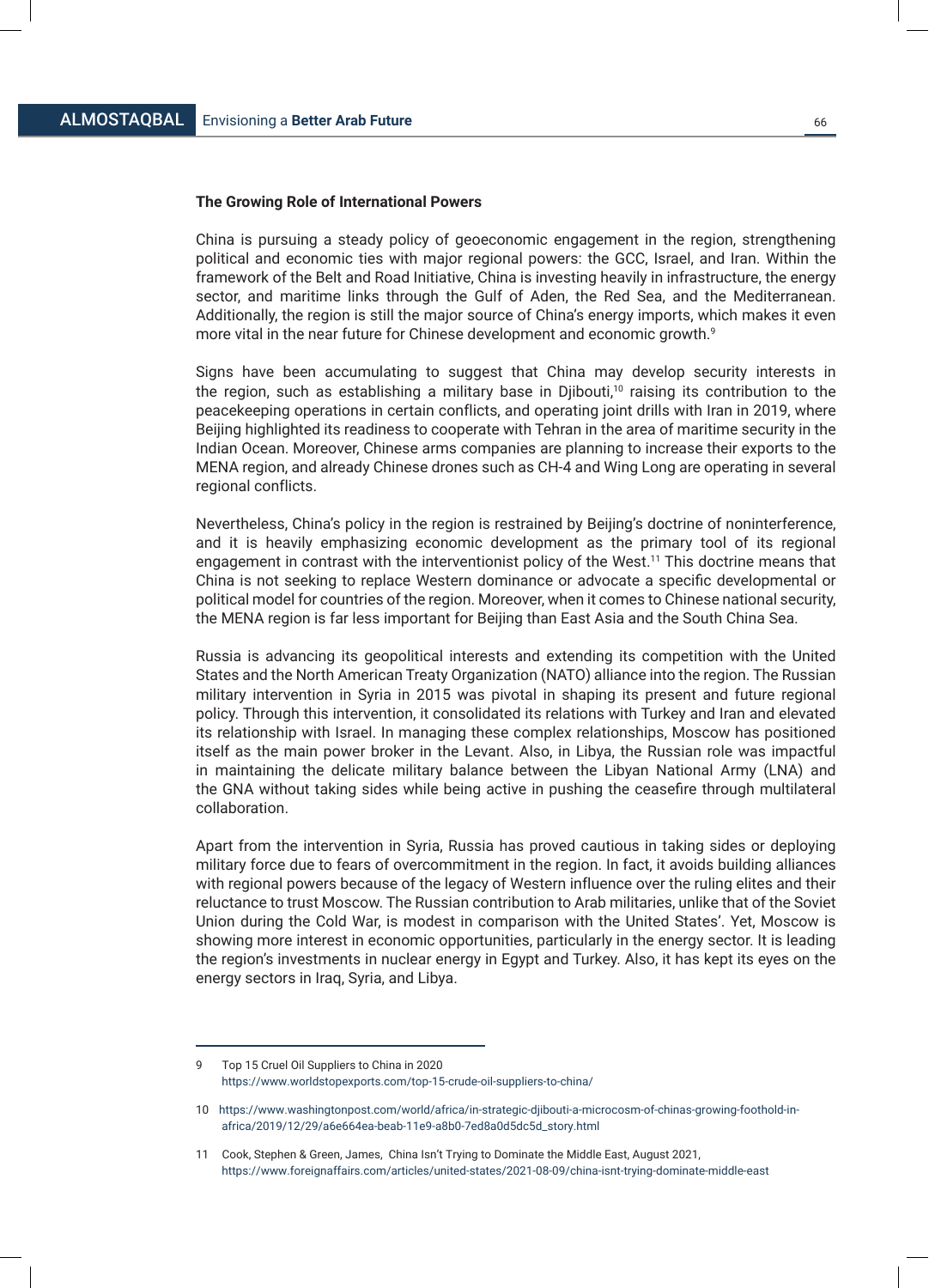As for the European Union (EU)**:** despite its important strategic interests in the MENA region, it has shied away from playing a sufficiently proactive role, particularly in the pursuit of settling the various conflicts across the region. The EU's strategic alliance with the United States has ensured that it has an economic role and participation in the multilateral negotiating tracks with Iran and the Palestine–Israel conflict. At a time when the United States is moving to recalibrate its regional posture, the EU has found itself facing mounting threats from terrorism, the influx of refugees, and nuclear proliferation. More importantly, it has been evident that the EU is struggling to formulate a unified policy toward the region. The divisions over the issues associated with refugee policy are a case in point. While some states tend to embrace a welcoming policy, others tend to take unilateral measures to stem the flow of illegal migration and refugees. The Libyan conflict also caused further division within the EU, where France attempted to provide support to the LNA against the Turkish-backed GNA forces and Italy saw the French moves as threatening its traditional sphere of influence.<sup>12</sup> Germany has attempted to bridge these differences through the Berlin negotiating track launched in 2020.

#### **The Growing Role of Regional Powers**

As mistrust and doubt grows among U.S. allies over the United States' security commitments, regional powers are taking more assertive actions to ensure their own security.<sup>13</sup> This posture is reflected in the rise of a new generation of assertive leaders, particularly in the GCC. In some cases, this assertiveness has taken the shape of greater military interventionism in regional conflicts. Whereas this regional assertiveness has resulted in more escalation and general destabilization, it also suggests a positive transformation. Regional powers have been edging to a more independent posture, hedging their bets by establishing not only stronger relations with Russia and China, but in some cases with Israel as well as Iran.

# **• THREATS TO ARAB REGIONAL SECURITY**

# **Intersecting Conflicts**

The region's multiple conflicts and rivalries have become more interconnected, thereby complicating attempts at conflict management and conflict resolution. Civil wars are no longer internal affairs. Each conflict in the region has its spinoff effects that intertwine with other conflicts through regional, international, and nonstate actors. Intersecting conflicts in the Arab World are not new. The civil war in Lebanon (1975–1990), the Arab–Israeli conflict, and the Iraq–Iran war (1980–1988) have all been regionalized to various degrees, with different manifestations of regional involvement tying them to other zones of conflict.<sup>14</sup> Nevertheless, the collapse of several Arab states—starting with Iraq in 2003 followed by the 2011 uprisings—and the growing role of external powers and nonstate actors have deepened and accelerated this phenomenon of regional conflict linkage.

<sup>12</sup> EU divisions over Libya leaves gap for others, DW, 29 December 2019, https://www.dw.com/en/eu-divisions-over-libya-leave-a-gap-for-others/a-51827131

<sup>13</sup> Tol, Gönül & Dumke, David (eds), Aspiring Powers, Regional Rivals, Turkey, Egypt, Saudi Arabia and the New Middle East, Middle East Institute, March 2020 https://www.mei.edu/sites/default/files/2019-12/Aspiring%20Powers%2C%20 Regional%20Rivals\_Dec.%2013%2C%202019.pdf

<sup>14</sup> IPi, Regionalism and Regionalization in the Middle East, International Peace Institute, March 2013 https://www.ipinst.org/wp-content/uploads/publications/ipi\_e\_pub\_regionalism\_me.pdf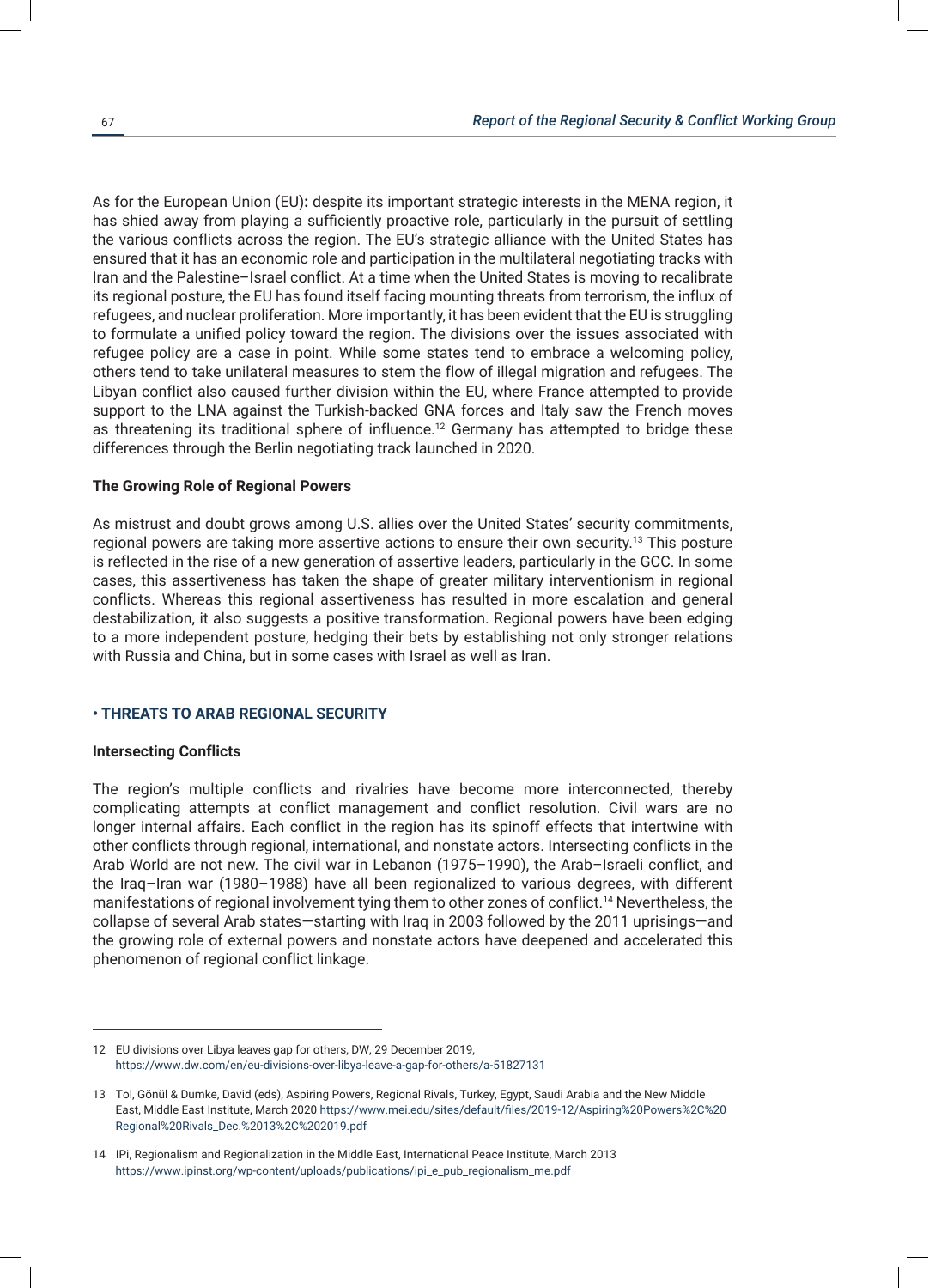The Syrian civil war constitutes the most evident example in this regard.15 Although the conflict began as a local uprising inspired by the events in Tunisia and Egypt, the threat to the Assad regime invited intervention from its allies Iran and Hezbollah, while the armed opposition groups, including affiliate groups of the Muslim Brotherhood and other Islamist groups, were backed largely by Turkey, Saudi Arabia, and Qatar. These actors also received support from the United States and its allies in Europe. The civil war fomented the intra-Sunni radicalization that had already plagued Iraq. Iraqi jihadists, mainly affiliates of Al-Qaeda, fought in Syria, and so did Iraq's pro-Iran Shiite militias. Sunni jihadists mutated to form the Islamic State (ISIS), which declared its "caliphate" in 2014 after occupying a vast area that straddled the Iraqi–Syrian border. This inspired other jihadists in the region and beyond to pay allegiance to ISIS. Such groups exacerbate the security situation in the unfolding conflicts in Libya and Yemen. The Syrian war also had its ramifications on the fragile politics of Lebanon. As a result of jihadist infiltration along the Syrian–Lebanese border, Hezbollah was able to justify a more assertive posture as a counterweight against such groups. It also exacerbated the refugee crisis that has plagued Lebanon for decades. The geostrategic expansion of Iran and its military presence in Syria have opened a new axis of armed conflict between Israel and Iran in southern Syria. Furthermore, the growing role of the Kurdistan Workers' Party (PKK) Syrian chapter, known as the YPG, militarily supported by the United States, opened the door for direct Turkish military intervention in Syria. Turkey later used Syrian fighters, primarily from areas under its control or influence, as mercenaries in the Libyan civil war to support the GNA government in Tripoli starting late 2019. The spillover of the Libyan conflict can be tracked by examining the changing security dynamics across the Sahel, North Africa, and the Mediterranean.<sup>16</sup>

In a sense, intertwining conflicts reflect regional security interdependence; de-escalation and escalation dynamics are becoming more interlinked. Such linkages make the prospects for conflict settlement and post-conflict stabilization even more complicated, especially when it comes to involving nonstate actors in the process. Foreign fighters across the region moving from Iraq to Syria, and from Syria to Libya, are hindering any real settlement. Consider the security situation in Libya since the ceasefire agreement in October 2020.

# **Arab State Weakness**

Although the Arab states had long suffered structural weaknesses since their independence,<sup>17</sup> they did succeed for the most part in developing centralized power structures, formidable security apparatuses, and, to varying degrees, administrative structures that reinforced the ability of the state to exert social control. Most of the ruling regimes suffered from different forms of legitimacy deficits, which necessitated a growing dependence on repressive security apparatuses that dominated state institutions, thereby blurring the lines between the state and the regime. Nonetheless, states were able in the final analysis to deliver the basic public goods and services, above all security, defense, and asserting sovereignty. This situation prevailed until the 1980s, when these states reached their fiscal limits; they then had to painfully transition away from a social welfare state to a neoliberal model where the state could no longer be the national employer and national welfare provider, and attempted to cede much of these functions to the private sector.

<sup>15</sup> For more on the dynamics of intersecting conflicts in the region, check J. Hiltermann, Tackling Intersecting Conflicts in the MENA region, International Crisis group, 15 January 2020 https://www.crisisgroup.org/middle-east-north-africa/tackling-intersecting-conflicts-mena-region

<sup>16</sup> White, Wayne, Libya's Spillover Effects, the Middle East, 28 October 2014 https://www.mei.edu/publications/libyas-spillover-effects

<sup>17</sup> Salem, Paul, the Arab State: Assisting or Obstructing Development, Carnegie Papers, 2010 https://carnegieendowment.org/files/arab\_state\_devt.pdf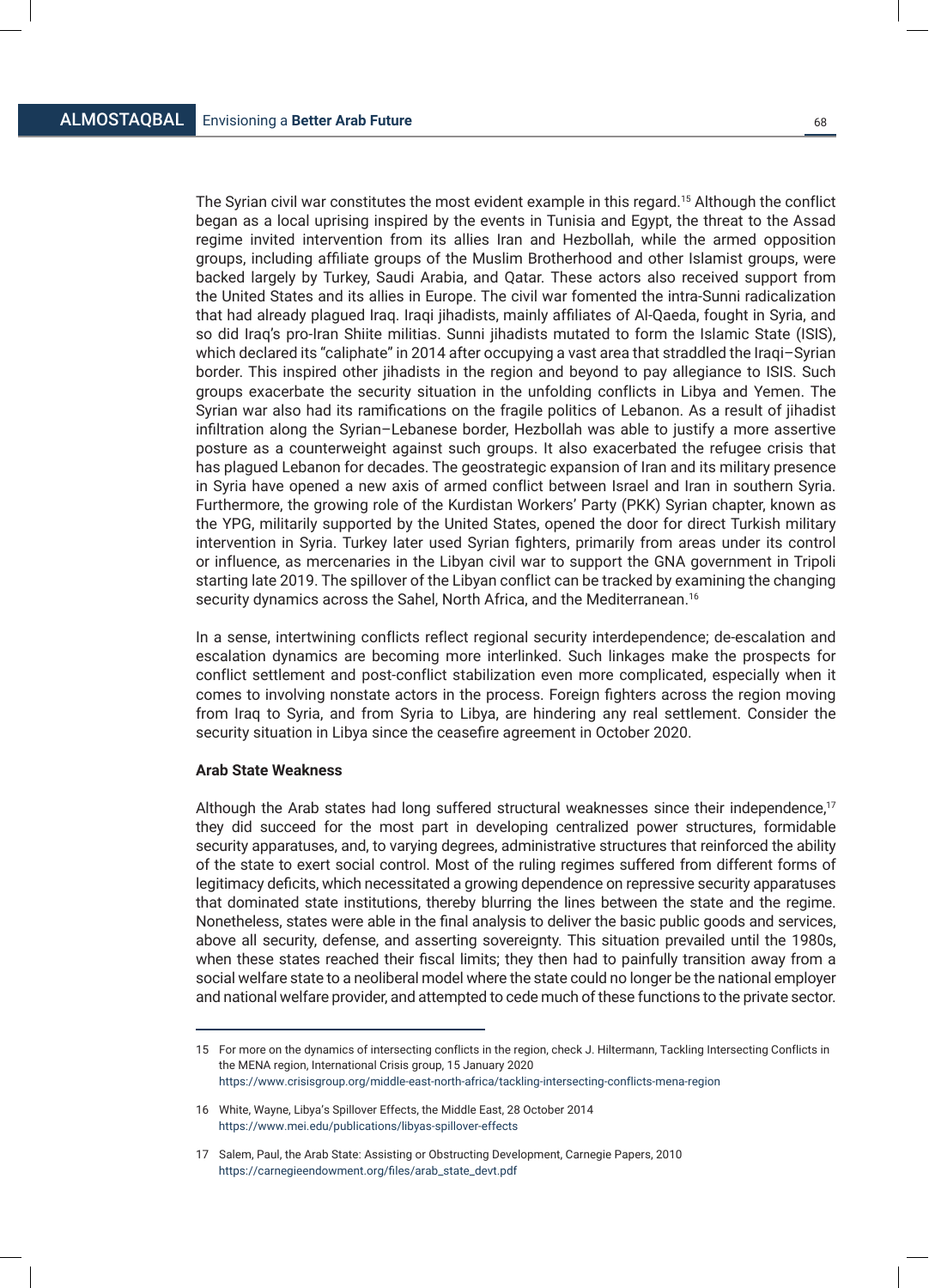While these deep-seated dysfunctions led to the uprisings, they also contributed to a situation of chronic permeability, in which states like Syria, Libya, Iraq, Lebanon, and Yemen witnessed a resurgence of substate loyalties, sectarian and ethnically-based intervention, geopolitical competitions, and transnational ideologies. Iraq after the 2003 U.S. invasion was beset with the same crises that became more profound and complicated. The consolidation of ISIS in Iraq for years was indicative of the failure of central government control. Post-Gaddafi Libya was on the verge of disintegration and division along the lines of pre-independence. While the Assad regime has been able to reassert its control over the majority of Syrian territory, including the major urban centers, it has lost control over significant swaths of territory to Turkish occupation and Kurdish autonomy, and in the process has lost control of vast tracts of its borders with Turkey and Iraq. Meanwhile, the central government in Yemen is exiled. The country is divided into regions dominated by the Houthis, the Southern Transitional Council in the south, Al-Qaeda, and ISIS enclaves in between.

State fragility is thus ubiquitous in the Arab World. Among the twenty-two members of the League of Arab States, only the UAE, Oman, Qatar, and Kuwait are marked as highly stable countries according to the Fragile States Index in 2020.<sup>18</sup> Meanwhile, Yemen, Syria, and Somalia are marked as "very high alert", among the most fragile states of the world along with South Sudan.

| <b>State (Rank)</b> | <b>Fragility Score</b> | <b>Situation</b>        |
|---------------------|------------------------|-------------------------|
| Yemen (1)           | 112.4                  | Very High Alert         |
| Syria (4)           | 110.7                  | Very High Alert         |
| Sudan (8)           | 104.8                  | <b>High Alert</b>       |
| Iraq $(17)$         | 95.9                   | Alert                   |
| Libya $(20)$        | 95.2                   | Alert                   |
| Morocco (79)        | 68.1                   | Warning                 |
| Tunisia (95)        | 71.2                   | <b>Elevated Warning</b> |

# **Table (1): Arab State Fragility, source: Fragile State Index 2020**

On a regional level, the weakened structures of Arab states have consolidated the ties between nonstate actors and regional powers. These relations are being enhanced in a security vacuum resulting from the weakening of centralized state structures. This security vacuum, in turn, has reinforced the deepening of substate ethnic and sectarian loyalties, alongside the transborder war economies and networks of illicit economic exchange. In Libya, for instance, armed groups have taken advantage of the prevailing security vacuum to join or build profiteering networks, composed of members of the state administration, politicians, and businessmen. In any process of stabilization, it will take the central government a huge effort to reverse the security vacuum and reintegrate the armed nonstate actors. In northeastern Syria, the Syrian Democratic Forces, with support of the United States, are in control of the region's agricultural and energy resources, whereas other armed groups are profiteering from controlling crossing points within areas under their control. Dismantling this war economy in both cases and others will be key in pushing efforts towards reconstruction.

<sup>18</sup> Fragile States Index, the Fund for Peace, https://fundforpeace.org/wp-content/uploads/2020/05/fsi2020-report.pdf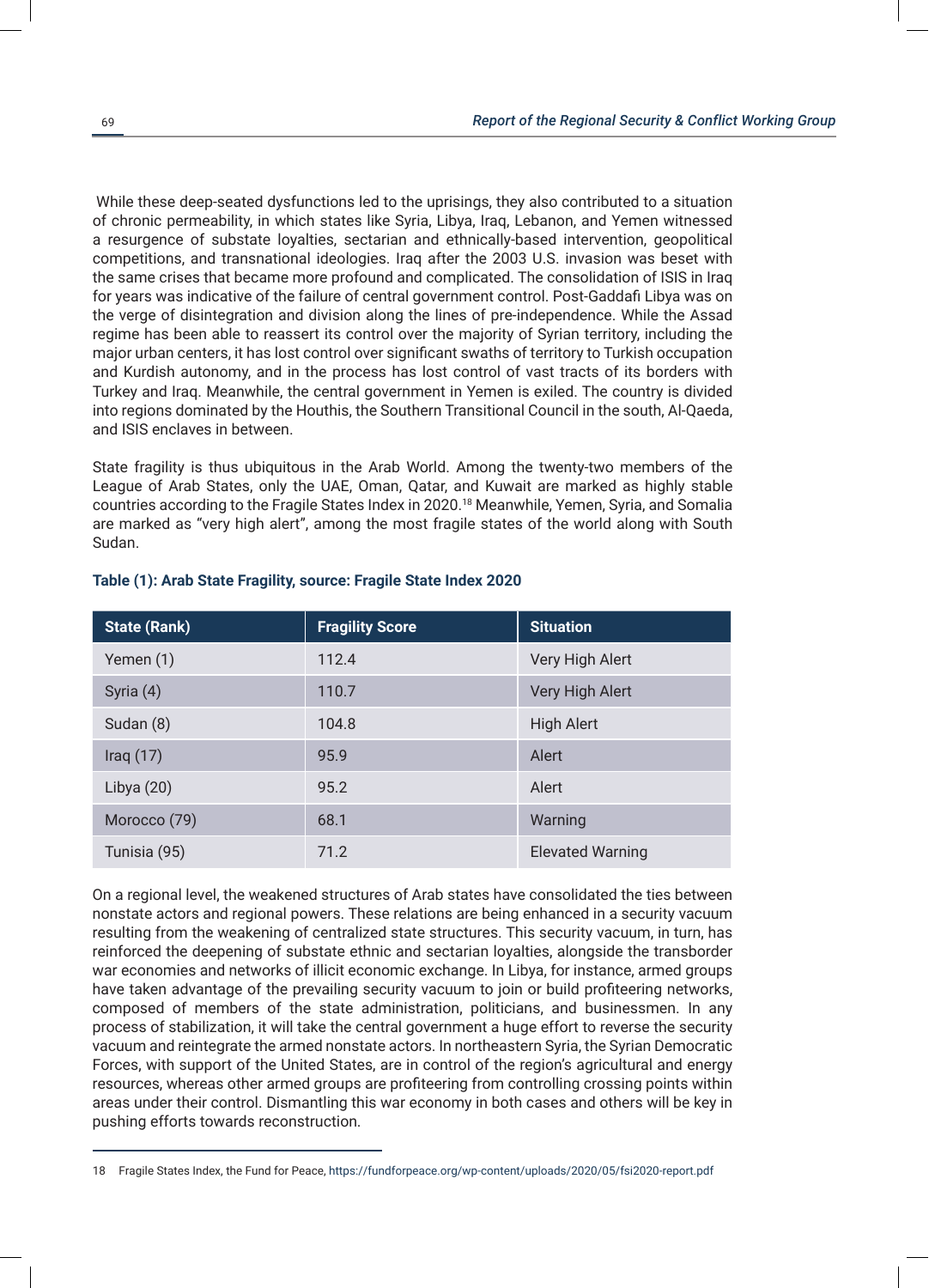# **Poor Governance and Economic Crises as Catalysts for Regional Insecurity**

Poor governance is a fundamental factor contributing to state weakness in the region. In the context of growing political unrest and geopolitical threats, the state of weak governance presents a number of implications. In some cases, steps towards democratization have stalled while states' priorities are focused on mitigating the threats of economic collapse or terrorism. In other cases, the state's ability to address the basic needs of its citizens or in making the necessary efforts for fighting corruption or consolidating rule of law and stability is severely hampered.

Although an extreme case of state failure, Lebanon's ongoing economic and political crisis is indicative of how the state of governance endemic to the region can exacerbate regional insecurity. In addition to being trapped in a geopolitical standoff between Syria and Iran on one hand and Israel on the other, Lebanon has faced successive socioeconomic crises such as waste management, pollution, energy shortage, ongoing financial crises, and finally the onset of the Covid-19 pandemic. The devastating explosion in Beirut port in August 2020 was a painful but vivid example of the effects brought about by poor governance and corruption. Although these problems led to a renewed wave of political protests, the entrenched sectarian political system has blocked any serious attempt for accountability and addressing corruption.

Poor governance is a prescription for state fragility and, in extreme cases, state failure. This failure radiates across the MENA region, exacerbated by its unstable geopolitical setting. Poor governance, combined with corruption and the lack of freedoms, exacerbates political unrest and the economic alienation of large segments of the population. Furthermore, it invites greater regionalization of national politics, which is starkly evident in cases such as Lebanon and Iraq, where regional and international powers are manipulating situations to advance their own agendas. It is clear that regional security cannot be maintained by weak or failed states.

# **Escalating Humanitarian Crises**

The MENA region has the world's highest number of refugees and internally displaced persons (IDPs). As a result of the volatile security situations in Iraq, Libya, Syria, and Yemen, the region is producing the most severe refugee crisis in decades. These crises not only affect these countries, but also the host countries and communities, particularly in neighboring states. National economies' public and social services; and in some cases natural resources, are stretched to their limits. According to the United Nations High Commissioner for Refugees (UNHCR), multiple complex and volatile humanitarian emergencies continue to cause human suffering in the MENA region.<sup>19</sup> By the end of 2018, the region was home to almost twenty-one million people of concern, including 7.7 million refugees, thirteen million IDPs, and approximately two hundred thousand stateless persons.<sup>20</sup> The relatively improved situations in Syria and Iraq persuaded millions of refugees and IDPs to return home, but they were unable to meet their basic needs amid their devastated property and destroyed infrastructure.

Children are the most affected and the most in need of humanitarian assistance. According to the United Nations Children's Fund (UNICEF), in addition to other ongoing emergencies in Libya, Sudan, and the state of Palestine, there are about seventy million people in need of humanitarian assistance across the MENA region, including twenty-seven million children.

<sup>19</sup> UNHCR, UNHCR Yemen: 2021 Country Operational Plan, https://reliefweb.int/sites/reliefweb.int/files/resources/ UNHCR%20Yemen%202021%20Country%20Operational%20Plan.pdf

<sup>20</sup> UNHCR, Regional Summaries: Middle East and North Africa, https://reporting.unhcr.org/sites/default/files/ga2019/pdf/Chapter\_MENA.pdf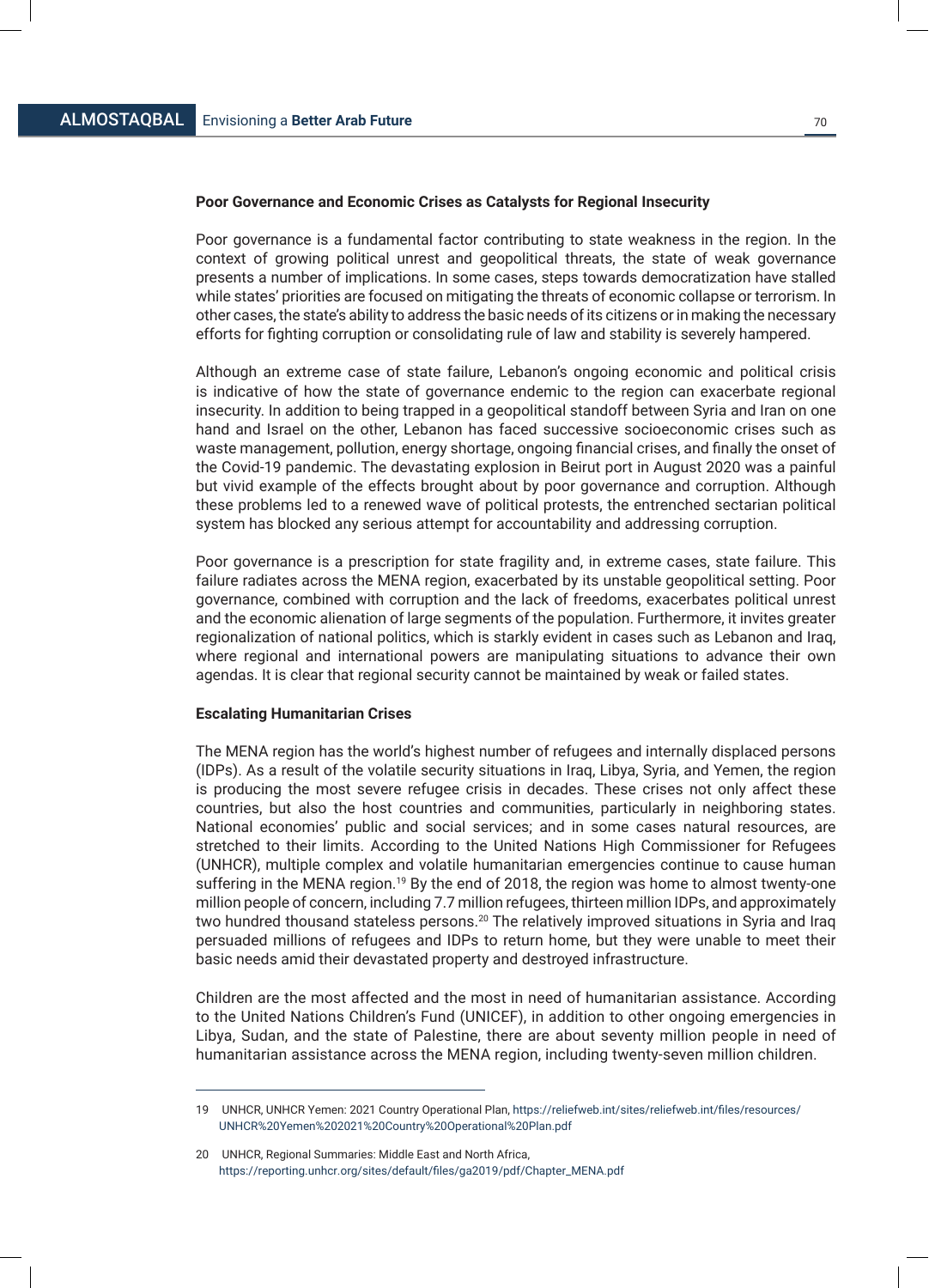Furthermore, fifty million people in need live in conflict-affected countries, including about twenty-four million children.<sup>21</sup> The UN has described the situation in Yemen as the world's worst humanitarian disaster. About 80 percent of the population requires humanitarian assistance and protection, some twenty million people need help securing food, and ten million are "one step away from famine". According to Save the Children Charity, eighty-five thousand children with severe acute malnutrition died between 2015 and 2018.<sup>22</sup>

Neglecting such simmering human crises will only exacerbate regional insecurity. Already vulnerable to physical dangers and psychological trauma, refugees and IDPs could be subject to the abuse of criminal networks, which already control their trafficking routes. Most importantly, refugees provide potential pools of recruitment for violent terrorist groups. Furthermore, refugees face various forms of socio-cultural discrimination in their host communities. This may add to the human disaster, and thereby security threats. Providing aid and assistance alone will not mitigate the potential threats of these crises. National reconciliation and rehabilitation of refugees and IDPs are necessary for sustained peacebuilding at home and the region.

# **Resource Scarcity and Climate Change**

The Arab region is one of the most resource-stressed areas in the world. This is especially true when it comes to water scarcity.<sup>23</sup> The region has 6 percent of the world's population but a mere 1 percent of its water resources. Most of the countries in the region rely on transboundary rivers emanating from outside the region, many of which are subject to geopolitical disputes; consider the 1990 Turkish–Syrian dispute over the Euphrates and the unfolding Ethiopian GERD crisis that is endangering the water and food security of Egypt and Sudan.<sup>24</sup>

Climate change is also exacerbating this situation of resource scarcity. The nexus of energy, food, and water is at the heart of the climate change implications.<sup>25</sup> The MENA region is on the verge of facing the dual threats of water scarcity and food shortage. According to climate specialists, the region is already affected by extreme heat and water shortages. With 4°Celsius global warming, the mean summer temperatures can increase by up to 8°Celsius, water runoff could decrease by 75 percent, and land aridity could increase in many parts of the region by more than 60 percent.<sup>26,27</sup>

<sup>21</sup> UNICEF The MENA: Humanitarian Response, https://www.unicef.org/mena/humanitarian-response

<sup>22</sup> Save the Children, Starvation in Yemen: 85, 000 Children May Have Died of Hunger, 21 November 2018 https://www.savethechildren.org.uk/blogs/2018/starvation-in-yemen-85000-children-may-have-died-of-hunger

<sup>23</sup> Abd El-Galil, Tarek, New Data Shows Water Scarcity is Increasing in the Arab World, Stirring Discussion, Al-Fanar Media, 2 September 2019 https://www.al-fanarmedia.org/2019/09/new-data-show-water-scarcity-is-increasing-in-the-arab world-stirring-discussion/

<sup>24</sup> Saikal, Amin, Water Disputes will Compound Instability in the Middle East, The Strategist- Australian Strategic Policy Institute, 28 July 2021 https://www.aspistrategist.org.au/water-disputes-will-compound-instability-in-the-middle-east/

<sup>25</sup> Jagerskog, Anders, Water, Food and Energy in the Arab World: A Collective Challenge, The World Bank Blogs, 20 November 2018 https://blogs.worldbank.org/arabvoices/water-food-and-energy-arab-world-collective-challenge

<sup>26</sup> Waha, K., Krummenauer, L., Adams, S. et al. Climate change impacts in the Middle East and Northern Africa (MENA) region and their implications for vulnerable population groups. Reg Environ Change 17, 1623–1638 (2017). https://doi.org/10.1007/s10113-017-1144-2

<sup>27</sup> Jarvis, Lovell S. & Petraud, Jean Paul, Climate Change and Increasing Aridity: the fate of Agriculture and Rural Communities in the Middle East and North Africa, https://ucanr.edu/sites/rosenbergforum/files/313045.pdf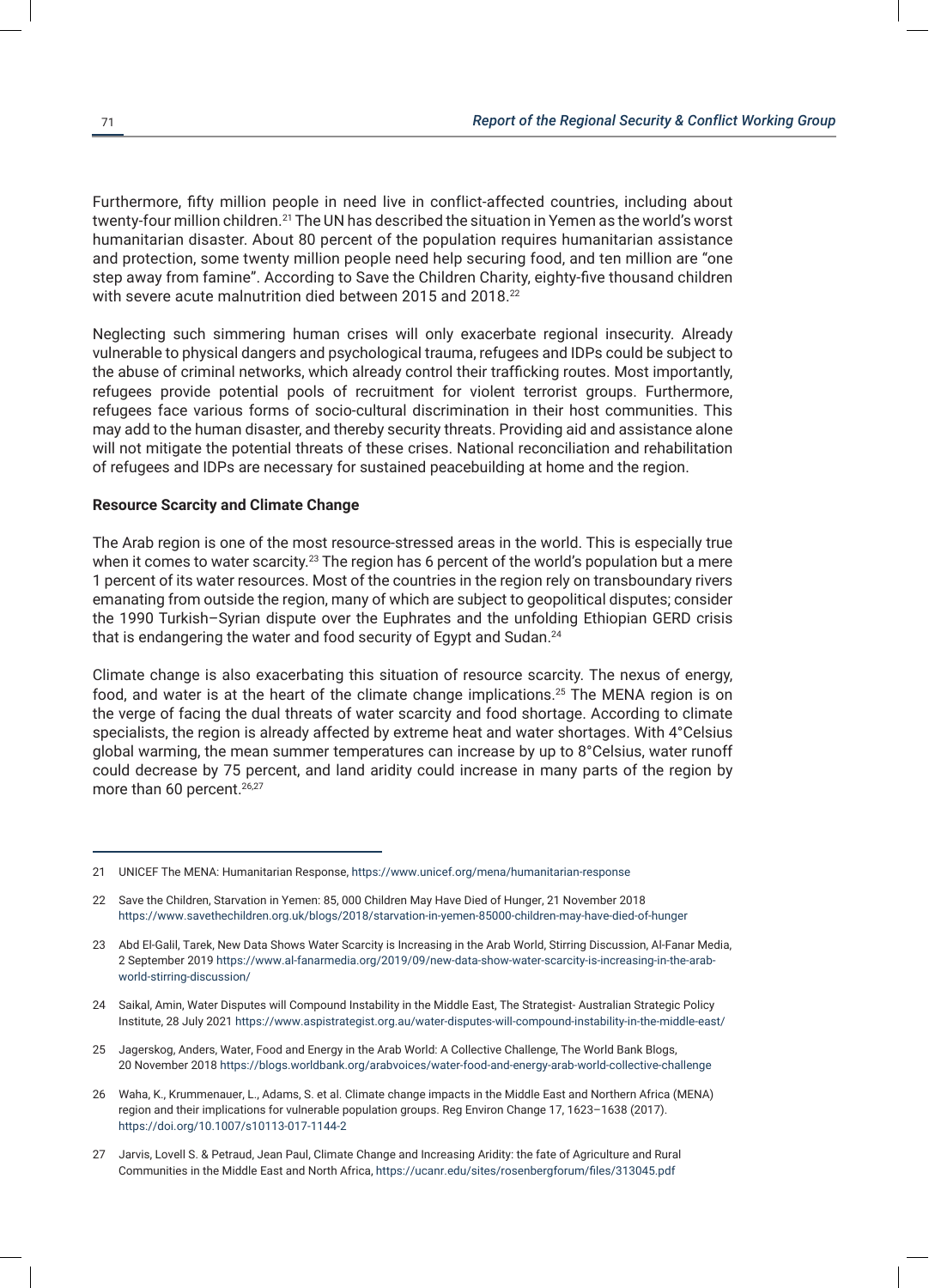The region is also plagued by food dependency on external sources. The world's top nine wheat importers are MENA countries. Around 50 percent of the region's demand for wheat and barley, 40 percent for rice, and nearly 70 percent for maize are met through imports. This dependency makes the region more vulnerable to world market fluctuations.28

While affluent Arab societies can at least in the short-term afford the consequences of such a situation, the majority, be they in conflict or economic need, cannot. In addition to worsening economic crises, resource scarcity can induce conflicts. Research suggests that the initial Syrian uprising was motivated by a severe drought that hit Dara'a and the Syrian south.<sup>29</sup> Some research suggests that a rise in local temperature of 0.5°Celsius is associated with a 10–20 percent heightened risk of deadly conflicts.<sup>30</sup> This is a subject of research and debate. What is certain, however, is that poor governance in the Arab World will not provide the necessary tools to meet the challenges posed by such threats. It is mismanagement that can produce conflict and further destabilize the region.

#### **The Erosion of the Two-State Solution to the Israeli-Palestinian Conflict**

The two-state solution has been internationally recognized as the basis for a just and lasting settlement of the Israeli–Palestinian conflict. However, the prospects for realizing a two-state solution are rapidly fading. Little meaningful progress has been achieved in the peace process since the last attempt at negotiations undertaken by the Obama administration in 2016. Israel continues its unilateral measures of entrenching the illegal occupation of the West Bank and the Gaza Strip, amounting to *de facto* annexation of Palestinian territory: subjecting Palestinians to military rule and expanding settlements in the West Bank and Jerusalem, while controlling borders with Gaza, all of which endanger the prospects of a viable and geographically contiguous Palestinian state. The *de facto* inter-Palestinian division between Hamas in Gaza and the Palestinian Authority in the West Bank has further undermined the prospects for a two-state settlement.<sup>31</sup>

The marked shift of U.S. policy under the Trump administration has had the detrimental effect of facilitating the entrenchment of Israeli control over the Palestinians. In January 2020, The Trump administration released the long-waited deal of the century, dubbed the "Peace for Prosperity Plan", that was clearly in favor of sustaining the Israeli occupation while offering the Palestinians the possibility of a state with limited sovereignty.<sup>32</sup> The Trump administration's decision to move the U.S. embassy to Jerusalem in June 2018, along with U.S. recognition of the Golan Heights as part of Israel, were manifestations of the departure in U.S. policy toward the Arab–Israeli conflict. Despite international opposition to Israeli annexation, there seem to be no concrete strategies for ending it. Prospects for serious international intervention to revive the peace process are minimal, with no indication that the Biden administration will renew serious

31 Brown, Nathan et al, Two States or One? Reappraising the Israeli- Palestinian Impasse, Carnegie Endowment for International Peace, 2018 https://carnegieendowment.org/files/CarnegieBaker\_Palestine\_Final1.pdf

<sup>28</sup> Abouelnaga, Mahmoud, Why the MENA region needs to better Prepare for the Climate Change, the Atlantic Council, 7 May 2019 https://www.atlanticcouncil.org/blogs/menasource/why-the-mena-region-needs-to-better-prepare-for- climate-change/

<sup>29</sup> DW, How Climate Change Paved the Way to War in Syria, DW 26 February 2021 https://www.dw.com/en/how-climate-change-paved-the-way-to-war-in-syria/a-56711650

<sup>30</sup> Hussona, Jake, How is Climate Change Driving Conflict in Africa, Reliefweb, 10 March 2021 https://reliefweb.int/report/world/how-climate-change-driving-conflict-africa

<sup>32</sup> Trump Releases Peace Plan that Strongly favors Israel, The New York Times, January 2020 https://www.nytimes.com/2020/01/28/world/middleeast/peace-plan.html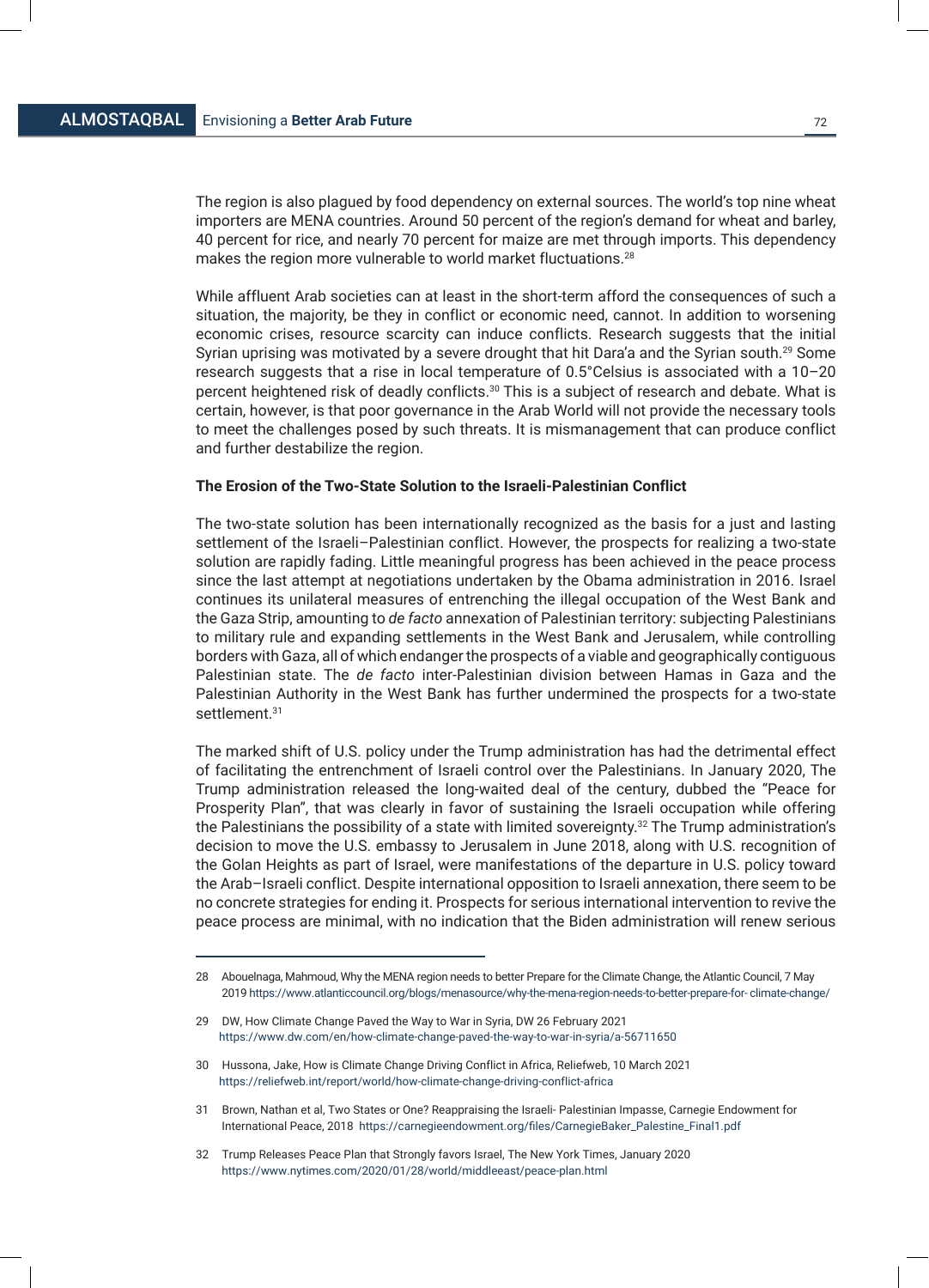U.S. engagement toward a negotiated final status settlement. $33$ 

The demise of the two-state solution remains a latent factor of regional destabilization. The breakout of another wave of violence in the occupied territories, as we have recently seen in the last confrontation between Hamas and Israel (May 2021); the ongoing unrest in Jerusalem; the ethnic clashes between Jews and Arabs in the mixed cities within Israel proper; the legitimization of radical discourse on the part of the "Resistance Axis" (Syria, Iran, Hezbollah); and the "externalization" of the conflict to neighboring Arab states, with Jordan and Egypt bearing the consequences of instability emanating from the West Bank and the Gaza Strip, all constitute potential sources of instability in the short- and medium-terms. Although other regional conflicts are perceived to have gained greater urgency, this has not altered the reality that the Israeli–Palestinian conflict constitutes the longest occupation of one state over another people in modern history, and continues to be an ever-present source of regional instability as well as a situation of profound injustice.

#### **Covid-19**

The onset of the Covid-19 pandemic coincided with other major challenges facing the Arab World. It may be premature to assess the regional security implications of the pandemic. Nevertheless, it has been evident that the pandemic has compounded the challenges of state fragility in the region, thereby magnifying their socio-economic and political implications. According to the United Nations Economic and Social Commission for Western Asia, by mid-2020, the pandemic resulted in the loss of \$152 billion in the real GDP of the Arab countries. Furthermore, around seventeen million people were affected by the loss of jobs and fourteen million people were pushed to poverty.<sup>34</sup> The pandemic has also exacerbated the decades-long challenges of inequality, poverty, inadequate social safety nets, poor governance, unresponsive institutions, and communal violence. In the cases of Lebanon and Tunisia, Covid-19 has compounded ongoing social and political crises.

#### **New Arenas of Conflict: The Eastern Mediterranean and the Red Sea**

One of the significant changes that brought about the region's shifting security dynamics is the emergence of new arenas of geopolitical competition. In the Eastern Mediterranean, tensions are quickly escalating. Building on unresolved conflicts and longstanding claims, compounded by new and prospective hydrocarbon discoveries, and political frictions, the rivalry between Turkey and an array of Mediterranean countries, most notably Egypt, Greece, and Cyprus, is escalating into rhetorical and military muscle-flexing.<sup>35</sup>

The competition around recently discovered natural gas resources in the Eastern Mediterranean is drawing in regional and international powers and has complex legal, political, and strategic dimensions. Escalating tensions in the region are for the most part a result of a shift in Turkey's strategic posture, as it is increasingly relying on military force to uphold its energy and maritime claims. As Turkey increased its military intervention in Libya, disputes over gas and exclusive

https://www.iiss.org/events/2020/09/eastern-mediterranean-complex-dimensions-multiple-players

<sup>33</sup> International Crisis Group, Nineteen Conflict Prevention Tips for the Biden Administration, ICG, January 2021 https://www.crisisgroup.org/united-states/b002-nineteen-conflict-prevention-tips-biden-administration

<sup>34</sup> UN, Policy Brief: The Impact of COVID-19 on the Arab Region: An Opportunity to Build Back Better, July 2020 https://unsdg.un.org/sites/default/files/2020-07/sg\_policy\_brief\_covid-19\_and\_arab\_states\_english\_version\_july\_2020.pdf

<sup>35</sup> Hokayem, Emile et al, Competition in the Eastern Mediterranean: understanding the complex dimensions and multiple players, IISS, September 2020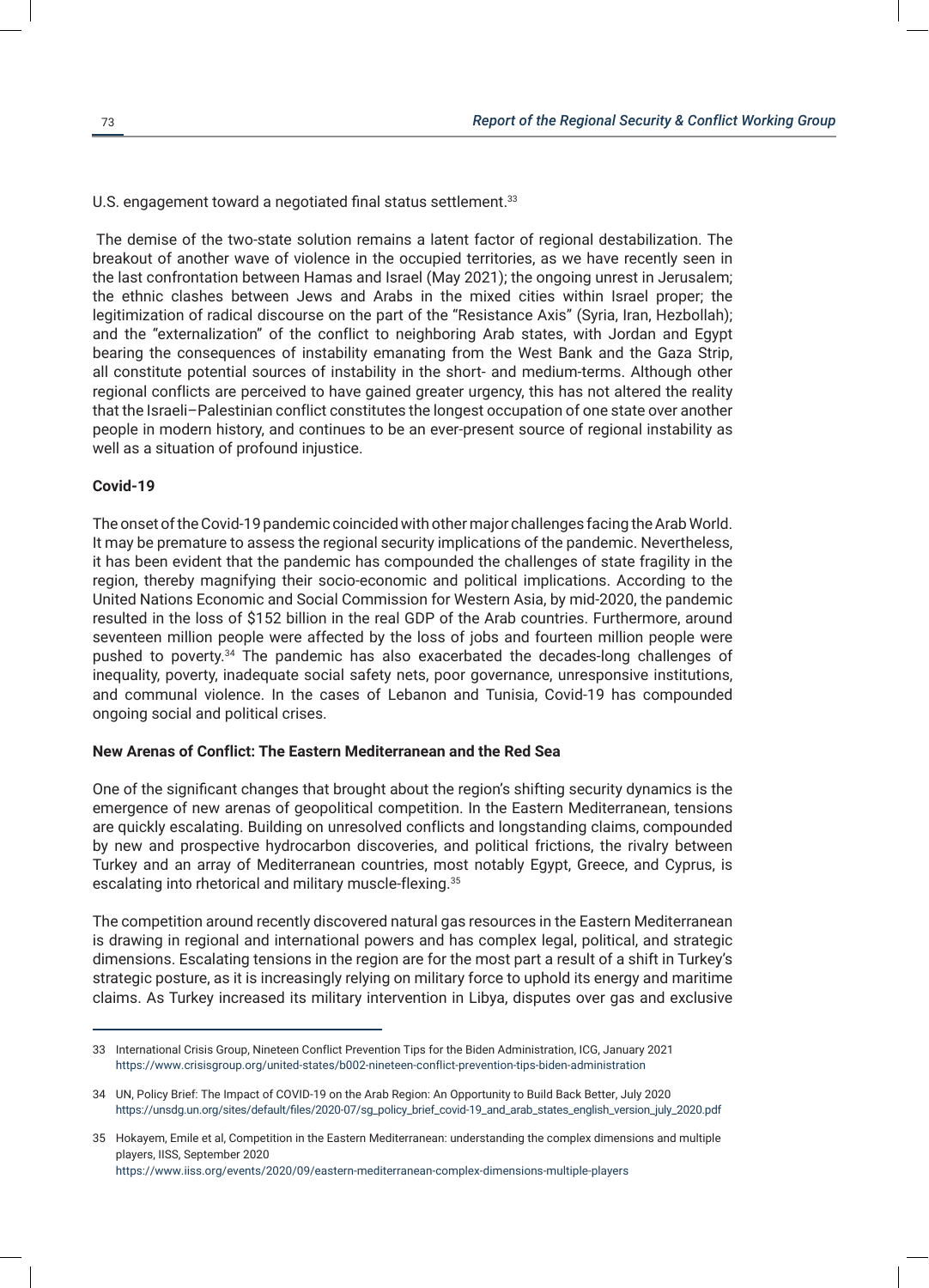economic zones (EEZs) have intersected with regional rivalries between Turkey on one side and the UAE, France, and Egypt on the other.<sup>36</sup>

The Red Sea also is witnessing growing competition that is intersecting with the international competition over influence in the Horn of Africa. Traditionally, international powers—the US, France, China, and Japan—were vying over influence in the Horn of Africa. Today, regional powers are extending their rivalries to the Red Sea, further reinforcing the emergence of the region as an arena of regional security competition. Vital to the world trade routes, the Red Sea is undergoing far-reaching changes in its security environment. Militarization of the region has been more pronounced. Nearly a dozen new military bases have been established on the eastern and western coasts of the Red Sea. Furthermore, the war in Yemen has drawn attention to the potential Iranian influence in the region, as Iran increased its support to the Houthis.

Militarization in both regions is heightening the risk of conflict and further endangering the Arab regional security environment. Expanding regional rivalry into such volatile and disputeridden regions is minimizing the possibilities of reaching a regional mechanism of security cooperation while increasing the possibilities of foreign intervention. Consider, for example, that the Eastern Mediterranean has NATO members and is part of the southern flank of the world's most formidable military alliance. One can also consider the heavy military presence of the international powers in the Horn of Africa. Indeed, rivalries have also threatened the stabilization and state-building in fragile states like Somalia, which is a member of LAS. The country is still divided into regions influenced by external powers and plagued by terrorism and violence.<sup>37</sup> A relapse into civil war will greatly destabilize regional security, as it did before in the 1990s and 2000s, and accordingly will further attract the intervention of regional powers. Similarly, the eruption of violence in the Eastern Mediterranean will put any stabilization process in Syria, Libya, and Lebanon at risk.

#### **Growing Militarization**

Militarization can be understood as both a cause and a result of the region's conflict and regional insecurity. Since the 1970s, the MENA region has been one of the most militarized regions in the world. Regional states have resorted to accumulating greater armaments to mitigate growing security threats and to maintain an often-fragile balance of power with their rivals. In some cases, greater militarization has been accompanied by a greater propensity for intervention in regional conflicts.

The region constitutes a major source of arms imports globally. According to SIPRI's recent report, arms imports by states in the Middle East were 25 percent higher in 2016-20 than in 2011-15. Four of the world's top 10 purchasers of weapons in 2016-20 were Arab states: Saudi Arabia, Egypt, Qatar, and the UAE. The US remains the region's biggest arms exporter, accounting for 52 percent of arms imports, followed by Russia at 13 percent and France at 12 percent.

<sup>36</sup> Deep Sea Rivals: Europe, Turkey and New Eastern Mediterranean, European center for Foreign Affairs, May 2020 https://ecfr.eu/special/eastern\_med/

<sup>37</sup> Melvin, Neil John, the New External Security Politics of the Horn of Africa Region, SIPRI, April 2019 https://www.sipri.org/publications/2019/sipri-insights-peace-and-security/new-external-security-politics-horn-africa-region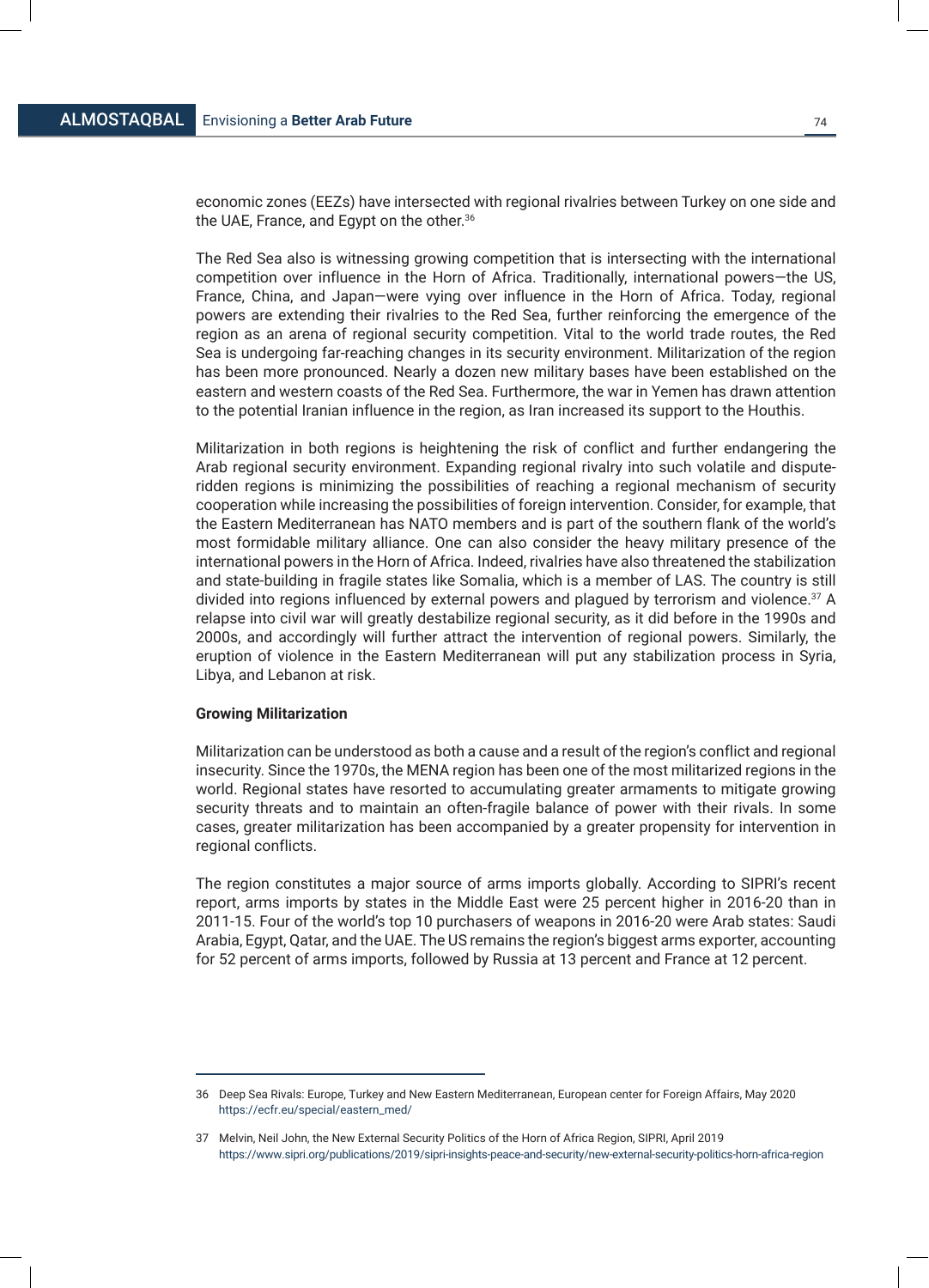

*Source: SIPRI Trends of Arms Transfer in 202038*

Militarization induces escalation but does not necessarily bolster deterrence. Miscalculation can push disputes and rivalries to armed conflict, be it direct or through proxies. Absent problem-solving mechanisms or a regional security architecture, the risk of miscalculation is high. Furthermore, the military buildup is affecting the human and economic priorities of the states as more resources are allocated for defense at the expense of human development. Arms purchases divert substantial resources that might otherwise be spent on fundamental social needs, including education and health. Spending among MENA countries on healthcare, for example, tends to be about 3 percent of GDP, considerably less than the percentage of GDP spent on arms imports. At the same time, most countries in the region, including some of the wealthiest such as Saudi Arabia and Kuwait, continue to run structural budget deficits, a situation made worse by the downturn in global oil prices since 2014. As for other medium-income Arab countries, these deficits and economic inequalities could be more pressing. A further facet of the region's overall militarization is the proliferation of military bases aggravating regional geopolitical rivalries (see Table 2).

<sup>38</sup> Wezman, Siemon, Wezman, Pieter & Kuimova, Alexandra, Trends in International Arms Transfers, 2020, March 2021 https://www.sipri.org/publications/2021/sipri-fact-sheets/trends-international-arms-transfers-2020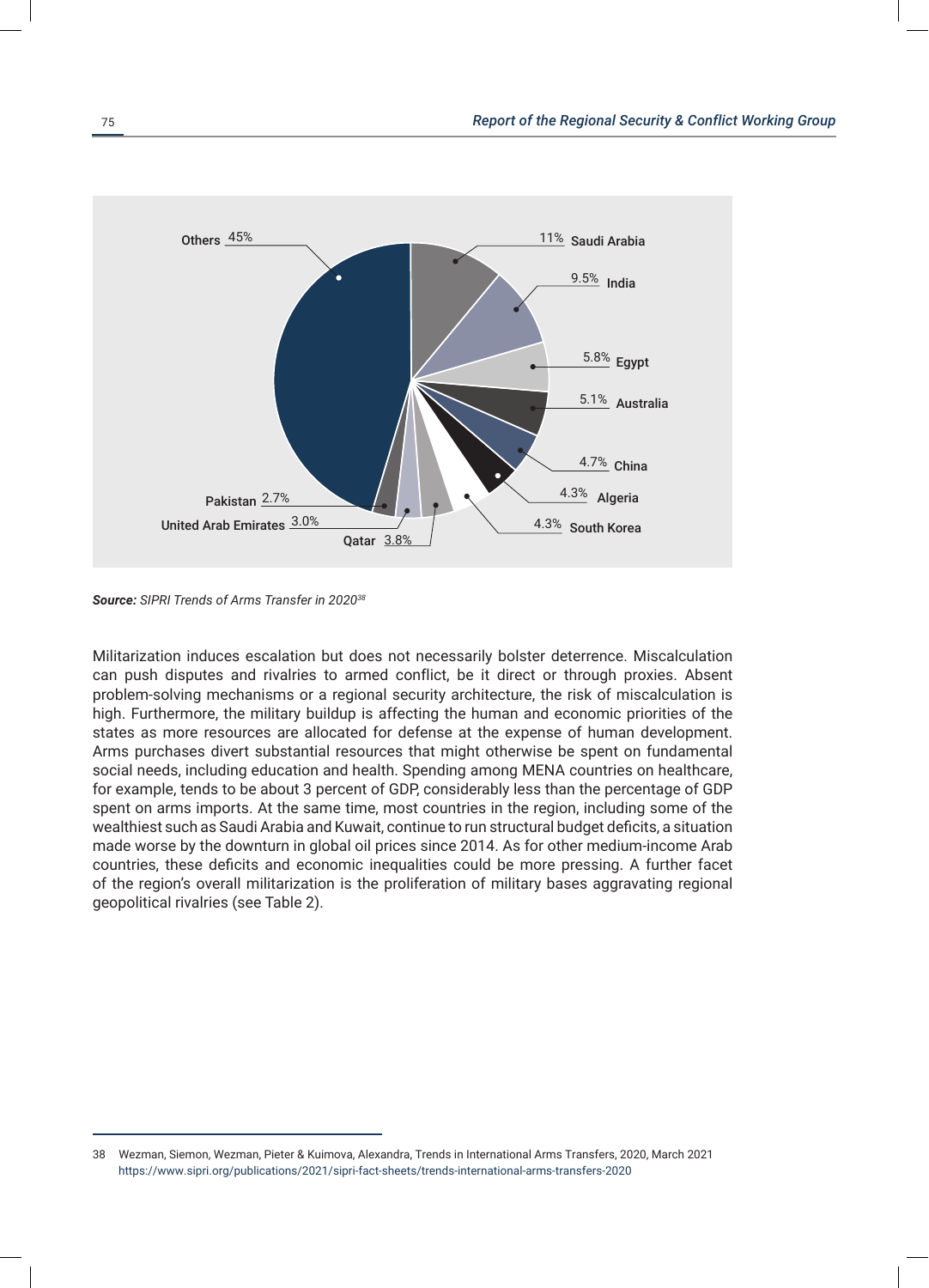#### **Table 2: The growing presence of military bases across the region**

## **The Growing Presence of Military Bases in the Arab World**

Foreign, mainly Western, military bases and facilities in the Arab World have been a feature of Western involvement in the region's security dynamics. The presence of U.S. bases in Gulf countries, especially after the 1991 Gulf War against Iraq, has been an essential component of the U.S. security strategy in the region. In spite of the diminishing geostrategic value of the region to American interests, the United States is still keen on retaining its military presence to confront threats posed by regional adversaries such as Iran and potentially global competitors such as China and Russia, as well as to secure global trade routes in the Gulf and the Indian Ocean. The United States thus continues to hold a network of military bases and facilities across the region in Bahrain, Oman, UAE, Jordan, Iraq, Djibouti, and other countries.1 Furthermore, other Western powers, the United Kingdom and France in particular, have footholds in the region with military bases in Bahrain, the UAE, and Djibouti.

Russia's military base in Tartus in Syria reflects Russia's aspirations for warm waters. The eruption of the civil war allowed for Russia to expand its military presence with the establishment of a military air base in Khmeimim in 2015 to support the Russian military operation in Syria. $2$ 

The geopolitical competition between the regional powers has also fueled a base race. As part of cementing the Turkish–Qatari alliance, particularly during the 2017–2021 Qatari–GCC crisis, Doha allowed Turkey to establish a military facility in the Gulf in 2016.<sup>3</sup> A year later, during the Qatari-Arab Quartet crisis in 2017, Ankara transferred thousands of troops as a token of support for its ally. According to the UN, the UAE developed its air base<sup>4</sup> in eastern Libya to support the LNA in the fighting against the GNA and Turkish-backed Islamist militias.

The Horn of Africa has also been a focus area of this regional competition as Turkey, the UAE, and Saudi Arabia have rushed to establish military bases overlooking the Gulf of Aden and the Arabian Sea, thus intensifying military competition in a heavily militarized region.<sup>5</sup> Turkey has established a military base in Somalia and planned to open a naval dock in Sudan, although the scheme was hindered by the collapse of the Al-Bashir regime in 2019. The UAE has established bases in Somaliland and <sup>6</sup> Eritrea in order to support its presence in southern Yemen. Saudi Arabia, for the same purpose as well as fending off against the Iranian presence in the region, has established two military bases in Djibouti and Eritrea.

Establishing military bases is a legitimate tool for capable states to maintain their national security and to advance the goals of their strategy. However, they are also a projection of power which may lead to greater escalation between the competing powers. Furthermore, building and maintaining a military base abroad is not a cheap venture; it is economically exhausting, especially for emerging economies such as those of the region.

- 3 Murdock. Heather, Turkey Opens First Mideast Military Base in Qatar, Voice of America, May 2016 https://www.voanews.com/middle-east/turkey-opens-first-mideast-military-base-qatar
- Lewis, Aidan Covert Emirati support gave East Libyan air power key boost: U.N. report, Reuters, June 2017. https://www.reuters.com/article/us-libya-security-idUSKBN1902K0
- 5 Middle Eastern Base Race in North-Eastern Africa, Studies in African Security, August 2019 file:///D:/Users/muhammad.musaad/AppData/Local/Temp/FOIMemo6809.pdf
- 6 The UAE in Eretria was closed due to the deteriorating military situation in Yemen see https://apnews.com/article/eritrea-dubai-only-on-ap-united-arab-emirates-east-africa-088f41c7d54d6a397398b2a825f5e45a

<sup>1</sup> U.S. Military Bases and Facilities in the Middle East, the American Security Project, https://www.americansecurityproject.org/wp-content/uploads/2018/06/Ref-0213-US-Military-Bases-and-Facilities-Middle-East.pdf

<sup>2</sup> Suchkov, Maxim, Why is Russia seeking to expand its military bases in Syria? the Middle East Institute, 2020 https:/www.mei.edu/blog/why-russia-seeking-expand-its-military-bases-syria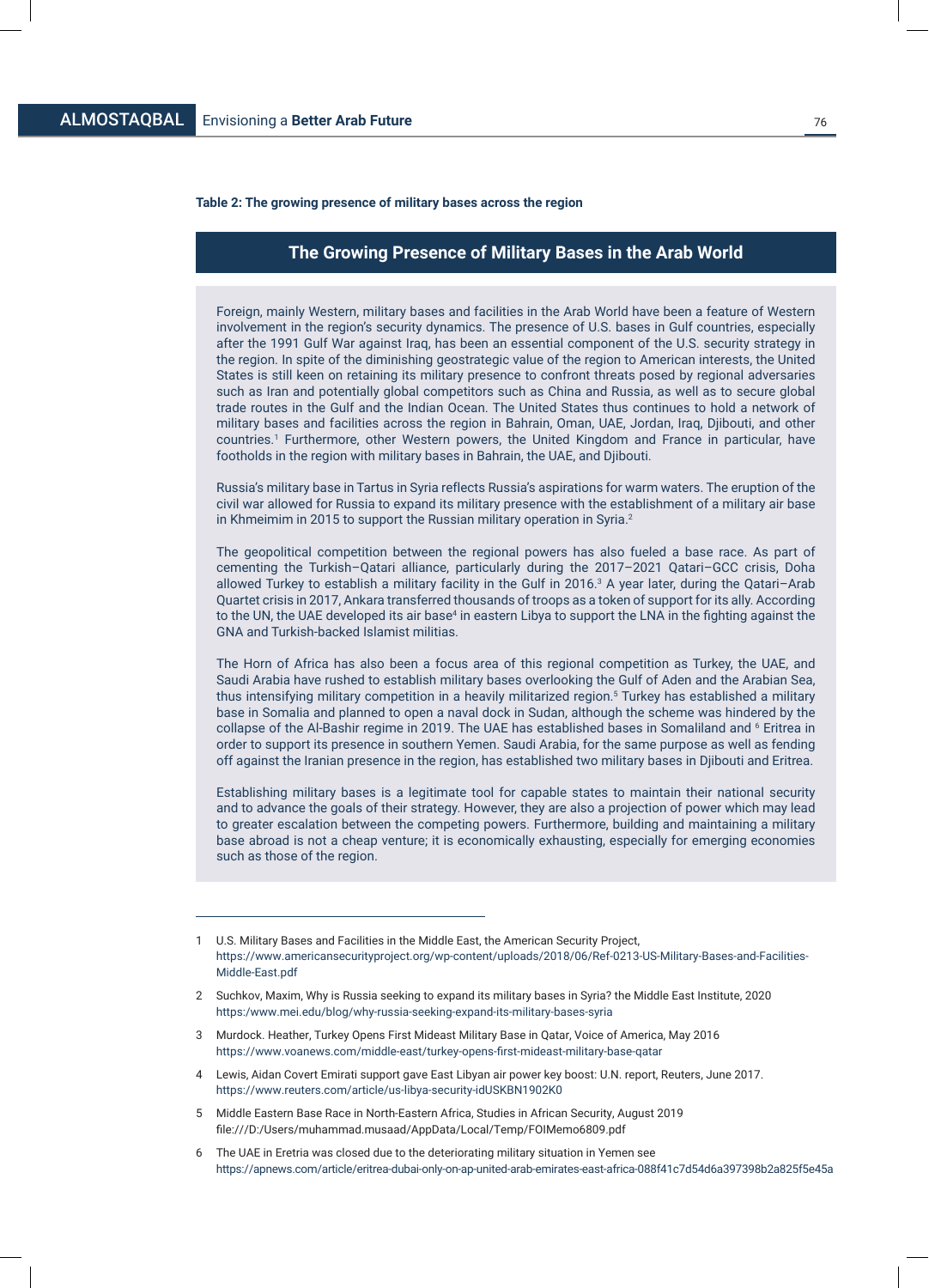#### **Terrorism and Radicalization**

The rise of ISIS and its affiliates in 2014 introduced a new dimension to the terrorist phenomenon in the region. For the first time, a terrorist group was able to control and administer huge territories astride regional borders. In addition to the security threats that this posed to the territorial integrity and sovereignty of Iraq and Syria, it also posed a grave security challenge to several regional states, thus severely weakening the essential pillars of the regional state system. ISIS established a quasi-state that managed its population through a fledgling security– bureaucratic apparatus, generating revenues from illicit trafficking in oil, goods, and people, alongside developing an intelligence apparatus composed of ex-Baathist officers.

Although this territorial state eventually collapsed and the organization was militarily defeated, the experience of the Islamic State constitutes a precedent that might be replicated in different forms. In Iraq and Syria, only splinter groups and tiny pockets remain active. Yet terrorism in the MENA region is far from defeated and remains deeply rooted in complex structural factors and drivers, including socioeconomic crises, political illegitimacy, social alienation, and induced communal and sectarian violence. It is therefore likely to remain a latent source of regional instability for the medium-term.

The rise of ISIS highlighted the overall security deterioration in the Arab World. The potency of the radical ideology espoused by the Islamic State was evident far beyond the region as different groups affiliated with ISIS threatened Western interests; the Paris attacks in November 2015 are a prominent example. These attacks in turn further encouraged international intervention in the region. Furthermore, terrorism and countering terrorism have become intersecting factors between the Arab conflicts, as ISIS and other terrorists proved able to inspire and to provide support across borders. For example, consider the role of the foreign fighters who belonged to ISIS and other radical armed groups moving from Iraq to Syria to Libya.

The history of radicalization in the MENA region suggests that the remains of ISIS and Al-Qaeda can reemerge in different forms. For example, in Yemen, Al-Qaeda affiliates are still active and are in the process of being localized and socialized within the context of the ongoing conflict. Meanwhile, the counterterrorism operation against the ISIS-affiliate group in Sinai remains ongoing. In Libya, ISIS was defeated in Sirte and moved south. Any failure of the ongoing political process may reactivate such groups and can push them to be integrated into the Sahel network of radicalized groups. Often, these groups operate through the crime–terror nexus as they merge with networks of human, drugs, and arms trafficking. Therefore, there is every reason to consider that the extended and transnational criminal networks fomented by war economy dynamics will continue to sustain terrorist groups across the region.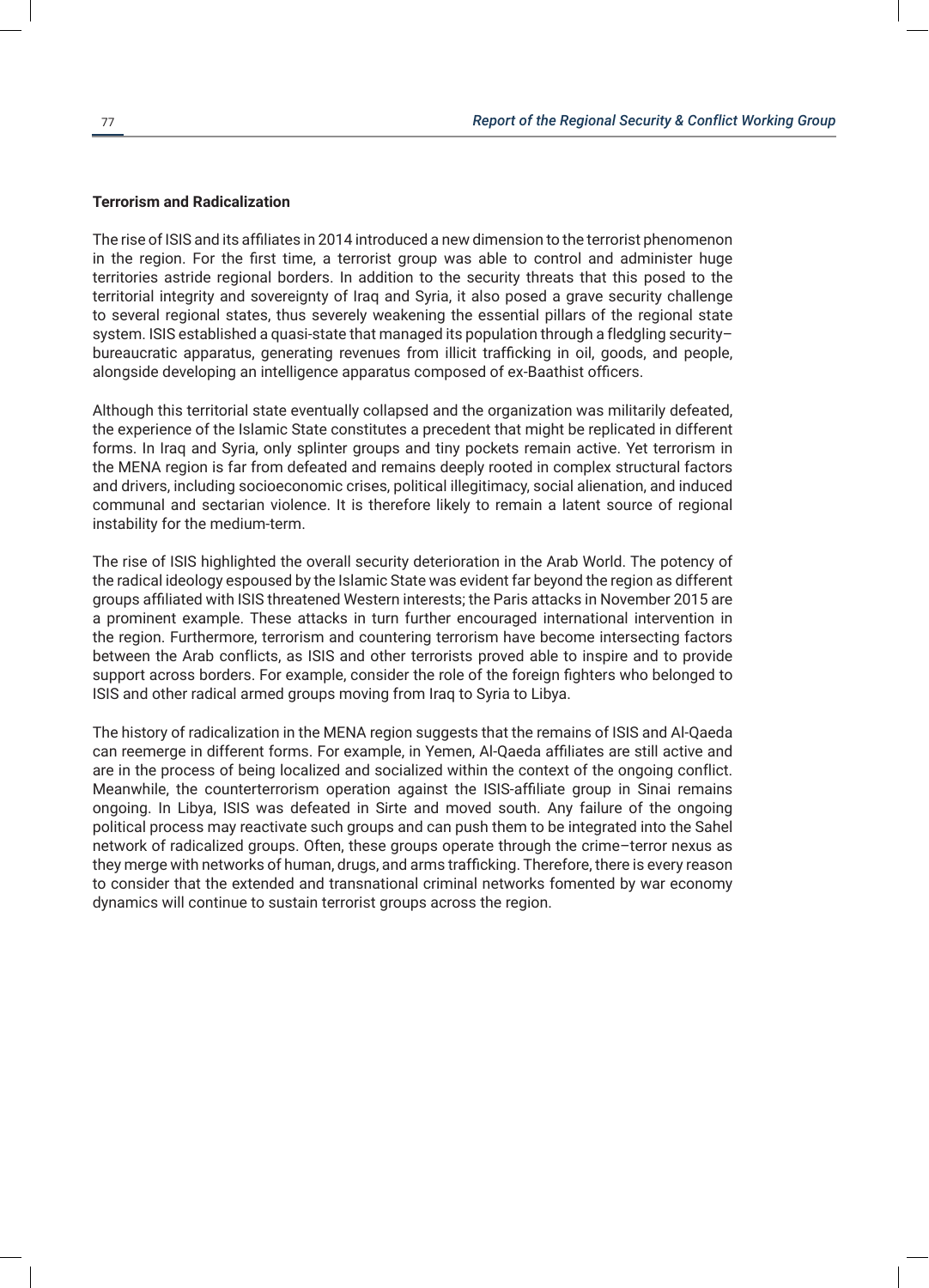#### **• ASSETS FOR A NEW REGIONAL SECURITY FRAMEWORK**

*Assessing the current security landscape of the Arab World reveals not only indicators of growing crises and instability, but also potential assets that can be utilized to bolster regional security.*

#### **Seeds for a New Regionalism?**

Despite the rising tensions in the Eastern Mediterranean and the Red Sea, both subregions are witnessing significant steps towards establishing cooperation frameworks. In early 2019, Egypt led the initiative to establish the Eastern Mediterranean Gas Forum (EMGF) as a collective framework to leverage recent hydrocarbon discoveries in the Eastern Mediterranean to foster increased cooperation between Greece, Cyprus, Israel, Italy, the Palestinian Authority, and Egypt. In September 2020, the EMGF states signed a charter turning the EMGF into an intergovernmental regional organization. Recent overtures by Turkey, and in particular toward Egypt, may foster a more cooperative relationship among the countries in the Eastern Mediterranean.

In January 2020, Saudi Arabia led the initiative to establish the Council of Arab and African States Bordering the Red Sea and the Gulf of Aden. As its name indicates, the council is formed by the coastal states of the Red Sea, including Egypt, Jordan, Saudi Arabia, Yemen (the internationally recognized government), Sudan, Eritrea, Djibouti, and Somalia. The new council aims to increase cooperation between the countries and address the threats of piracy, smuggling, and other challenges to key international shipping routes. Thus far, only the charter has been signed by the Red Sea states and some key issues are still unaddressed, such as the membership of Israel and Somaliland.

The two initiatives highlight the role played by Arab powers in forums of cooperation that can constitute the basis for an emerging regionalism. Both the EMGF and the Red Sea Council can provide solid platforms for trust-building between Arab countries and non-Arab neighbors. Reaching agreements on functional areas of cooperation and creating mechanisms to handle disputes can potentially contribute to the stabilization of both subregions.

#### **Tripartite Economic Cooperation: Egypt, Jordan, and Iraq**

Economic cooperation between Cairo, Amman, and Baghdad is gradually increasing. Since 2019, the three countries have been seeking to consolidate cooperation and coordination in the framework of achieving Arab integration, which was reflected in several meetings between the three parties. Dubbed by Iraqi Prime Minister Mustafa Al-Kadhemi as "the New Mashreq Plan", the grouping is predicated on taking advantage of the resources and assets in the three countries: Iraq's oil wealth, Jordan as a crossing point, and Egypt's infrastructure and manpower. Areas of cooperation include energy, electricity connectivity, transportation, port development, and others.39 Kicking off this plan, the three countries established a land route in March 2021 to facilitate commercial and civilian movement. Also, both Jordan and Egypt are engaged in infrastructure and industrial projects in Iraq.40

Except for combating terrorism, the grouping has not yet evolved to encompass full-fledged security cooperation. However, the growing alignment between these countries cannot be

<sup>39</sup> Hosny, Hagar, Egypt seeks land route with Jordan, Iraq to boost trade, Al-Monitor, March 2021 https://www.al-monitor.com/originals/2021/03/egypt-jordan-iraq-land-route-trade-economic-relations.html

<sup>40</sup> Soliman, Mohamed, Egypt seeks to support development efforts in Iraq as part of oil-for-reconstruction mechanism, Ahram Online, February 2021 https://english.ahram.org.eg/NewsContent/1/64/402659/Egypt/Politics-/Egypt-seeks to-support-development-efforts-in-Iraq.aspx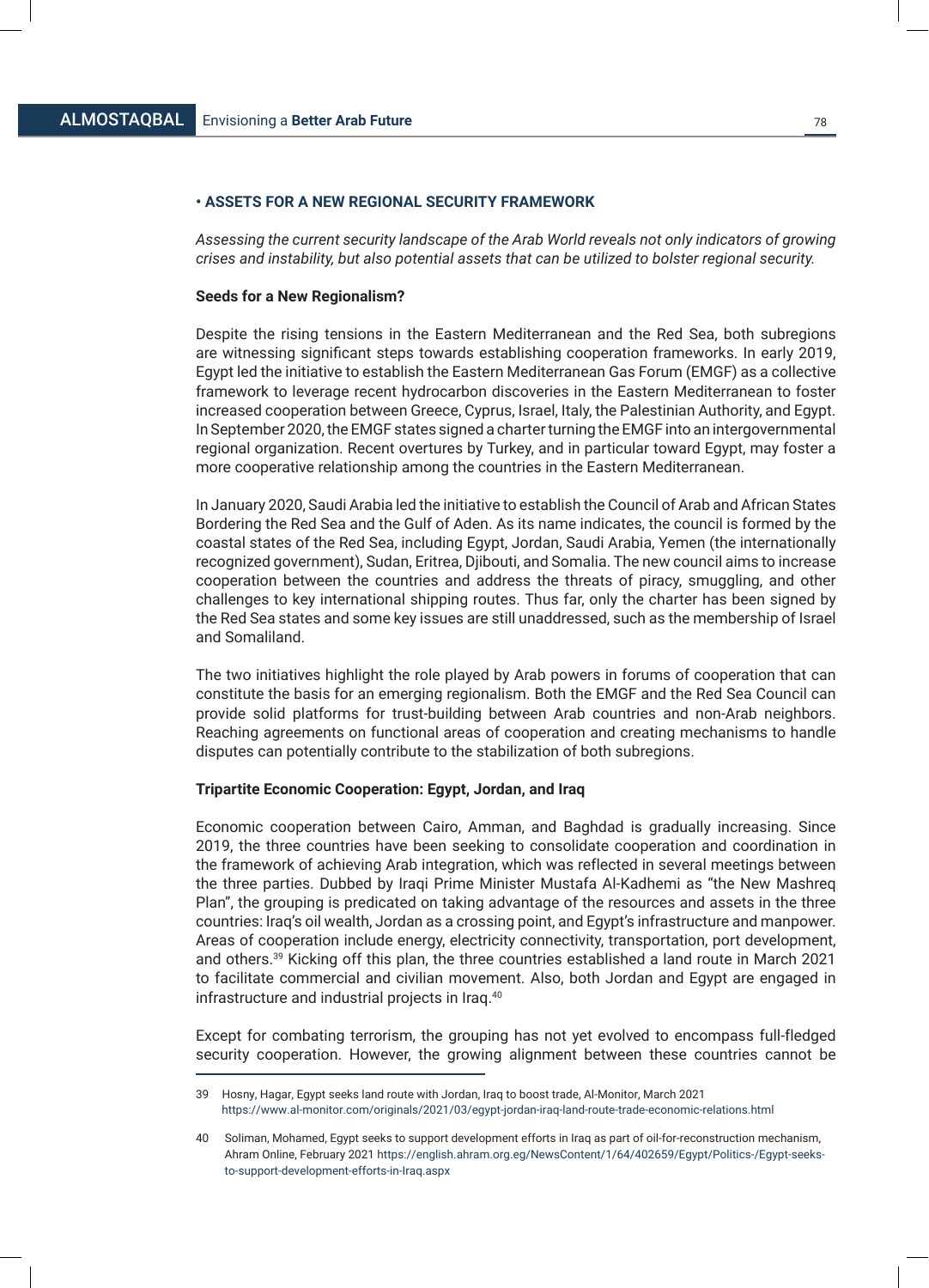separated from the regional geopolitical context. Egypt is seeking a new active foreign policy in its traditional areas of influence in the Arab World and Africa.<sup>41</sup> Iraq, under Kadhemi, is aiming to reestablish its relations with the Arab World, reach a more balanced relationship with Iran, and enhance its commercial ties with regional states through energy cooperation and regional investments to facilitate reconstruction. After consolidating cooperation and establishing an institutional framework, the next step of the project can potentially be an expansion to include other Arab states, with Syria as the most probable next candidate. If this project is able to get traction, it could acquire an important political role with far-reaching implications for regional security and stability.

#### **The Abraham Accords**

Between August and December 2020, Israel concluded a series of "normalization" agreements brokered by the United States—with Bahrain, the United Arab Emirates, Sudan, and Morocco. These were the first formal agreements of recognition to be concluded between Israel and an Arab state since the Israel–Jordan peace treaty signed in 1994. The most immediate and visible consequence of the Abraham Accords has been the rapid commencement of overt economic and commercial relations, in particular between the UAE and Israel. However, there are also signs of possible security cooperation as well, potentially directed at countering Iran.

The recent steps toward normalization with Israel are subject to different assessments throughout the region. While some have criticized these agreements as having contravened the Arab consensus on Palestine as embodied in the Arab Peace Initiative of 2002, the argument can also be made that they open new channels between Arab societies and Israel, which can be leveraged for achieving progress in the peace process, and potentially lay the groundwork for new forms of regional security cooperation in the future beyond the focus on Iran.

#### **Regional Humanitarian Relief Efforts**

Recently, Saudi Arabia has undertaken extensive investments in the area of humanitarian relief. This assistance is delivered through a range of public and private mechanisms. Saudi organizations like the Saudi Red Crescent, the International Islamic Relief Organization, and the King Salman Humanitarian Aid and Relief Center (KSrelief) are primary components of the Saudi relief network, with a scope covering the Arab and Muslim worlds.<sup>42</sup> The humanitarian catastrophe in Yemen has been the focus of the work of these organizations. According to KSrelief, the amount of aid provided by the Kingdom of Saudi Arabia to Yemen between 2015 and 2020 totaled \$17.3 billion, including support for the Central Bank of Yemen, the assistance provided to Yemeni refugees living in the Kingdom, and support to the Yemeni government.<sup>43</sup>

Overlapping with other regional measures to provide humanitarian aid, such as those provided to Lebanon following the Beirut port explosion in 2020, this can constitute a nucleus for further regional humanitarian relief efforts. Noteworthy in this regard is Egypt's pledge of \$500 million for civilian reconstruction in the Gaza Strip following the recent armed conflict between Israel

<sup>41</sup> Ahram Online, Cairo aspires to maintain trilateral coordination with Amman and Baghdad, Sisi tells Jordanian PM, Ahram Online, February 2021 https://english.ahram.org.eg/NewsContent/1/64/403875/Egypt/Politics-/Cairo-aspires to-maintain-trilateral-coordination-.aspx

<sup>42</sup> Aluwaisheg, Abdel Aziz, Council of Red Sea and Gulf of Aden to play critical role, January 2020 https://www.arabnews.com/node/1612471

<sup>43</sup> Arab News, Saudi aid agency continues relief projects in Yemen, Arab News, March a2021 https://www.arabnews.com/node/1821481/saudi-arabia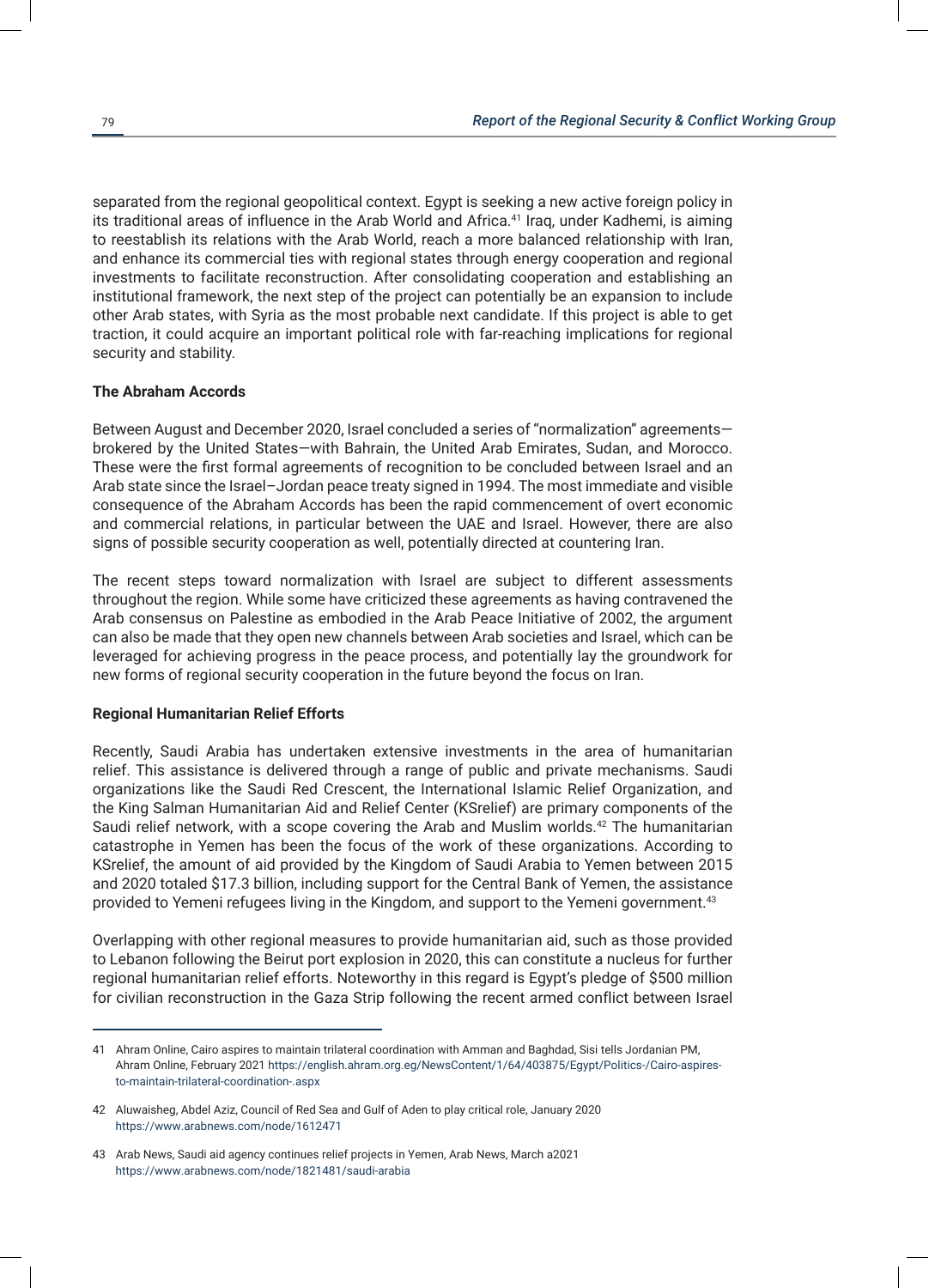and Hamas. Such measures can potentially constitute a positive contribution by Arab states as effective players in the process of stabilization in conflict-ridden areas. Furthermore, they can also potentially be extended to other humanitarian relief efforts related to human security, such as famine relief and post-natural disaster recovery as well as post-war stabilization and reconstruction. If developed to their full potential, such efforts can have an overall stabilizing effect and can mitigate the consequences of conflict and geopolitical competition.

#### **Conflict Stabilization and Regional Cooperation**

Tentative signs toward de-escalation can be discerned in several regional conflict zones. First, the Astana/Sochi process under Russian auspices involving Turkey and Iran has contributed to de-escalating the civil war in Syria. This was followed by the Arab–GCC reconciliation with Qatar, which ended the rift in Arab politics that took place in 2017 between Qatar and the Arab Quartet comprising Egypt, Saudi Arabia, the UAE, and Bahrain.<sup>44</sup> If followed up with concrete steps from all parties involved, the reconciliation will contribute to stabilization across the region, and potentially open areas of cooperation between Arab countries.

Yet, the most significant development in stabilization was the regional cooperation for ending the Libyan conflict. The conflict reached a military stalemate in mid-2020 as Sirte became the frontline between the rival military camps of the LNA and the GNA. This created the conditions for the revival of the UN-sponsored peace process, supported by Egypt, Tunisia, and Algeria. Based on that support, the United Nations Support Mission in Libya (UNSMIL) managed to broker a permanent ceasefire agreement in October 2020, which led to reviving the long-suspended political process and the election of a new government of national unity (GNU) in March 2021. Although these developments are taking place in the context of a fragile security environment, they might lead to an inclusive and robust framework for stabilization as long as it is supported by a minimal regional and international consensus.

These developments have seemingly prompted a change in Turkey's regional conduct, the beginnings of a GCC reconciliation process, and Egypt exercising greater influence in Libya and the Eastern Mediterranean. This has the potential to end the rivalry between the Arab Quartet and the Qatar–Turkey alliance, and create new channels for coordination in Libya, Syria, the Eastern Mediterranean, Iraq, and other regional conflict zones.

<sup>44</sup> Harb, Khaled et al., The GCC Reconciliation: An Assessment, Arab Center, 11 January 2021 http://arabcenterdc.org/policy\_analyses/the-gcc-reconciliation-an-assessment/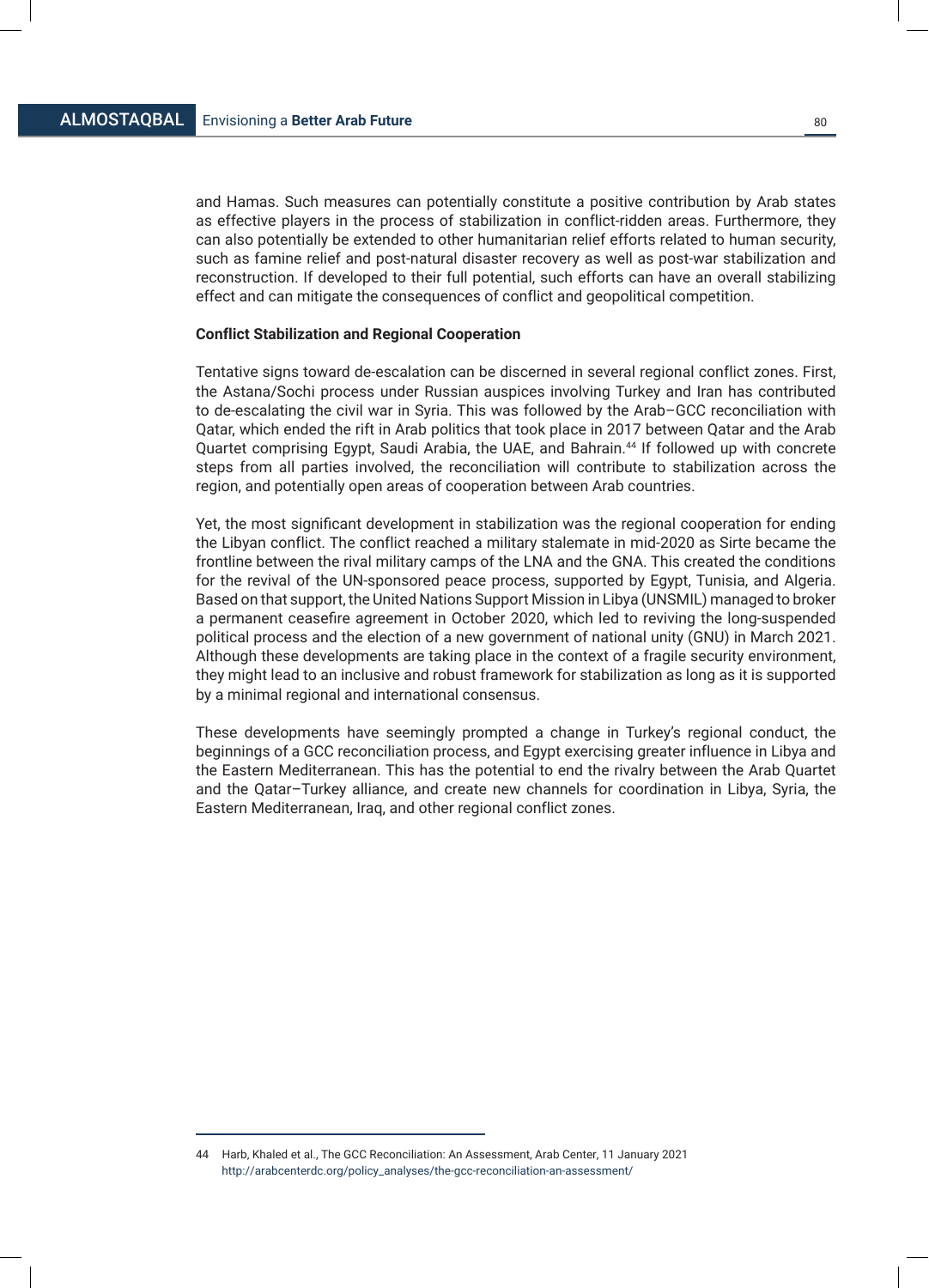# **FUTURE PATHWAYS: SCENARIOS FOR THE ARAB WORLD**

Much of the preceding analysis points to a regional future marked by deepening political instability, heightened geopolitical competition, and greater overall volatility of the regional security landscape. However, such a conflict-ridden future is not inevitable. The region faces several different pathways leading to alternative futures less prone to regional instability. Realizing such alternative futures will greatly depend on the ability of the region's states and societies to formulate different policy approaches that can enable the region to develop in a different trajectory.

Scenario building is a useful tool in envisioning alternative futures for the region. It presumes the future(s) is an interaction between trends, mainly probabilistic factors, and uncertain events. Scenario building is not meant to be predictive, but rather to explore possible alternative futures and assess available policy approaches to realize these futures.

Applying this method to the possible futures of a new regional security complex in the MENA region, the working group formulated four scenario archetypes, each with a specific plot or logic:

#### **• Continuation:**

Current trends continue in the future without significant change.

## **• Collapse:**

Current trends fail in achieving growth and development goals, which may result in greater regional instability, conflict escalation, instances of state collapse, region-wide geopolitical competition, and potentially regional armed conflict.

#### **• Steady change:**

Balanced trends with limited manageable conflicts, resulting in stabilization.

#### **• Transformation:**

A desired scenario as the region moves toward a more stable and integrative regional system, with successful progress in furthering conflict resolution and conflict management processes.

Scenario archetypes are **composed of probable trends and uncertain events**. While the former can be easily defined as presented in detail in the previous sections, the latter can be presented in weak signals that might include cracks within regimes that lead to state collapse, a potential region-wide economic downturn brought about by global factors such as the looming energy transition; the success and expansion of cooperative attempts at fostering greater regionalism; or systemic instability brought about by failures of crisis management: for example, a collapse of the negotiating process regarding Iran's nuclear program, resulting in region-wide proliferation.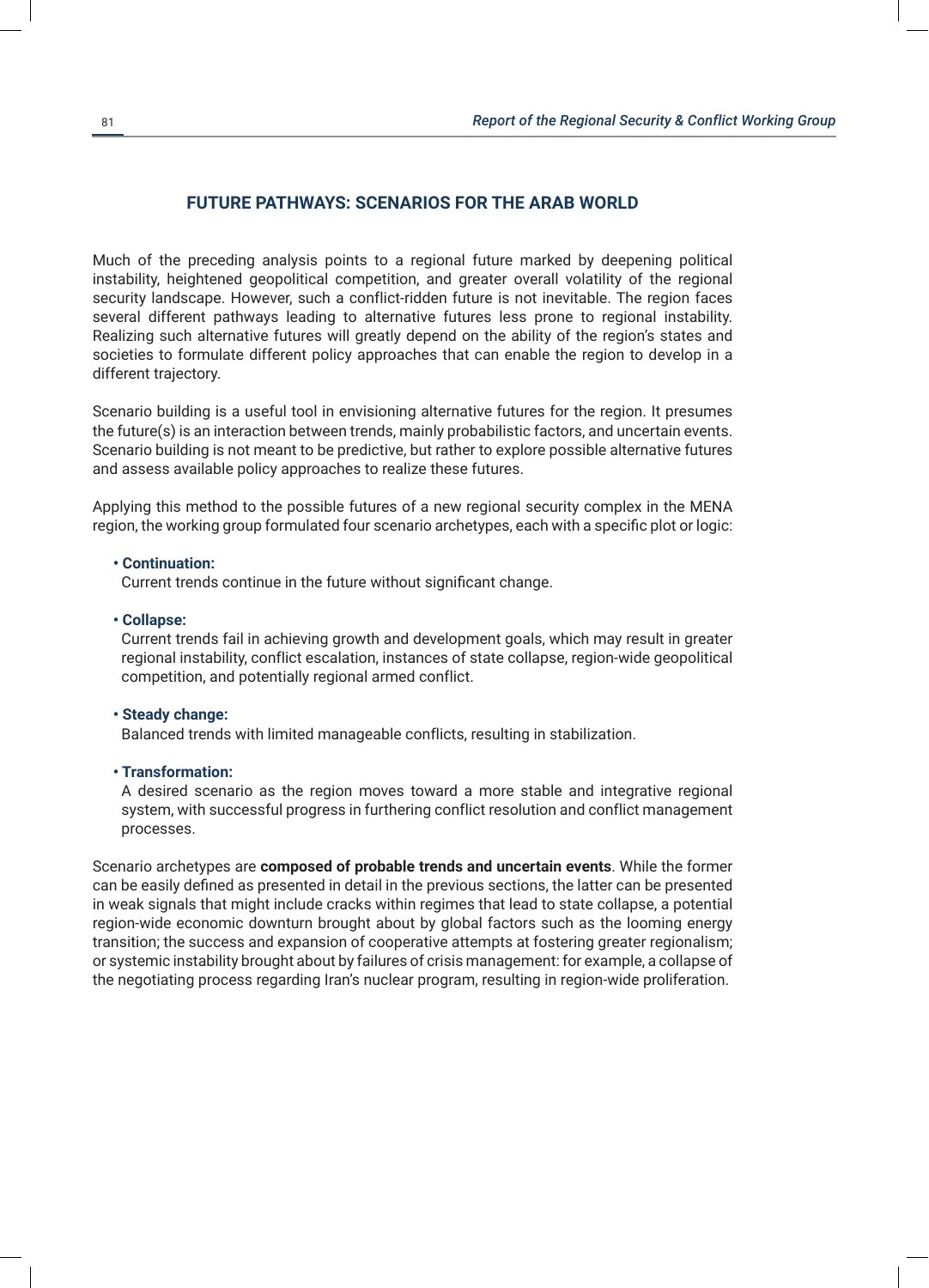$\bigg|$ 

# **Table 3: MENA Regional Security Futures**

|                     | <b>Future Scenario 1: Continuation / Managed Fragmentation</b>                                                                                                                                                                                                                                                                                                                                                                                                                                                                                                                                                                                                                                                                                                                                                                                                                                                                                                                                                                                                                                                                                                                                            |
|---------------------|-----------------------------------------------------------------------------------------------------------------------------------------------------------------------------------------------------------------------------------------------------------------------------------------------------------------------------------------------------------------------------------------------------------------------------------------------------------------------------------------------------------------------------------------------------------------------------------------------------------------------------------------------------------------------------------------------------------------------------------------------------------------------------------------------------------------------------------------------------------------------------------------------------------------------------------------------------------------------------------------------------------------------------------------------------------------------------------------------------------------------------------------------------------------------------------------------------------|
| <b>DESCRIPTION</b>  | • Trends toward regional fragmentation continue, with similar patterns<br>of competition between rival axes (resistance axis of Iran, Syria,<br>Hezbollah, and the KSA-UAE axis).<br>• The realignment of great power competition; decreased commitment<br>on the part of the United States and greater interventionism on the<br>parts of Russia, China, and France exacerbate the state of strategic<br>disarray.<br>• The lack of a coherent regional security framework maintains the level<br>of increased militarization where states are seeking more security at<br>the expense of regional stability.<br>• However, threats posed by radical terrorist groups are still contained<br>and, in some cases, manipulated by the ruling regimes.<br>· Cautious steps toward post-conflict stabilization in Libya, Syria,<br>Iraq, and Yemen are endangered by the inefficacy of the transitional<br>arrangements and the fragility of ongoing conflict resolution processes,<br>thus reproducing the same pre-conflict dynamics.<br>• Prevailing poor governance exacerbates the challenges posed by<br>climate change, Covid-19, and the deterioration of the overall human<br>security environment. |
| <b>TRENDS</b>       | • Continued shifts toward global multipolarity with the continued rise of<br>China.<br>. Realignment of great power competition in the MENA region.<br>. Assertive interventionist posture by regional powers.<br>. Continued instability affecting the "Arab core".<br>• Heightened militarization, regional geopolitical competition.<br>• Continuing threat of a resurgence of terrorist-insurgent groups.<br>. Worsening effects of climate change and resource scarcity, prevailing<br>state weakness, the impact of generational change, and ongoing<br>humanitarian crises.                                                                                                                                                                                                                                                                                                                                                                                                                                                                                                                                                                                                                        |
| <b>WEAK SIGNALS</b> | This baseline scenario is mainly composed of trends where future shifts<br>are less impactful, as the future mirrors the present.                                                                                                                                                                                                                                                                                                                                                                                                                                                                                                                                                                                                                                                                                                                                                                                                                                                                                                                                                                                                                                                                         |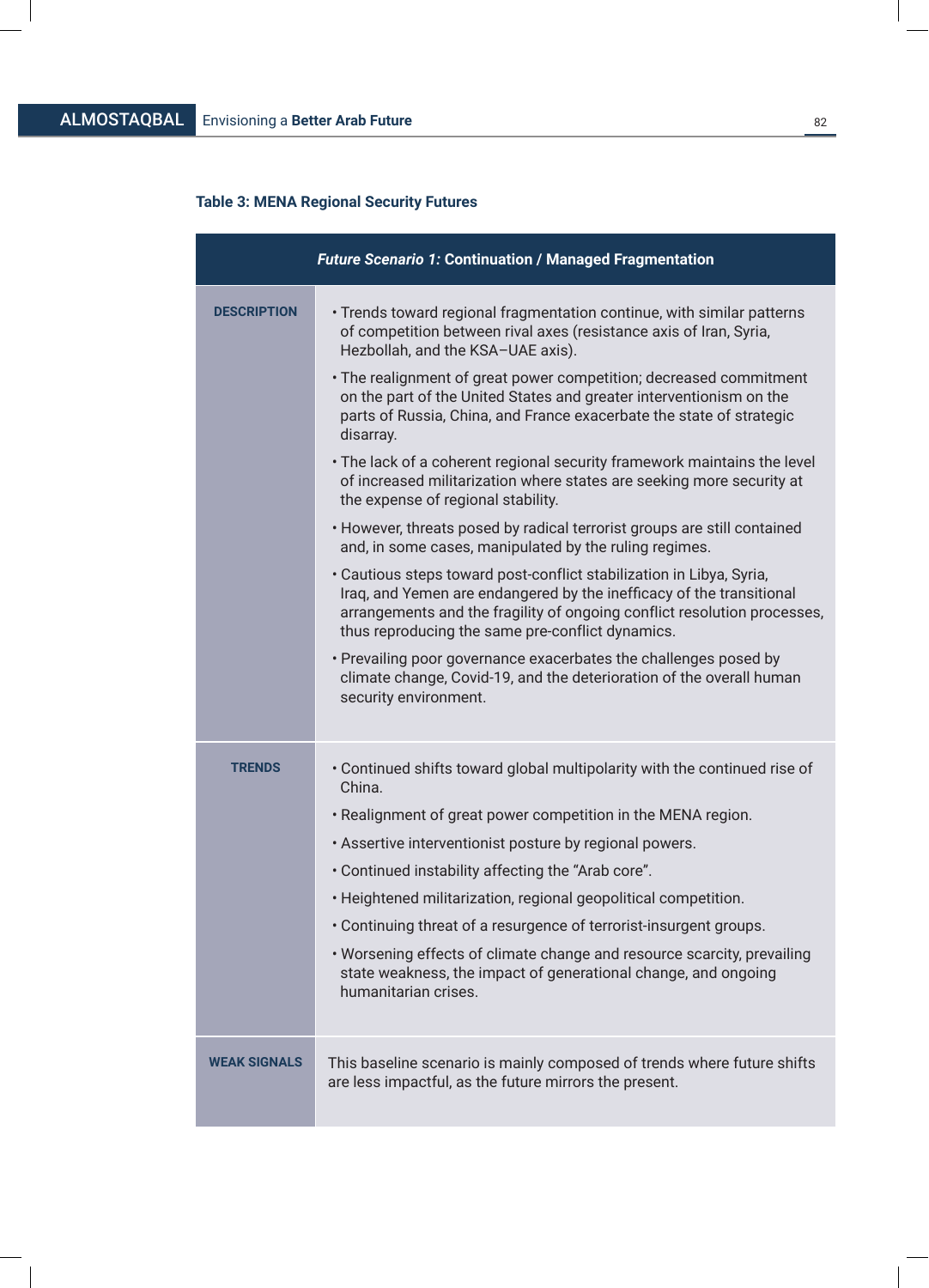|                     | Future Scenario 2: Collapse / Regional Breakdown                                                                                                                                                                                                                                                                                                                                                                                                                                  |
|---------------------|-----------------------------------------------------------------------------------------------------------------------------------------------------------------------------------------------------------------------------------------------------------------------------------------------------------------------------------------------------------------------------------------------------------------------------------------------------------------------------------|
| <b>DESCRIPTION</b>  | . Regional breakdown entails moving from militarization to<br>nuclearization, from proxy wars to direct state-to-state war, and from<br>state weakness to state collapse.                                                                                                                                                                                                                                                                                                         |
|                     | • Further entrenchment of substate loyalties, maximizing the human<br>costs of conflict.                                                                                                                                                                                                                                                                                                                                                                                          |
|                     | . A pronounced inability to adapt to the challenges of climate change<br>and resource depletion.                                                                                                                                                                                                                                                                                                                                                                                  |
|                     | . An escalating spiral of conflicts, communal violence, and terrorism.                                                                                                                                                                                                                                                                                                                                                                                                            |
|                     | • The lack of progress in reviving the Israeli-Palestinian peace process<br>triggers further rounds of violence between Israel and Hamas, the<br>outbreak of a third Intifada, and potential regional spillovers as politics<br>on both the Israeli and Palestinian side is further radicalized.                                                                                                                                                                                  |
| <b>TRENDS</b>       | • Previous trends enhanced: increasing fragmentation due to the lack of<br>"collective security"; growing militarization and conventional arms race;<br>open-ended conflict in Palestine/Israel; escalations in the Red Sea and<br>the Mediterranean.<br>. Inability to mobilize regional resources for post conflict reconstruction.<br>• Severe impact of climate change and global warming coupled with<br>poor governance and lack of social, political, and economic reform. |
|                     | · Significant rise in radicalization propelled by socioeconomic crises.                                                                                                                                                                                                                                                                                                                                                                                                           |
| <b>WEAK SIGNALS</b> | Signals pointing to this scenario are present to different degrees. Many<br>of the region's states continue to suffer from weak legitimacy, economic<br>mismanagement, and autocratic politics.                                                                                                                                                                                                                                                                                   |
|                     | This in turn may lead to another wave of the popular uprisings, but in<br>more violent forms. There is little to suggest that these challenges will<br>be well managed, thus contributing to greater instances of state collapse<br>and fragmentation.                                                                                                                                                                                                                            |
|                     | Regional spillover effects from current conflicts are ever present;<br>Lebanon, the Iranian nuclear program, Yemen, and potentially Syria.                                                                                                                                                                                                                                                                                                                                        |
|                     | In such a scenario, groups like ISIS and Al-Qaeda can be reincarnated<br>to recruit more radicalized adherents, gaining greater control over<br>territory while feeding off existing sectarian and tribal grievances. The<br>international response to this development is likely to be marked by<br>incoherence and a lack of resolve, contrary to the previous U.S.-led<br>coalition against ISIS.                                                                              |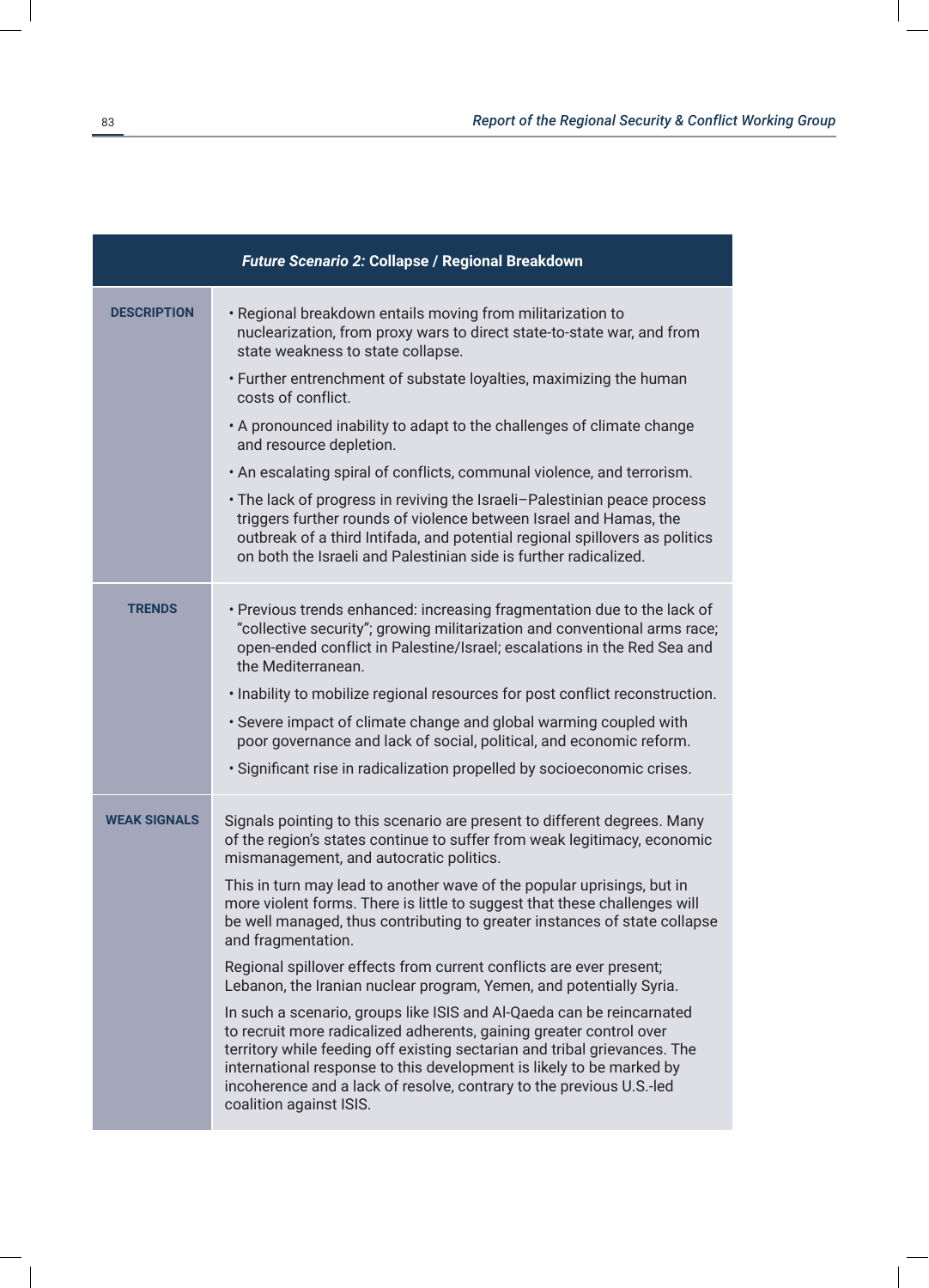# ALMOSTAQBAL Envisioning a Better Arab Future **84 Example 24 BALMOSTAQBAL Example 24 BALMOSTAQBAL BALMOSTAQBAL**

| <b>Future Scenario 3: Steady Change Toward Regional Stabilization</b>                                                                                                                                                                                                                                                                                                                                                                                                                                                 |  |  |
|-----------------------------------------------------------------------------------------------------------------------------------------------------------------------------------------------------------------------------------------------------------------------------------------------------------------------------------------------------------------------------------------------------------------------------------------------------------------------------------------------------------------------|--|--|
| • Greater regional and international efforts toward conflict management<br>succeed in mitigating the most severe aspects of the region's ongoing<br>civil wars in Libya, Yemen, and Syria.                                                                                                                                                                                                                                                                                                                            |  |  |
| . Regional spillover effects are averted, and the humanitarian toll of<br>conflicts is significantly diminished.                                                                                                                                                                                                                                                                                                                                                                                                      |  |  |
| . Attempts at conflict settlement are halting, and sometimes fragile.<br>However, there is no relapse into full-scale civil war.                                                                                                                                                                                                                                                                                                                                                                                      |  |  |
| • Post-conflict stabilization in Libya, Syria, Iraq, and Yemen succeeds in<br>rebuilding the basic institutions of central government, but still faces<br>challenges as it evades the deep-rooted causes of turmoil.                                                                                                                                                                                                                                                                                                  |  |  |
| . This is coupled with a marked shift toward regional de-escalation.<br>The negotiations between the P5+1 and Iran succeed in reaching an<br>interim agreement on freezing Iran's nuclear weapons program and<br>negotiations are ongoing on a follow-up agreement.                                                                                                                                                                                                                                                   |  |  |
| . Hedging against the repercussions of open confrontation with Iran,<br>and the effects of U.S. disengagement from the region, the Gulf states<br>deepen their outreach to Iran. Turkey and Egypt reestablish relations<br>based on a modus vivendi regarding Libya, the Eastern Mediterranean,<br>and Turkey's withdrawal of support for the Muslim Brotherhood.<br>Although Israel and Iran continue to engage in low-level armed clashes<br>in southern Syria, the frequency of such confrontations is diminished. |  |  |
| • Subregional frameworks such as the GCC, the Maghreb Union, and the<br>Eastern Mediterranean Gas Forum shift towards greater institutional<br>forms of cooperation. Regional states initiate ambitious projects for<br>energy connectivity between the GCC, the Levant, North Africa, Turkey,<br>Egypt, Jordan, Palestine, and Iraq. Budding attempts are made at<br>regional cooperation on effective strategies to mitigate the effects of<br>climate change.                                                      |  |  |
| • Greater Arab engagement with Israel following the Abraham Accords<br>results in active steps to revive the Israeli-Palestinian peace process<br>under U.S. auspices, but without achieving great progress.                                                                                                                                                                                                                                                                                                          |  |  |
|                                                                                                                                                                                                                                                                                                                                                                                                                                                                                                                       |  |  |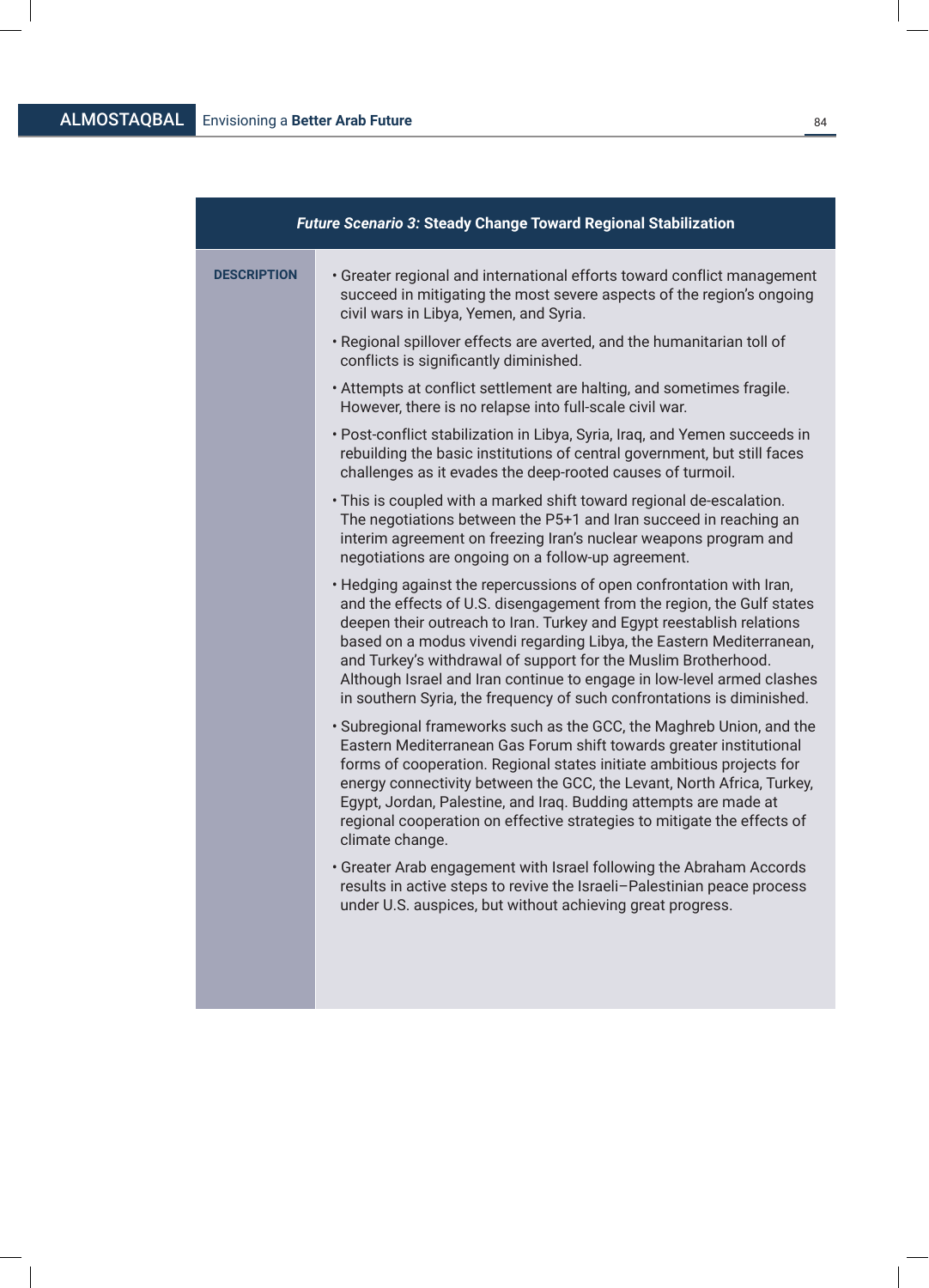| <b>TRENDS</b>       | Previous trends mitigated.<br>• De-escalation of conflicts in Syria, Libya, and Yemen, even though<br>settlements remain elusive.                                                                                                                                                 |
|---------------------|-----------------------------------------------------------------------------------------------------------------------------------------------------------------------------------------------------------------------------------------------------------------------------------|
|                     | • The absence of a regional security architecture is mitigated by deeper<br>outreach efforts between regional rivals (the Gulf states and Iran,<br>Egypt, and Turkey).                                                                                                            |
|                     | • Trends toward militarization continue but are mitigated by regional<br>confidence building measures.                                                                                                                                                                            |
|                     | • The looming impact of climate change prompts a number of countries<br>in the region to reformulate their development models.                                                                                                                                                    |
|                     | . Although the root causes of radicalization linger, the terrorist threat<br>to regional security is contained. The region does not witness the<br>reemergence of an ISIS-like group, and the scope of the threat posed by<br>various terrorist groups is increasingly localized. |
|                     | • Although the deep-seated deficiencies in governance persist, the region<br>avoids a reoccurrence of another wave of Arab uprisings, allowing<br>space for gradual economic modernization and social liberalization<br>efforts to continue.                                      |
| <b>WEAK SIGNALS</b> |                                                                                                                                                                                                                                                                                   |
|                     | Recent GCC reconciliation with Qatar and tentative diplomatic outreach<br>to Iran can have a constructive impact on the ongoing conflicts as inter-<br>Arab and regional polarization declines.                                                                                   |
|                     | Turkey's shift toward a more compromising posture vis-à-vis both Iran<br>and Egypt further contributes to regional de-escalation.                                                                                                                                                 |
|                     | Increasing Arab engagement with Israel may pave the road toward a new<br>peace process on the basis of the Arab Peace Initiative of 2002.                                                                                                                                         |
|                     | The growing cooperation between the regional powers as manifested in<br>the August 2021 Baghdad Conference can achieve inroads in security<br>cooperation and collaboration over reconstruction.                                                                                  |
|                     | In the same vein, the tripartite cooperation between<br>Egypt, Jordan, and Iraq may expand to include Syria in conjunction with<br>its reintegration into the Arab fold.                                                                                                          |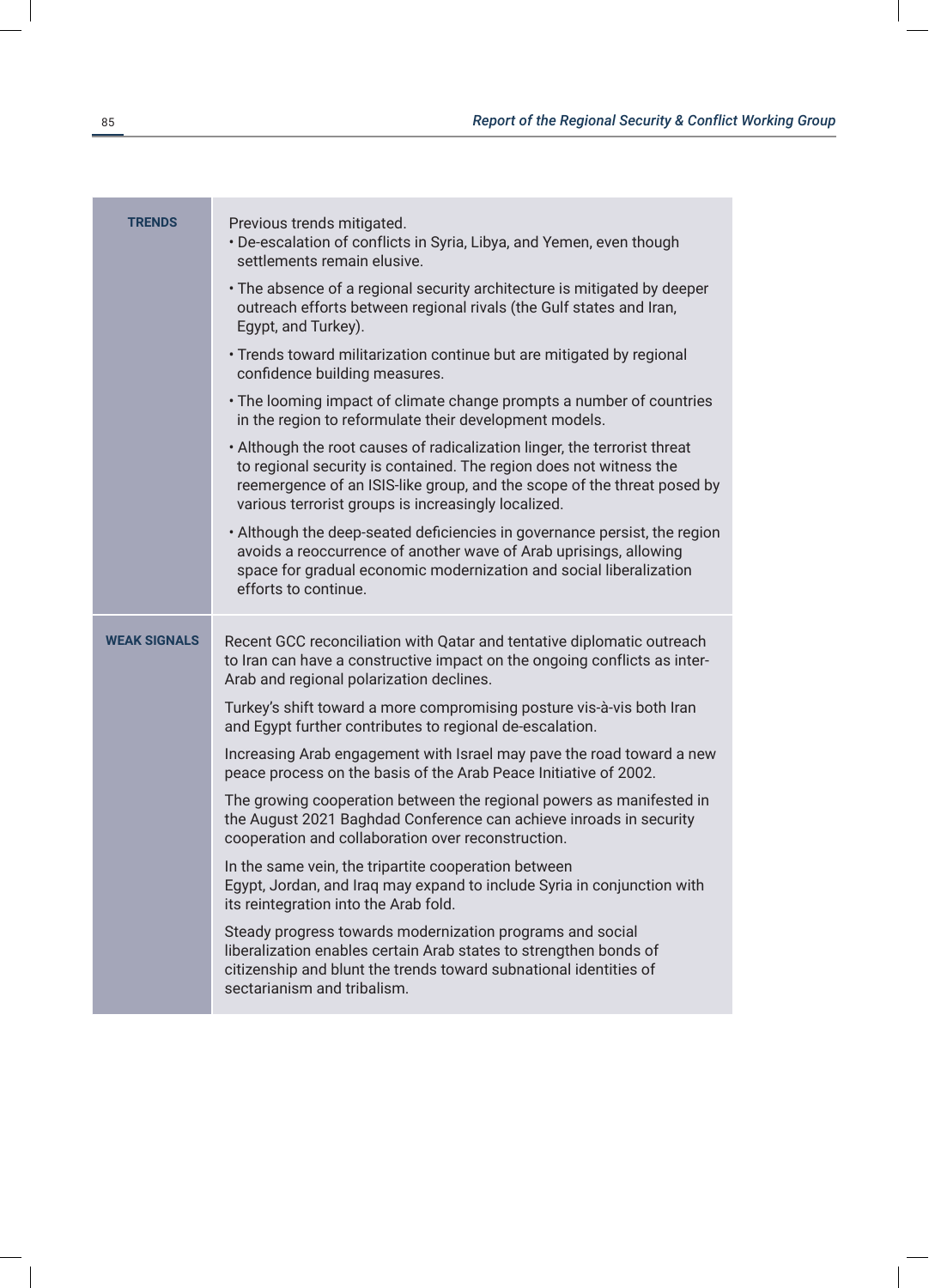# ALMOSTAQBAL Envisioning a **Better Arab Future** <sup>86</sup>

|                    | <b>Future Scenario 4: Regional Transformation / Arab Revival</b>                                                                                                                                                                                                                                                                                                                                                                                                                                                                                                                                                                                                                                                                                                                                                                                                                                                           |
|--------------------|----------------------------------------------------------------------------------------------------------------------------------------------------------------------------------------------------------------------------------------------------------------------------------------------------------------------------------------------------------------------------------------------------------------------------------------------------------------------------------------------------------------------------------------------------------------------------------------------------------------------------------------------------------------------------------------------------------------------------------------------------------------------------------------------------------------------------------------------------------------------------------------------------------------------------|
| <b>DESCRIPTION</b> | • Greater engagement between regional powers through direct<br>diplomacy, regional cooperation, and deeper forms of 'regionalism'<br>result in entrenching norms of sovereignty, noninterference, attempts<br>at devising frameworks for regional security, and a greater sensitivity to<br>aspects of human security.<br>. This gradual process results in mechanisms for early warning, conflict<br>prevention, and resolution. Over years of rapprochement, the region<br>moves toward deeper cooperation on functional issues such as energy,<br>post-war reconstruction, and climate change.<br>. Political change within both Israel and the Palestinian Authority revives<br>the prospect of a serious diplomatic process toward a negotiated two-<br>state settlement.                                                                                                                                             |
|                    |                                                                                                                                                                                                                                                                                                                                                                                                                                                                                                                                                                                                                                                                                                                                                                                                                                                                                                                            |
| <b>TRENDS</b>      | Both the trends and signals on which this scenario is predicated remain<br>weak, and in some instances remote. In many ways, the realization of<br>this scenario remains aspirational rather than realistic.<br>Much would depend on how the region reacts to the trend of U.S.<br>disengagement. Current efforts toward de-escalation and regional<br>cooperation can be greatly expanded, thus diminishing the salience<br>of regional conflicts, even if such conflicts are not settled completely.<br>Growing forms of regionalism in technical issues may expand beyond its<br>scope to include security and economic cooperation.<br>Current modernization efforts underway in several Arab states (Saudi<br>Arabia, the UAE, and Egypt) can shift toward a greater emphasis on<br>institutional governance, which in turn can foster gradual opening for<br>political participation and eventually democratization. |
|                    | Realizing the need for a form of democratic and just governance can<br>enable Arab states to break away from a state of endemic legitimacy<br>crisis. The growing awareness among the youth and governmental<br>agencies of the consequences of climate change may produce robust<br>national and regional policies.                                                                                                                                                                                                                                                                                                                                                                                                                                                                                                                                                                                                       |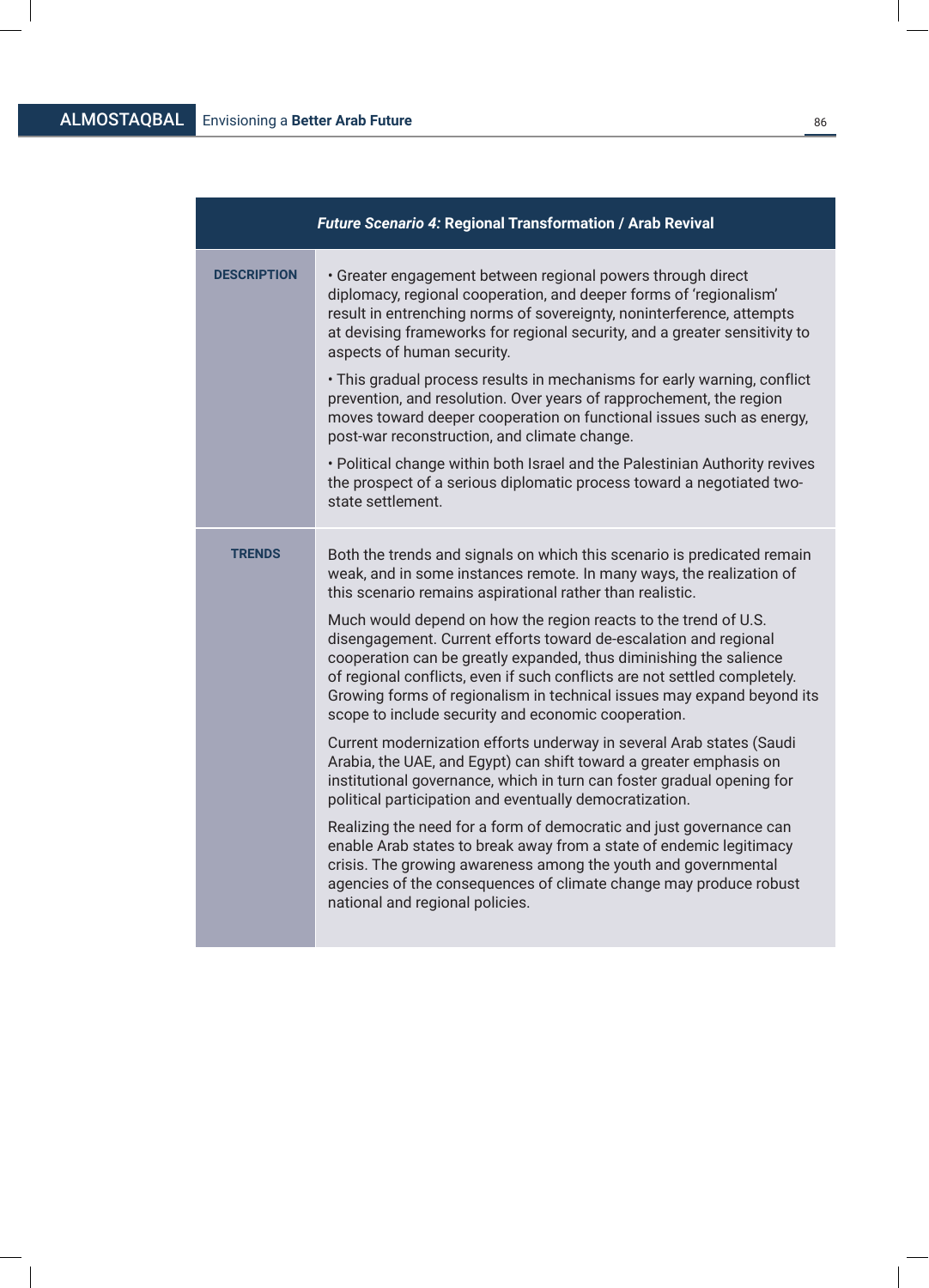# **IMPLICATIONS OF ALTERNATIVE POLICY APPROACHES**

One important thing to keep in mind when considering these scenarios is that the region is not actually on the brink of collapse, and there are numerous assets that can be brought to bear to reverse the possible track of deterioration. However, the scenario of region-wide breakdown remains a distinct possibility, and this should serve as a warning for policymakers and those who are concerned with the region's futures. Even though its signals are weak, efforts should still be focused on how to best avoid this eventuality.

The "transformation" scenario is premised on a region-wide shift toward robust processes of regional conflict resolution, geopolitical de-escalation, and concrete steps toward an inclusive regional security architecture. Although desirable, this scenario remains remote, as it is predicated on a fundamental reversal of current regional trajectories. Not only are the signals pointing to this scenario weak, the types of regional and international leadership required to realize this future remain noticeably lacking. Comparative historical experiences suggest that such a transformation takes decades to actualize. For instance, it took Indo-China and Southeast Asia decades to come to terms with the violent legacy of decolonization, the destructive war in Vietnam, the genocidal regime in Cambodia, and foreign intervention. Similarly, regional transformation in the Balkans was the result of decades-long processes that unfolded in the aftermath of the post-Yugoslavia wars.

The scenario of "steady change" toward regional stabilization remains possible, but nonetheless challenging. Stabilization is not predicated on fundamentally reversing current regional trends. Terrorism and radicalization are likely to remain ever-present factors of the regional security landscape. Similarly, ever higher levels of arms purchases will continue, meaning that the current trend toward greater militarization, in both qualitative and quantitative terms, will continue to form the backdrop to regional security dynamics. However, realizing this scenario is heavily dependent on pursuing alternative policy approaches than those currently adopted. Available assets can be leveraged to constitute a basis to move toward a more stable pattern of regional dynamics. Furthermore, specific policies geared toward stabilization, such as conflict management and arms control, can be tailored to mitigate the negative effects of militarization and conflict escalation. If successful, such policy approaches can consolidate trends toward stabilization and hopefully lay the foundation for the region to move towards a potential transformation scenario in the future.

It is this particular scenario that informs the suggested policy approaches laid out in the final section of this report.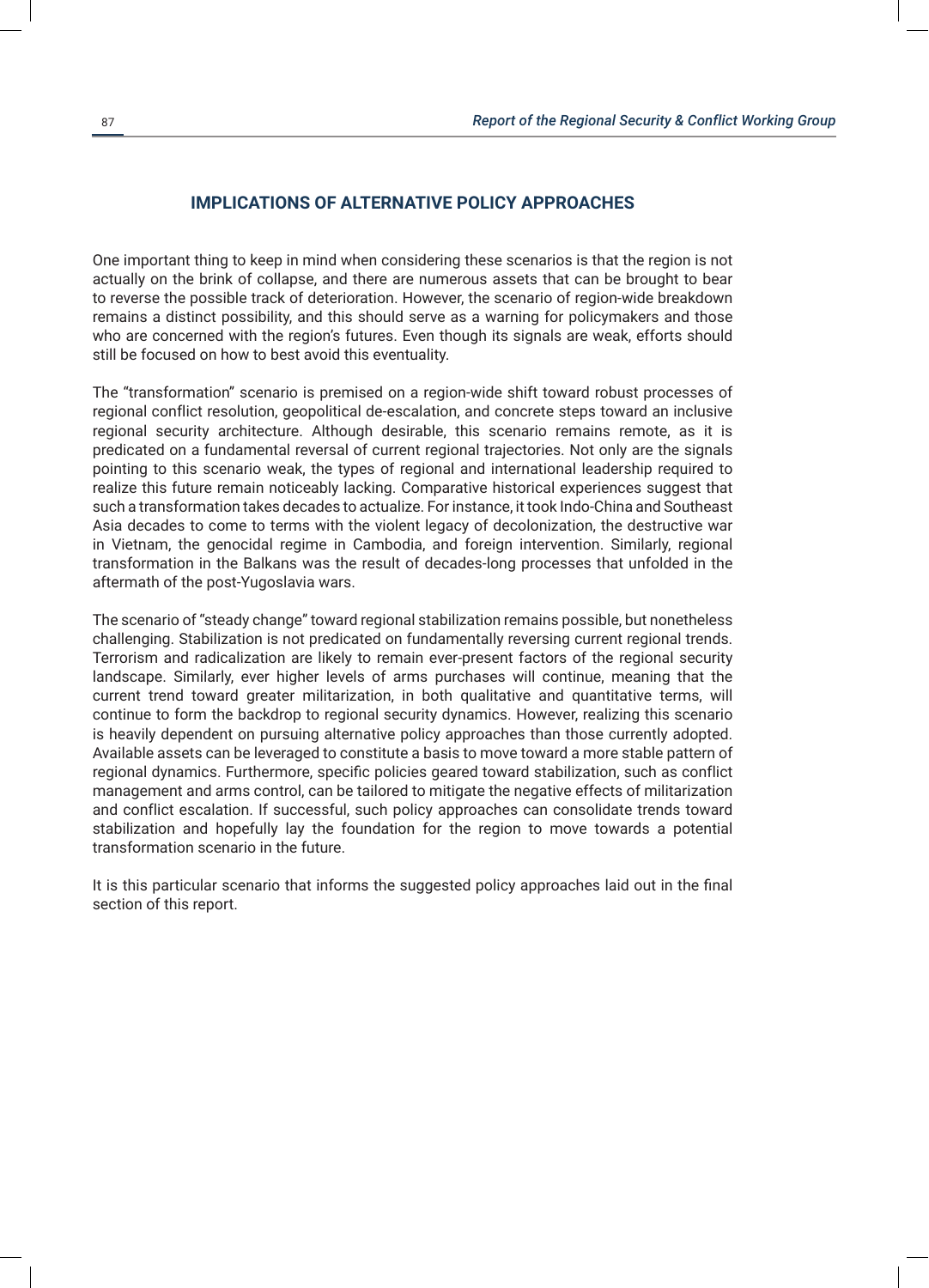# **ALTERNATIVE POLICY APPROACHES**

The following policy approaches are derived from the overall discussions of the working group, based on the assessment of overall trends and potential scenarios as presented above. What is presented is framed in terms of "policy approaches" rather than specific actionable policy measures. Policy approaches are meant to denote broad ranges of specific strategies and actions tailored to particular security issues. Given the complexity of the myriad regional security challenges facing the Arab World, as well as the broad scope of the working group's mandate, it was felt that formulating the report's recommendations in the form of general "policy approaches" is a more fitting response to the overall findings and conclusions entailed in this analysis.

The objective of the working group is to highlight both the need and the urgency to chart alternative policy approaches toward issues of regional security. It is hoped that the following recommendations can constitute a basis for further debate and dialogue among a broad range of stakeholders engaged with issues of regional security in the Arab World; practitioners, researchers, opinion-leaders, policy analysts, and civil society activists. Such a dialogue will hopefully foster a more specific policy focus to address the different political, economic, social, operational, legal, and ethical aspects of policy directed at particular regional security challenges.

As previously mentioned, the policy approaches formulated in this report are intended to focus on the realization of the "steady change" scenario highlighted in the preceding section. The intent is to wean the region away from a potential scenario of continued escalation, and thus possible region-wide breakdown, toward a more positive trajectory of stabilization.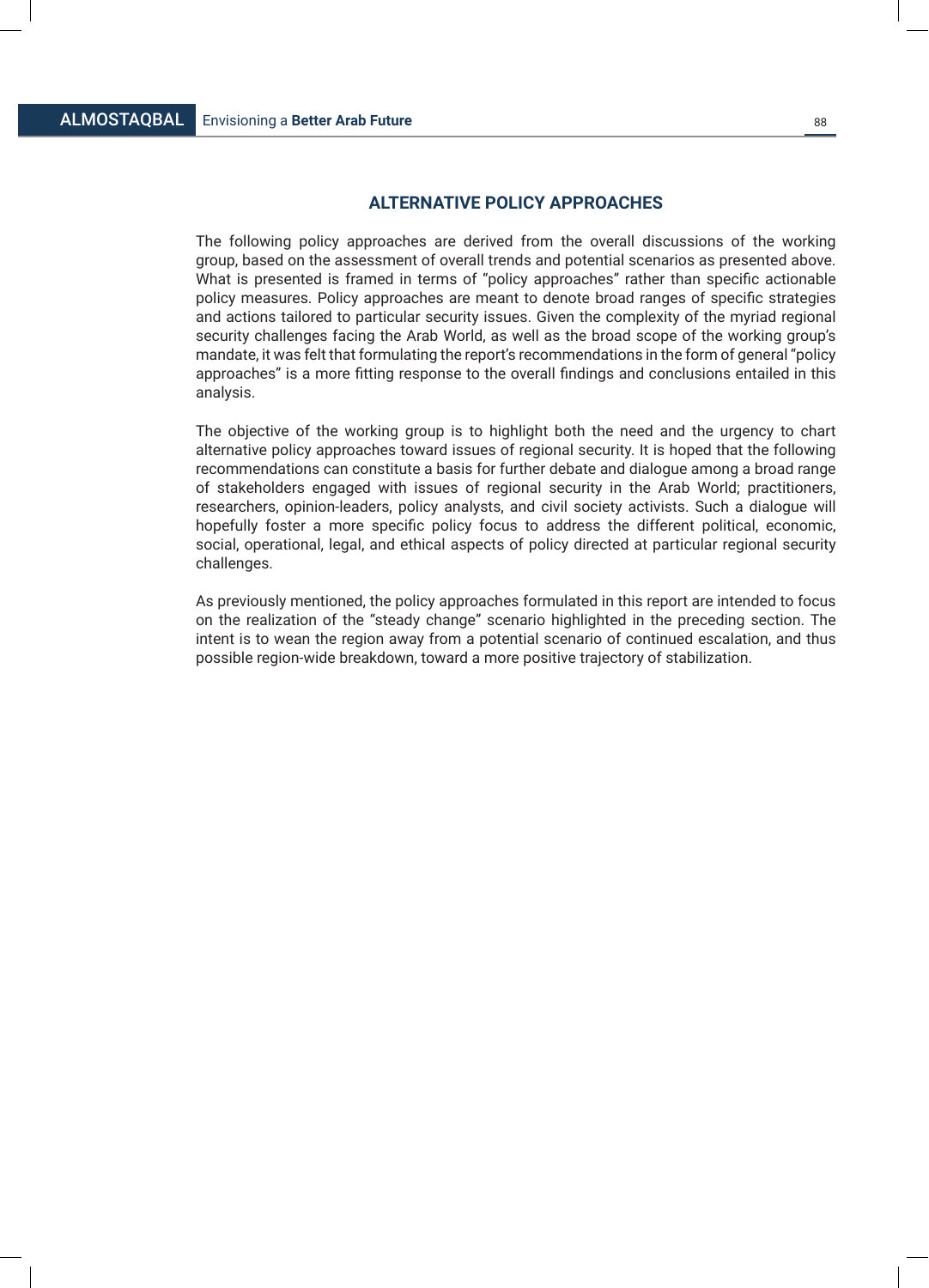#### **Prioritizing National** *and* **Human Security**

The above assessment presents Arab states and societies with a diverse array of challenges that pose a threat to both national and human security. Although often framed as distinct and often mutually exclusive categories of security, it is clear that the complexities of the current regional security landscape mean that national security and human security are in fact inseparable. Nowhere is this reciprocal relationship more pronounced than in the Arab World. Threats to human security often translate into national security threats, and vice-versa (See Table 4).

#### **Table 4: State Security and Human Security Intertwined**

National security refers to addressing threats to the territorial integrity and vital interests of the state. It is often framed in military and hard security terms, yet the concept is broad enough to encompass a wide array of threats to the state's survival and the prosperity and well-being of its people. In this report, national security is stressed on both the levels of specific security challenges facing individual states as well as challenges emanating from the overall condition of regional instability. As some Arab countries are facing the threats of collapse and disintegration, others are encountering the threats of poor governance, terrorism, and political instability (rooted in the chronic crisis of legitimacy), in addition to threats posed by other rival states.

Human security is a conceptual framework that seeks to redress the overemphasis on state-centered security in the realm of policymaking. It encompasses a wide range of interconnected issues that affect the political, economic, and cultural rights of individuals, as well as their overall well-being in terms of material and physical security. Most recently, issues such as environmental rights have grown in significance due to the burgeoning threats of climate change and resource scarcity. In the Arab World, such issues have been marginalized, with much of the focus devoted to addressing threats to national security, and by association "regime security". Yet, it has been obvious that issues like human trafficking; migration and refugees; climate change; and deprivation resulting from armed conflict have significant implications for human security as well as national and regional security.

Given the linkages between both human and national security, it would be unrealistic to explore the various possibilities of the region's conflicts and security without including both aspects in an integrative policy approach. Furthermore, examining the threats to Arab human security can indicate areas of cooperation and collaboration between regional adversaries provided that most of these threats, especially those of the environment, are transnational in nature.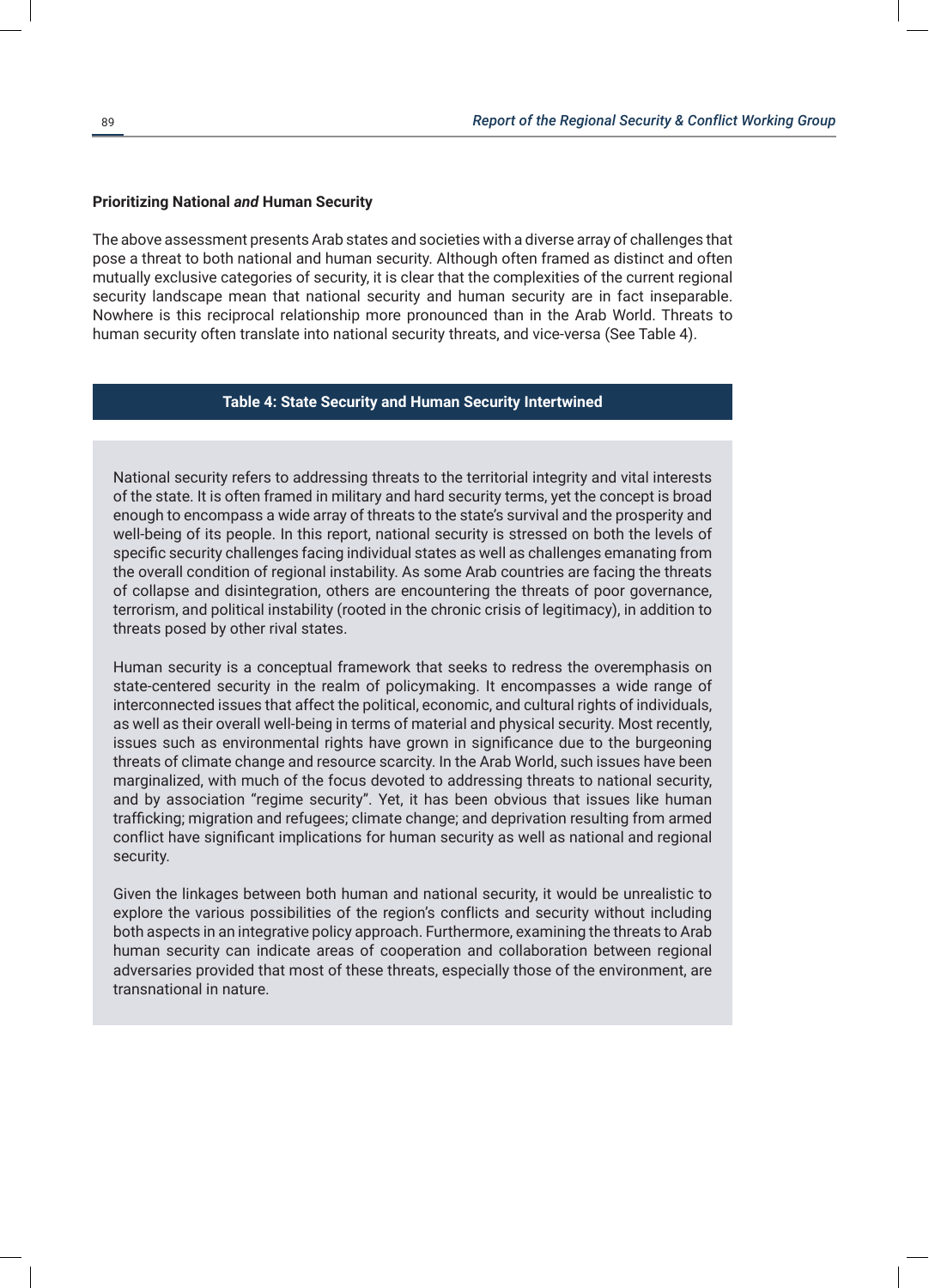As wars have raged across the region for over a decade, the threats to human security have multiplied. Since 2011, there has been a tragic reversal of the human security gains that had been achieved in the Arab World in the preceding two decades. It was in the twenty or so years prior to 2011 that the number of people living in a state of chronic hunger decreased and states were able to launch developmental programs to enhance the lives of a significant proportion of their populations.

To reverse the lasting devastating impacts of conflicts on human security, the following dimensions should be incorporated in the stabilization process:

- *• Economic:* Ensuring that people are free from want by providing employment and decent incomes with functioning infrastructure.
- *• Health:* Providing basic and universal health services especially to the victims of violence and establishing programs of rehabilitation.
- *• Personal:* Ensuring the safety of citizens by reducing violence and crime.
- *• Political:* Raising the level of political participation within an inclusive framework and ensuring basic human rights and removing discrimination based on ethnicity, race, or political orientation.
- *• Food:* Ensuring that enough nutritious food is available and accessible at all times for all people.
- *• Environmental:* Mitigating threats posed by the deterioration of natural resources and the consequence of environmental degradation on food security and the safety of the people.
- *• Community:* Ensuring the integrity of local communities.

Whereas several of these aspects are to be tackled by the individual concerned states, some of them can be achieved through regional coordination, such as economic aid, technical assistance, and collective measures; consider for example transnational aspects of environmental deterioration and terrorism.

The myriad challenges to both human and national security thus touch on a number of emerging policy issues, each of which needs to be addressed through a carefully considered approach in order to begin to envision alternative futures for regional security. Incorporating human security dimensions in policymaking on the state level can thus provide for a broader concept underpinning regional security policies. The need to harmonize notions of human security and state security has become more pressing given the escalating human cost as a result of statecentric regional security approaches.

#### **A Holistic Approach to Post-Conflict Stabilization and Reconstruction**

As conflicts in the Arab World turn toward de-escalation and hopefully toward a political settlement, the challenges of post-war reconstruction have become more apparent and more pressing. Four countries caught up in conflict—Syria, Libya, Yemen, and Iraq—will face the urgent task of post-conflict reconstruction in light of the current power dynamics domestically, regionally, and internationally. Reconstruction is not a process of physical rebuilding of infrastructure. It is by design a political process, and the interplay between political and economic factors is essential for determining the prospects for postwar stabilization and reconstruction, especially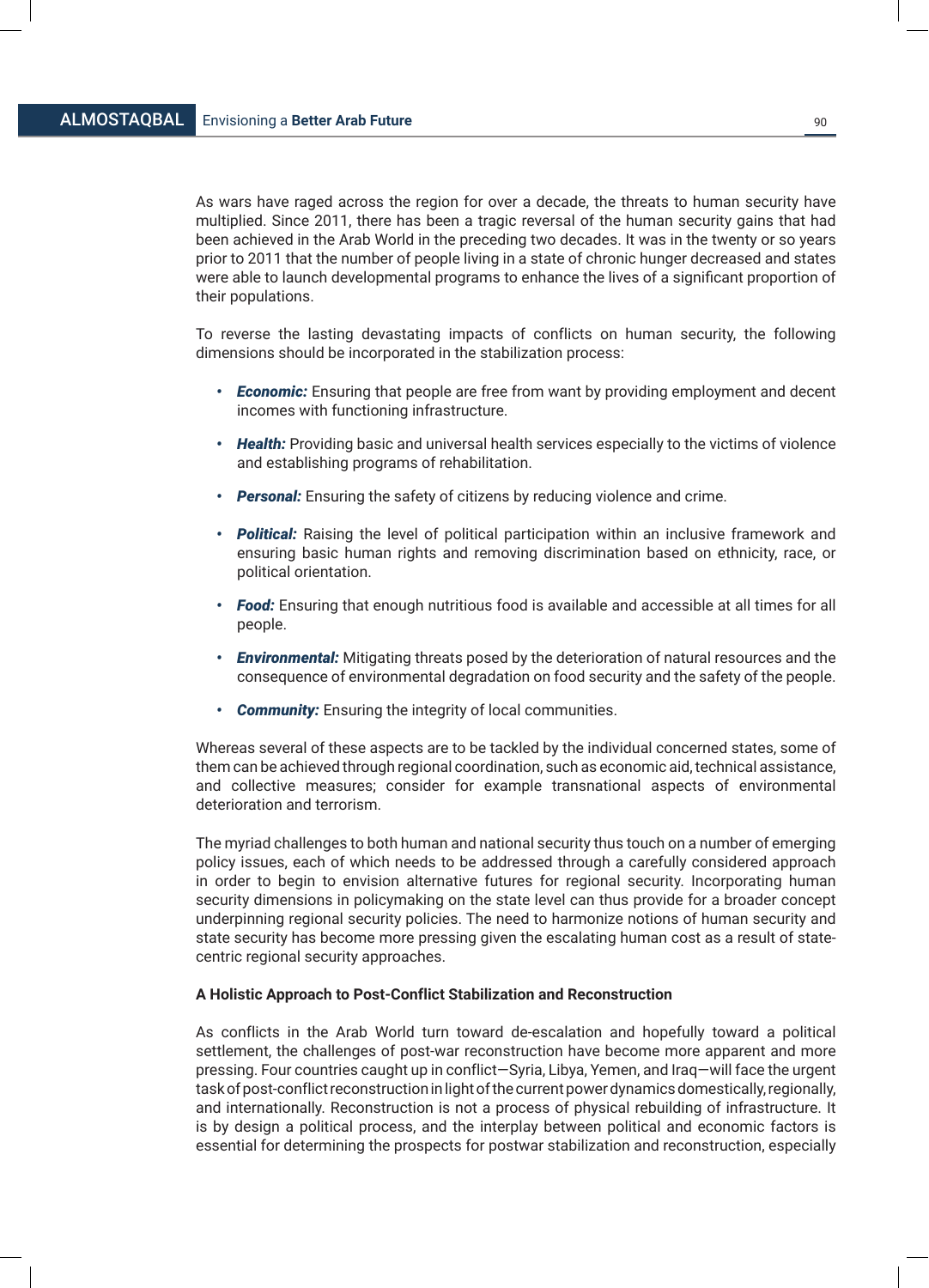in an environment of regional competition like that of the MENA region.45 Most importantly, reconstruction must be integrated into a holistic approach to reconcile the war-torn countries and to address the root causes of conflict, be it ethnic strife, economic marginalization, or political discontent.

Even oil-rich countries such as Libya and Iraq will probably not be able to utilize their resource wealth for an effective reconstruction process unless they address basic institutional questions. These include ensuring the unity and integrity of national bodies responsible for oil production and revenue management. High levels of corruption, security fragmentation, and the persistent dynamics of a war economy can become insurmountable. In Libya, for instance, the conflict between the east and west has virtually paralyzed the oil sector for extended periods of time. Similarly, in Iraq, discord between Baghdad and the autonomous Kurdistan Regional Government hinders the exploitation and management of Iraqi oil resources for reconstruction.

The challenge of post-war reconstruction is more acute in the case of oil-poor countries such as Syria and Yemen, where resources are not readily available. Those countries will require more substantial institutional and political reforms, including putting in place credible law enforcement bodies that can enhance individual security and protect property. Such measures make possible a sustained post-war recovery, which both countries are not likely to achieve in the absence of a political process.

The most probable sources of financing for major regional construction efforts are the GCC and the EU, the former being the more important politically and economically. In this regard, a distinction needs to be made between Syria, Yemen, and Libya. If it succeeds in fulfilling its current mandate, the ongoing political process in Libya can create a mechanism in which the GCC and the EU would be involved, but the cost would ultimately be borne by Libya itself, which can self-finance its reconstruction in the long run. Saudi Arabia will be expected to largely finance Yemen's reconstruction. The situation in Syria is different, however. While the EU has conditioned financial assistance for post-war reconstruction on an inclusive political settlement, the GCC has greater flexibility in this regard. Should there be sufficient political will, the GCC can spearhead the reconstruction efforts in Syria. However, this needs to be done within the context of a package of interlinked and sequenced economic and political measures to fully implement UN Security Council (UNSC) Resolution 2254.

#### **Addressing the Arab Conflict Resolution Policy Deficit**

Amidst the multiple security crises facing the region, Arab approaches to regional conflicts have been marked by a pronounced "policy deficit", thereby lacking the initiative to devise conflict resolution processes within an Arab framework or to contribute effectively to international conflict resolution processes. This is evident in the overall deterioration of the regional security landscape, as well as concerning specific conflicts and conflict resolution processes. This inability to address the region's multiple conflicts within an "Arab" framework has resulted in ceding the initiative to regional and outside actors and the absence of effective Arab input, including with respect to those conflicts that have a direct bearing on the overall regional security of the Arab World; the conflicts in Syria, the negotiations on the Joint Comprehensive Plan of Action (JCPOA), and the ongoing situation in Lebanon providing the clearest examples.

<sup>45</sup> Adly, Alaraby and Awad, Conflict by Other Means: Postwar Reconstruction in Arab States, Malcolm H. Kerr Carnegie Middle East Center, February 2021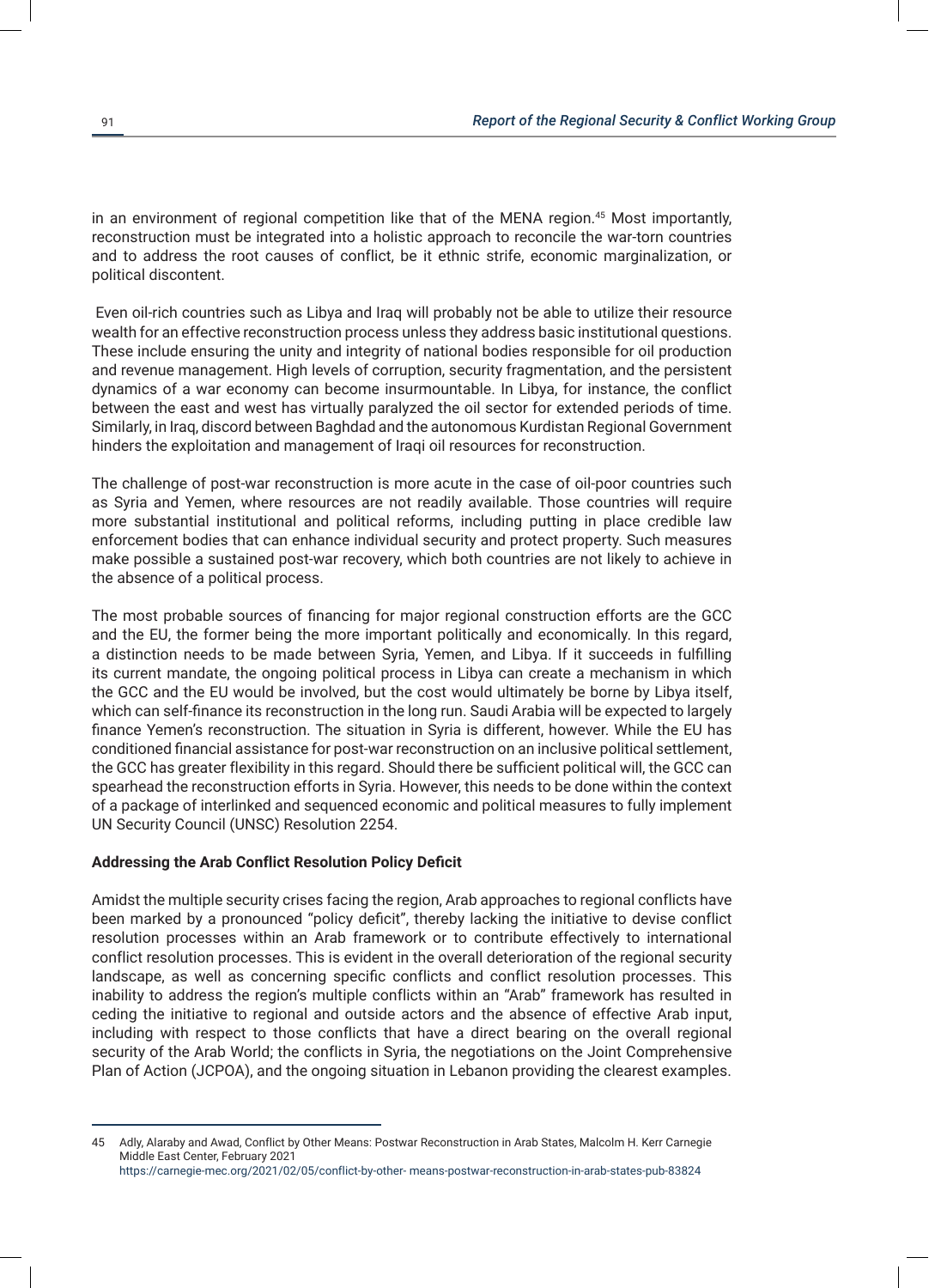Most of the current initiatives to resolve the unfolding conflicts in the Arab World are thus proposed by external actors. Furthermore, the record shows that the region's overall approach vis-à-vis these initiatives has been fragmented and lacking in coherence. Most notably, the GCC did not manage to engage with the 5+1 negotiating process of the Iran nuclear deal. Had there been robust Gulf engagement in the JCPOA process, it would have turned into a stabilizing factor across the region. Arab involvement in supporting the UN-led mediation efforts in Syria, Yemen, and Libya has been uneven. Remarkably, the Russian-led Astana and Sochi process for Syria included Turkey and Iran without any Arab presence.

This does not mean that the Arab World is a passive actor in the area of regional conflict resolution and conflict management. Indeed, Arab regional politics has several historical and recent examples of conflict resolution and conflict management efforts:

#### *• The League of Arab States Arab Deterrence Force (ADF):*

Deployed in Beirut in 1976 during the initial stage of the Lebanese Civil War, the joint force was proposed during the Riyadh summit in the same year. Predominantly led by the Syrian army, it was composed of token contributions from Sudan, the UAE, Saudi Arabia, and Libya. The ADF was mandated to deter the conflicting sides from resorting to conflict again, including the tasks of maintaining ceasefire, collecting heavy weapons, and supporting the Lebanese government in maintaining its authority. Later, as Arab forces withdrew, the Syrian army in Lebanon was the only force in the ADF and was heavily involved in the conflict.

#### *• The Taif Agreement, or the Lebanese National Reconciliation Accord, 1989:*

This was the agreement that officially ended the Lebanese Civil War and laid the groundwork for the post-conflict reconciliation process. The agreement was negotiated by representatives of Lebanese sects and political parties, but it was sponsored and enforced through joint Saudi– Syrian efforts with support from other Arab and international actors.

#### *• Egypt's Mediation Efforts in the Palestine–Israel Conflict:*

Egypt assumed an active role in the Israeli–Palestinian peace process, being actively involved in every major Israeli–Palestinian agreement in the context of the Oslo process. In addition, Egypt has continued to play a major role in negotiating ceasefire settlements between Hamas in Gaza and the Israel Defense Forces in 2009, 2012, and 2014. Furthermore, since the inter-Palestinian division started in 2007, Cairo has led the efforts to help reach national Palestinian reconciliation.

# *• The GCC Initiative in Yemen, 2011:*

This intervention by the GCC led by Saudi Arabia was an attempt to manage the transition in Yemen. Signed in Riyadh in November 2011, the accord ended the thirty-three-year rule of Ali A. Saleh. Supported by the UNSC and accompanied by a transitional implementation plan, the initiative tackled several issues in the political transition such as fighting corruption, reforming security sectors, and addressing tribal grievances. Although the Houthi takeover of Sanaa violently ended this process, the initiative was an example of a regionally-led conflict settlement process.

The short-lived Arab observer mission in Syria (December 2012–January 2013) was the only independent Arab initiative on Syria. The goal of the mission was to separate government forces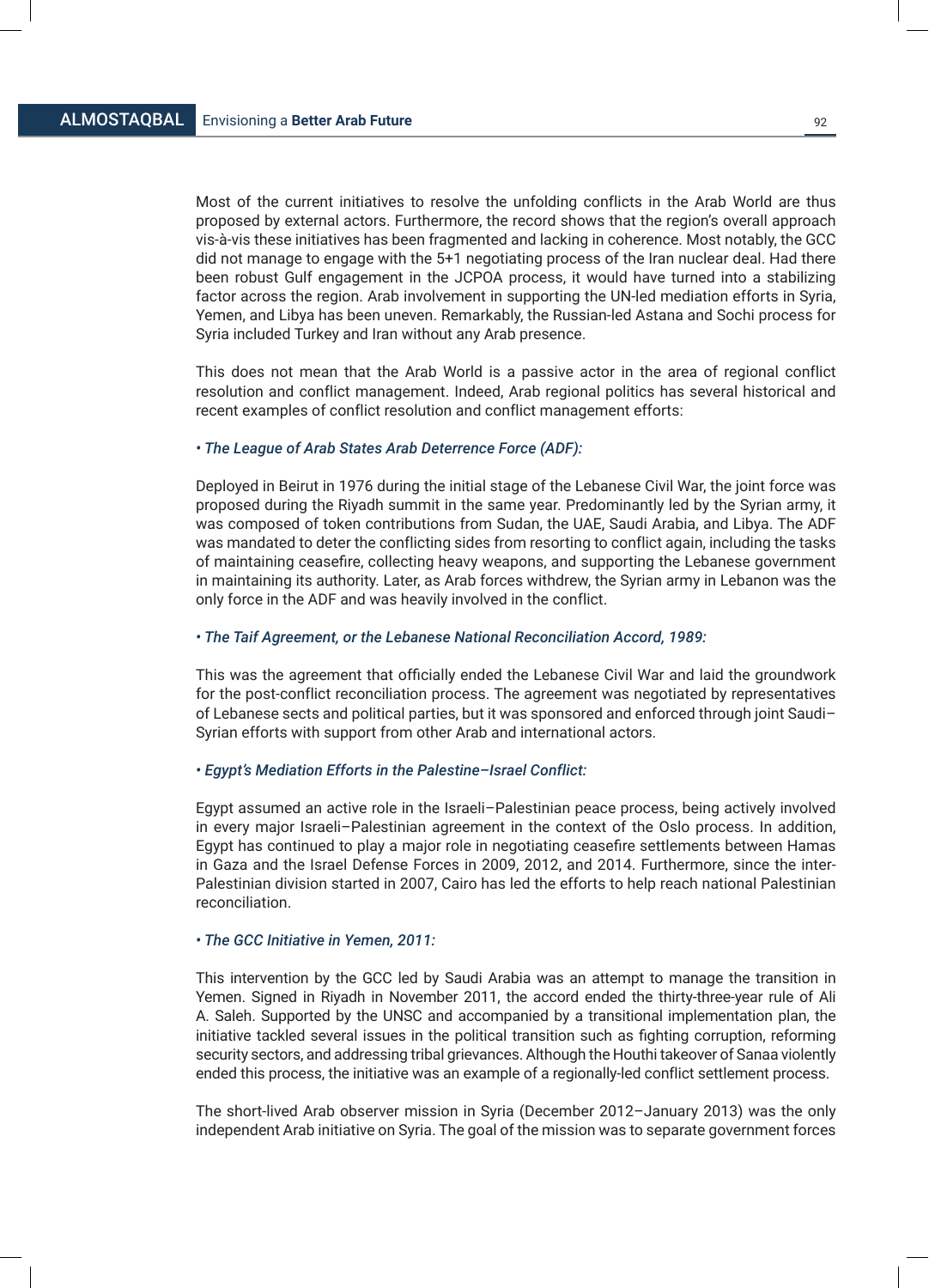from the armed opposition in order to pave the way for a political settlement. Regrettably, the precipitous withdrawal of the mission, only three weeks after its introduction, contributed to the exacerbation of the armed conflict.

Even though these initiatives operated with varying degrees of success, they provide important precedents for regional activism in the area of conflict resolution and conflict management. Such precedents can potentially provide the basis for a more constructive engagement by the Arab region with international conflict resolution processes, and eventually anchor such processes in robust regional frameworks.

#### **Integrating the Practice of Arms Control as a Tool for Conflict Management**

As identified in the assessment of regional security dynamics in the previous section of this report, the increasing militarization of regional conflicts and regional security competition constitutes a profound challenge that must be addressed. Growing levels of militarization have engendered an arms race dynamic that threatens to further destabilize the region's already volatile security environment.

To counter this trend, serious consideration must be given to developing regional arms control approaches that can mitigate the trend toward militarization. As a policy tool, arms control is predicated on achieving security at lower levels of armaments by delinking areas of mutual agreement on different categories of arms from the broader conflict between states. This process is supported by a series of technical and political instruments that enhance the prospects of success of such processes and their sustainability, including verification, confidence-building measures, and greater transparency with respect to qualitative and quantitative aspects of weapons systems, as well as military and security doctrines. As such, arms control is a tool of conflict management; states engage in a political and technical process to mitigate the effects of militarization without necessarily resolving the core differences between them, the JCPOA negotiations between the P5+1 and Iran being a primary example in this regard.

The Middle East region does have some limited experience with arms control processes. It is noteworthy that the proposal to establish a weapon of mass destruction-free zone in the Middle East emanated from a regional initiative proposed by Egypt, and is now universally adopted by the international community as the framework for addressing the region's proliferation challenge<sup>46</sup>.

This underscores how serious regional initiatives to address the myriad security challenges facing the Arab World, and more broadly the MENA region, can be advanced to galvanize broad regional and international support. The JCPOA process involved a highly complex set of negotiations addressing the political, technical, legal, and financial aspects of the Iranian nuclear program, and the sanctions regime imposed by the international community against Iran. The Arms Control and Regional Security (ACRS) working group (1992-1995) as part of the Madrid peace process involved serious discussions on arms control measures and confidence and security building mechanisms.

However, to date, most regional states have not integrated the practice of arms control into their regional security policy, confining their engagement in this realm mainly to the multilateral framework of the global nonproliferation regime. Among other factors, this policy deficit in arms control practice accounts for why the most recent international effort to address the threat of

<sup>46</sup> WMD-Free Middle East proposal at a Glance, Arms Control Association, December 2018 https://www.armscontrol.org/factsheets/mewmdfz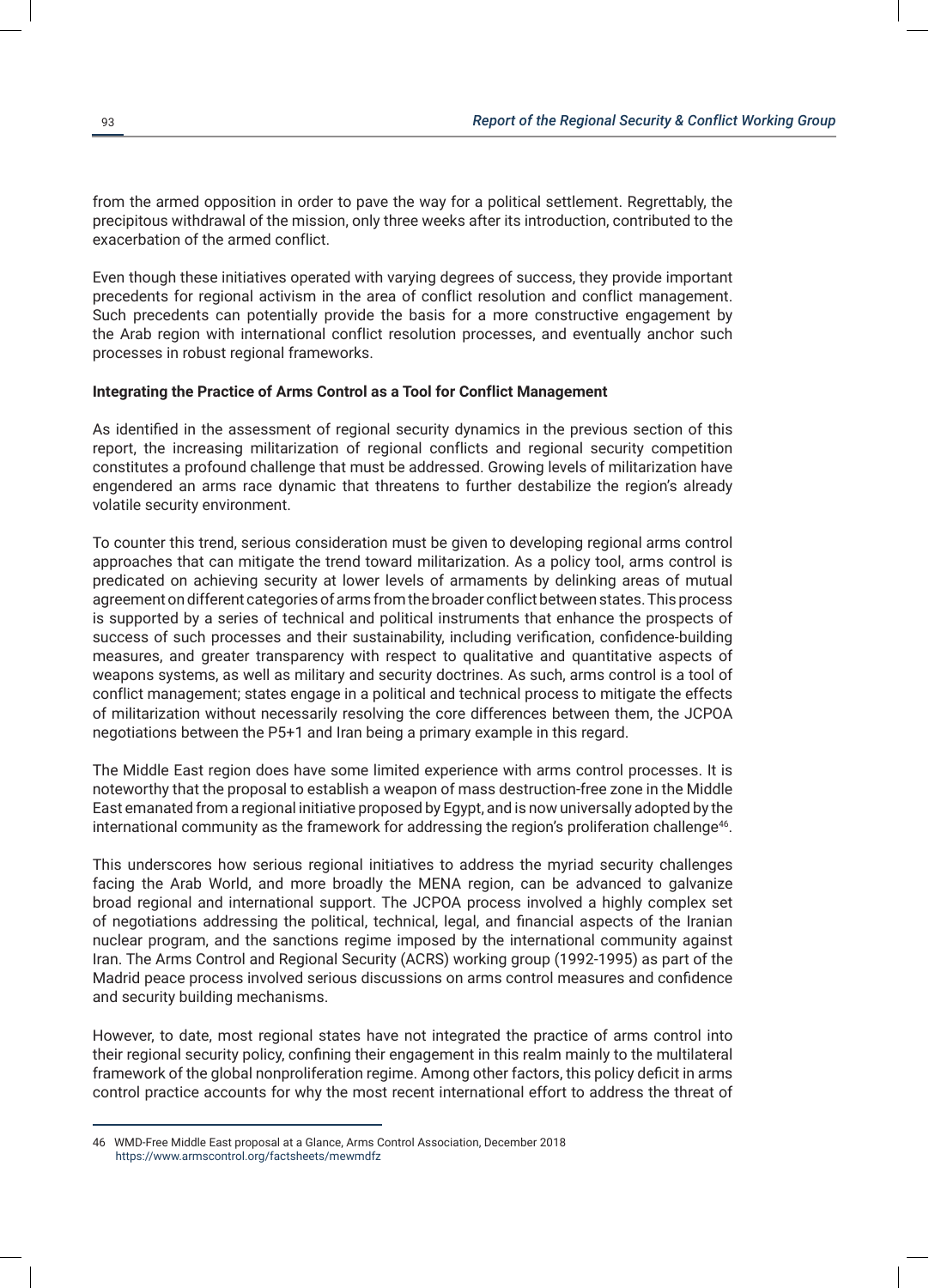weapons of mass destruction in the region to deal with the challenge of Iran's nuclear program the JCPOA—emerged without any serious Arab involvement.

As a result of this policy deficit, the region has been without any viable processes to mitigate the trend towards ever greater levels of militarization, both conventional and unconventional, and the resulting implications for greater regional instability and destructive conflict. This highlights the urgency of developing credible regional approaches that address the many complex technical, political, legal, and regional security aspects of arms control, nonproliferation, and disarmament.

#### **Devising Regional Security Frameworks**

The deteriorating security situation in the region is most reflected in the significant weakening of the traditional regional and sub-regional frameworks of cooperation in the Arab World. The League of Arab States (LAS), the Gulf Cooperation Council, and the Arab Maghreb Union (AMU) are suffering from internal divisions and structural shortcomings. Since the 2000s, several regional arrangements have been proposed by foreign powers. The Union for the Mediterranean was proposed by France in 2008, and the United States proposed the Middle East Strategic Alliance (MESA) in 2017, or the U.S.-led Combined Maritime Forces (CMF) to secure navigation in the Arab Gulf in 2019.

These proposals and arrangements suffer from significant shortcomings. The AMU excludes a large proportion of Arab countries, specifically the GCC and Iraq, plus Iran. The MESA proposal put forward by the Trump administration had as its primary objective countering Iranian regional influence. The CMF is an ad hoc mission that is narrowly focused on maritime security. Most importantly, such initiatives highlight the pressing need to address the vacuum left by the absence of a region-wide security framework, and the weakness of existing frameworks to address the region's chronic security deficit.

The absence of regional security frameworks can thus be identified as a major policy challenge for envisioning alternative security futures for the Arab World and the broader MENA region. Most significant in this regard is the need for a region-wide security framework that brings together the countries of the Arab World with those countries that comprise the non-Arab Middle East: Israel, Iran, and Turkey. Many of the sources of regional instability and geopolitical competition derive from the fault-lines that divide the Arab and the non-Arab Middle East.

As was previously addressed in this report, the roots of these divides are complex and deepseated. The objective behind devising some form of regional security framework is not to solve the root causes of these conflicts, but to create a basis to stabilize the dynamic of geopolitical conflict between these states through a more predictable pattern of strategic interaction.

The core approach behind devising a stable Middle East security architecture is anchored in a set of norms, operational procedures, conflict resolution mechanisms, and a gradual evolving process based on the experience of the Organization for Security and Cooperation in Europe (OSCE) and the ACRS process referenced above. The following principles would constitute the elements of such a framework:

- Giving the priority to disarmament, arms control, and attempting to prohibit nuclear and other weapons of mass destruction.
- A reorientation of the relations between the conflicting regional powers and design confidence-building measures to limit conflicts and enhance cooperation.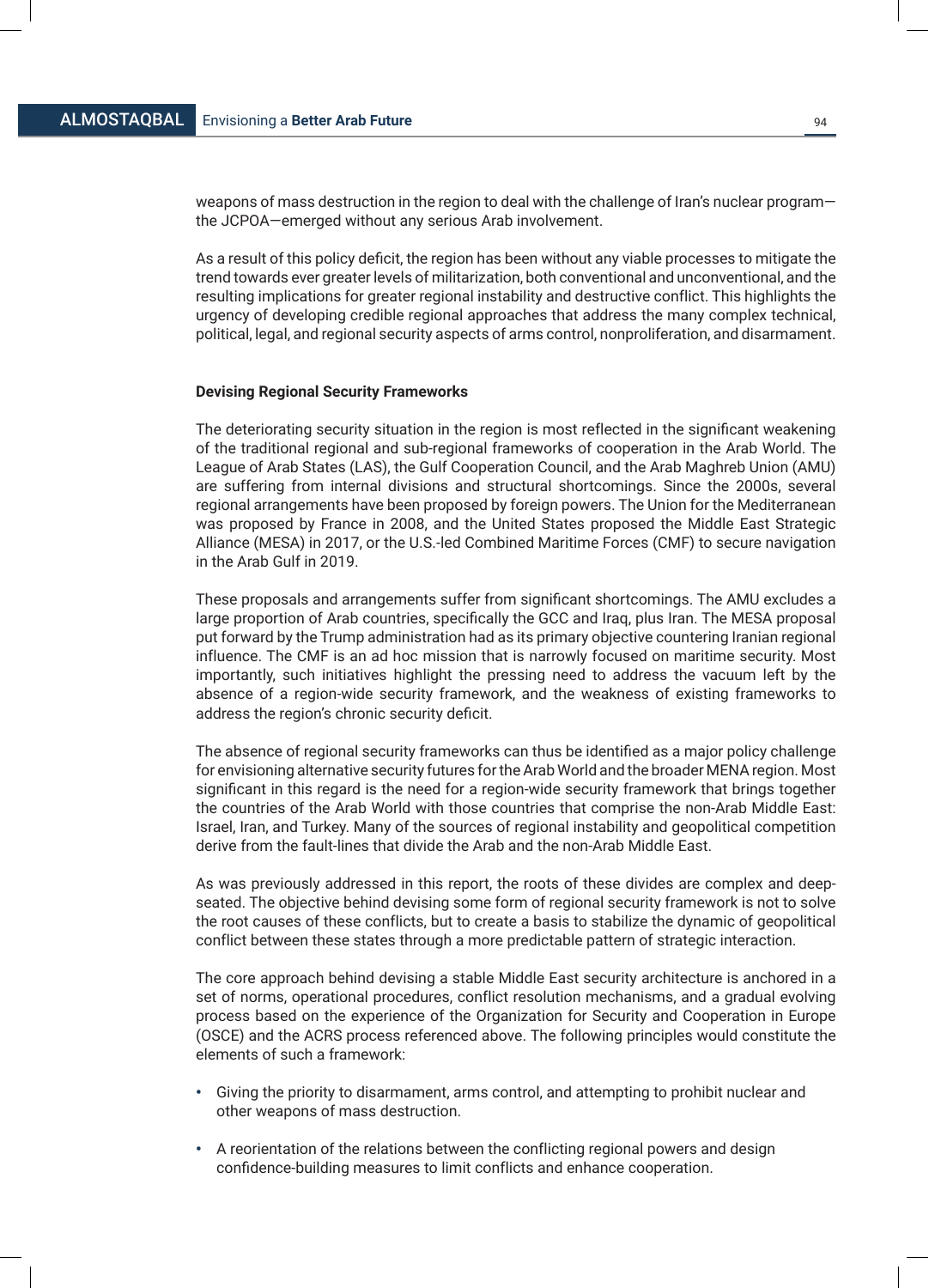- The development of general guidelines for regional practices of both a security and political nature. These could include combating terrorism, the illicit arms and drugs trade, noninterference in the internal affairs of others, and ensuring good neighborly relations.
- Designing a Middle Eastern common human rights declaration to protect human security (the well-being of the individual will lead to the well-being of the community).
- The ME countries need to reach agreements to reach a joint regional security agenda while considering the regional and international threats.
- Establishing proactive diplomatic and conflict resolution missions to settle the conflicts inside the region, stabilizing regional security, and not allowing superpowers the chance to use the region as a proxy battlefield.

#### **Preserving the Tenets of the Two-State Solution**

As was highlighted in the assessment section of this report, the continuing stalemate in the Israeli-Palestinian peace process, potentially bringing about the total demise of the prospects for a two-state solution to the conflict, continues to be a major source of regional instability. The current status quo is deceptive and at the same time unsustainable. The absence of another round of widespread violence since the second Intifada (2000-2005); the outbreak of regional conflicts that have garnered international and regional diplomatic attention (Syria, Yemen, Libya), thus seemingly eclipsing the urgency of reviving the Israeli-Palestinian peace process; and the recent normalization agreements between Israel and the UAE, Bahrain, Sudan, and Morocco, should not lull the region or the international community into complacency.

To the contrary, the continued erosion of the two-state solution as a result of the ever-deeper entrenchment of Israel's occupation of the Palestinian territories of the West Bank and Gaza threatens to transform the nature of the conflict in ways that will only increase the humanitarian toll for Israelis and Palestinians alike, as well as heighten the destabilizing effects of the conflicts for regional security. This was revealed in the latest round of conflict (May 2021), which featured the outbreak of another round of armed clashes between Hamas and Israel; the continuing Israeli-Palestinian violence in East Jerusalem; and the simultaneous outbreak of violent clashes between Jews and Arabs in Israel's mixed cities. Together, these developments point to the ongoing trend of the gradual transformation of the conflict from an Israeli-Palestinian nationalterritorial conflict over the occupied territories of the West Bank and Gaza, to one marked by an ethnic Jewish-Arab conflict over the entire territory between the Mediterranean and the Jordan river. The potential regional destabilizing effects of these trends are profound.

Based on this assessment, it is the recommendation of the working group that the major focus of Arab efforts be toward preserving the tenets for a viable two-state solution to the Israeli-Palestinian conflict. The unfortunate but realistic assessment is that the conditions for such a solution are not present at the moment, and the prospects for their revival are remote in the near term. However, this should not preclude concrete policies that would seek to preserve the tenets of the two-state solution as a minimal objective, until such time that the conditions allow for the resumption of a serious negotiating process aimed at a resolution of the conflict hopefully in the not-too-distant future.

The suggested elements of this approach are as follows. Together, these elements provide the basis for a collective Arab approach, involving different Arab countries as the key stakeholders with respect to various aspects of the conflict.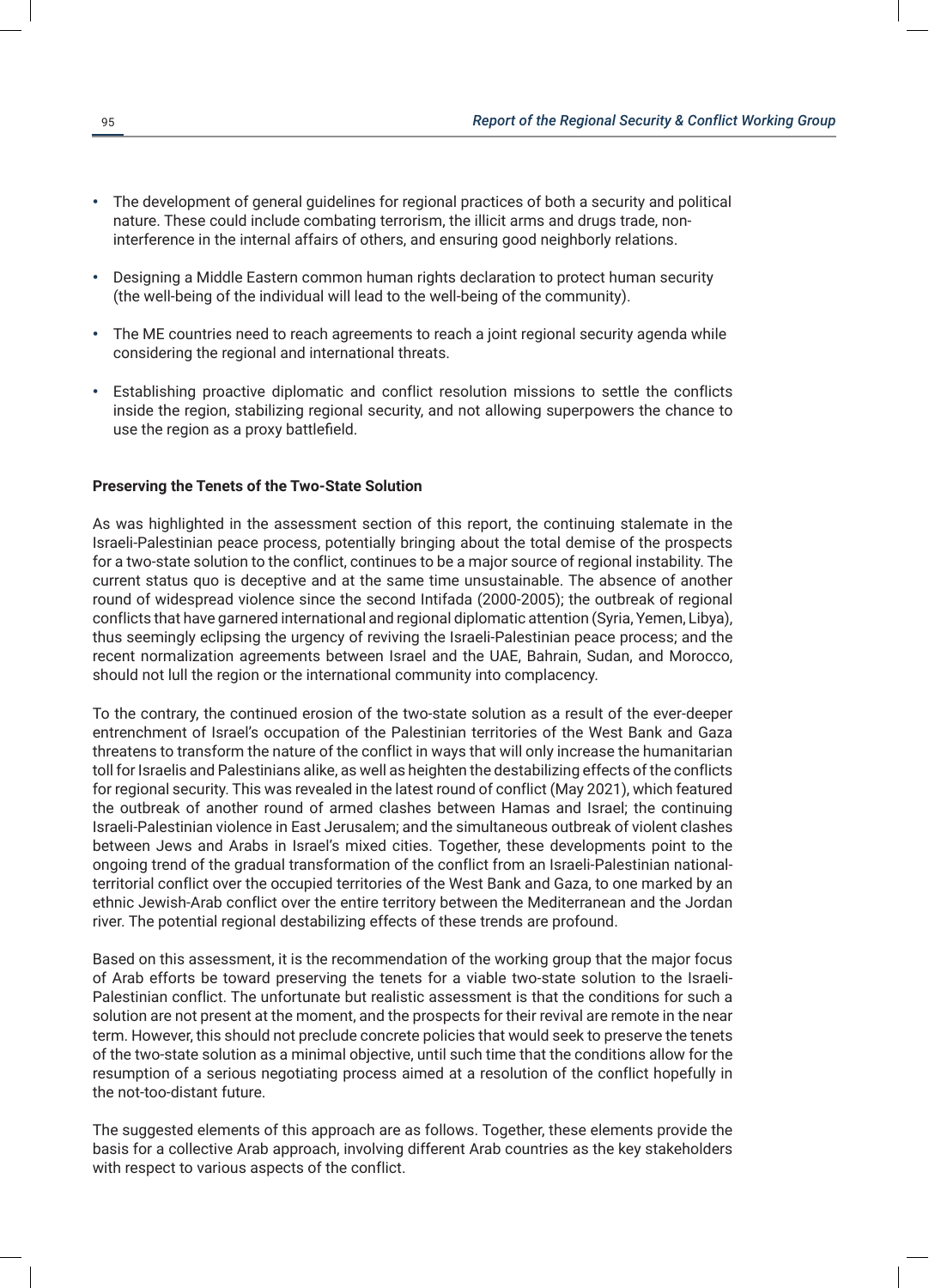#### **Leveraging the Abraham Accords to Revive the (2002) Arab Peace Initiative**

As has been mentioned in this report, the Abraham Accords elicited mixed regional reactions, between those who saw it as undermining the Arab consensus on Palestine and those who viewed it as a novel approach for engagement with Israel. It should be noted that the primary declared objective behind the UAE-Israel agreement—which is arguably the most significant of the recent normalization agreements—was the prevention of Israeli steps towards annexation of the West Bank.

This highlights the potential for leveraging the Abraham Accords to further the prospects of peace. The numerous cooperation agreements that have been enacted in the context of the recent normalization agreements between Morocco, the UAE, Bahrain, Sudan, and Israel in the fields of energy, commerce, and security constitute valuable leverage that can be utilized towards reviving the prospects of a negotiated solution. In particular, the focus should be on reviving the 2002 Arab Peace Initiative (API). At the heart of the API was an approach predicated on providing regional security guarantees for Israel in the context of a just and lasting settlement to the conflict based on ending Israel's occupation of Arab territories, the establishment of a Palestinian state in the West Bank and Gaza Strip with its capital in East Jerusalem, and a just settlement of the Palestinian refugee problem. As such, the API continues to constitute a viable regional framework for a two-state solution to the conflict.

#### **Reinforcing the Diplomatic Parameters of the Two-State Solution**

Perhaps the greatest detriment of the Trump peace plan was that it created a precedent whereby a serious U.S.-backed peace proposal was predicated on a fundamental departure from the basic tenets of a viable two-state solution for the settlement of the conflict. Although notionally based on the two-state formula in that it would entail the establishment of a Palestinian state alongside Israel, the specific provisions of the plan with respect to the territorial aspect, security, Israeli settlements, Palestinian refugees, and Jerusalem contravened the basic parameters of a settlement as enshrined in numerous UN resolutions and the fundamental principles of international law.

The prolonged absence of any negotiations process between Israel and the Palestinians thus highlights the urgency of diplomatically reinforcing the basic tenets of the two-state framework in order to foreclose the prospect of future diplomatic initiatives that would seek to accommodate the "prevailing realities on the ground" as was the case with the Trump plan. Such an effort could take the form of different steps including:

- Introducing a new UN Security Council Resolution restating the fundamental principles of a two-state solution. This can be done via the UAE during its upcoming tenure as a nonpermanent member of the Council.
- A new League of Arab States resolution reinforcing the principles of the API.
- Pressing the Biden administration to rectify the decision to relocate the U.S. embassy to Jerusalem. At a minimum, the United States should commit to opening a consulate in East Jerusalem at the earliest possible date.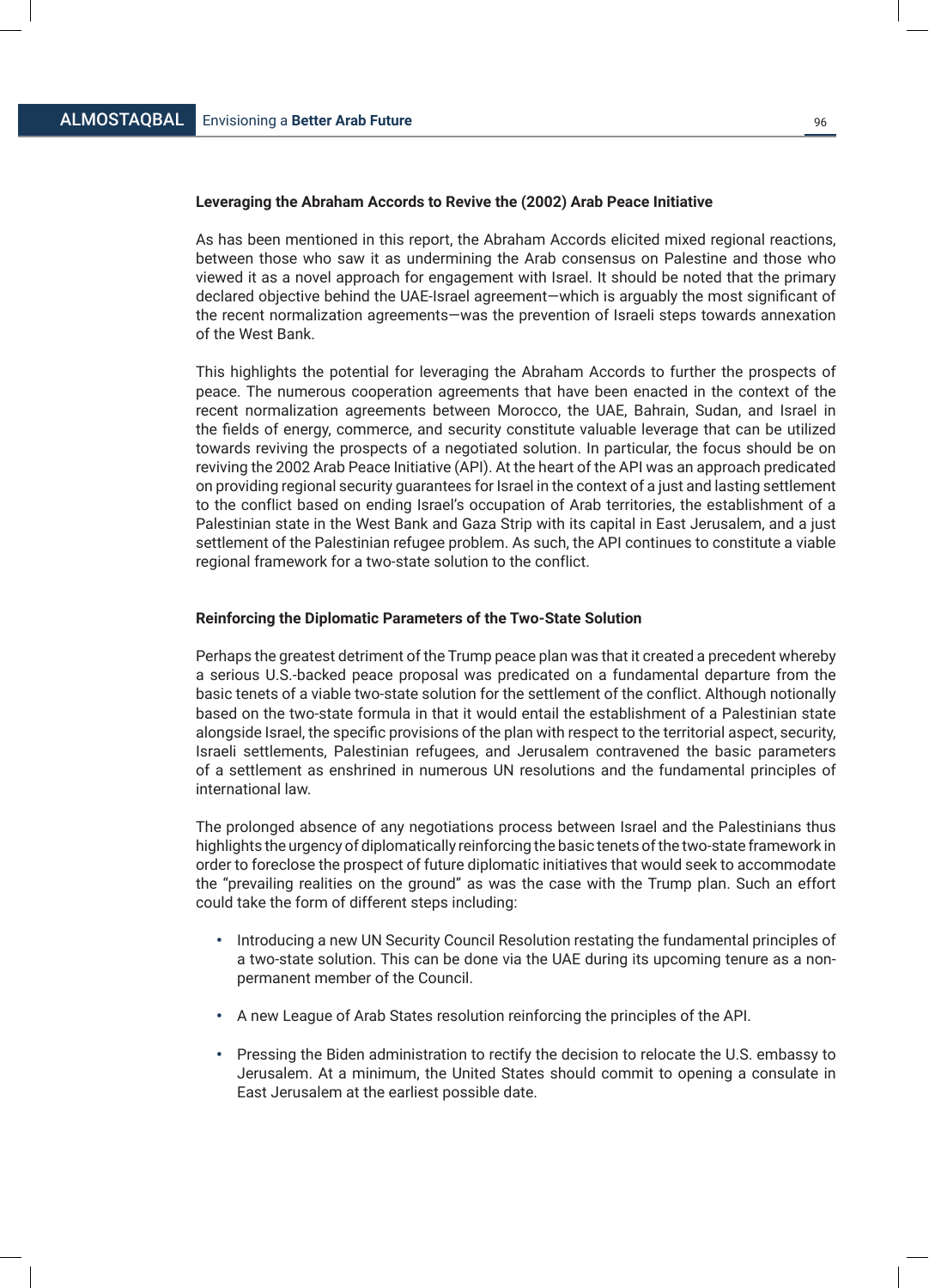### • Supporting efforts toward Palestinian reconciliation:

The ongoing division within the Palestinian national movement between Fatah and Hamas, mirrored in the territorial division between the West Bank and Gaza, constitutes one of the greatest obstacles towards a two-state solution. Various Arab and international efforts, in particular on the part of Egypt, have thus far failed to overcome this division. Greater Arab political support should be provided in order to increase the prospects of success for such efforts.

#### • Stabilizing Gaza:

Currently, Gaza represents the only active front of armed conflict between Israel and the Palestinians. The various Israel-Hamas wars in Gaza since 2008 represent a repeated pattern of conflict caused by Israel's continued siege of the Gaza Strip and the resulting humanitarian toll that this has inflicted on the Palestinian residents of Gaza. Addressing the structural factors related to Israel's policy of closure is imperative not only for relieving the dire humanitarian situation in the Gaza Strip, but also to stabilize the situation of armed conflict that exists between Israel and Hamas. Such efforts should focus on the following steps:

- Supporting Egypt's ongoing efforts towards a permanent ceasefire between Israel and Hamas.
- Augmenting current relief efforts to ameliorate the humanitarian situation in Gaza.
- Supporting a regional push to engage with Israel in order to establish the necessary infrastructure to enable Gaza's commercial engagement with the outside world; the establishment of the Gaza port, industrial zones between Egypt and Gaza, and a territorial link between Gaza and the West Bank.

#### • Sustaining Palestinian communities in East Jerusalem:

The ongoing low-level violence between Israelis and Palestinians in East Jerusalem is a reflection of the transformation of the nature of the conflict as mentioned above. Much of the source of the violence derives from Israel's concerted efforts to uproot Palestinian residents from their homes as part of its longstanding mission to ensure the proliferation of Jewish settlements in East Jerusalem, the recent spate of evictions in the Sheikh Jarrah neighborhood being only the most recent example of this trend.

Sustaining the Palestinians' presence in East Jerusalem is important not only for humanitarian reasons, but also for preserving the Palestinian claim to a capital in the city as part of a two-state solution. Jordan and Morocco have played an important role in this regard. Such efforts require increased support as part of a collective Arab effort to bolster the resilience of Palestinian communities in East Jerusalem through greater humanitarian relief, political and diplomatic support, and financial and legal assistance.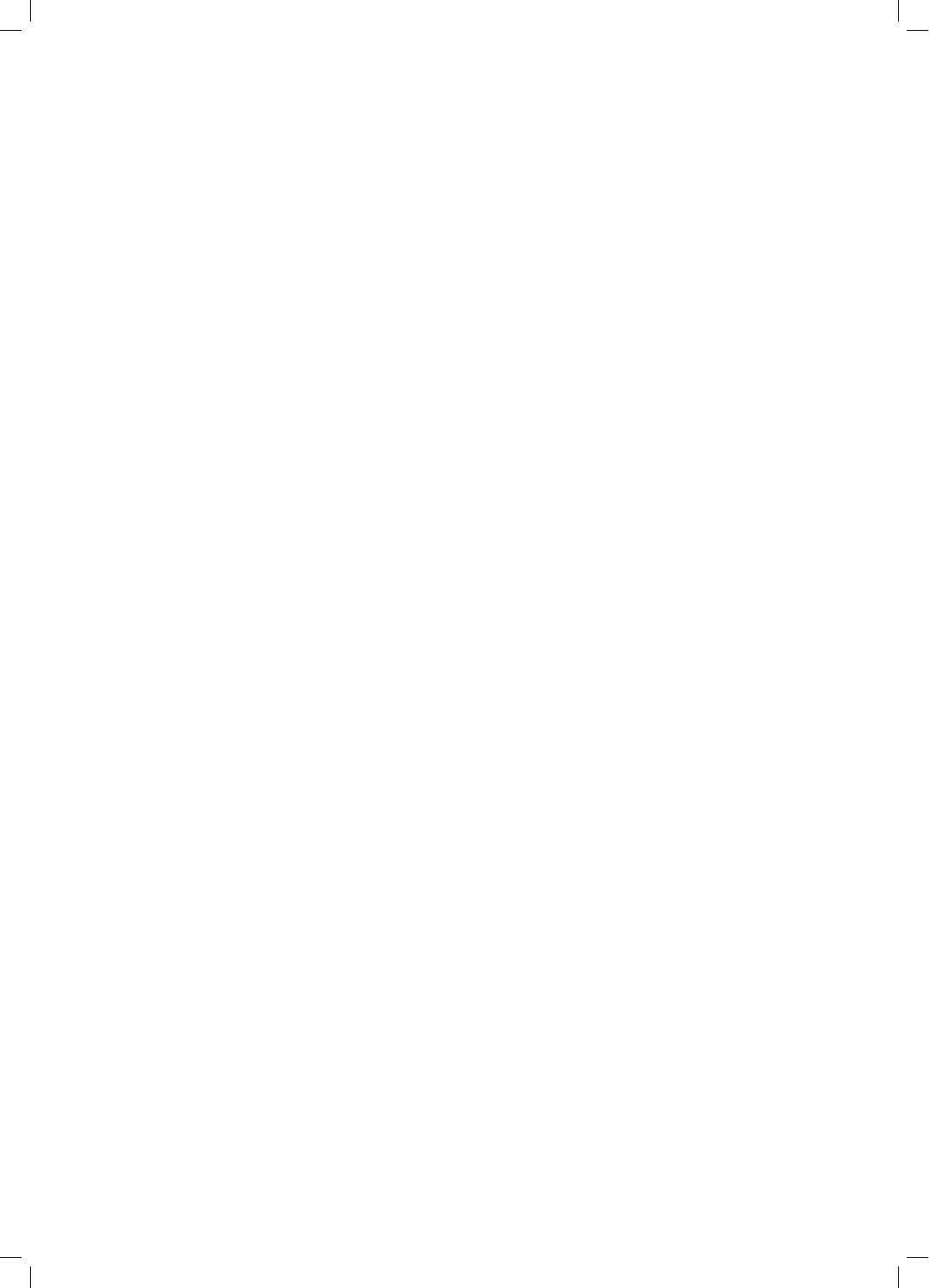# APPENDICES

# **• Appendix A**

Market Control or Market Reform? Pathologies and Possibilities for Private Sector Development in the Middle East

# **• Appendix B**

A New Framing of Social Policies: Why, What, and How?

# **• Appendix C**

Arab Development, Oil Wealth, and Governance: Issues for Discussion

# **• Appendix D**

Rethinking Diversification and Regional Integration: Prospects for the MENA Region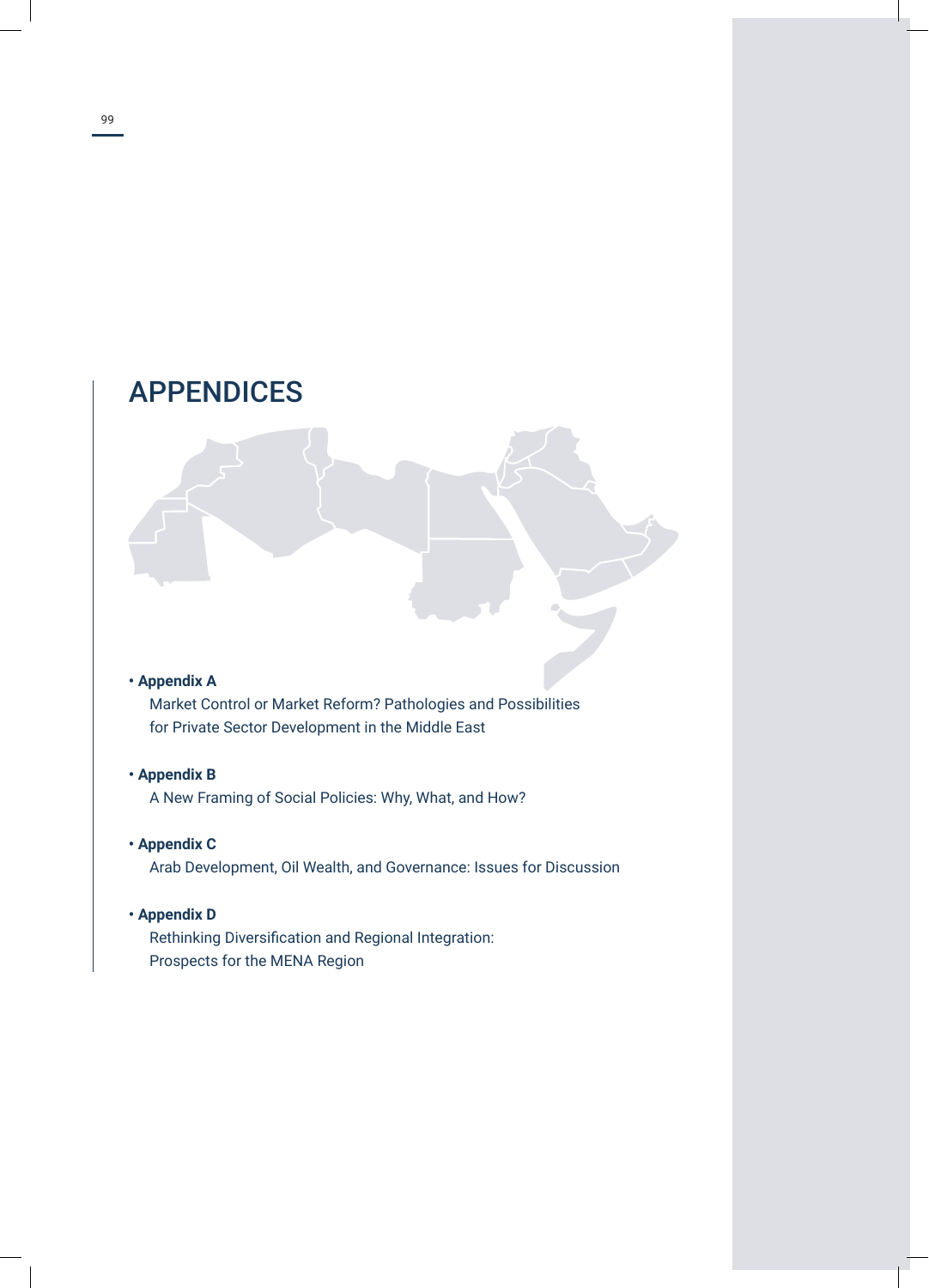

# APPENDIX A

23.11.2019 *A Note for the AlMostaqbal Conference: The Middle East Looking Forward* November 24-25, 2019 Cairo, Egypt

Market Control or Market Reform? Pathologies and Possibilities for Private Sector Development in the Middle East

## Adeel Malik

*Associate Professor and Globe Fellow in Economies of Muslim Societies* Department of International Development University of Oxford adeel.malik@qeh.ox.ac.uk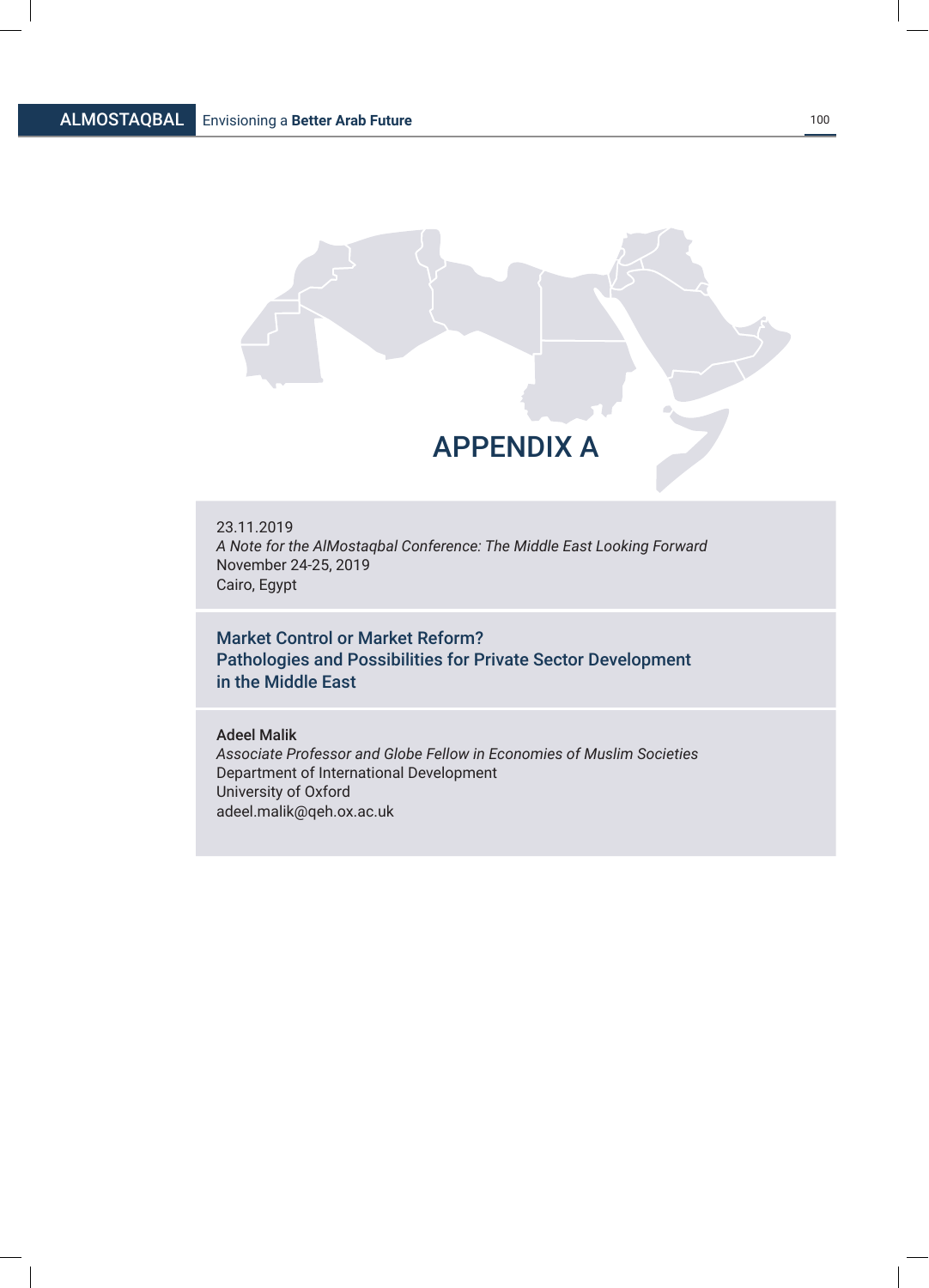# **INTRODUCTION**

After a hiatus of eleven years, the Arab street is mobilizing again. Like the Arab Uprisings in 2010, the current wave of protests in the Middle East are mainly aimed at corruption, unemployment, and lack of social service delivery. The targets of these protests are not just individual rulers, but the underlying political regimes that have supervised a governance model that looks increasingly outdated and incapable of meeting the demands of citizens. It is clear that the mere ouster of rulers or close members of ruling circles will not deliver Arab societies from misrule. It requires a new way of imagining the relationship between the state and society.

Markets sit at the heart of this relationship. It is impossible to discuss the nature, organization, and persistence of regime power without considering the control of markets for political purposes. In reality, Arab societies do not just face political repression, but also the repression of their markets. By such market repression I do not mean the direct intervention of governments to steer markets in ways that serve larger economic purposes for society. Instead, Arab markets are repressed in the sense that they lack the two overriding principles of market functionality acceptable to both liberal philosophers and Muslim intellectual tradition: autonomy and participation. Markets are neither autonomous from political influences nor are they open to participation by all.

Arab markets are important objects of political control. Most rulers fear the emergence of independent economic actors who could initiate political action. This creates the need for a private sector that is only "private" in name. An overriding political objective is to keep economic actors dependent and loyal. Where countries inherited a strong merchant class, such as in Syria, it was imperative for the ruler to replace it with a new private sector that is a shadow image of the state. Historically, Arab states have played a more active role in economic activity. But even when fiscal pressures compelled them to implement donor-supported stabilization and structural adjustment programs, economic activity came to be indirectly controlled through what political scientist Steven Heydemann calls "Networks of Privilege". The period of economic reform has therefore produced a growing concentration of economic power among a handful of actors tied to the regime.

While this growing overlap between economic and political power is well known, we have limited knowledge of the precise way in which cronyism is organized, how it functions, whether it takes different forms across countries, and how it connects with different political settlements. Discussions of this subject remain highly general and impressionistic. Taking cue from a recent volume I have edited with my colleagues Ishac Diwan and Izak Atiyas, "Crony Capitalism in the Middle East", I summarize below the core findings of this volume. This will help situate the discussion in the region's concrete empirical realities. Having set this background, I will proceed to discuss the possibility of transiting out of crony capitalism to a more open and competitive private sector.

#### **Crony Capitalism: What Do We Know, and Why Does It Matter?**

The volume on crony capitalism brings together twenty of the top political economists working on the Middle East. Our objective was to empirically map the nature of political connections among the private sector in key Middle Eastern states and to probe their impact on prosperity through such outcomes as the growth and productivity of firms; employment generation; reliance on subsidies and credit; and sectorial exposure to trade protection, to name a few. Capturing variation across countries, firms, and sectors, we looked at several dimensions of crony capitalism.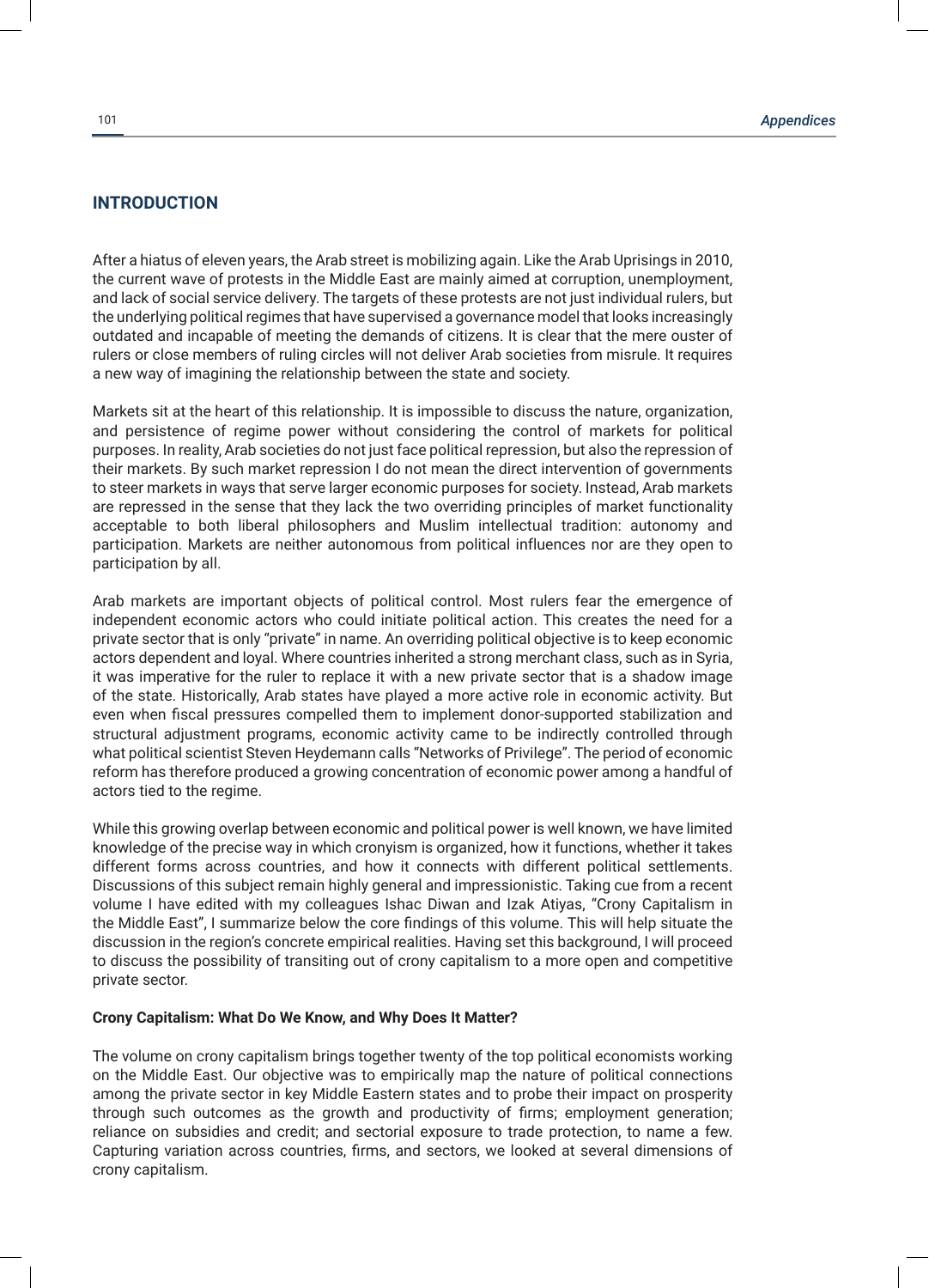We focus on how political connections shaped business performance in Middle Eastern economies during and after the period of economic liberalization. Each chapter offers new insights on the subject that are based on rich empirical analysis and rigorous research design. In the scholarly tradition of Mara Faccio, most papers considered a company as politically connected if the company's shareholders or management included members of parliament; holders of ministerial positions; or were closely related through ties of kinship. In some casessuch as Egypt and Tunisia—such information was more easily available after the Arab Uprisings, when companies owned by the Ben Ali family were confiscated and insider links in Egypt came under public spotlight. In others, such as Lebanon and Turkey, the identification of politicallyconnected firms or sectors had to rely on indirect procedures.

The resulting analysis affords a more fine-grained picture of the extent, variation, and impact of cronyism in selected Middle Eastern economies. We show that about 50 percent of the sectors in Egypt were exposed to politically-connected firms. The corresponding ratio was 40 percent in Tunisia and 22 percent in Lebanon. In general, we find that cronies tend to conglomerate in sectors that are sheltered from competition and susceptible to policy manipulation through various entry barriers. Connected firms tend to conglomerate in nontradable sectors that service the domestic economy, such as the banking, real estate, tourism, distribution, and telecommunications sectors.

Standing out in terms of growth and profitability, these sectors were often selectively opened in the wake of liberalization through discretionary licenses, which were typically awarded to political insiders. There is also evidence to suggest that cronyism has intensified since the liberalization era. Since the late 1990s Egyptian manufacturing has seen a growing exposure to cronyism. While in 1996, there was, on average, less than one crony operating in a typical sector, this number had doubled by the late 2000s. Morocco witnessed a similar upward shift. Since 1993, there has been a steady shift away from sectors facing international competition to sectors that are more easily controlled through discretionary use of regulations.

Crony firms commonly rely on preferential access to finance, energy subsidies, licenses, regulatory capture, non-tariff measures, and privileged access to land. In Egypt, crony firms disproportionately benefited from energy subsidies. Firms owned by the Ben Ali clan had a disproportionately greater presence in sectors that were closed to foreign direct investment and required licenses to operate. Another important mechanism used to privilege insider firms is preferential access to credit. Of the total loans extended to the Egyptian private sector, 92 percent of the loans were extended to politically-connected firms. This extraordinary concentration of credit contributed to the inefficient deployment of capital, starving the rest of the economy from capital.

Finance played a particularly salient role in the Lebanese political economy, where the ruling class directly controlled the ownership of local commercial banks in Lebanon. By contrast, the control of the banking system is more indirect in Morocco, where the regime used indirect corporate governance instruments such as board membership to appoint men close to the ruling circle. Connected actors were also able to capture the privatization process. In Tunisia, the Ben Ali family was able to acquire many privatized firms, and it was mainly these newly acquired firms whose profits witnessed a huge increase after privatization; the non-Ben Ali privatized firms did not enjoy similar profitability. Evidence suggests that the greater profitability of Ben Ali firms was largely attributable to their privileged and protected status after privatization. Connected firms are also often shielded from global competition through tariffs and non-tariff measures (NTMs).

The clearest evidence of the cost of cronyism in terms of lost growth comes from Egypt, where national job creation in the formal sectors in the absence of cronyism could have been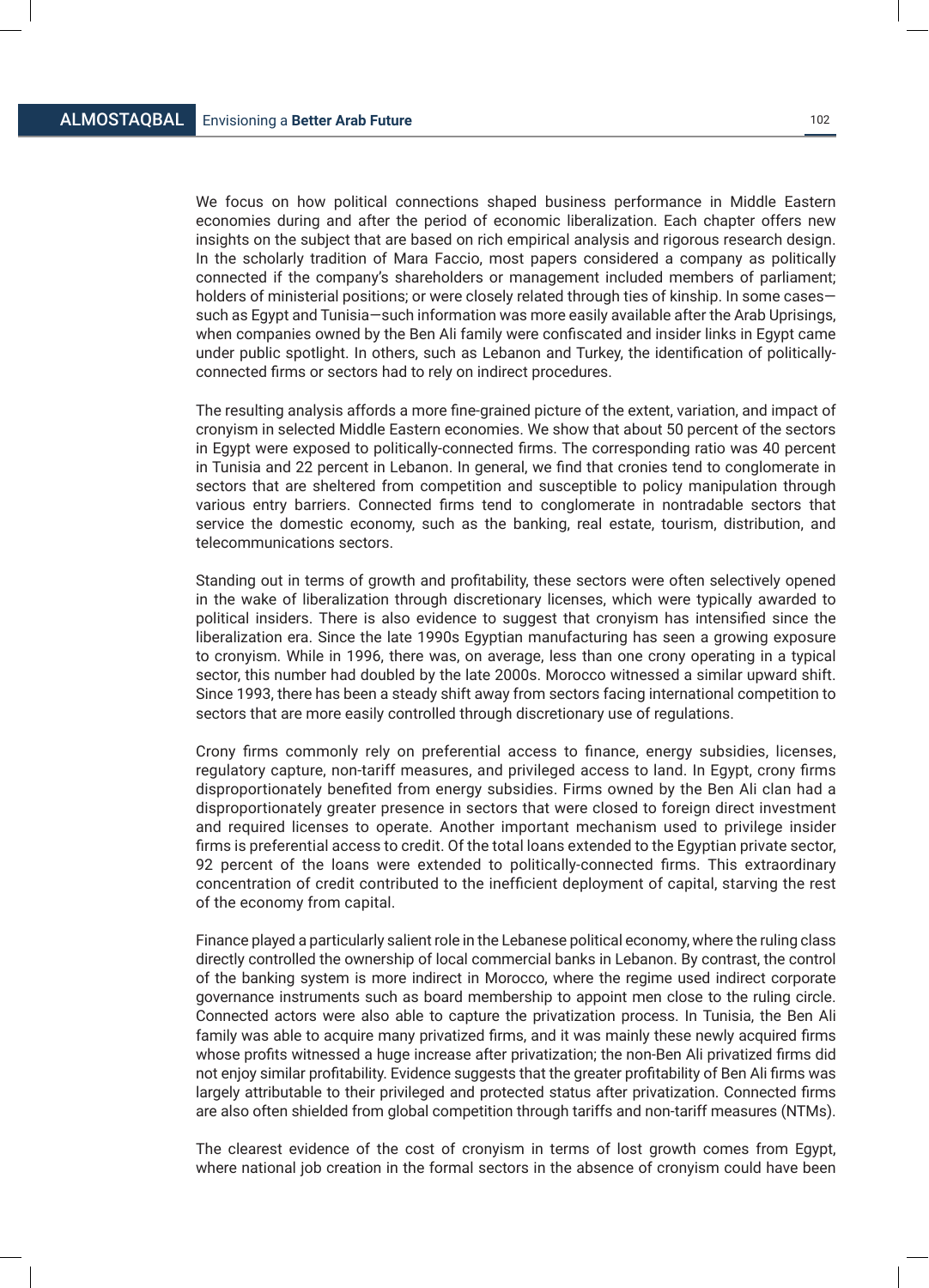heightened by 25 percentage points over a ten-year period. Connected firms in Egypt tend to be larger in size, more indebted, capital-intensive, and reliant on subsidies. In 2010 such firms derived 60 percent of net corporate profits but generated only 11 percent of employment. The overall estimated effects are quantitatively large; employment in the formal sector could have been 25 percent larger in an ideal world of perfect competition.

Evidence from Tunisia is similarly instructive. Firms owned by the Ben Ali clan produced around 5 percent of all private sector output and derived 15 percent of all net private sector profits. The very large firms were hugely profitable. For instance, the top ten Ben Ali firms accounted for approximately 4 percent of economy-wide output and 10 percent of gross profits in the economy. Connected firms represented a paltry 0.1 percent of all firms in these protected sectors but accounted for 10 percent of all jobs, 39 percent of output, and 53 percent of net profits. In Lebanon, the bulk of job creation takes place through large firms who employ around 16 percent of the total labor force. However, on a net basis, job creation is also constrained by the dominance of political connections, as in Egypt. On average, the presence of an additional crony firm in a sector is associated with 6.8 percent fewer jobs being created in that sector.

Clearly, cronyism has imposed significant costs on Middle Eastern economies. Our empirical findings underscore a perverse trade-off between privileges and jobs; while connected firms receive a disproportionate share of privileges, employment is largely concentrated among informal firms. This disconnect represents a key paradox of development in the Middle East.

#### **The Problem of Transition: Moving Toward a Productive, Just, and Inclusive Economic Order**

The mere existence of politically-connected firms is not the overriding challenge of private sector development in the Middle East. The nexus between business and politics is both a pervasive and ubiquitous feature of emerging economies. Even developed economies are not immune to the pitfalls of cronyism. Why is cronyism so harmful for the Middle East? The answer partly lies in the inability of the connected private sector to generate jobs and its ability to pose entry barriers for other firms. Another distinguishing feature of Middle Eastern cronyism is the sheer scale of exclusion. Middle Eastern regimes use blunt instruments for exclusion. Independent businesses are not tolerated. For a firm to thrive it needs to establish partnership with one of the regime insiders. Unlike other countries where cronyism is often an outcome of a two-way relationship between the state and organized business sector, in the Middle East it is borne out of political control of the private sector.

Cronyism is thus fundamentally connected with the political objective function. It is the outcome of a highly politicized structure of the economy where market closure is needed to create economic rent for members of the ruling coalition. This rent is particularly crucial for regime stability in the relatively resource-scarce countries of the Middle East, where rent from natural resources is insufficient to sustain ruling elites and their entourage. Economic institutions are deployed to structure political power. In this milieu, pro-competition reforms and a genuine leveling of the economic playing field can be politically disruptive. It is thus unsurprising that, when faced with the compulsion to institute economic reform, authoritarian regimes have pursued reform in a selective, controlled, and hesitant manner. The overriding objective was to neutralize the political effects of economic reform.

It is common for Western donors to make repeated calls for private sector development through a set of highly technocratic reforms. However, the donor understanding of private sector development is both ahistorical and apolitical. The closest a donor has ever come to understanding the problem of private sector development in the Middle East is when the World Bank issued two key analytical reports: *From Privilege to Competition* (2009) and *Jobs*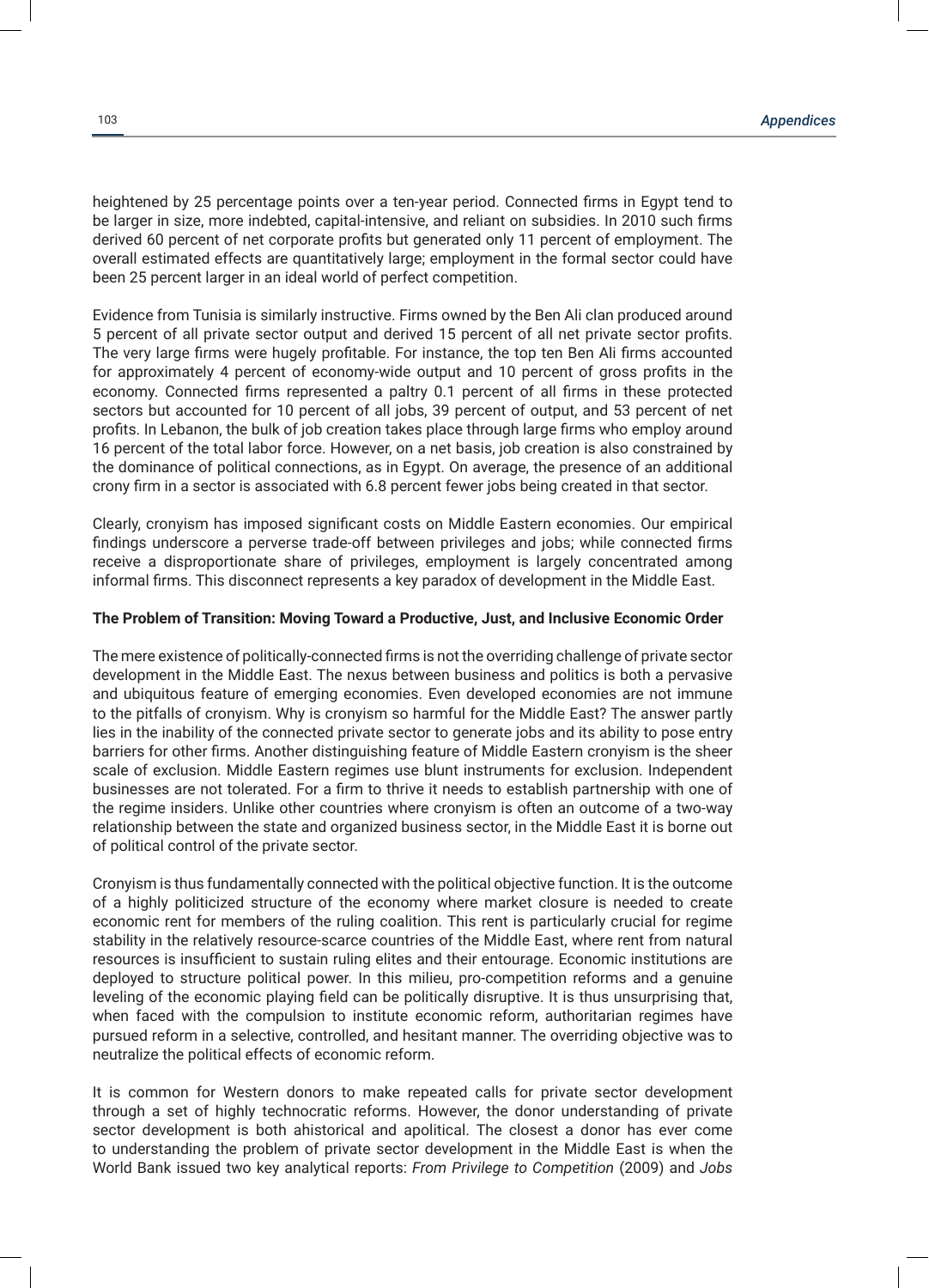*or Privileges: Unleashing the Employment Potential of the Middle East and North Africa* (2015). However, neither of the two reports make any concerted attempt to situate the analysis in the politics of development. The reason is obvious: The World Bank's mandate restricts it from situating economic outcomes in underlying political settlements.

While the narrative pursued by donors is apolitical, the public discourse is equally limiting, as it is fixated on an analysis of symptoms. Public commentary in news outlets and think tank pieces bemoan the persistence of authoritarianism, corruption, and lack of job creation. There is limited, if any, discussion of how a transition can be made from an economic order that works for the insiders and pushes everyone else to the margins to an economic order that is productive, just, and inclusive. It would be unfair to blame the public discourse for this lack of attention to transition dynamics, since even political economy as a discipline has little to offer on the subject. We know very little about how societies make a transition from extractive to inclusive institutions, and from a limited to an open access economic order. What we do know for sure is that the process of institutional change is messy, takes a long time, and involves the alignment of elite interests with desirable outcomes.

The question of transition holds special relevance in the Middle East, where the overthrow of authoritarian regimes is unlikely to usher economic change unless the underlying rules of the game are rewritten. This requires a more sophisticated political economy understanding, a new discourse on reform, a focus on elite incentives, the creation of new bargaining structures that force ruling elites to grant concessions, and the creation of state capacities needed for inclusive growth. The discussion below offers some concrete pointers in this regard.

#### *• Ruler Incentives*

Rarely has institutional change taken place without rulers being incentivized to deliver some concessions. When do actors and institutions that hold de facto power agree to surrender their privileges? The dominant political economy literature would suggest that rulers are more likely to cede control when there is fire under their feet. Noted political economists Daron Acemoglu and James Robinson describe this as the "revolutionary constraint on elite preferences". What shapes ruler incentives, and how can this be understood within the specific context of Middle Eastern political economies? In broaching the subject of institutional change, the political economy literature considers the role of exogenous events, such as external shocks, and the role of technologically-induced organizational change.

In the Middle Eastern context, a key external driver for change comes from global oil price shocks, which can impose fiscal constraints and fire public dissatisfaction. It is not surprising the current wave of Arab protests are happening in a low-oil price environment. In both Algeria and Iraq, developments in oil markets are directly relevant as they determine the overall resource envelope and the ability of regimes to satisfy distributional demands. In other countries, oil price shocks indirectly pose economic constraints by shaping capital inflows linked with oil, such as foreign capital and remittances.

International finance plays a particularly perilous role in ensuring regime resilience. International capital, whether in the guise of foreign currency deposits by rich Gulf neighbors; U.S. military and development assistance; International Monetary Fund bailouts; or the variety of technical assistance grants, shore up foreign exchange reserves and prevent total economic collapse without which there is "no fire under the feet of rulers". While fragmented under different categories, such foreign support collectively acts as a form of regime bailout. Many oil-poor regimes in the region will not survive without cash handouts from rich neighbors and assistance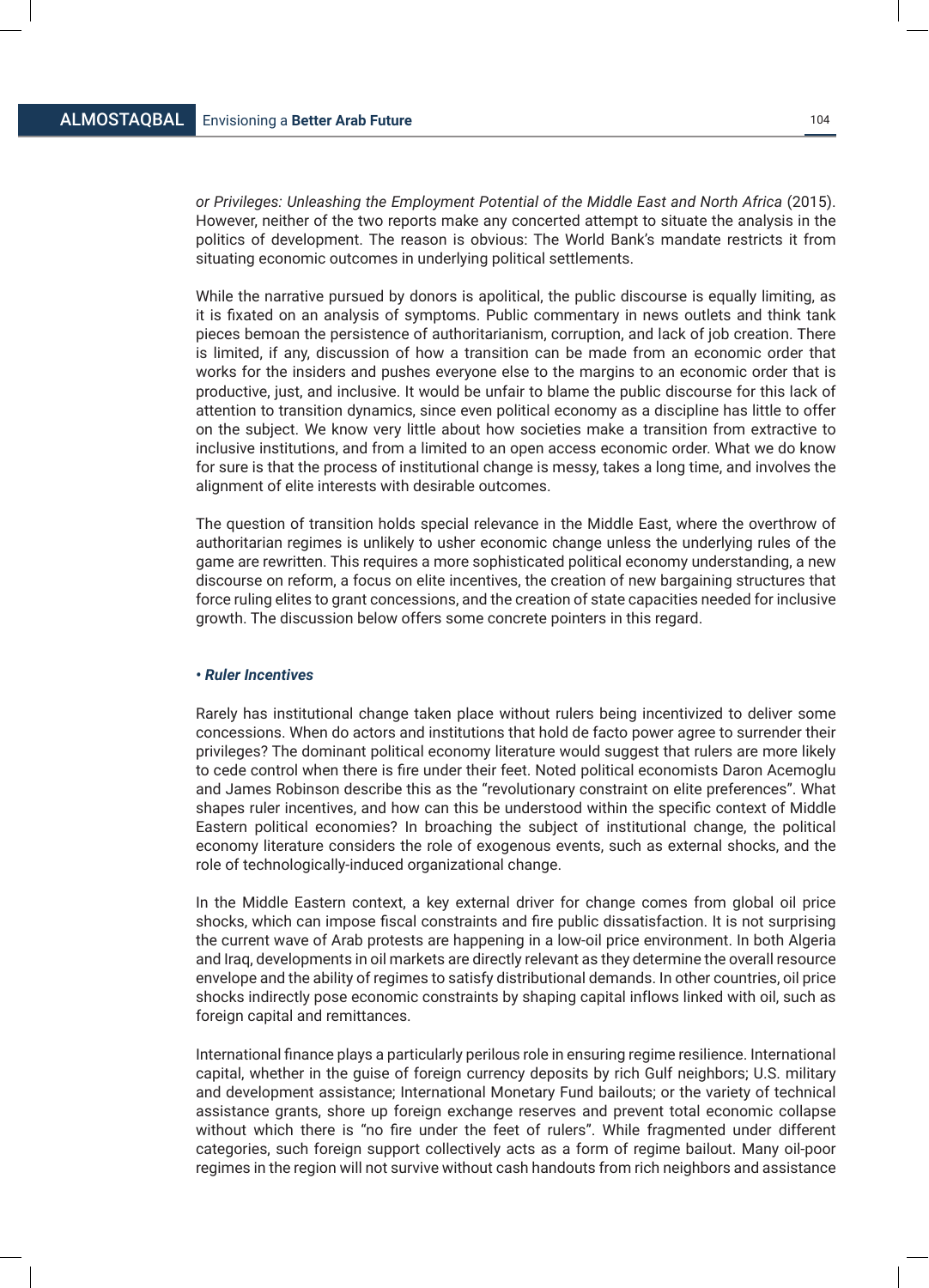from bilateral and multilateral donors. External powers who hold the regime's purse have significant leverage in shaping its ruler's incentives, but have rarely used this leverage beyond seeking geopolitical concessions. Even an arguably more "neutral" donor, such as the European Union, insists more on a political and human rights agenda than an explicit demand to free up markets by revoking established privilege.

Another pressure point for change emanates from the street. With the second major wave of generalized mobilization having been seen in many Arab countries, it is useful to highlight the high costs of collective action traditionally faced by Arab societies. The region is known for its high levels of repression and weak associational life. While in some countries public sector trade unions possess better organizational capacity, political and civic organizations in the Middle East are either weak or captured by regime interests. This is one reason why the recent wave of protests in Algeria, Iraq, and Lebanon remains leaderless and is happening outside the fold of formal civic organizations. Not only is mass mobilization leaderless in a narrow political sense, it is also shorn of a distinct intellectual direction. Protests are driven by broad grievances around corruption, lack of public service delivery, and economic exclusion.

The need to free up markets from the stifling control of privileged actors is noticeably absent from the public discourse on reforms. This is not surprising in the Arab context. Private sector development is the most *despised* as well as the most *desirable* aspect of economic reform. It is the most *despised* element since discussions of private sector development are often associated, in the public imagination, with neoliberal discourse and a pretext for crony capitalism. Business in the Arab World is more associated with predation than production. Private economic activity is allowed to thrive mainly under the shadow of the state. It is also at once the most *desirable* aspect of reform because, without a private sector that is genuinely "private", job creation is likely to remain only a paper aspiration. And the demand for jobs and justice will remain hollow without addressing the employment challenge.

#### *• Discourse*

In reality, the Middle East lacks not just a strong private sector, but also a vibrant constituency for private sector development. In the period after independence, many Middle Eastern states lacked a well-grounded private sector that could effectively articulate its interests. Horizontal alignments between private economic actors remain weak. Business associations are sometimes empty shells, used mainly to complement vertical structures of control. With large parts of the population directly or indirectly employed by the public sector, there are few stakeholders for private sector development. The prime manifestation of the Middle East's weak business constituency lies in segmented labor markets. In Gulf countries, it takes a particularly extreme form through a perverse division of labor: nationals are predominantly employed in the public sector, and non-nationals command the highest share of private sector employment. Effectively, this obstructs avenues for class-based politics. Even outside the Gulf Cooperation Council (GCC) countries, the default welfare model operates through provision of subsidies and jobs by the public sector. This overwhelming reliance on the state for job creation creates dependent and immobilized middle classes. As Omar Razzaz put it so aptly, there is a continuous addition to the wish list without an expansion of the resource envelope (or a serious discussion of the underlying trade-offs). As a result of this institutionalized disconnect between private incomes and public aspirations, ordinary people in even resource-scarce countries demand a revival of the more generous Nasserite social contract. Thus, releasing competitive space in the markets rarely figures up as a public demand.

For considerable time the Arab public discourse has been divided along the binaries of the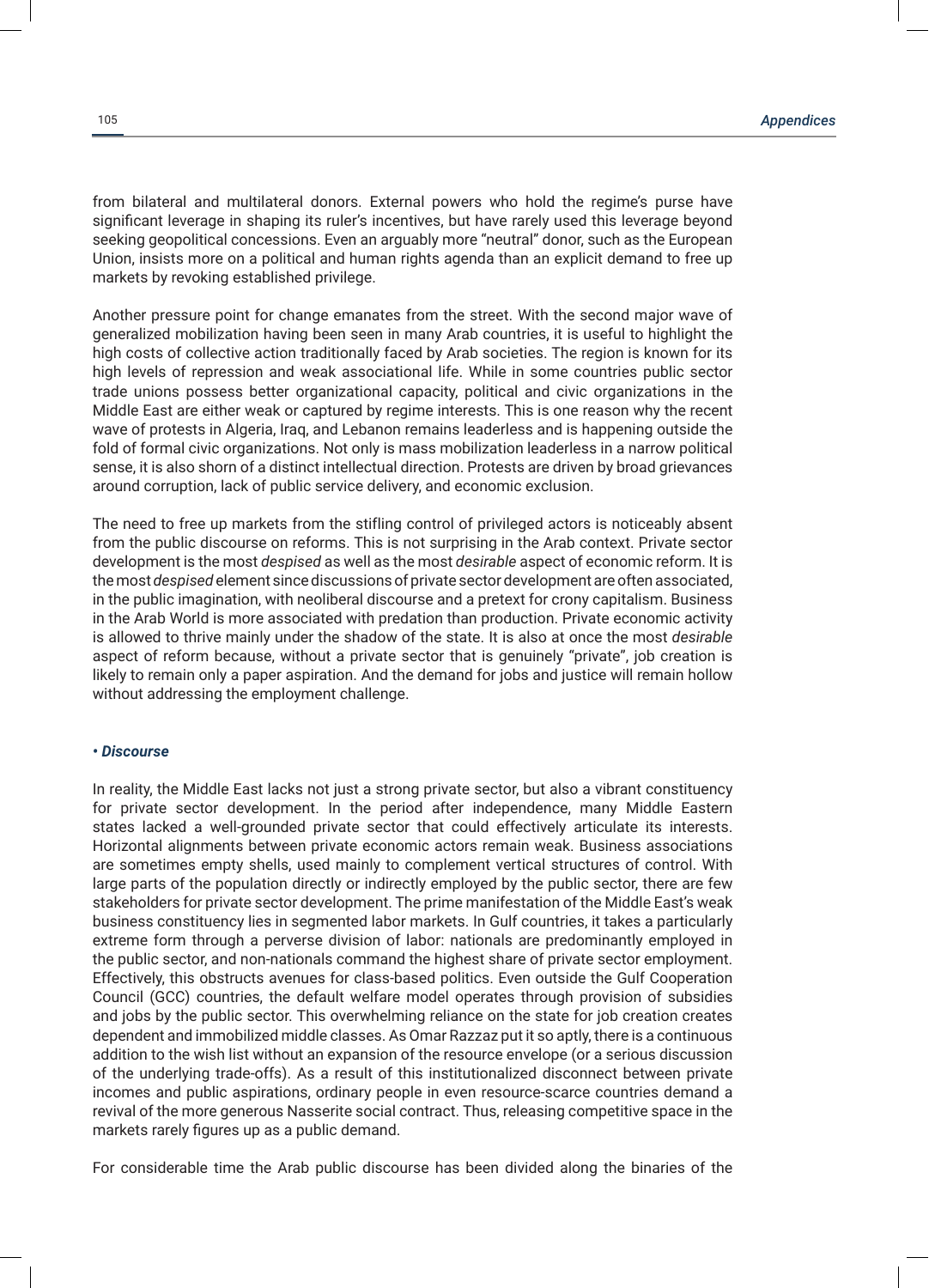market and the state. The ideological struggle between the proponents of a strong state and those of neoliberal market reforms has suited regimes who have found it easier to malign markets—and thereby control them for political ends—and use state institutions to bind citizens and elites in distributional commitments that rob them of any political agency. Global research is now calling attention to this false divide between the state and the market. A strong market requires a more capable state. And, without independent and competitive markets, the state will remain perpetually dependent on foreign cash injections.

Thus, rather than talking about business and the state as separate categories, there is need for a fresh discourse on the business–state relationship and on ways to nudge it into a trajectory that is consistent with socially desirable outcomes. Intellectually, it is supremely important to address this contested narrative on the private sector. For one, it is easily capitalized upon by the constituencies of the status-quo and by those who wish to revive and strengthen the old "interventionist–distributive" model of development with rentier states and dependent private sectors. Such a discourse needs to be grounded in the specific cultural and local realities of the Middle East. With its strong insistence on private commerce, free trade, and concern for social justice, Islamic moral economy can be a crucial partner in this endeavor.

In short, while overcoming the state's repressive infrastructure and weak conditions of collective action, the Arab World's mass mobilizations offer a crucial reminder to the region's ruling oligarchies that existing modes of governance have passed their expiry date. However, without a new intellectual consciousness, street protests can only bring us this far. To cross the tipping point, there is need for a dynamic intellectual discourse centered around specific economic concessions that can lay the groundwork for genuine political and economic change.

Let me then conclude this discussion with the larger point I wish to emphasize: regardless of the specific influencer of ruler incentives—whether public mobilization, external support, shocks, or intra-elite competition—private sector development is only likely to be realized when economic prosperity becomes a central concern for regime survival and gets aligned with ruler interests.

#### *• Concessions*

The Arab uprisings of 2011 and 2019 have not yet resulted in any genuine economic concessions. The Arab Spring resulted in the departure of regime figureheads but the rentier structures they supervised have remained in place. Even in Tunisia, which has witnessed relatively successful political transitions, radical economic reforms are still to be introduced. For a moment let us abstract from whether regimes are prepared to grant concessions or not. Instead, let us pontificate on the types of economic concessions that would be most desirable. Of course, this is likely to differ according to the individual country contexts. But let me highlight three possible areas with the hope of triggering a discussion on the subject.

The first key area for concessions lies in pro-competition reforms through the removal of entry barriers. It is unlikely that political actors will agree to an overnight and complete removal of market barriers, but a change on the margins can open the window for reform. This could be selectively pursued in areas where the political resistance to the removal of specific market barriers is minimal; the cascading impact on the market is high; and the potential to generate a new social and economic constituency is the strongest. The region badly needs reforms that free up the market and create a new class of beneficiaries who have a vested stake in open and competitive markets. We need to think more creatively about the kind of reforms that will meet the above criteria in individual country contexts.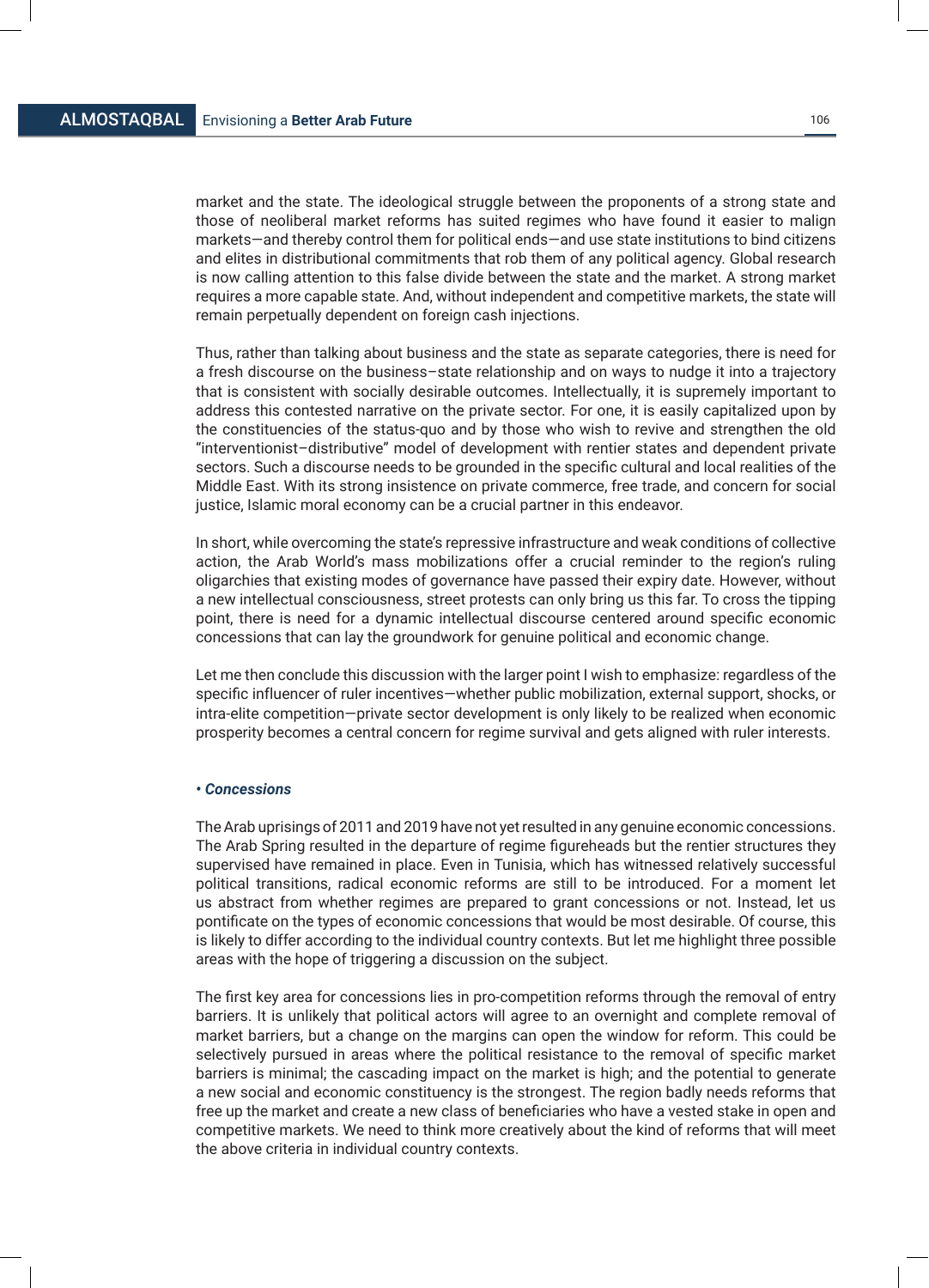A second potentially important area of attention is inter-firm linkages. Middle Eastern firms are known to have weak linkages with other firms. This means that, even when connected firms receive economic privileges, they do not filter down to the rest of the economy. Imagine a scenario in which when large, connected firms are tied through supplier relationships with many medium-sized firms the growth of connected firms can lift the fortunes of these firms too. This can foster the emergence of new constituencies that could ultimately exercise countervailing power in the firm space. Thus, policies designed to improve inter-firm linkages can be a step towards greater dynamism in firm space with potentially important consequences for private sector development.

The third dimension for seeking concessions relates to the small and medium enterprises (SME) sector, which has remained an area of focus for donors and governments but requires a deeper understanding of why there are so few medium-sized firms and why the preponderance of firms remain small. The SME is also a very aggregate category that lumps together small and medium enterprises in one sweep, whereas these different sizes may be located in very different political economies. Often surviving at the margins of the economy, small informal firms face a high fixed cost of formality. There is need for a more holistic understanding of the institutional ecosystem that influences the survival and growth of these firms. It is not merely access to finance and registration that hinders their growth, but also a series of interlinked challenges, including the ownership of land, interface with petty state officials, competition from cheap Chinese goods, market access, and the like. An important aspect of this firm space is the near absence of an effective political articulation of the interests of the SME sector. How can this sector be collectively organized so that its interests are articulated in a manner that rulers do not find politically threatening? Can rulers be incentivized to view this crucial segment as a potential support base?

The fourth concession I wish to suggest relates to the creation of new and inclusive bargaining structures between the state and society. A good starting point would be to open new lines of communication on the state's development vision. From Egypt to Saudi Arabia, Arab regimes are launching grand development schemes with a view to addressing the region's socioeconomic challenges. These development strategies are, however, being pursued in a top-down manner. It is surprising that in conceiving and implementing these development strategies there has been relatively limited engagement with domestic stakeholders. Opening new lines of communication with key unrepresented segments of society can therefore help to create bargaining structures that can act as safety valves that will only lend greater credibility to the rulers' development strategies. Moreover, establishing formal processes to receive feedback from below will also be essential for the success of these grand schemes as well.

Relatedly, a fifth area of focus should be steps to improve capacities of the state that have a direct bearing on private sector development. Bureaucracies in the Arab World were built to distribute rent, provide basic social services to the largest number of people, and to establish a minimum level of state centralization. While these capacities were important for the state building project in the middle of the 20<sup>th</sup> century, the state needs to redefine its purpose to address the new social and economic grievances that have taken root since the late 1990s. What kinds of capacities are needed, and how can they be created? This is a vast subject in its own right and requires a detailed enquiry. However, one reform that seems particularly important is to collect and disseminate fine-grained data on households and firms. Such data can be crucial for governments to stay abreast of micro-level dynamics in economy and society and could allow the construction of a new discourse on development.

A final concession that should become a rallying cry of the street is the need for regional economic integration. Regionalism has remained a permanent item on the policy agenda but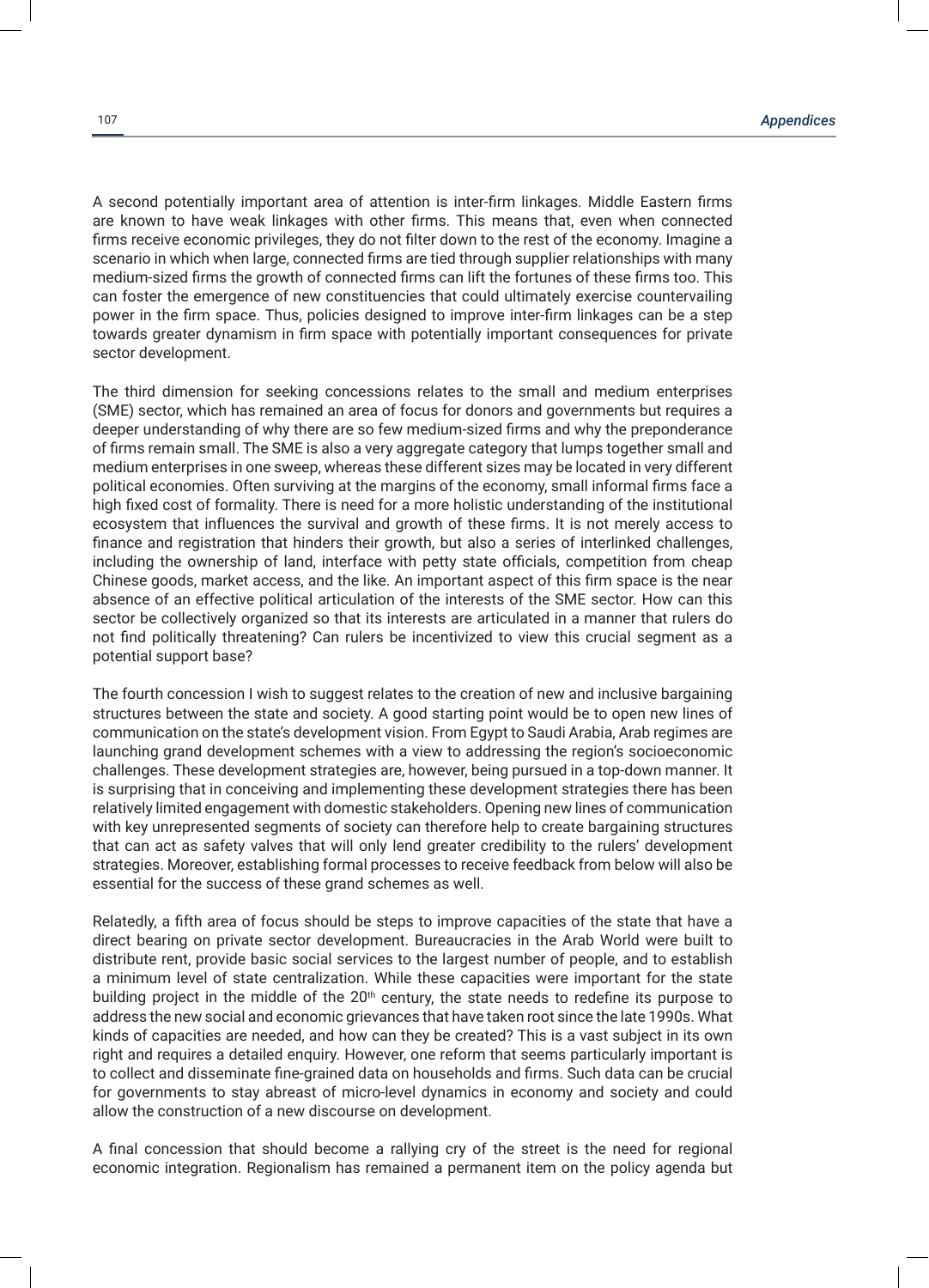has received relatively insufficient attention in the wider popular discourse. The Middle East is stuck in a vicious development cycle. To convert it into a virtuous cycle, the region needs a larger development vision that sees the whole as larger than the sum of its parts. Today, we see vivid reminders of how some of the region's gravest challenges are interlinked.

This requires a new cooperative equilibrium. Unfortunately, neither domestic power holders nor external stakeholders have any genuine commitment to fostering greater regional economic linkages. In fact, regionally integrated markets could pose a threat to their interests. The idea of regionalism is therefore a political impossibility for the moment; but, it must firmly remain part of intellectual consciousness, since the region has little hope to imagine a new future without breaking the many barriers that divide its markets.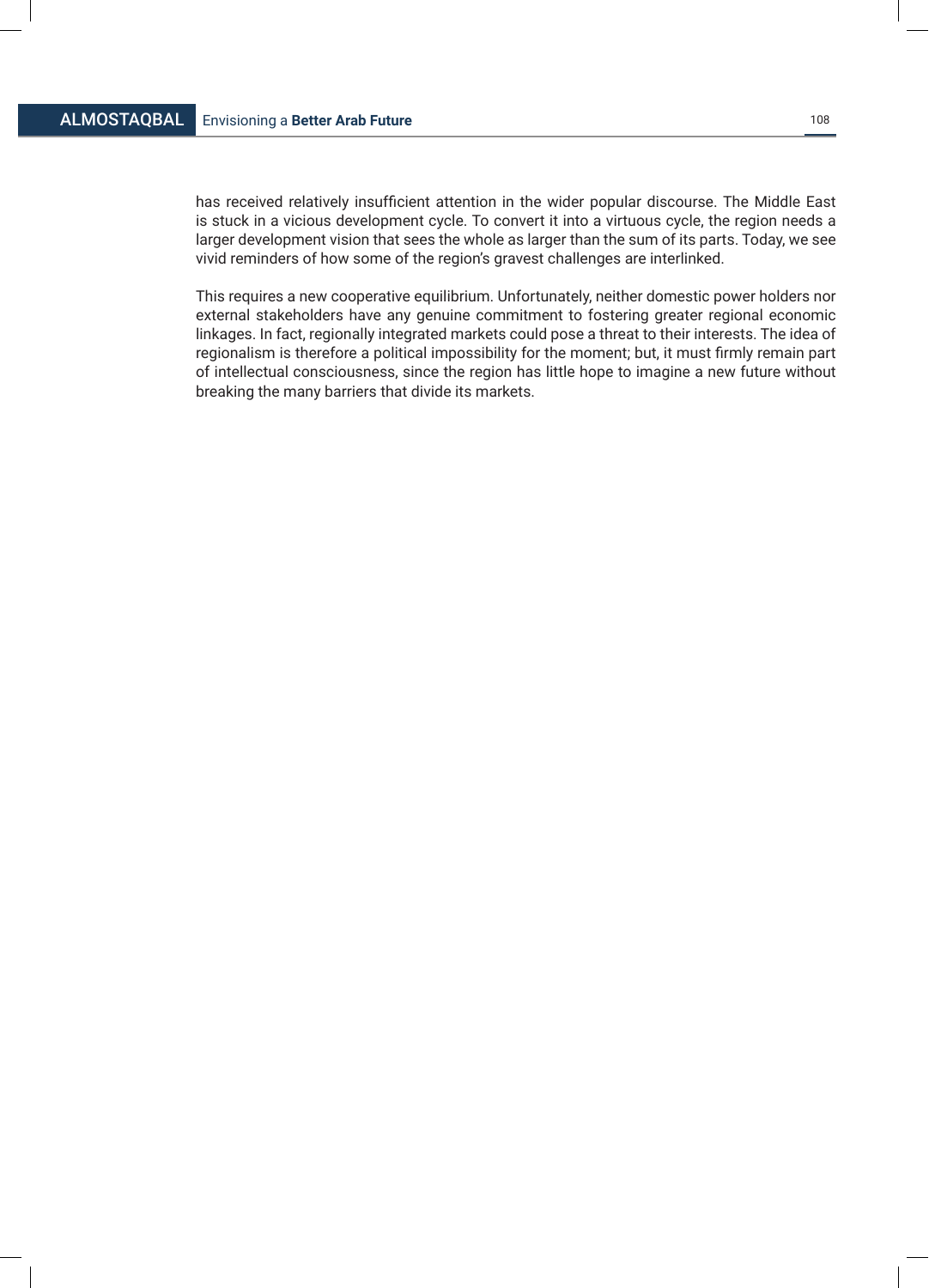

23.11.2019 *A Note for the AlMostaqbal Conference: The Middle East Looking Forward* November 24-25, 2019 Cairo, Egypt

# A New Framing of Social Policies: Why, What, and How?

Hoda Rashad, Research Professor & Director Social Research Center American University in Cairo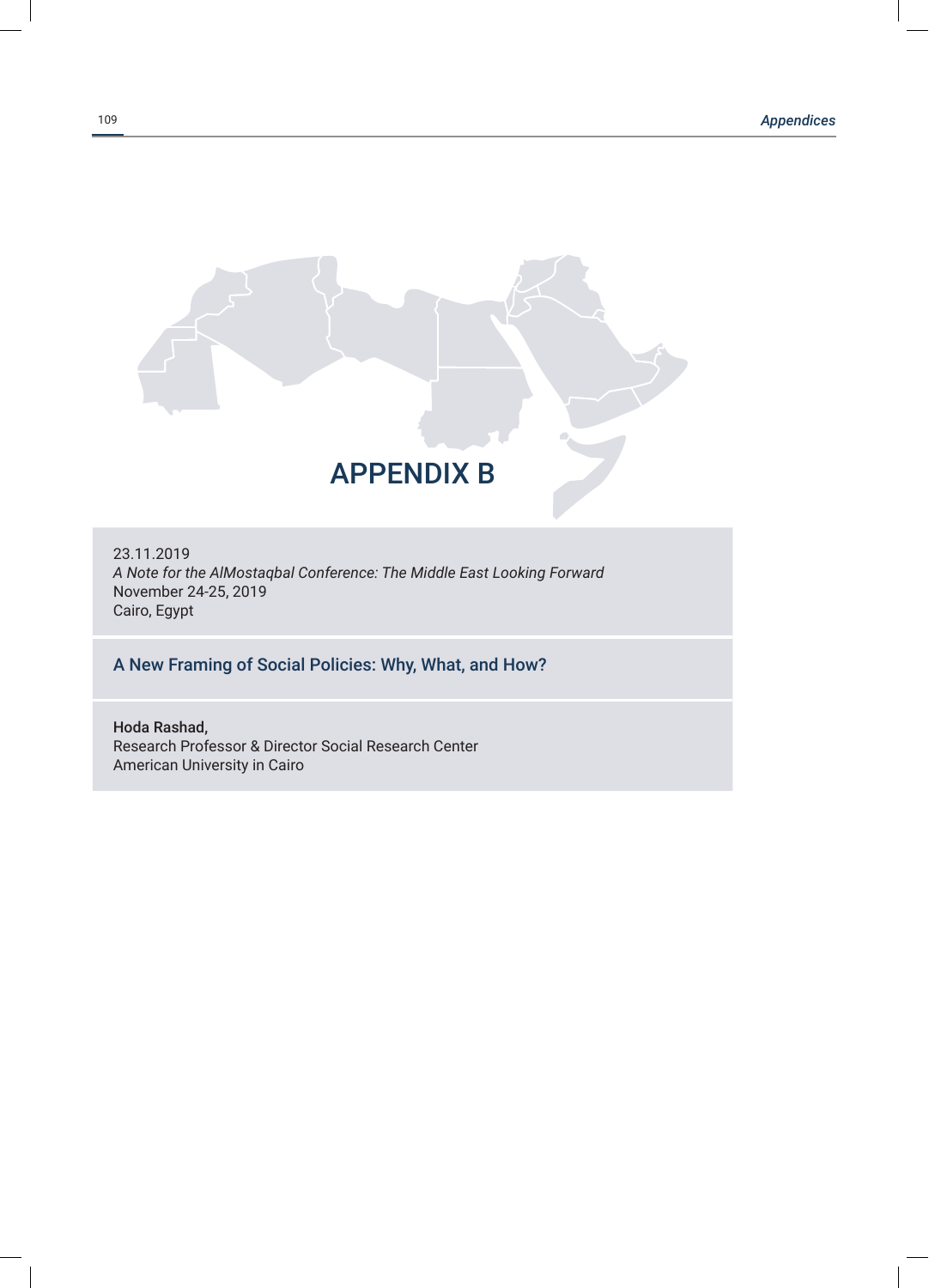This issue paper argues for the need for governance and public policy reforms that are anchored in "well-being equity" and that adopt fairness in the social patterns of well-being as a measure of development and social success.

Well-being equity is defined as: "the absence of systematic, unnecessary, and preventable differences in well-being across groups in society classified according to a social stratum". The definition recognizes that not all social differences in well-being are inequitable. The equity definition is confined to differences that are shaped by causes that are not distributed fairly across social groups. A clear example of inequity is a distribution of well-being that shows systematic differences across geographic or ethnic classifications. Such differences do not lend themselves easily to explanations of generic geographic or ethnic differences. Such differences are more readily explained by differential allocations of opportunities by geographic areas or differentiated treatment by ethnic compositions.

The adoption of fairness in the social patterns of well-being as a measure of development and social success relates to the incorporation of the inclusiveness concept as a criterion for development. A country that suffers from unfair differences in well-being by social groups is now no longer seen as developed. Furthermore, these unfair systematic differences signal a non-cohesive and malfunctioning society. It manifests failures on the social fronts.

The justification for governance and public policy reforms draws on a growing appreciation of the centrality of the well-being equity paradigm in international development thinking and on a recognition of the invisibility of this paradigm in the Arab region and the price paid by such invisibility. A more detailed explanation for this justification is provided in the first part of this issue paper.

The second part discusses the policies and actions that need to be adopted. The third touches on prerequisites and enablers for the proposed reforms.

This issue paper is meant to start a debate on the future of social policies, and to serve as the basis for future research and publications by the working group.

### **The Rationale for Policy Reforms: The "Why?"**

### *• The centrality of well-being in international development thinking*

The internationally-adopted vision for development places people's well-being at the center and acknowledges their aspirations for dignity and human rights. Such a vision pledges to "[leave] no one behind".

This lofty vision was translated, through a participatory process, into a set of sustainable development goals (SDGs 2030)1.

The key elements that speak to such a development vision in the SDGs are:

**•** The wide spectrum of goals that are introduced as anchors for people's well-being and for the realization of their human rights. These range from basic human rights goals related to alleviation of the burden of vulnerability (poverty, disease, harsh living conditions) to broader ones for provision of empowering opportunities (employment, education, health, decent livelihoods).

<sup>1</sup> United Nations. Transforming our world: The 2030 Agenda for sustainable development. A/RES/70/1; 2015. Accessed 15 October 2019.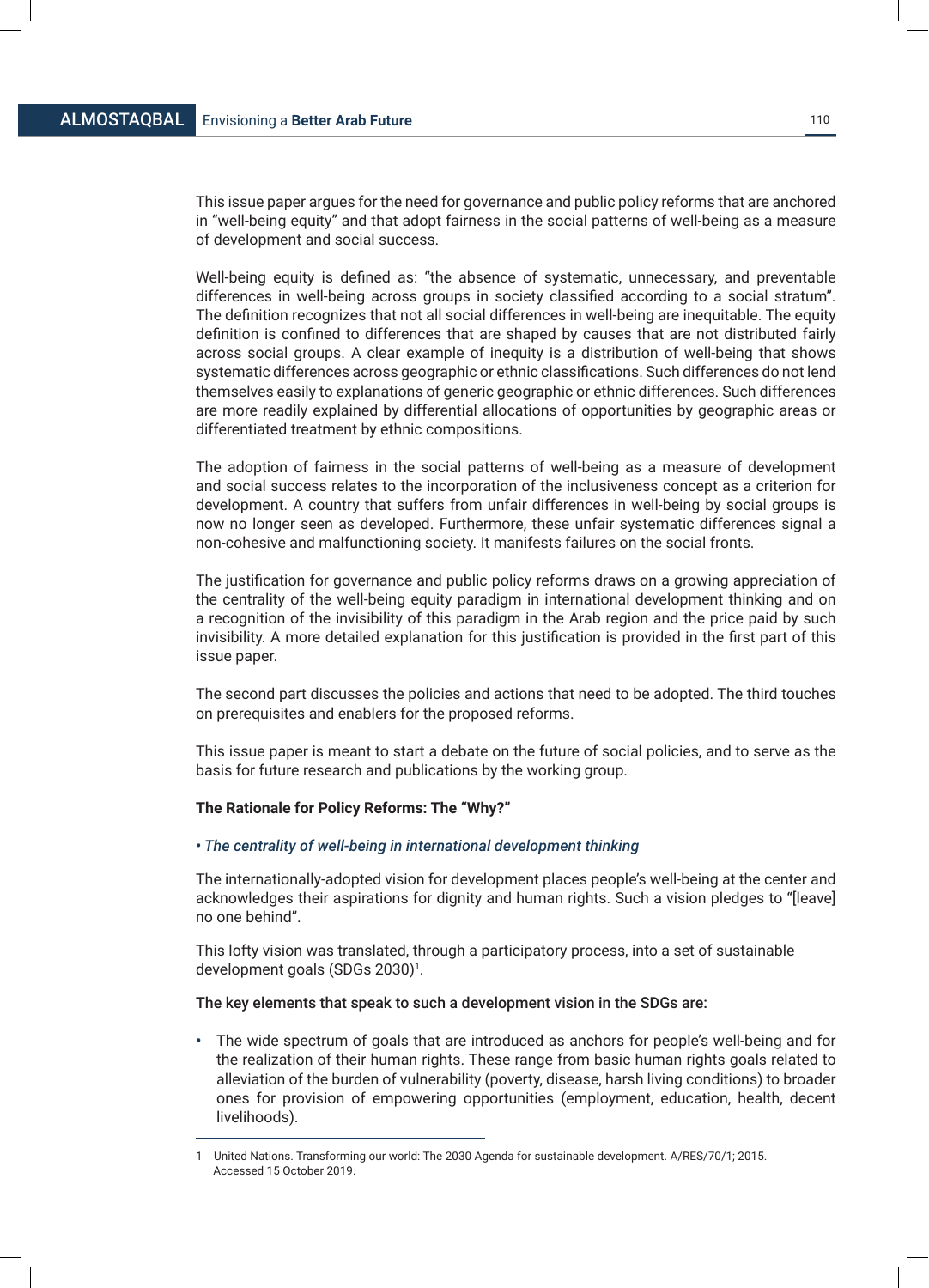- **•** Incorporating good governance and social inclusiveness as key components of these development goals.
- **•** The introduction of a standalone goal, SDG 10, as a reflection of the importance of addressing inequalities and "leaving no one behind".

These elements and their related goals are not conceptually separated from each other. Their integration and self-reinforcement are principles that have been emphasized.

It should be noted, however, that the SDGs' discourse did not manage to differentiate between goals that are foundational goals and those that are impact goals. There is now an emerging well-being equity paradigm and a growing call for placing the goal of health and well-being (SDG 3) as an end impact goal for all the other SDG goals. The emerging paradigm moves health and well-being equity from just a sectoral public health challenge to the realm of government responsibility.

## The well-being equity paradigm entails three interconnected and self-reinforcing features:

### 1) Pushing health and well-being to the forefront

The underpinning of the movement of health and well-being from just one goal to becoming an end goal can be traced back to Aristotle, who noted that "wealth is not the good we are seeking, it is useful only in as much as it allows the acquisition of another goal".

More recently, this move was adequately articulated in the United Nations General Assembly resolution which recognized well-being as the end objective of all policies, and invited countries to measure the happiness of their people and to use this to help guide public policies. $2$ 

The same move underlies the many calls for Health in All Policies (HiAP), which "places responsibility for action on health and health equity at the highest level of government and ensures its coherent consideration across all policies".3

It should be clarified that the concept of health in HiAP is synonymous to well-being. It goes beyond the absence of ill health to the realization of social and psychological good health and satisfaction of potential.

### 2) Embracing fairness as central to well-being and cohesive societies

Fairness is now fully recognized as a human aspiration that shapes individual well-being. A number of studies argue that unfairness (and even the perception of unfairness) is detrimental to human well-being. A recent study provided an evidence-based finding that "non-material factors such as social support, freedoms, and fairness may play a bigger role than money in future well-being.<sup>4</sup>

<sup>2</sup> United Nations. Happiness: Towards a holistic approach to development. Resolution adopted by the General Assembly on 19 July 2011. A/RES/65/309. Accessed 15 October 2019. https://undocs.org/en/A/RES/65/309.

<sup>3</sup> CSDH (Commission on Social Determinants of Health). Closing the gap in a generation: Health equity through action on the social determinants of health. Final report of the commission on social determi nants of health. Geneva, Swit zerland: World Health Organization; 2008.

<sup>4</sup> Barrington-Leigh C, Galbraith E. Feasible future global scenarios for human life evaluations. Nature Communications 2019; 10 (161). Accessed 15 October 2019. https://www.nature.com/articles/s41467-018-08002-2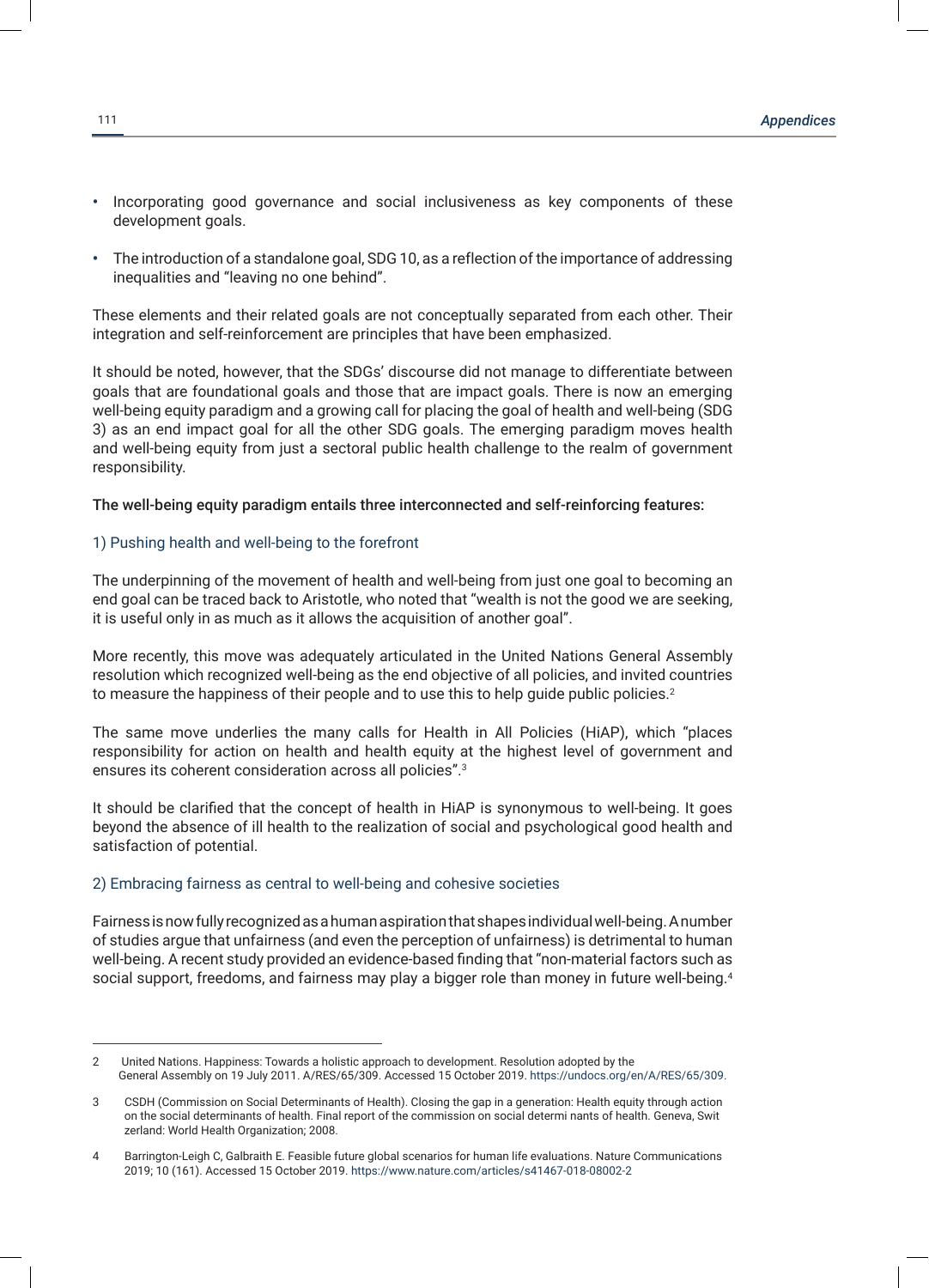Furthermore, there is now a growing appreciation in the development field of the price borne by social injustices (unequal opportunities and high burden of sufferings). Such injustices break the very fabric of a cohesive society; lead to marginalized and disgruntled social groups; and threaten the security of nations:

"From Arab youth clamoring for better job opportunities and Chilean students protesting for university education accessible to all, to Occupy Wall Street, popular demonstrations of frustration with status quo demand that governments and international organizations pay more attention to equity, social exclusion, and democracy."5

# 3) Differentiating between inequality and inequity

The recent flurry of publications on inequality reflects the concern with the growing levels of inequalities and their detrimental impacts. Such a concern, however, does not always differentiate between inequalities and inequities.

Inequalities are differences in well-being that are not linked to their underlying causes. The concern with inequalities is driven by moral and human rights rationales and is expressed in targeting the most disadvantaged. Inequities are differences that are caused by unfair root causes that manifest themselves in social compositions and societal arrangements that produce "systematic patterns of well-being inequalities that are preventable and unjust".6

The equity framing crystalizes the difference between a social determinants approach to wellbeing and a social justice approach to well-being equity. The social determinants approach to well-being recognizes that well-being is determined by social conditions. Indeed, poor social conditions, such as low levels of education and economic status, are closely linked to health and well-being status. Addressing inequalities in well-being is hence challenged by the limitations of existing resources to allow improvement of socioeconomic conditions. The adopted approach mainly emphasizes changing detrimental behaviors that are precipitated by such conditions and may include attempts to improve a few aspects of the social conditions of specific groups.

The social justice approach traces the denial of well-being to the unfairness of forces producing social conditions. The social justice approach is not about increasing the size of resources or targeting the social conditions of the most disadvantaged. The social justice approach is about transforming social stratification in society through the fair allocation and distribution of resources, power, and voice.

Examples of the implementation of this approach include making public services and goods (water and sanitation, education and health, infrastructure) fairly available to different social groups. This approach also requires that all social groups have fair opportunities, representation, and leverage in all matters pertaining to their well-being. Exclusion of women from public life, of youth from political participation, or of the disabled from voicing their needs are clear infringements on the fair distribution of power and voice.

<sup>5</sup> World Bank. Introduction to the inequality in focus series. Inequality in Focus 2012; 1 (1). Accessed 15 October 2019. http://documents.worldbank.org/curated/en/445221468163745476/pdf/799210BRI0Ineq0 Box0379795B00PUBLIC0.pdf.

<sup>6</sup> CSDH (Commission on Social Determinants of Health). Closing the gap in a generation: Health equity through action on the social determinants of health. Final report of the commission on social determinants of health. Geneva, Swit zerland: World Health Organization; 2008.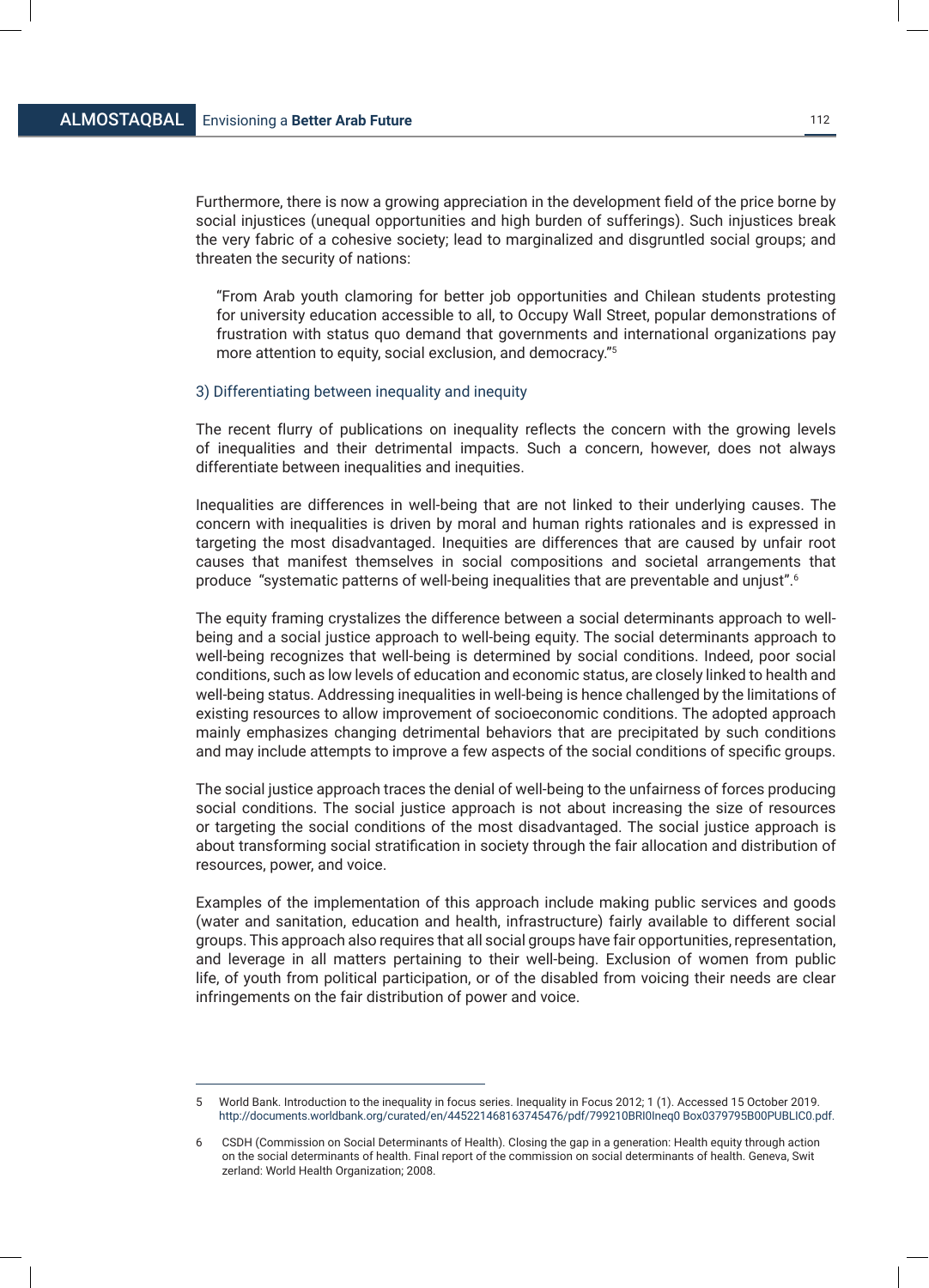The social justice approach requires that the pledge for "leaving no one behind" is anchored in a fairness lens and not just a humanitarian rationale for alleviating the very high burden of sufferings; the latter is always welcome, but is not enough.

In brief, the social determinants approach links levels of socioeconomic development to wellbeing. The limitations of resources are readily introduced to explain persisting challenges on the health front. In contrast, the social justice approach links the maldistribution of resources to the extra sufferings across social groups. The unfairness of the distribution of opportunities for health is the explanatory determinant of the unnecessary and preventable unequal extra burden of health challenges.

The movement from inequality to inequity *underlies* the statement: "Unfair policies, poor social arrangements and bad politics are killing people at a wide scale."7

The equity framing introduces an urgency and an ethical imperative for addressing inequalities. It also moves adopted policies from their confinement to targeting the disadvantage toward the provision of fair transformative opportunities that influence the social composition and arrangements leading to fairer distribution of well-being. The transformative opportunities, as referred to earlier, are not just material but include nonmaterial ones shaping well-being. Freedoms, power, voice, and social support are but examples of well-being determinants that require fair distribution.

### *• The Invisibility of the 'Well-being Equity' Paradigm in the Arab Region*

The calls for freedom, social justice, and human dignity that have resonated within the Arab region have been heard loud and clear, but, as of yet, have not been reflected in a new development paradigm.

The dominant development paradigm emphasizes economic growth and access to services. Social justice in this paradigm is very narrowly translated in terms of provision of minimum basic rights and alleviation of the suffering of the most disadvantaged. What is missing in this picture is a grounding of fairness on a foundation of nondiscrimination and equal opportunities regardless of sex, religion, ethnic, or social background. These opportunities cannot be limited to material resources and services. They need to incorporate nonmaterial forces such as freedoms, participation, and inclusiveness. The grounding of fairness in these opportunities implies systematic concern and effective action to ensure that such opportunities are distributed equally across social groups.

A recent regional report titled *Reviewing the Implementation of the 2013 Cairo Declaration* commended the many efforts in the Arab region to alleviate poverty and vulnerability, particularly in terms of using an interpretation of poverty that goes beyond monetary deprivation and recognizes the importance of empowerment and investment in contextual conditions. However, the same report noted that:

"The impact of such endeavors can be sustained and strengthened through institutionalizing an approach that reaches further than transfers of benefits and targeting disadvantaged groups. Such an approach needs to be fully aware of the importance of a fair distribution of resources and transformative opportunities. Switching from a charity to a social justice perspective, aiming to address issues of social stratification remains a challenge. Such engagement would ensure that the deprivation and disadvantage in society is not clustered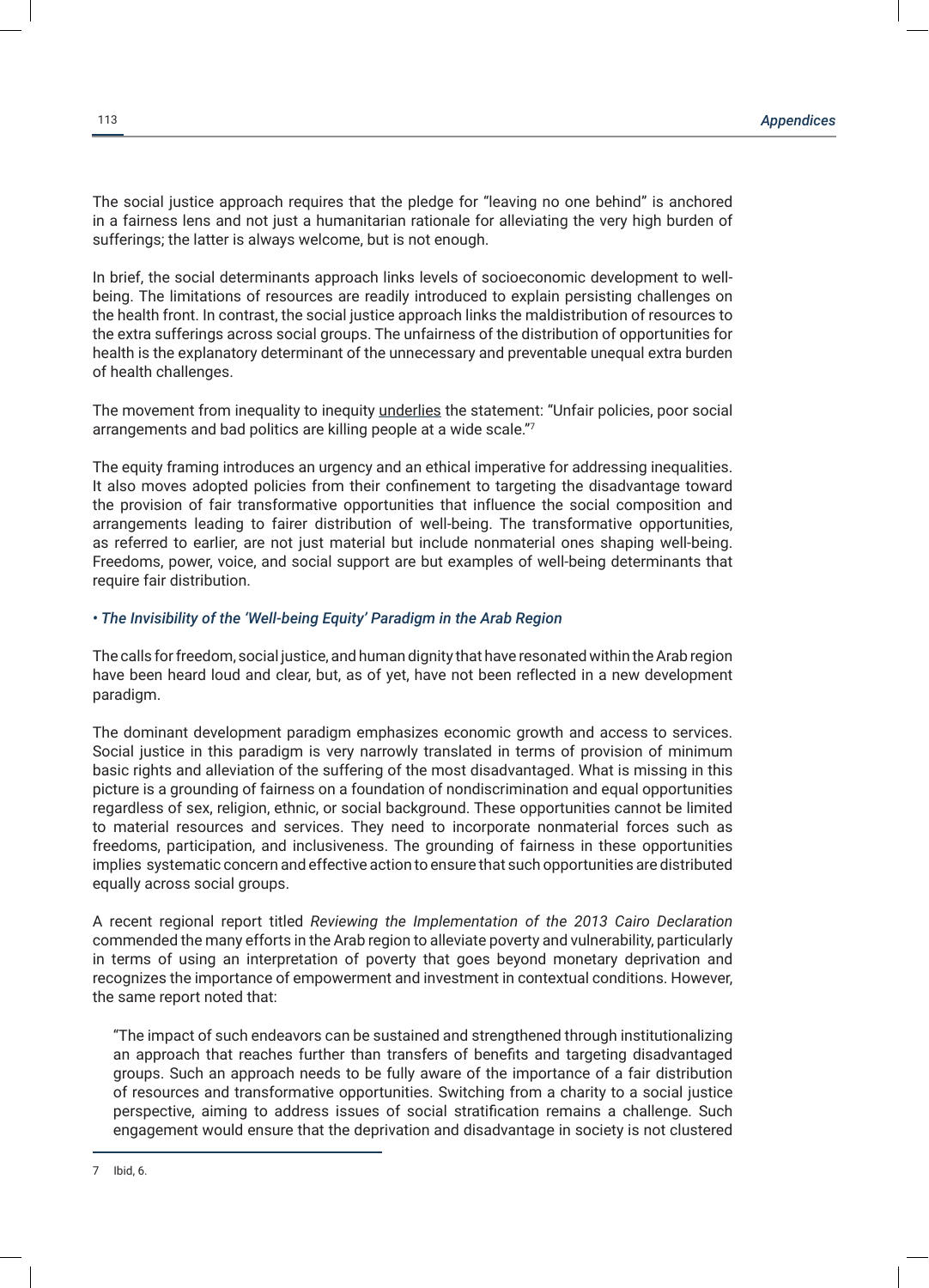by geographic residence, ethnic background, gender or any other social classification. A people-centered human poverty approach would help in translating economic growth into social returns."8

Improvements in the evidence base linking unfairness to the inequality distribution of well-being in the Arab region can greatly support advocacy efforts. Another recent regional study, focusing on the distribution of ill well-being (measured by the denial of sexual and reproductive health) documented a high degree of inequality in Arab countries.<sup>9</sup>

More importantly, this study traced the inequalities in well-being to the invisibility of fairness as a pillar of good governance and to the weak mainstreaming of equity in public policies.

There are many pieces of evidence to demonstrate that well-being equity is not pursued in the Arab region as a sign of good governance and of social success. Well-being equity is not even pursued as a performance measure of sectoral social public policies. Mainstreaming of fairness as a founding principle is glaringly absent.

The fact that there is a knowledge vacuum on the distribution of well-being and the nonexistence of structures, systems, and processes for monitoring fairness and for accountability are but few examples of the invisibility of the equity paradigm.

The price of these shortcomings is not just the unfair denial of health and well-being among many social groups. The price of inequities signals increased polarization, marginalization, and is conducive to societal unrests and the unsustainability of progress.

Indeed, the recent and current political developments in the Arab region attest to the ramifications of the many dimensions of inequities. A development model that does not fully embrace the equity lens is openly exposed to external and internal threats. The disempowerment and unfair exclusion of social groups pave the way to the concentration of power and authority within a selected few and is conducive to civil unrest.

### **Proposed Policies and Actions: The "What?"**

A new equity framing is very much needed to meet the aspirations of the Arab people.10

This framing needs to be mainstreamed into the six following domains, which are shaping societies' ability to (re)distribute material resources among their members:

"...governance in the broadest sense with particular emphasis on accountability/ transparency and participation of the different stakeholders in the society; macroeconomic policy, including fiscal, monetary, balance of payments and trade policies and underlying labor market structures; social policies affecting factors of social welfare; relevant public

<sup>8</sup> Arab States Regional Office of the United Nations Population Fund (UNFPA/ASRO), the United Nations Economic and Social Commission for Western Asia (ESCWA), and the League of Arab States (LAS). Arab Regional Conference on Population and Development: Reviewing the implementation of the 2013 Cairo declaration. Regional Report. 2018.

Rashad H, Shawky S, Khadr Z, Afifi M, Sahbani S. Reproductive health equity in the Arab region: Fairness and social success. Regional Study; the Social Research Center, the American University in Cairo, the United Nations Population Fund / Arab States Regional Office; 2019.

<sup>10</sup> Rashad H. Health equity in the Arab World: The future we want. The Lancet 2014; 383:286-287.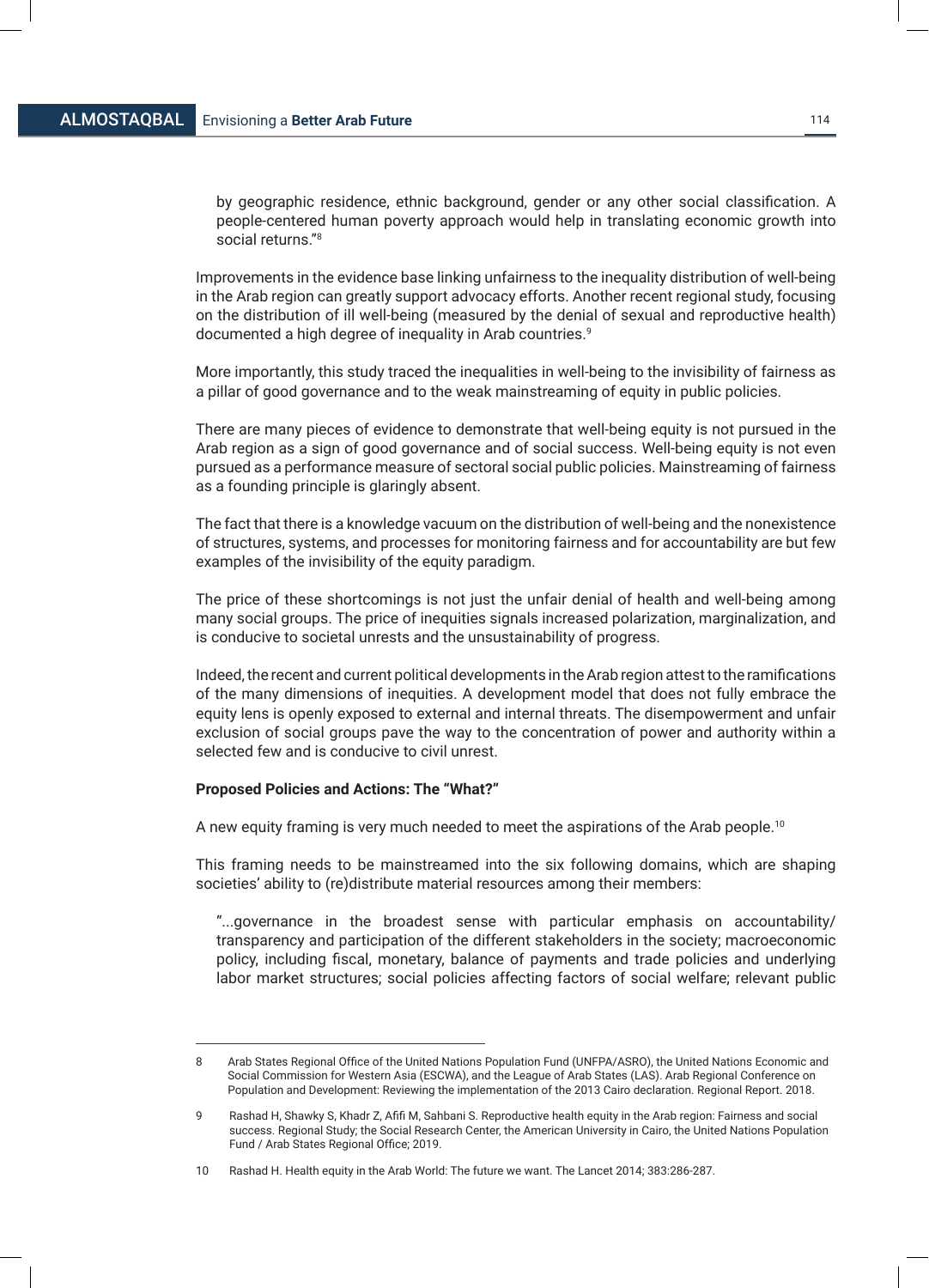policy such as education, medical care, water and sanitation; culture and societal values; and epidemiological conditions".11

The definition of social policy in the previous six domains confines it to the domain of social welfare. Another, more widely-used definition is that social policies are those performed by social sectors (described by the third, fourth, and fifth domains above). In this issue paper, we adopt a different and much broader definition of social policies. Social policies are defined here as "policies that are concerned with the fairness and distribution of equal opportunities across social groups and that lend themselves to the mainstreaming of an equity lens". The six domains described earlier are components of social policies whenever they seek to adopt the equity lens and to explicitly recognize and uphold their responsibility for the well-being goal.

The proposed policy reforms require the adoption of sector-based—as well as governance and whole-of-government-based—policies and actions.

The policy brief *Reproductive Health Equity in the Arab Region* focuses on one dimension of ill health and details the specific role of the health sector, other social sectors, and research and non-state actors.<sup>12</sup> The whole-of-government recommendations set forth by this brief, adapted to cover well-being, include:

- Articulating well-being inequities as a whole-of-government responsibility and establishing structures and availing resources to oversee the implementation and accountability of such responsibility.
- Mainstreaming well-being equity in all policies and enforcing impact assessment. For each policy proposed, an assessment is needed to demonstrate that the benefits of this policy are fairly shared among social groups, and that such policy does not negatively impact the well-being of these groups. During implementation, monitoring and impact evaluation need to guard against and address the differentiated impact of such policies.
- Ensuring that intermediary actors and intervening arrangements foster equality among social groups and are responsive to differentiated needs and higher risks of vulnerable groups.
- Ensuring wide participatory engagement in the identification of well-being challenges and priorities, in formulating policies, and in measuring their differentiated impact.

## **Pre-Requisites and Enablers: The "How?"**

This section discusses three important shifts that are needed to support the adoption and successful implementation of governance and policy reforms guided by the equity framing. These shifts are:

• A knowledge and framing shift recognizing the large disparities in well-being among social groups and linking the disparities to their root causes of bad governance, denial of social justice, and ineffective whole-of-government policies.

<sup>11</sup> Solar O, Irwin A. A conceptual framework for actions on the social determinants of health. Social Determinants of Health Discussion Paper 2 (Policy and Practice). Geneva, Switzerland: World Health Organization; 2010.

<sup>12</sup> Rashad H, Khadr Z, Shawky S, Afifi M, Sahbani S. Reproductive health equity in the Arab region. Policy Brief; the Social Research Center, the American University in Cairo, the United Nations Population Fund / Arab States Regional Office; 2019.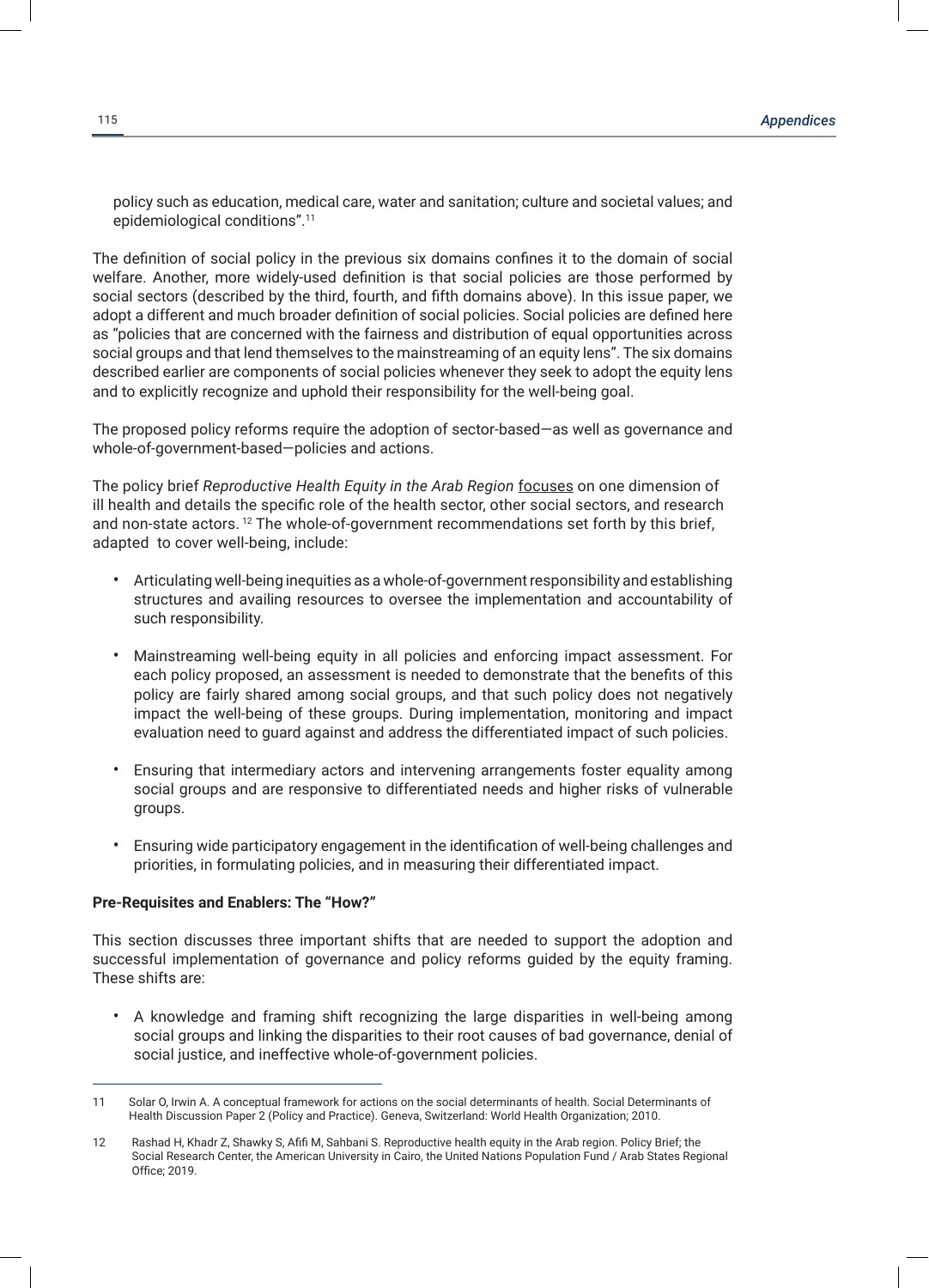- A value and a paradigm shift recognizing the centrality of fairness for well-being and for achieving national development, as well as a paradigm shift pushing well-being equity as a whole-of-government development goal and as a performance measure of good governance and societal success.
- A policy shift translating the adoption and implementation of the equity lens in whole-ofgovernment policies and intersectoral actions (that are anchored on social justice) with the highest impact on achieving well-being equity.

It should be noted that the above value shift is contested on many fronts. For example, the use of terms such as equity and social justice are plagued by misinterpretations and ideological stands. The term "social justice" is either misinterpreted as a charity notion or frowned upon as a socialist call for redistribution. It should be clearly explained that the concern with distribution is not a call for *redistribution*. Indeed, the concern with distribution captures the realization that significant inequalities across social groups are detrimental and need to be prevented or catered for. However, such concern does not call for shifting the gains from those who are better off to the less privileged. In other words, the concern with well-being distribution translates into a call to continue to promote well-being for *everyone* alongside preventing or caring for inequalities. The prevention of inequalities is anchored on fairness in distribution of opportunities, as well as efforts to correct the existing maldistribution.

The concept of equity has also been critiqued as being closely linked to a misconceived notion of human rights: "The notion of 'rights' is a mere term of entitlement… it is merely an assertion of desire and a declaration of intention to use the language of rights to acquire said desire." It has also been argued that "the program of social justice inevitably invokes claims for government provision of goods, paid for through the efforts of others…".13

Such contestations should not be ignored, and they demand a serious engagement in an informed debate.

Furthermore, the knowledge and framing shifts need to be evidence-based. There are serious conceptual and analytical impediments to building such an evidence base. For example, the conceptualization of well-being, while having improved significantly, remains elusive. Additionally, the available information base and the needed analytical capacities are quite limited and constrained.

The enablers of the policy shift include supporting conceptual and knowledge capacities of policy and decision makers as well as providing space for policy dialogue for completing policy cycles and linking the different stakeholders. This space secures a socially inclusive framework for policymaking and enables non-state actors to participate and contribute to well-being equity. It also encourages research actors to change their focus from identifying problems to proposing feasible solutions. Another important enabler is in supporting informed public demand for fair social policies.

<sup>13</sup> O'Neill B. The injustice of social justice. Mises Daily Articles. Mises Institute; 2011. Accessed 15 October 2019. https://mises.org/library/injustice-social-justice.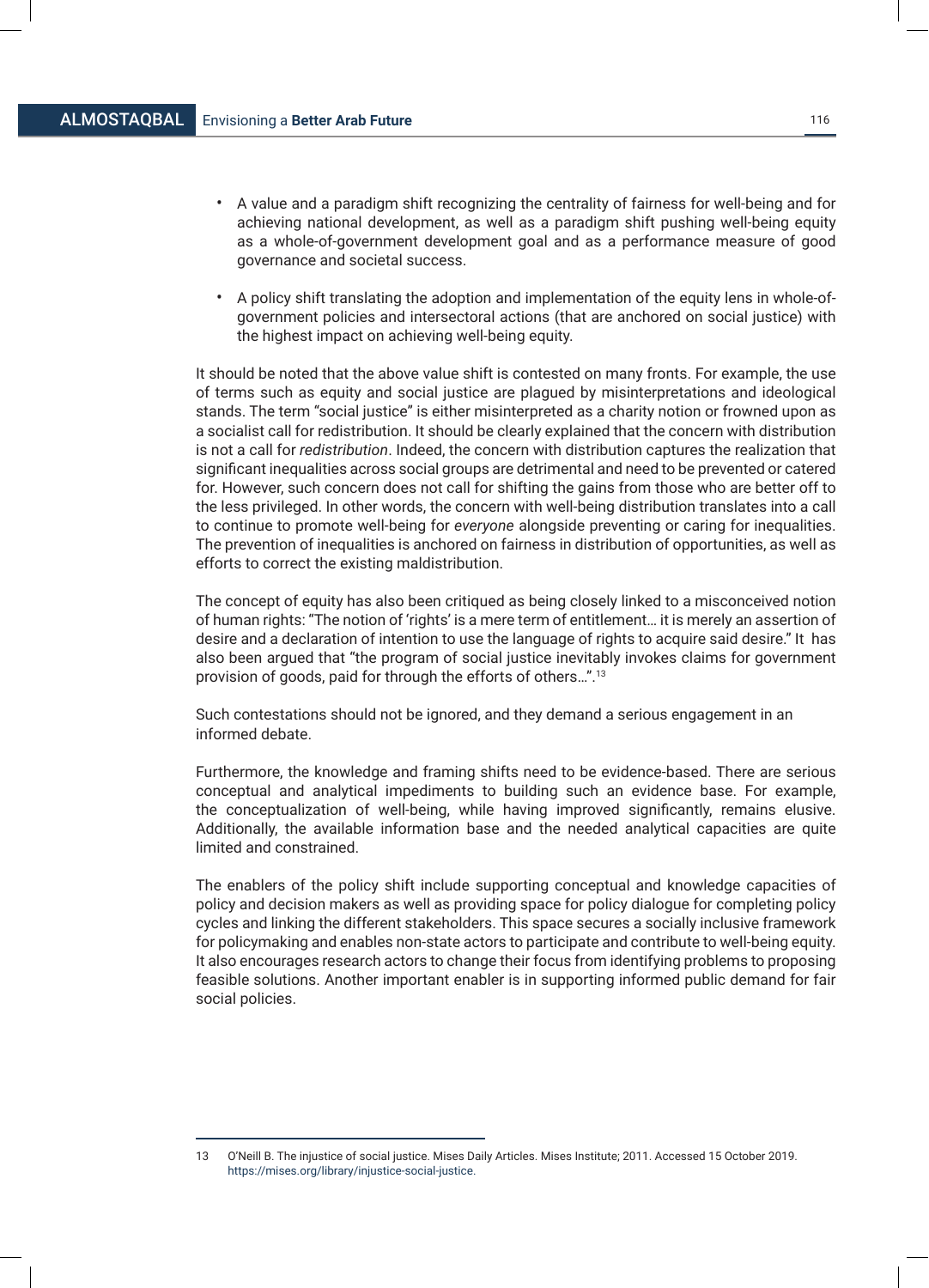

23.11.2019 *A Note for the AlMostaqbal Conference: The Middle East Looking Forward* November 24-25, 2019 Cairo, Egypt

# Arab Development, Oil Wealth, and Governance: Issues for Discussion

Samir Makdisi, Professor Emeritus of Economics and Former Lebanese Minister of Economics The American University of Beirut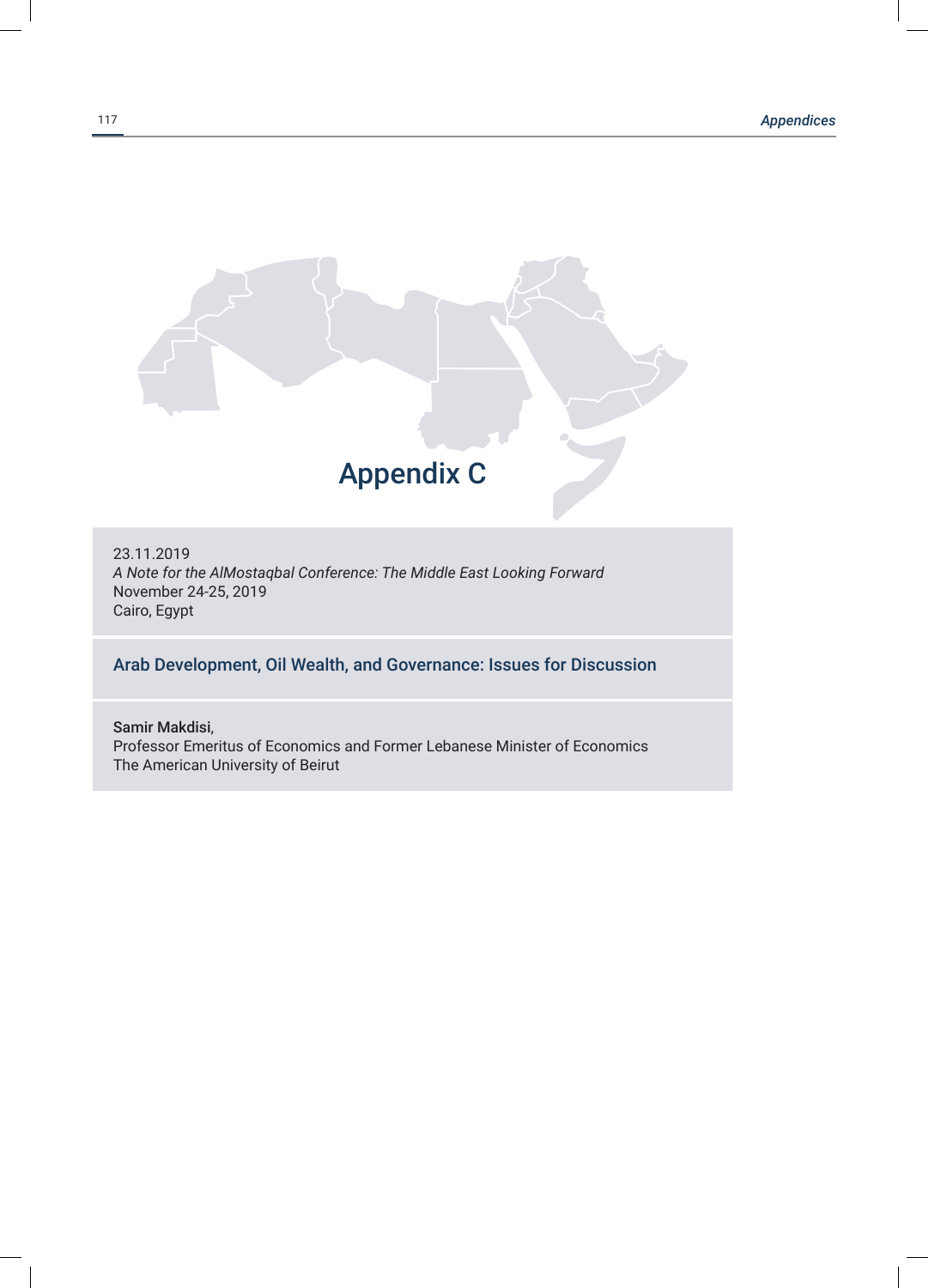For discussion purposes, this paper briefly highlights four major interconnected issues that have been facing the Arab region: wide variations in developmental outcomes with a focus on the quality of development, in particular income and gender inequality; the economic and political ramifications of oil abundance; the impact of oil and conflicts on governance; and prospects for democratic governance, with a concluding note on reconstruction. <sup>14</sup>

### **Developmental Outcomes**

Figure 1 shows the trends of weighted average per capita income for various developing regions between 1960 and 2017. The Arab region ranks in the middle, increasingly outpacing Sub-Saharan Africa and South Asia but falling behind East Asia and Latin America. Indeed, the Arab World and the East Asian and Pacific region had roughly the same levels of per capita income in 1970. By 2017, the latter's per capita income was roughly two-thirds higher than that of the former.



### **Figure 1: Per capita Levels by Region, 1960-2017** *(US dollars)*

*Source: World Bank Development Indicators*

It might be argued that, given the Arab region's immense oil resources, a more advanced level could have been achieved. However, failed efforts at regional economic integration, the prevalence of conflict, and often misguided or ineffective economic policies, all combined, prevent the region from attaining higher levels of broad-based growth and export diversification.

<sup>14</sup> This paper draws on a forthcoming paper by the author on "Arab development and the transition to democracy" in H. Hakimian (ed), Routledge Handbook on the Middle East Economy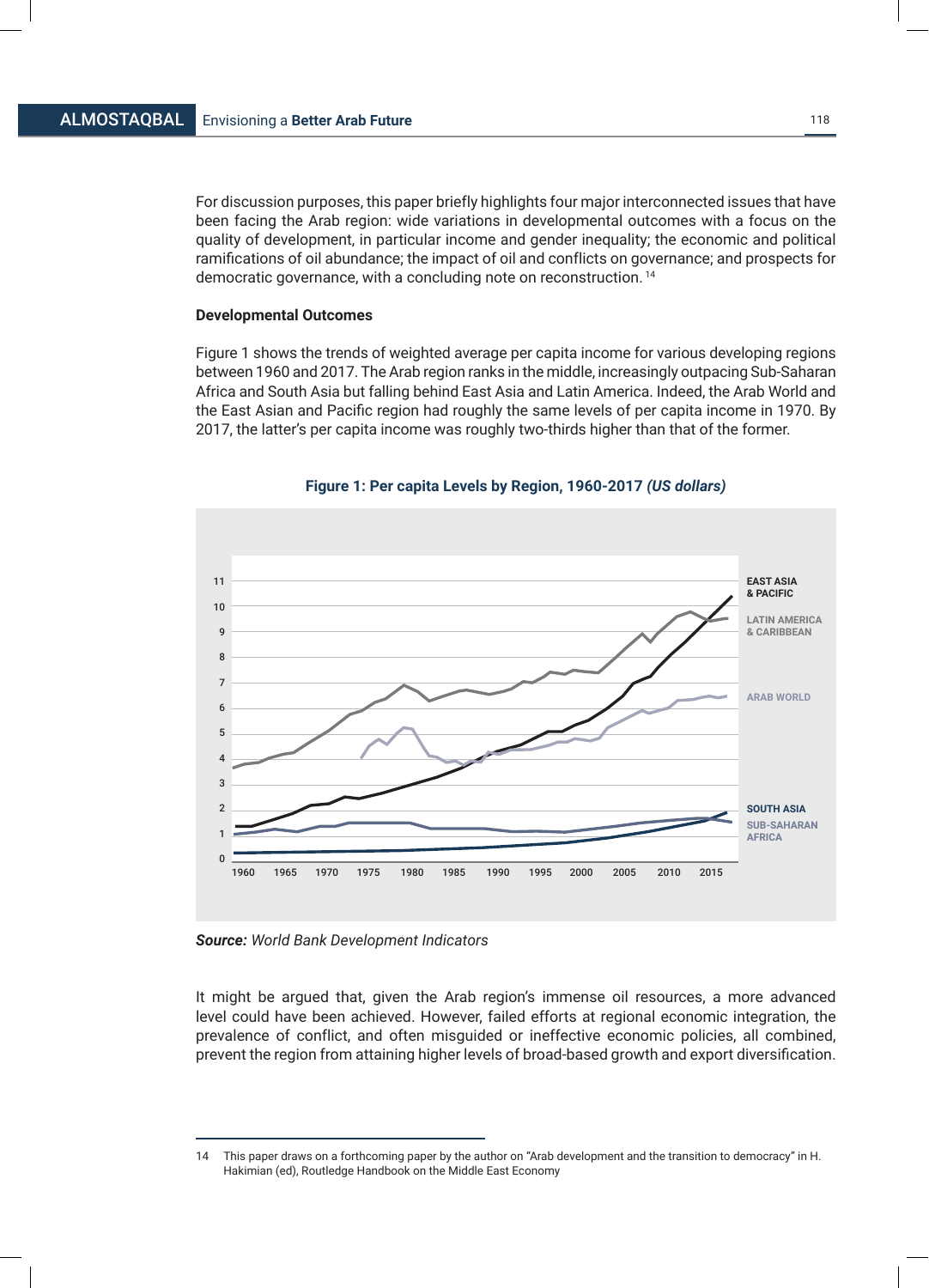Only the oil-rich countries, and in particular the smaller ones, were able to attain comparatively high per capita income levels, though with fluctuations in oil prices their growth path has been uneven. As would be expected, the per capita levels of individual countries have come to differ widely. For 2017, Qatar's per capita income (at a constant 2010 exchange rate) stood at over \$65,000 compared to Mauritania's \$1,305. Of the non-oil countries, Lebanon's per capita income level has continuously been the highest standing, at over \$7,000 for the same year followed by Tunisia's at over \$4,000.

Income averages, of course, conceal variations in the quality of development. Figure 2 includes the broader Human Development Index (HDI), an average of health, education, and per capita income indicators, beginning in 1990. Again, the Arab World outperforms Sub-Saharan Africa and South Asia but falls behind East Asia and Latin America.



### **Figure 2: Human Development Index by Region**

*Source: UNDP, Human Development Indices and Indicators, 2018 Statistical Update*

But, rates of HDI growth give a different picture. Over the period 1990–2017, the average annual growth rate for the Arab states was about 0.8 percent, a little higher than that for Latin America (0.7 percent) but lower than the rates of growth for the other three developing regions (1.1 percent for Sub-Saharan Africa, 1.3 percent for East Asia, and 1.4 percent for South Asia).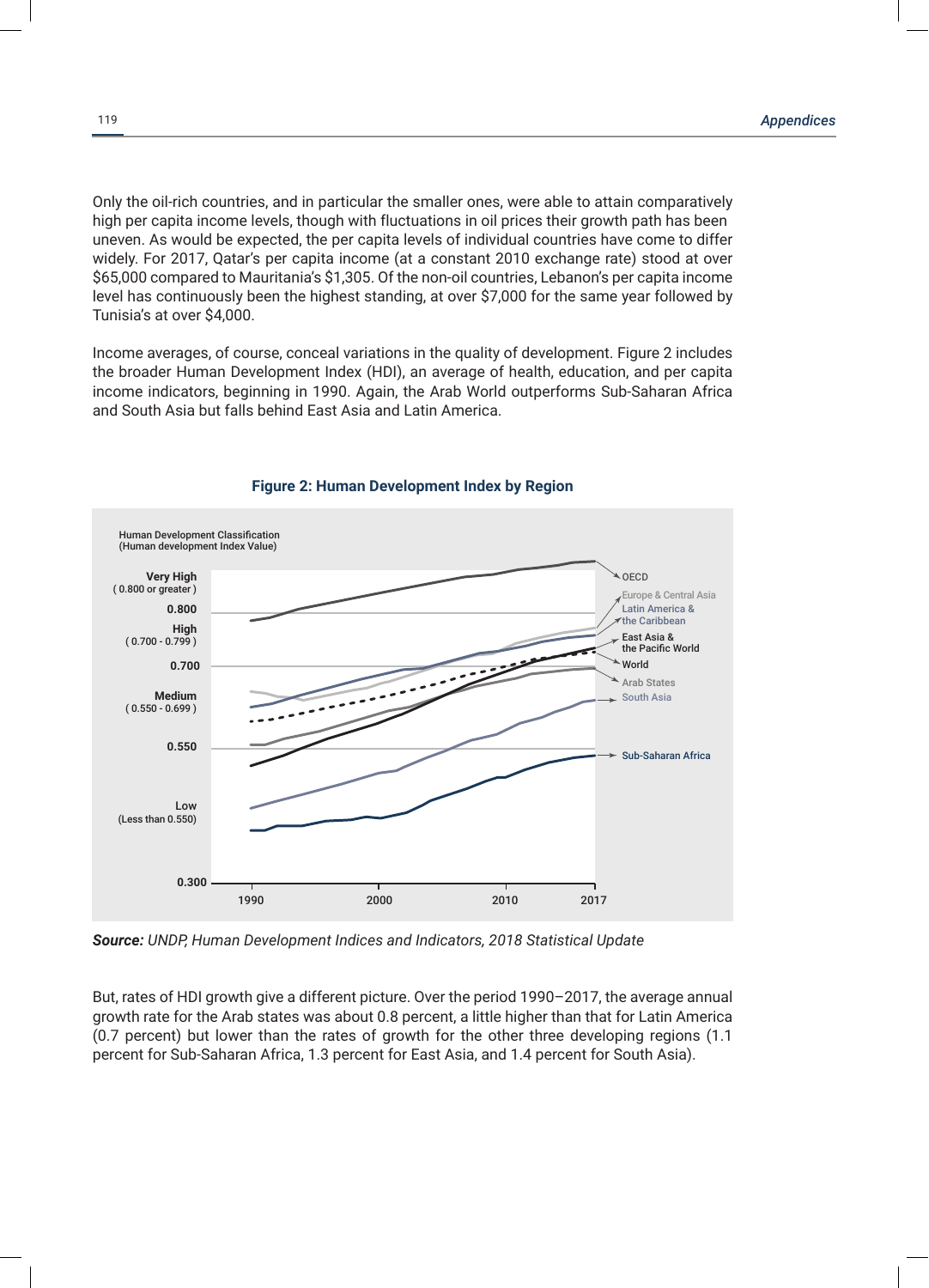Also, there are wide variations in HDI rankings among the Arab states for 2017, the oil-rich countries ranging from Qatar at thirty-seven to Yemen at 178 (one of the lowest) and the non-oil rich Arab countries ranging from Lebanon at eighty to Morocco at 123. HDI improvements seem to be related more to a rise in the levels of per capita income and education (school years) than to health conditions (life expectancy to birth).

In 2010, income inequality was added to the HDI index, bearing in mind that estimates of inequality for the Arab region suffer from methodological and other limitations. Nonetheless, when factored in, the comparative ranking of the Arab World among developing regions remains basically the same; except that the adjusted HDI for the Arab region, Sub-Saharan Africa, and South Asia suffer in consequence greater overall losses (25, 37, and 26 percent respectively for 2017) than for Latin America or East Asia (22 and 15.6 percent respectively for the same year).<sup>15</sup>

Within the Arab region, according to available estimates (bearing in mind uncertain degrees of reliability) Saudi Arabia had the highest degree of income inequality (a Gini index of 45.9 for 2013) and Algeria the lowest (27.5 for 2011). A gender inequality index (GII) has also been introduced for the year 2017. It presents a composite measure of gender inequality using three dimensions: reproductive health, empowerment, and economic status.16

The GII has its own rank separate from the HDI that indicates the percentage of potential human development lost due to gender inequality. A low GII value points to low inequality between women and men, and vice-versa. Among developing regions, the GII value ranges from 0.312 for East Asia and the Pacific to 0.531 for the Arab states and 0.569 for Sub-Saharan Africa. By comparison, the value for Organization for Economic Cooperation and Development (OECD) countries is 0.186. In particular, the lag of the Arab region is in the areas of female participation in the labor market and parliamentary representations, standing in 2017 at 21 percent (the lowest rate) and 18 percent (the second-lowest rate) respectively.

The above development picture seems to be in line with the findings of certain studies: that when HDI is adjusted for inequality, on the whole, countries with lesser human development tend to suffer greater losses due to inequality than those with more advanced human development, thus widening the gap between the two groups.17

# **Oil Wealth: Ramifications**<sup>18</sup>

At the economic level, resource abundance, as measured by resource rent per capita, explains the superior growth performance of the Gulf Cooperation Council (GCC) compared to other, less-endowed, populous oil and mineral economies. They have also been able to maintain

<sup>15</sup> UNDP, Human Development Indices and Indicators, 2018 Statistical Update

<sup>16</sup> Reproductive health is measured by maternal mortality ratio and adolescent birth rates; empowerment by the proportion of parliamentary seats occupied by females and proportion of adult females and males aged 25 years and older with at least some secondary education; economic status is expressed as labor market participation and measured by labor force participation rates of female and male populations aged 15 years and older (UNDP 2018).

<sup>17</sup> See V.Daniele and P.Malanima. Le economie del Mediterraneo fra divergenza e convergenza1950-2011, Rapporto sulle economie del Mediterraneo, Edizione 2013, Il Mulino, Bologna, 13-31, 2013 and A.Amendola, and R. Dell'Anno, 2014, "Income Inequality and economic growth: An Empirical Investigation in Mediterranean countries", Rivista Italiana di Economia Demografia e Statistica,Volume LXVIII NO. 2, 2014.

<sup>18</sup> See V.Daniele and P.Malanima. Le economie del Mediterraneo fra divergenza e convergenza1950-2011, Rapporto sulle economie del Mediterraneo, Edizione 2013, Il Mulino, Bologna, 13-31, 2013 and A.Amendola, and R. Dell'Anno, 2014, "Income Inequality and economic growth: An Empirical Investigation in Mediterranean countries", Rivista Italiana di Economia Demografia e Statistica,Volume LXVIII NO. 2, 2014.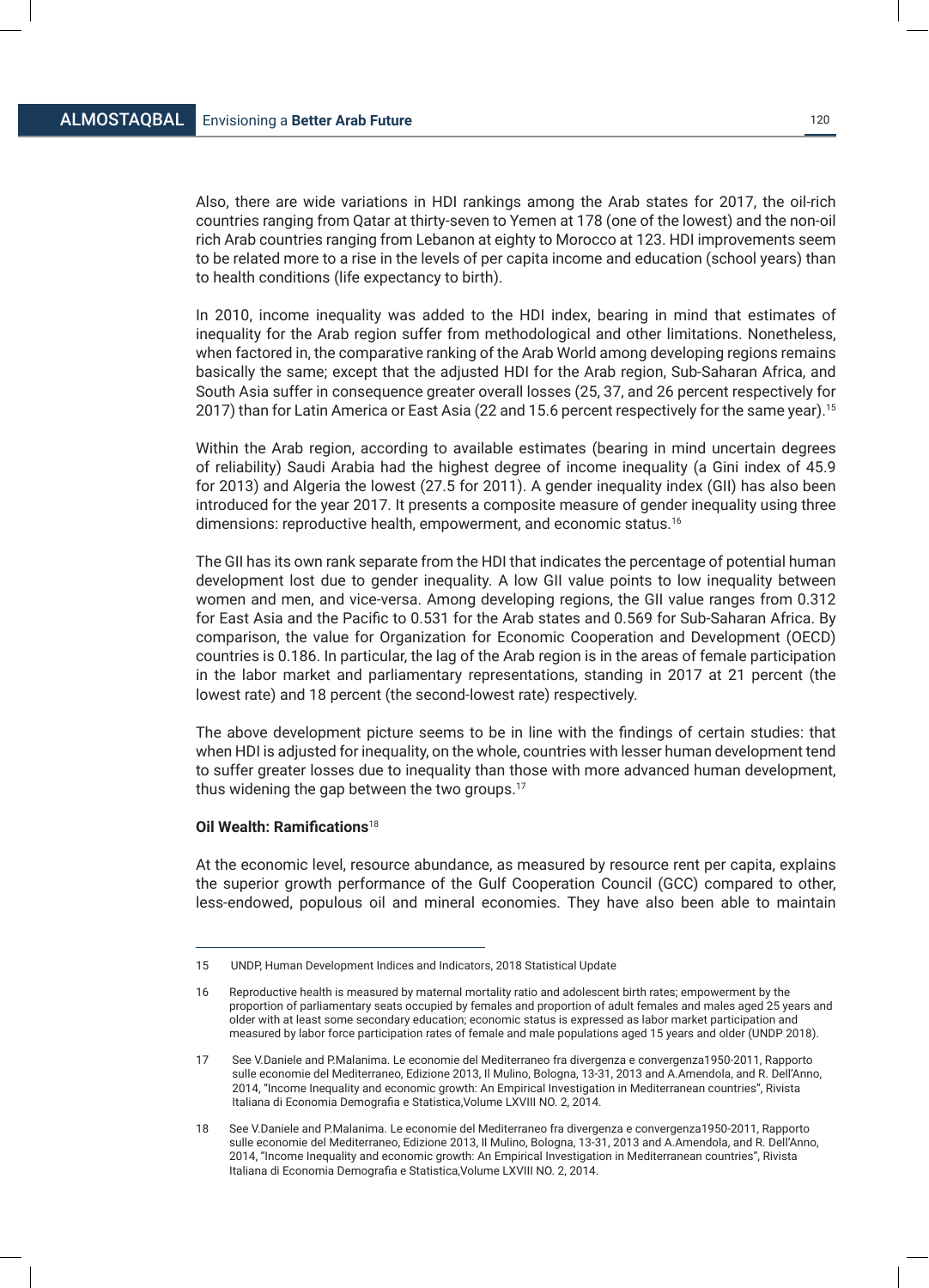macroeconomic stability through a credible *de facto* institutional exchange rate peg regime supported by massive foreign account surpluses in the form of reserves accumulation and sovereign wealth funds (SWFs).<sup>19</sup>

At the same time, it should be noted that the *Kafalat* system and free access to unlimited supplies of labor in the nearby southern Asian labor markets have helped maintain a low level of productivity in these countries. Additionally, some GCC countries, such as the UAE, and most notably the sub-economy of the Emirate of Dubai, have managed to achieve significant economic transformations toward more diversified and sophisticated economic structures. However, the oil sector continues to be, by far, the major contributor to the national income of the GCC countries, and their exports remain the least diversified in the region. The Arab region's exports, as a whole, continue to be less diversified than those of other developing regions, though certain non-oil-producing Arab countries have managed to make some progress along the path of economic diversification.

On the other hand, the GCC countries have been able to avoid civil wars and maintain civil peace.<sup>20</sup> They have presided over a somewhat functioning social contract that helped them fend off the fallout from the Arab Uprisings, which swept several major countries in their neighborhood. The GCC record contrasts with that of the populous Arab oil economies that have experienced disappointing growth records as well as depleted physical and soft infrastructures; massive unemployment, especially among youth; and political instability and civil wars.

However, at the political level, the Arab oil economies are among the least open as per the Polity IV index and other indices. For low or moderate rent per capita groups, such as the populous oil Arab economies, the resource rent effect is one major hindrance to democracy. But, this is not necessarily the case in the highly-endowed, smaller oil economies. In other words, in high-resource but population-scarce countries, the elites tend to rely more on expanding public employment and less on political repression: though one may add that, over time, the highly educated labor force may have come to face a shortage of suitable employment opportunities. Nevertheless, the opposite is likely to happen in moderately endowed but populous countries.

However, the stability that seems to characterize the economic and political order in the GCC will be seriously challenged by the prospects of future lower oil prices and historically relatively low levels of productivity, in addition to other emerging regional and domestic developments, such as the youth bulge and the rising regional tensions and continuing civil wars and conflicts in the neighboring countries. The fundamental question that would need to be addressed is whether or not the GCC countries are capable of initiating the required change in their political and economic model.

<sup>19</sup> While various beneficial effects of oil wealth on development can rightly be pointed out recent empirical work has drawn attention to the required role of fiscal and monetary policies in countering its negative impact (e.g. the hindrance of economic diversification) thereby ensuring that oil resources are efficiently used for developmental purposes. This outcome, it has been argued, would in large measure hinge on the efficacy and accountability of the institutions in place, notably fiscal institutions, keeping in mind that Arab fiscal institutions remain wanting in this regard. (see El-Anshasy, A., K. Mohaddes, and J. B. Nugent "Oil, Volatility and Institutions: Cross-Country Evidence from Major Oil Producers". Cambridge Working Papers in Economics 152, 2015.

<sup>20</sup> Bahrain is a case apart; recurring civil unrest in the country on the part of large segments of the population has been put down by Saudi military intervention in support of the regime.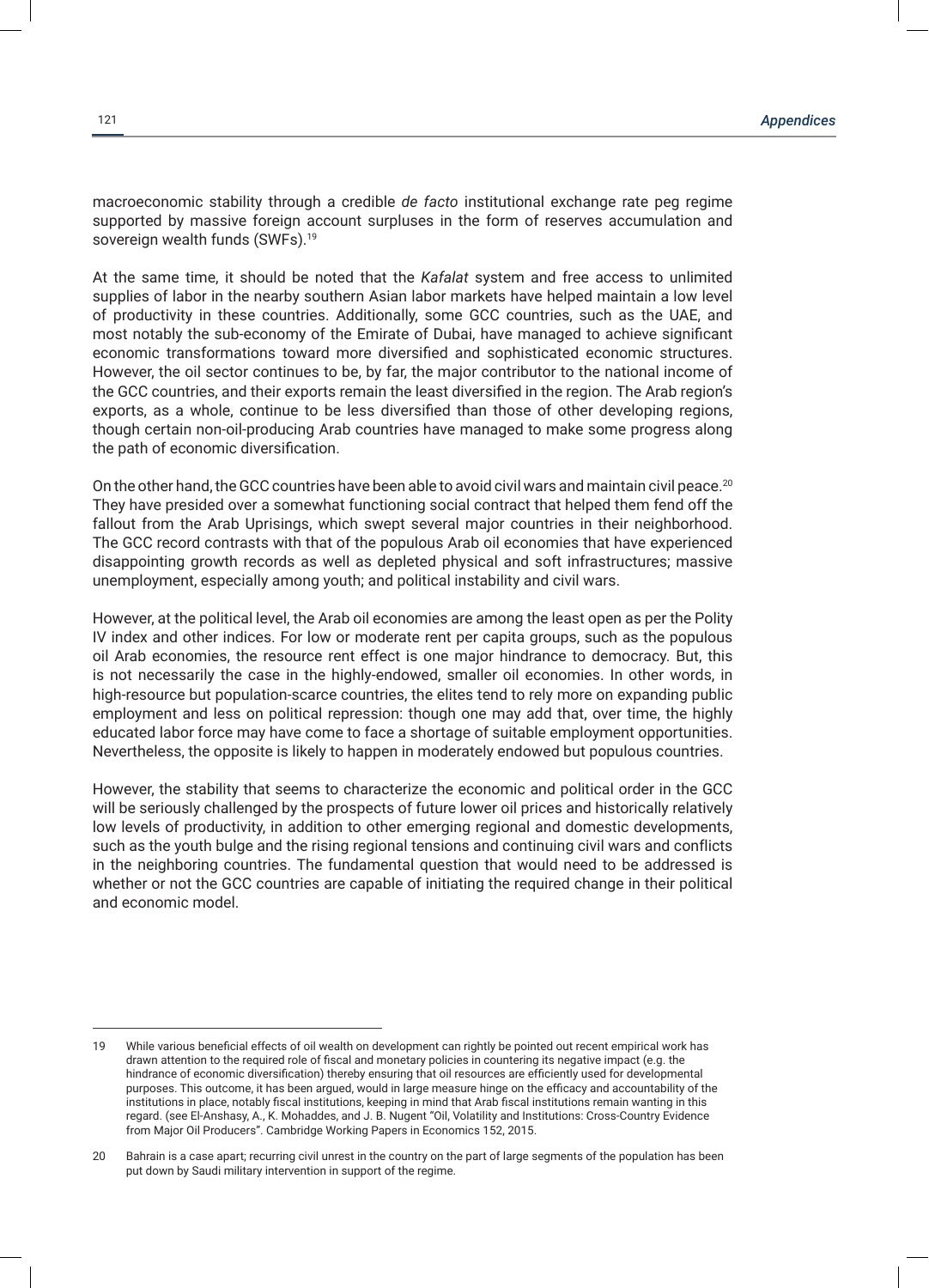### **Governance: The Impact of Conflict and Oil**

While the Arab region has kept in step with other developing regions in the broad domains of economic and social development, as noted above, it has fallen behind in the political domain (specifically in moving toward democratic governance). In other words, while the other developing regions have generally moved up the ladder from the category of authoritarianism, the Arab region as a whole has generally lagged behind in this regard.

What explains this apparent non-correlation between Arab development and democracy? Admittedly, some Arab countries have lessened the grip of their autocracy, while Tunisia has moved after 2011 all the way to democratic governance. Yet, the findings of recent empirical work indicate that, for the Arab region as a whole, though the traditional "modernization" variables remain important determinants of democracy in the long run, they fail to explain the Arab democracy deficit relative to other regions. Rather, oil, conflict, and their interactions appear to explain this persistent deficit and more generally the politico-economic trajectory of the Arab region, at least in the post-World War II period.<sup>21</sup>

The "oil curse" effect—the trade-off between economic welfare and political rights, associated with the relative abundance of oil resources-is well established in scholarly literature, though not necessarily a matter of universal agreement.22

The influence of oil wealth has not been confined to the oil rich countries but has impacted political governance in non-oil Arab countries as well.<sup>23</sup>

Equally important, and perhaps more so, is the persistence of conflict in the Middle East. According to the Uppsala Conflict Data Program (UCDP) data for the period 1990–2017, the region accounted for about 23 percent of world conflicts, and for the period 2011–2017 by far for the largest number of the world's battle-related deaths.24

 Of course, at the center of the region's conflictual environment is the unsettled but simmering Arab–Israeli conflict, which goes back to 1948 and does not have a parallel in other regions, at least in recent history; and, in more recent years, we have the emergence of major civil conflicts fed by multifaceted international interventions.

To all that we have to add the huge impact of the rise in recent years of fundamentalist groups in the region (especially in Syria and Iraq) and the consequent additional vicious conflicts their emergence has caused. While the dominance of fundamentalist groups has of late been on the wane, the outcome of the post-uprising civil conflicts is yet to be decided. By contrast, in other regions of the contemporary world, civil conflicts have mostly been followed by a move towards democracy (noted reversals notwithstanding), a contrast that is often alluded to in support of the arguments in favor of the Arab region's exceptionalism.

<sup>21</sup> See I. El Badawi and S. Makdisi, Democratic Transitions in the Arab World, Cambridge University Press, 2017

<sup>22</sup> For a review see M. Ross M. What Have We Learned about the Resource Curse?" Annual Review of Political Science, V.18, 2015 and S. Haber, Stephen and V. Menaldo, "Do Natural Resources Fuel Authoritarianism, A Reappraisal of the Resource Curse", American Political Science Review V. 105, Issue 01, 2011.

<sup>23</sup> Of course, other country specific factors may have played and continue to play a major role in sustaining autocracies in individual countries including the dominance of the military establishment. Country specific issues however lie outside the purview of this discussion paper.

<sup>24</sup> The UCDP defines conflict as "a contested incompatibility that concerns government and/or territory where the use of armed force between two parties, of which at least one is the government of a state, results in at least 25 battlerelated deaths over one calendar year".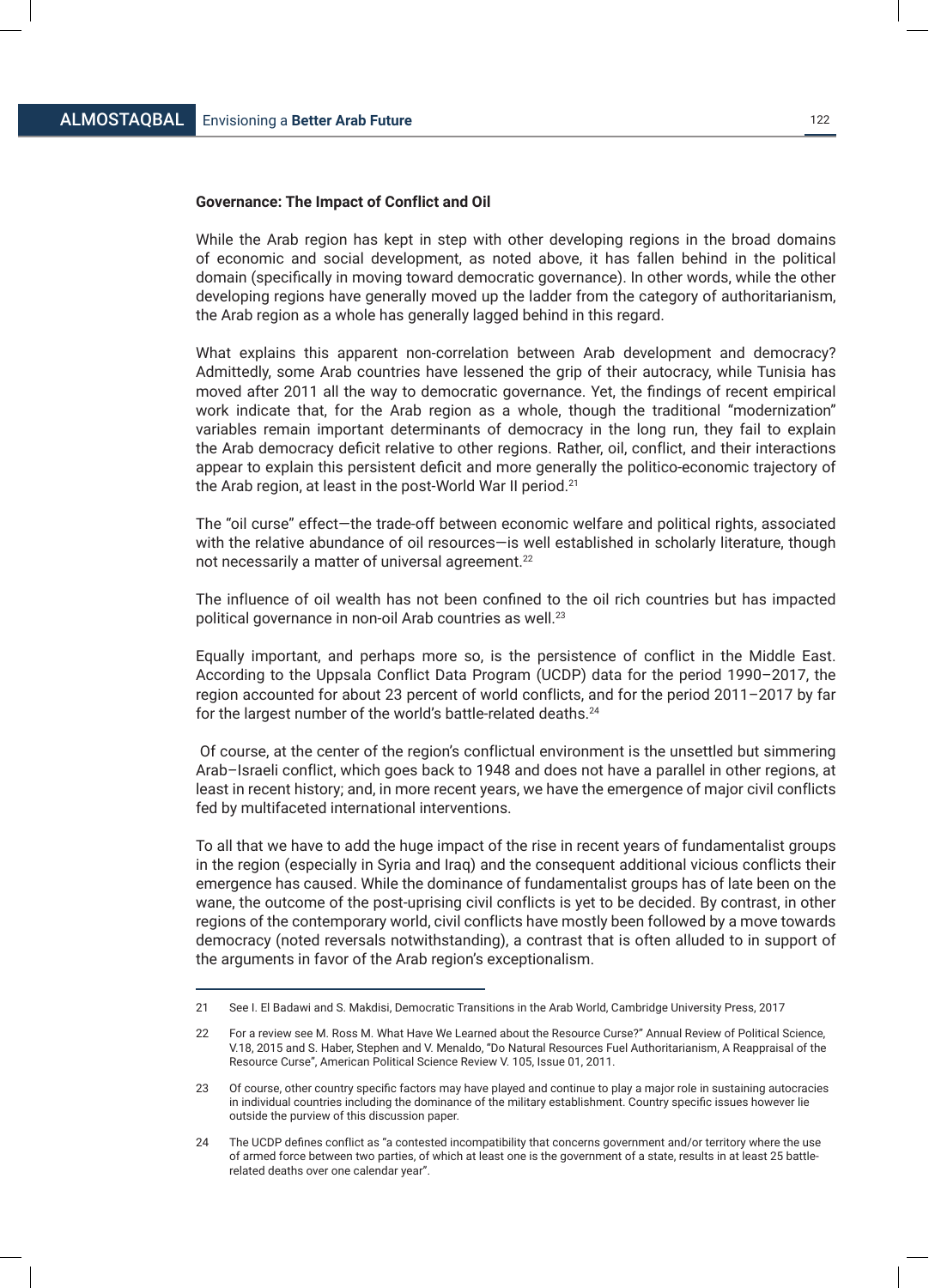### **Prospects for Democratic Governance**

A combination of economic, political, and other underlying factors has been building up over the years for a push toward a democratic space in the region, with the successful overthrow of the Tunisian autocracy acting as a spur for subsequent uprisings. They include, among others, rising unemployment to high levels, especially youth unemployment; persistence of deep economic inequalities and related declining levels of subjective well-being; loss of faith in the role of traditionalist reformist political parties; growing openness of national economies; and rising aspirations for greater freedom and political participation on the part of large segments of the populace that have felt disenfranchised and largely excluded from the benefits of economic development.

Yet, the hope for a democratic change in the countries concerned (and by extension of the region as whole) has so far failed to materialize, save for Tunisia. The civil conflicts that have subsequently emerged, fed by emerging sectarian divisiveness—including the intensification of identity politics and the rise of fundamentalist groups—have further strengthened the region's conflictual environment, posing threats of democratic reversals for countries that manage to break out of the grip of entrenched autocracies.

As long as the multidimensional civil conflicts in Syria, Yemen, and Libya continue to rage, the prospects for democratic transition in the region remain dim. These conflicts are manifestations of a counterrevolution (partly linked to foreign interventions) intended to stifle transitions toward democratic forms of governance. But, eventually they will be resolved, and the prospects for establishing accountable democratic political institutions will in turn strengthen.

Pushing in that direction are evolving socioeconomic and political processes in various countries of the region that will help pave the way for a democratic change, with some being much more gradual than others. They include the building up of modernizing influences, which admittedly the civil conflicts have slowed down or disrupted at least temporarily (e.g. a growing middle class, improving levels of education, and growing female participation in the economic and political domains); an increasing incompatibility between exclusive political institutions and the increasing openness of economic institutions; and an expanding popular demand for freedom, equal political rights, and social justice reinforced by decreasing fundamentalist influences.

Furthermore, the corrosive political effects of relatively abundant oil resources will, in the passage of time, be countered by the influences forcing change, such as mounting socioeconomic inequities and growing popular dissatisfaction; the weakening rentier effect due in part to changing internal economic conditions; and a growing democratic neighborhood, as more countries move to partial, if not full, democracies. Moreover, as noted above, the seeming structural changes in the global oil market and the potential long-term deceleration of prices towards low "equilibrium" prices will likely further threaten the sustainability of the authoritarian bargain (even in the highly endowed Arab Gulf societies). It is noteworthy that, the more countries succeed in moving towards a consolidated democracy, the less is the potential threat of reversal.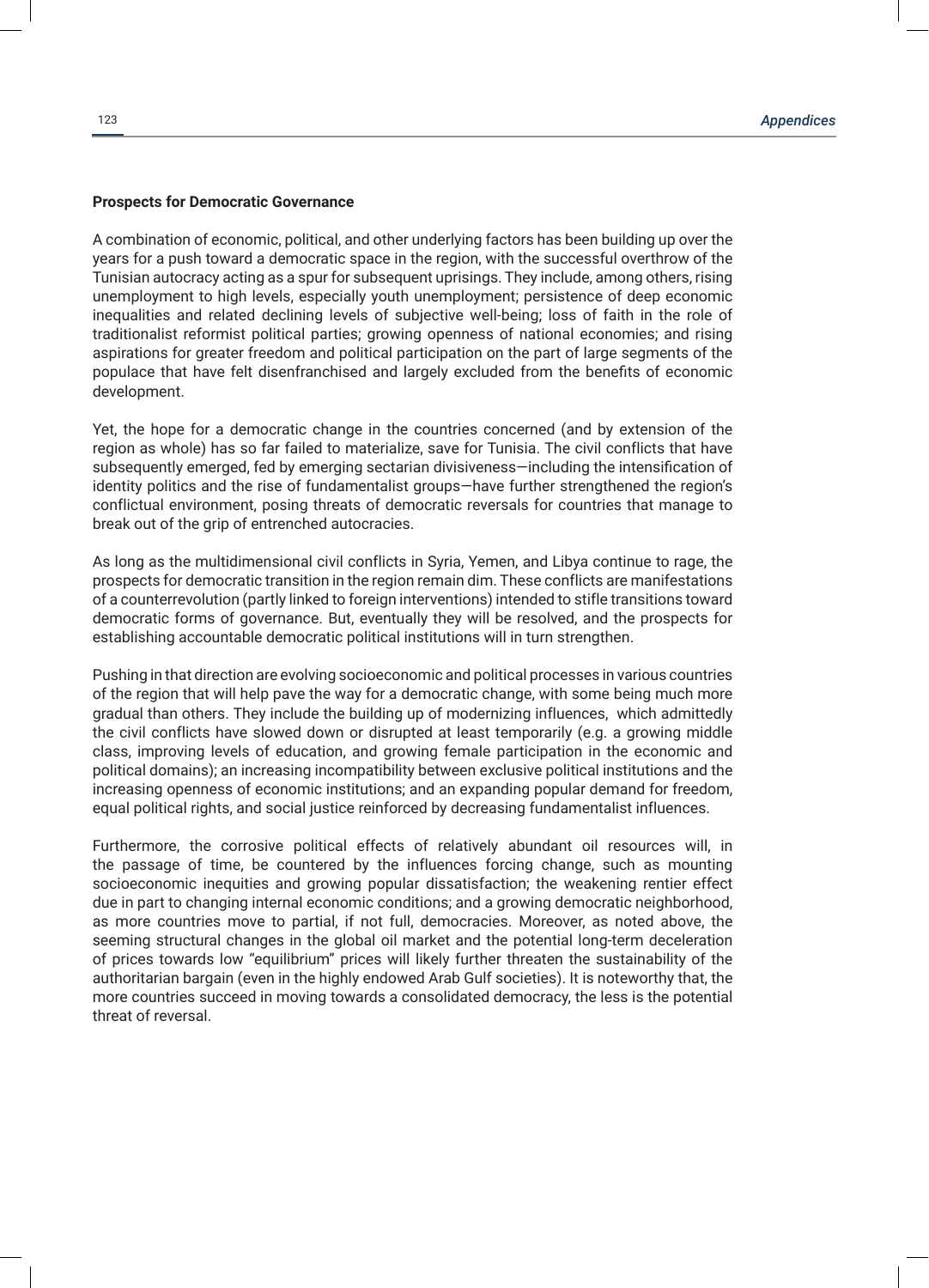# **Concluding Note**

The raging Arab conflicts will be settled sooner or later, hopefully leading to democratic governance. The daunting task of delivering the required public goods and implementing socioeconomic policies which would promote and sustain a broad-based and equitable reconstruction would then begin.

Economic reconstruction is necessarily more encompassing than postwar stabilization, which might be the focus of certain international organizations which are expected to give a helping hand to reconstruction efforts. It would include not only the rehabilitation of basic services and infrastructure destroyed during the war, but also the creation of a basic macro and microeconomic institutional and policy framework necessary for the emergence of a viable economy: one that would provide employment opportunities allowing citizens to make a decent and licit living. Equally importantly, it should lead to wider economic inclusion and less inequality; in other words, to the creation of new institutions that would no longer permit a privileged few to capture the benefits of natural resources, economic growth, and overall development, but would allow their spread to the populace at large.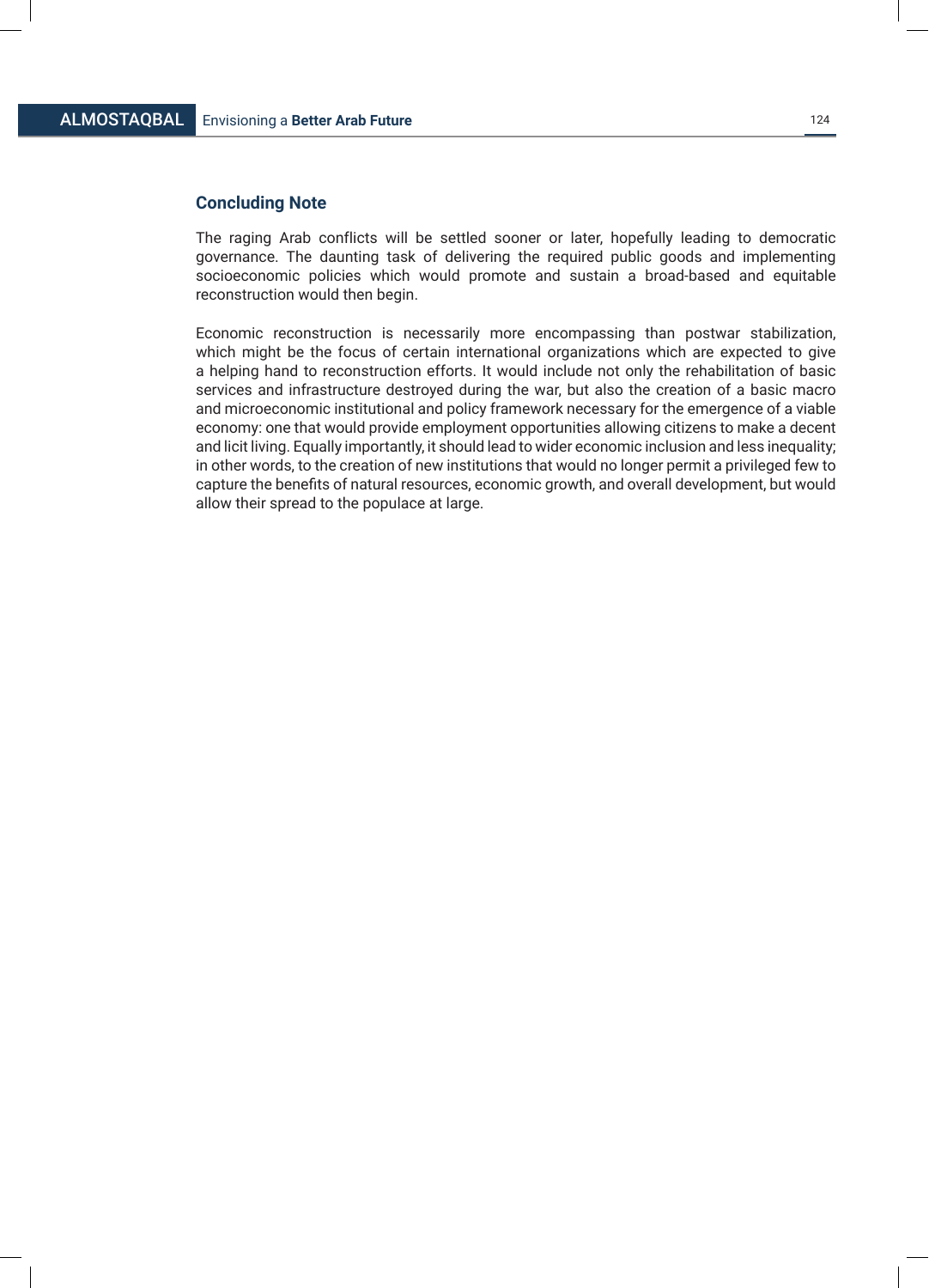

23.11.2019 *A Note for the AlMostaqbal Conference: The Middle East Looking Forward* November 24-25, 2019 Cairo, Egypt

# Rethinking Diversification and Regional Integration: Prospects for the MENA Region

Chahir Zaki Associate Professor of Economics Faculty of Economics and Political Science Cairo University chahir.zaki@feps.edu.eg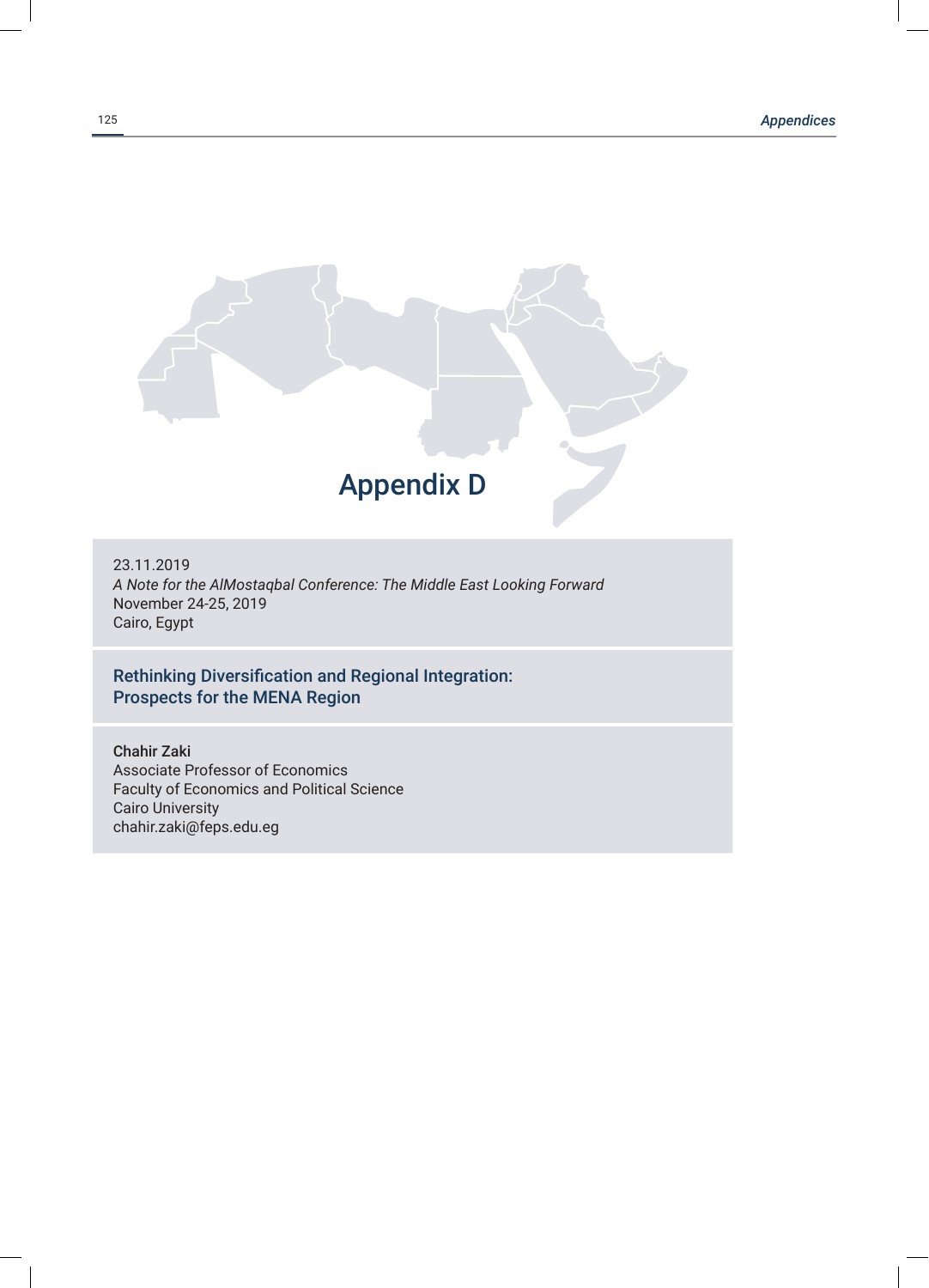# **ABSTRACT**

This paper has two objectives. First, it provides an overview of the main features of the Middle East and North Africa (MENA) related to trade and foreign direct investment. I argue that the current scheme of trade integration did not improve states' external competitiveness since they are specialized either in oil or traditional products; their exports are hindered by several nontariff measures imposed by their governments or by their trade partners and they also impose some non-tariff measures on imports into the region. The second objective is to provide some insights regarding a more effective integration.

To overcome such problems, deeper trade agreements (that address non-tariff measures and link trade policy to industrial policy) and boosting insertion into global value chains are indispensable in a way that may help in redefining the mode of insertion of MENA in the global division of labor and the global value chains through trade policy.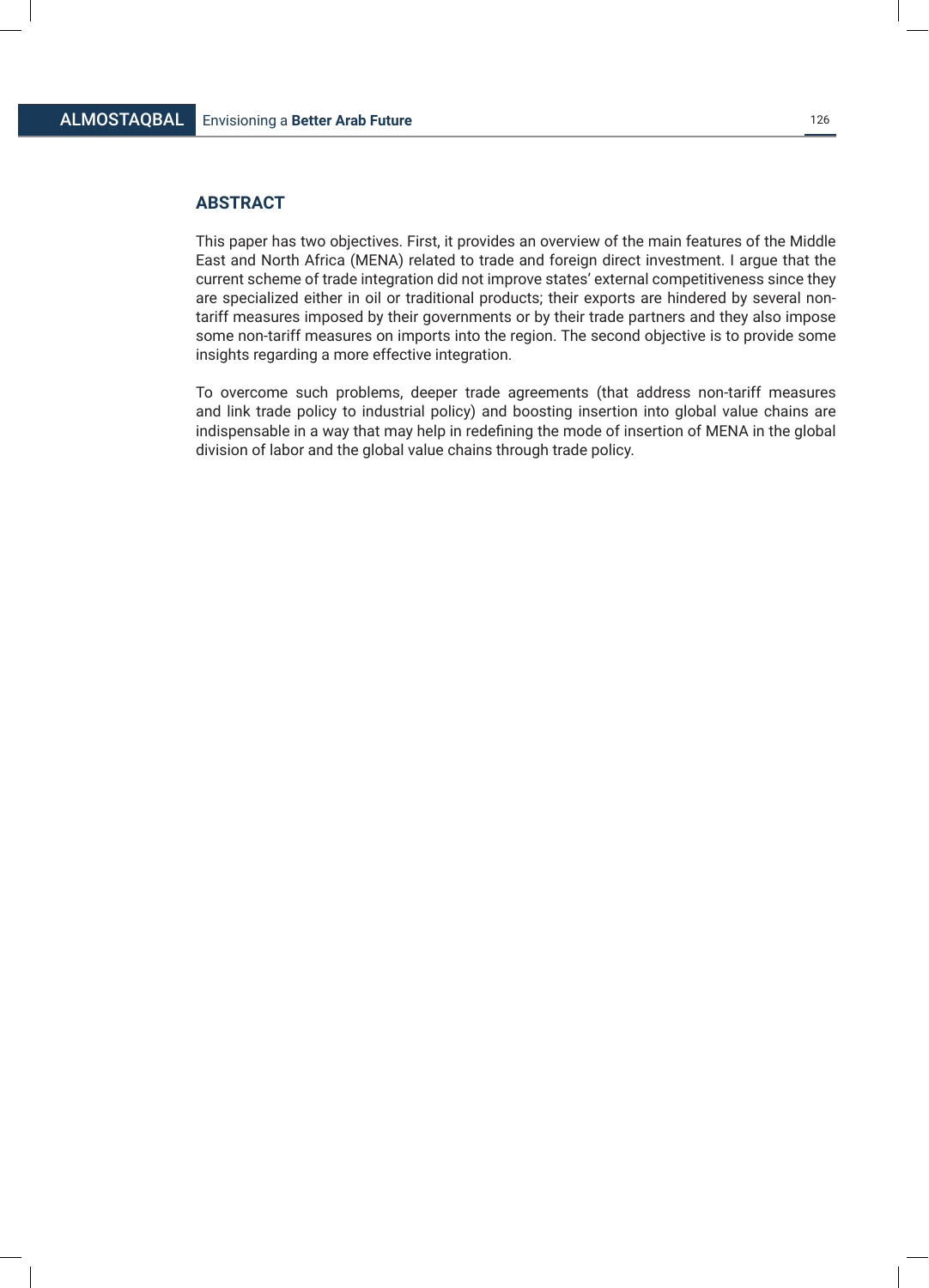# **INTRODUCTION**

Trade liberalization is necessary but not sufficient to reach inclusive development, especially when a country concludes several *shallow* trade agreements. Thus, it is important first to distinguish between the concepts of *shallow* and *deep* integration. While the former reduces tariffs only, the latter tackles non-tariff measures (NTMs), harmonization of production standards, and developing regional or global value chains.

Most of the countries in the Middle East and North Africa (MENA) concluded several *shallow*  trade agreements (ranging from regional to multilateral ones). This can be chiefly attributed to three main reasons. First, trade is concentrated in capital-intensive goods with limited value added, and hence does not create jobs. Second, most of the exports coming from the MENA region face a wide range of non-tariff measures (sanitary and phytosanitary measures, technical barriers to trade, red tape costs, etc.) that limit their competitiveness (Ramzy and Zaki, 2019 and El-Enbaby et al., 2016). Interestingly, it is worth noting that several measures are imposed more at home than at their destination markets, pointing out the importance of starting reforms at the domestic level in order to improve the competitiveness of exports.

Third, since most of the foreign direct investment (FDI) in the MENA region is concentrated in the oil sector, the likelihood of developing clusters in the manufacturing sector has been extremely weak given how capital-intensive the sector is and the very limited value-add that results from it (Zaki, 2019). Fourth, Aboushady et al. (2018), on the basis of interviews done in some MENA countries, have shown that different stakeholders confirmed that, historically, trade policies were completely disconnected from the design and implementation of industrial policies. As a consequence of all this, these agreements did not lead to an improvement of their external competitiveness and failed to achieve development goals (i.e. job creation, poverty reduction, and structural change).

The remainder of this policy paper is organized as follows. Section 2 focuses on the main features of the MENA region by highlighting its trade structure, non-tariff measures, and their insertion into global value chains. Section 3 presents some insights to improve their integration in world trade and value chains.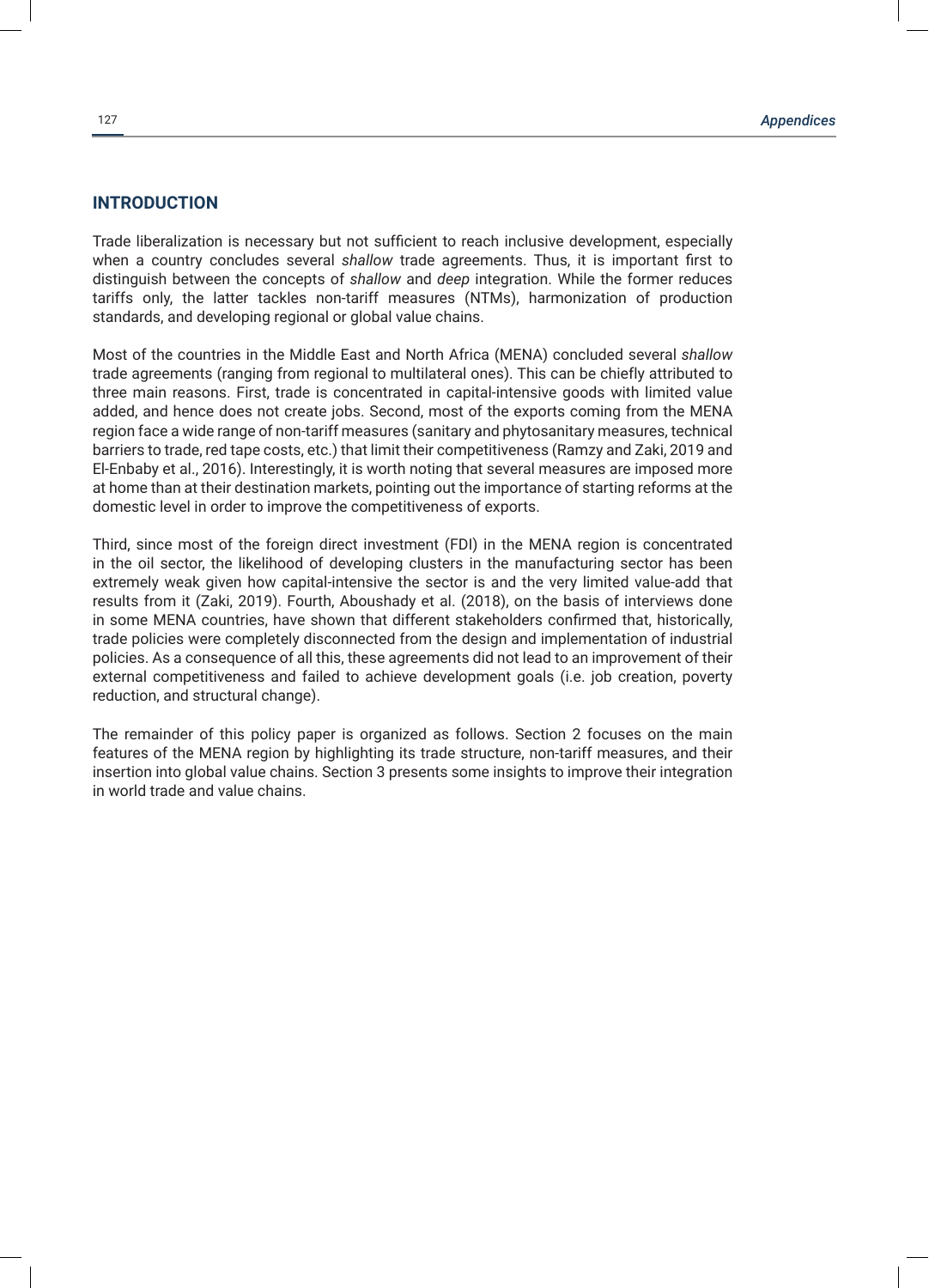### **Overview of the MENA Region**

#### *• Structure of trade in goods and services*

MENA countries are heterogeneous. While some of them are resource-rich with huge exports of oil (e.g., the Gulf Cooperation Council countries), others are resource-poor and their exports are concentrated either in an emerging manufacturing sector or in services.



Figure 1: Oil vs. Non-Oil Exports as a Percentage of Total Exports by MENA Country

*Source: World Development Indicators database online, 2015.*

At the goods level, most of the goods that are exported by MENA countries are rather traditional (chiefly concentrated in chemicals, ready-made garments, and processed food). Nontraditional exports, intensive in high technology, remain extremely low, with notable exceptions such as Morocco, which managed to export automobiles to both African and Arab countries. Morocco has emerged as one of the leading African exporters, surpassing South Africa with more than 95 percent of Moroccan vehicles being exported to the European Union (EU), Turkey, Russia, and Saudi Arabia.

As for services, the MENA region has a revealed comparative advantage in travel, financial services, royalties, and license fees as well as other business services. Yet, services are still impeded by significant barriers (Borchert et al., 2014). Averaging across countries, Figure 2 shows that the overall value for the Service Trade Restrictiveness Index (STRI) in the MENA region is the largest among world regions excluding South Asia and that the sectoral value of the STRI for the MENA region is the highest for professional, transport, and telecommunication services, highlighting the fact that the region is mostly "closed" to foreign competition in those three sectors (Karam and Zaki, 2019).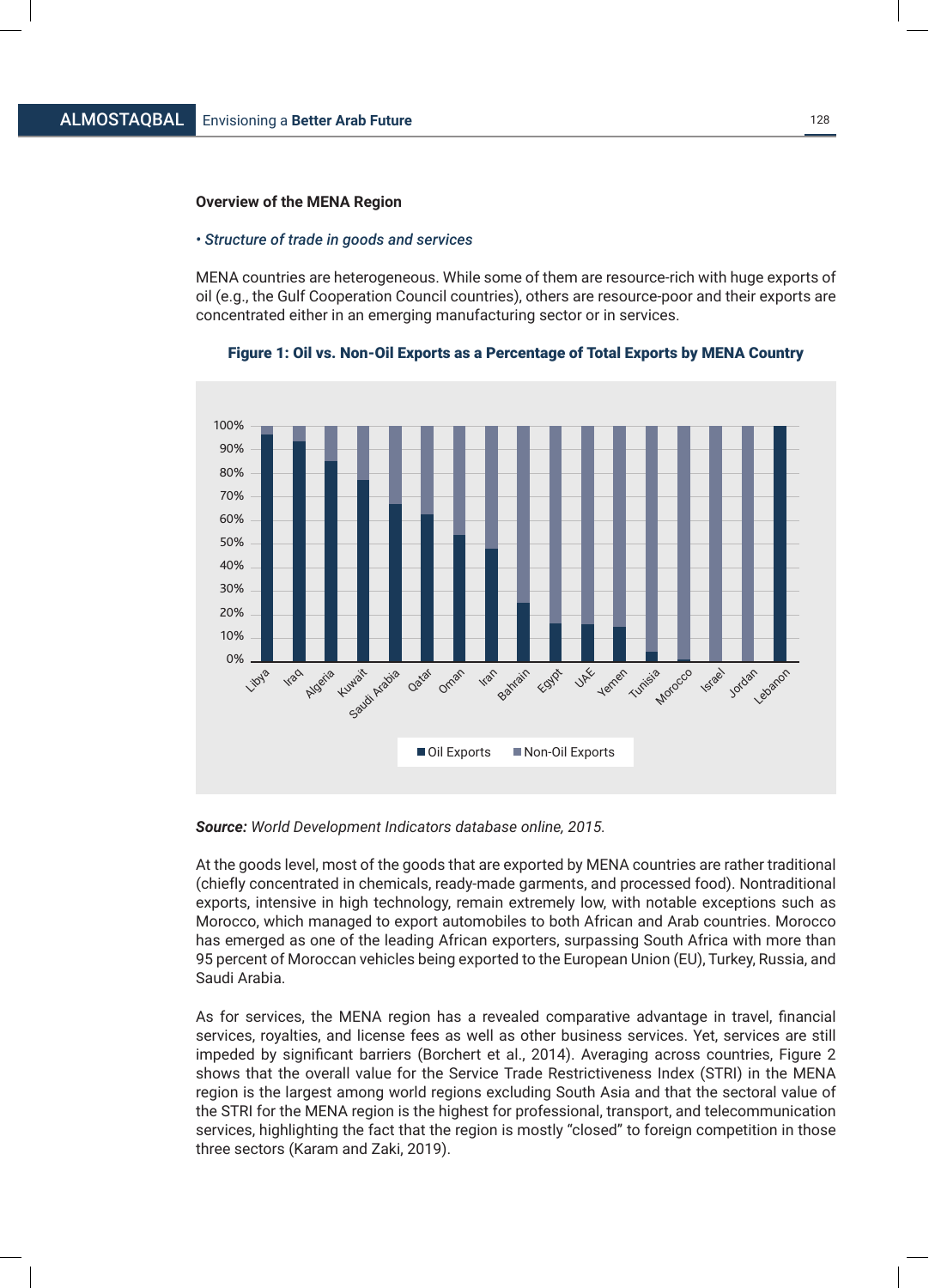Karam and Zaki showed that service protection is a fixed export cost, exerting a negative and significant effect on the probability of a state becoming an exporter, especially for small firms and high value-added sectors. Thus, this affects both manufacturing exports and job creation in these high-value sectors (such as automotive).



### Figure 2: Regional Average STRI by Sector, 2010

*Source: Hoekman (2016).*

## *Note: Indices range from 0 to 100, with 100 being completely closed to foreign competition. Data is only available for 2010.*

Given the structure of exports and their concentration in low value-added sectors and the protection/regulation of several service sectors that affect the performance of the manufacturing sector, external competitiveness remains distorted and the effect on job creation is therefore very limited.

# *• Non-tariff measures*

Non-tariff measures imposed by governments are still a serious impediment to intra- and extra-regional trade in the MENA region. A significant share of these impeding measures is imposed at home rather than by trade partners. Figure 3 shows that the share of barriers faced domestically (21 percent for manufacturing and 24 percent for agriculture) or in the Arab region (37 percent for manufacturing and 28 percent for agriculture) is larger than the one in other non-Arab partners. Hence, most of the problems can be solved either at home or on an Arab scale.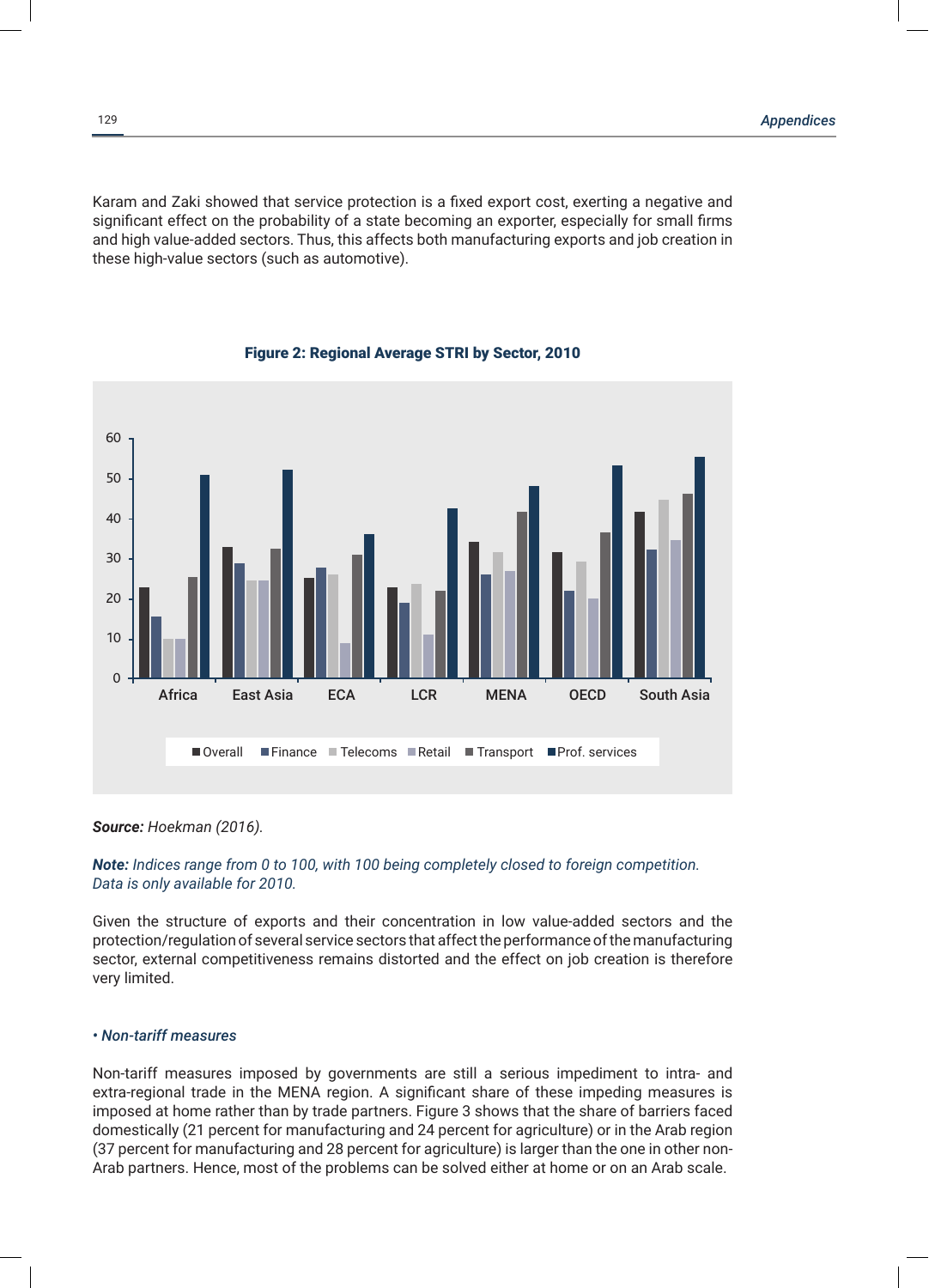

## Figure 3: Breakdown of burdensome NTM cases reported by exporters in Arab States

## *Source: ITC (2015)*

By observing these non-tariff measures, Figure 4 shows that standards and conformity assessment procedures represent serious obstacles among Arab countries (especially sanitary and phytosanitary measures, as well as technical barriers). While some of these measures are evidence-based to protect the health of humans and animals, some others are more distortionary and imply a significant cost for firms. Furthermore, some studies argue that, within the Arab states, the tax equivalent of non-tariff obstacles to trade (including customs procedures) represents 30 to 40 percent of the value of traded goods.

It is worthy to note that, in the MENA region, while some of these NTMs imposed by governments aim at protecting the health of humans and animals, some of them are politically motivated in order to protect politically-connected firms (see Eibl and Malik, 2016 for Egypt and Baghdadi et al, 2019 for Tunisia). In fact, the presence of cronies is a strong predictor of the introduction of NTMs and the density of NTMs as measured by the share of products subject to NTMs.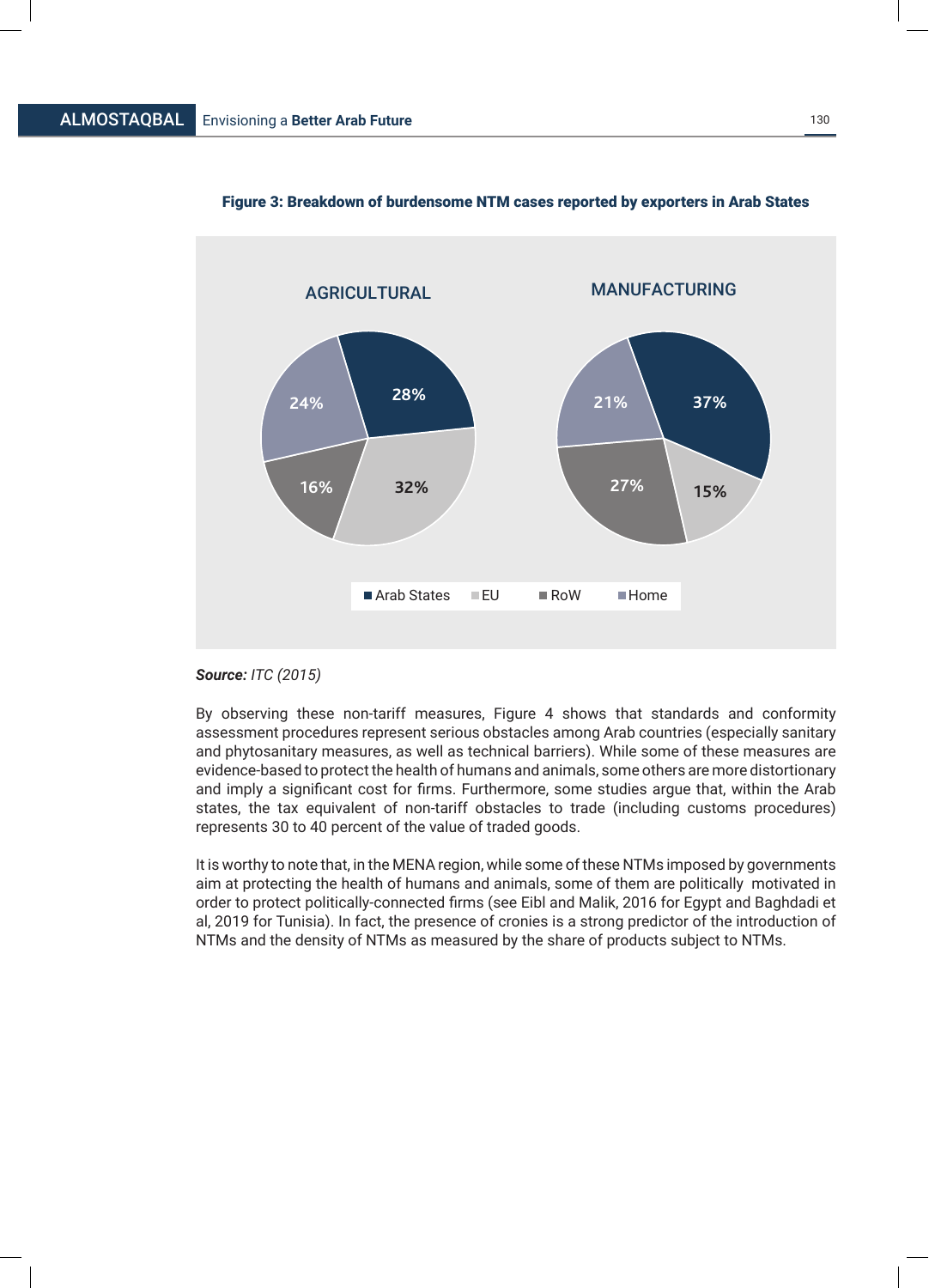

# Figure 4: Burdensome NTMs applied by partner countries

*Source: Constructed by the authors using the NTM Firm level survey.*

Therefore, this analysis sheds light on the importance of addressing non-tariff measures, harmonization of norms, and mutual recognition of standards to boost trade among Arab countries and with their regional partners.

### *• Insertion in global value chains*

Global value chains (GVCs) are difficult to measure. This is why, using the World Bank Enterprise Survey, Dovis and Zaki (2018) showed that the MENA region is still not integrated in regional or global value chains like other regions. They define GVCs through four measures as follows:

- If a firm exports and imports simultaneously, we can assume that it belongs to a GVC. This is the least restrictive definition.
- If a firm exports and imports simultaneously and has either an international certification  $-$ or a share of its capital owned by a foreign firm, it is likely to be part of GVC.<sup>25</sup>
- The strictest definition combines the four criteria altogether: a firm exports and imports simultaneously, has an international certification, and is partially owned by foreigners.

They argue that these criteria are important to developing a GVC for several reasons. First, as highlighted by the literature, exporters and importers are few, bigger, and more productive. Second, foreign-ownership status may be an indicator of integration into a GVC, as foreign-

<sup>25</sup> International certifications include any certification related to products, to standards and norms that are adopted in production processes, ISO, etc.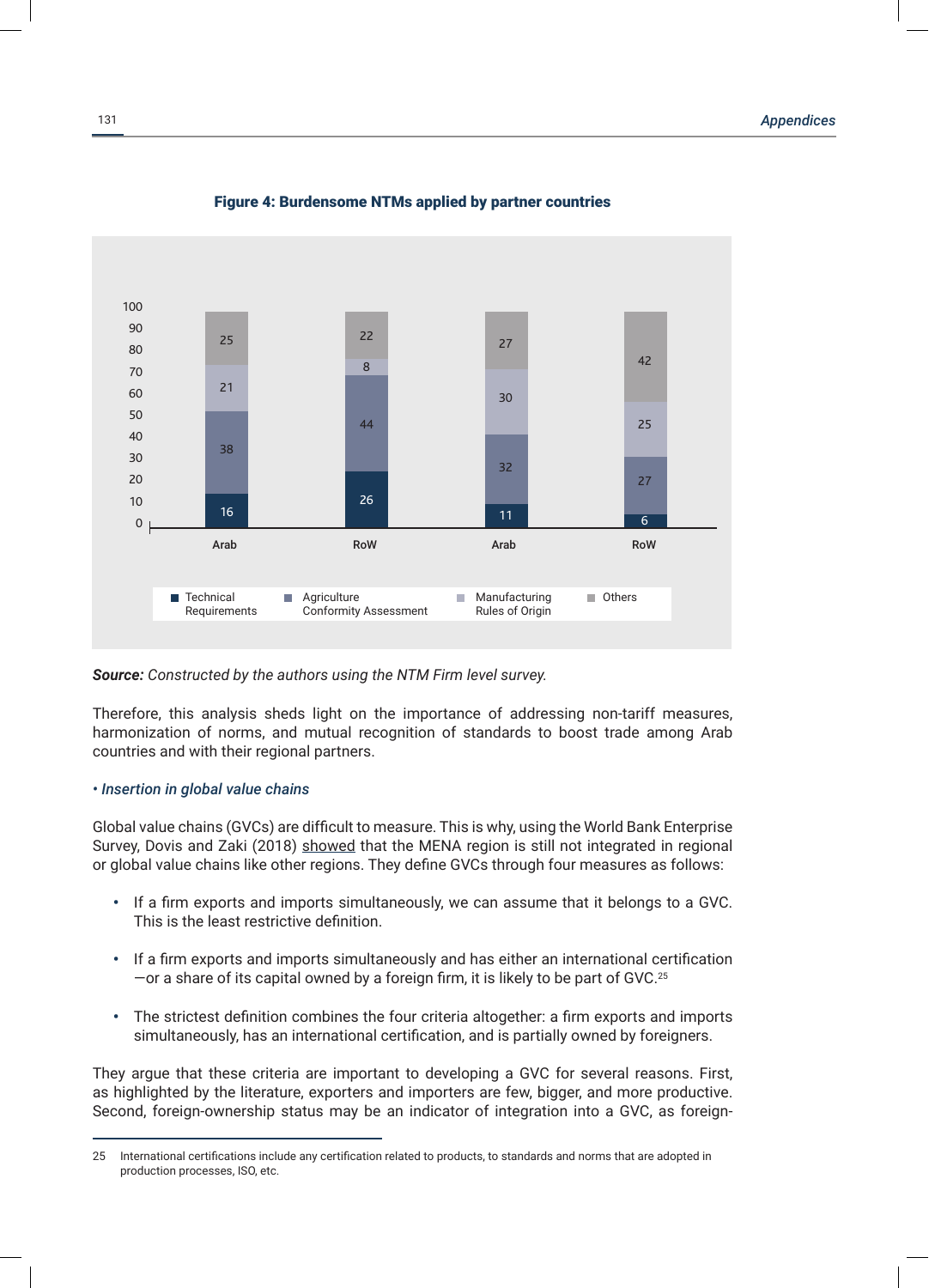owned firms may serve as exporting platforms for foreign countries. Third, an international certification may also be required in vertically-fragmented production processes, providing another indicator of GVC integration.

Table 1 shows that, on average, 2 percent of firms are two-way firms with both a foreign ownership and an international certification. Second, internationally-certified firms are chiefly concentrated in Europe. The MENA region is performing slightly better than South Asia. With 13 percent of firms having two-way trade activity, the MENA region is around the average. Yet, when MENA and East Asia and the Pacific (EAP) are compared, we can conclude that, the stricter the definition, the share of MENA firms that are part of GVCs shrinks and that of EAP increases. These figures show to what extent EAP firms are more advanced in terms of GVC integration.

|                                     | GVC1 | GVC <sub>2</sub> | GVC3  | GVC4  |
|-------------------------------------|------|------------------|-------|-------|
| East Asia & Pacific (EAP)           | 9%   | 6%               | 3%    | 2%    |
| Europe & Central Asia (ECA)         | 27%  | 15%              | 5%    | 3%    |
| Latin American & Caribbean (LAC)    | 13%  | 5%               | 3%    | 2%    |
| Middle East and North Africa (MENA) | 13%  | 6%               | 2%    | 1%    |
| South Asia (SA)                     | 7%   | 3%               | $0\%$ | $0\%$ |
| Sub-Saharan Africa (SSA)            | 15%  | 7%               | 4%    | 2%    |
| All                                 | 13%  | 7%               | 3%    | 2%    |

# Table 1: GVC characteristics – Different Definitions (by region)

*Source: Authors' own elaboration using the WBES dataset (with weights).*

Two main reasons are behind such underperformance: FDI structure and business environment.

First, FDI in the Arab region is highly concentrated at both the country and sectoral levels. Indeed, according to the United Nations Conference on Trade and Development, about 80 percent of the FDI in 2010 was concentrated in six countries (Saudi Arabia, Egypt, Qatar, Lebanon, the United Arab Emirates, and Libya before 2011). At the sectoral level, most FDI is concentrated in traditional, low value-added and capital-intensive sectors, namely oil, refineries, and construction. It has hence failed to generate jobs and significant value-add in the MENA countries. Moreover, they reinforced their specialization into traditional sectors. Thus, if these countries are to promote job creation in a period where unemployment rates are reaching very high levels, more FDI should be channeled to nontraditional, labor-intensive, and high value-add sectors (particularly the manufacturing and nontraditional sectors). However, it is important to note that, sometimes, labor-intensive sectors and high value-added sectors can be conflictual, since the former are associated with a relatively low value-add (e.g., textiles, ready-made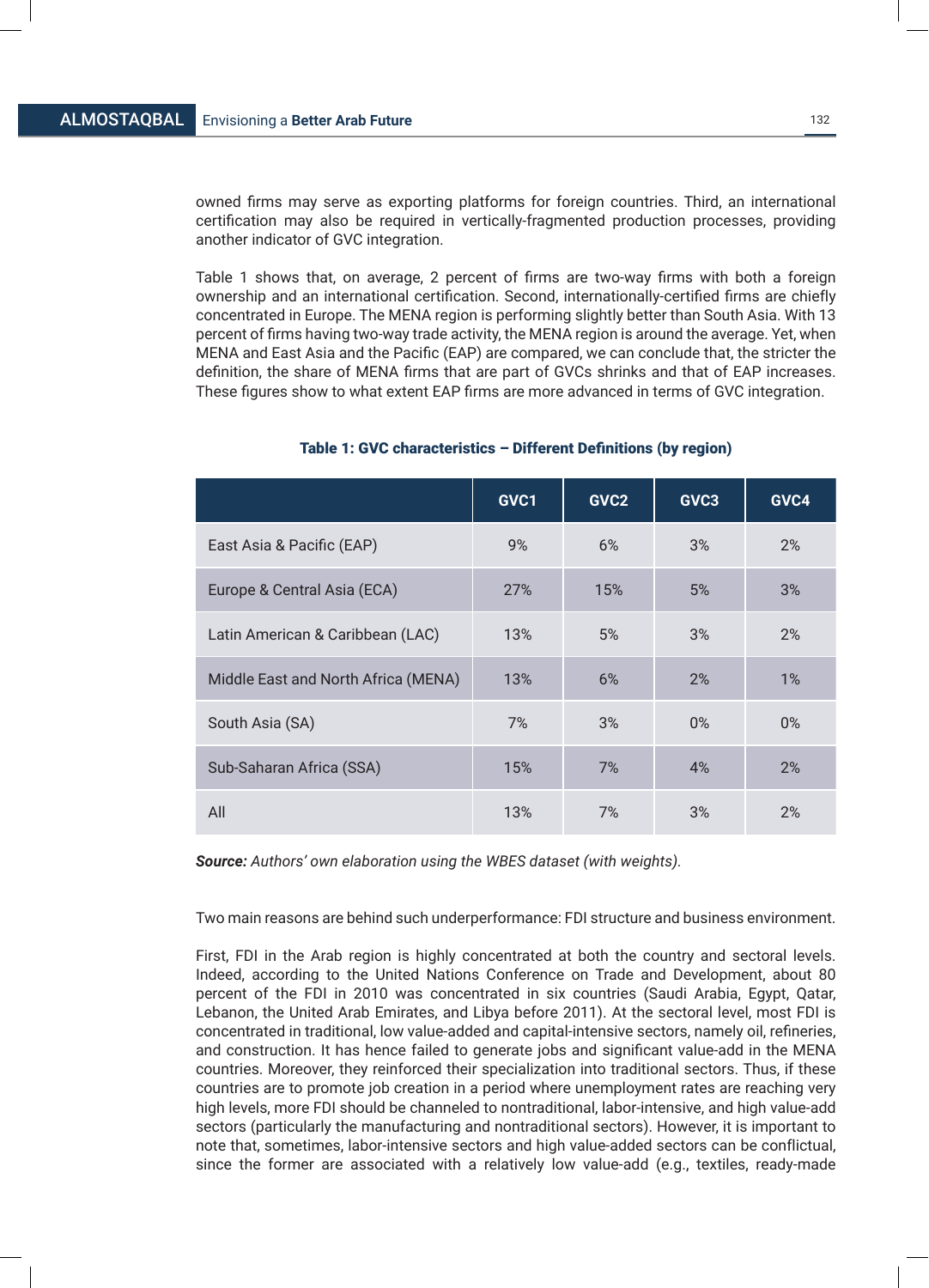garments, and processed food), whereas the latter to capital-intensive, high value-added (e.g., metals, base metals, etc.). Other sectors can be intensive in both skilled labor and capital (e.g., automotive and high-tech industries). In middle-income countries, it is advisable to have a diversified structure in order to raise employment rates, meet labor supply, and at the same time increase the value of production to reduce poverty.

The second barrier affecting GVCs is the investment climate. Dovis and Zaki (2018) found that variables associated with the investment climate are the most formidable barriers to insertion into a GVC. In particular, the number of days to pay taxes, the number of procedures to register property, and the time to export and to import all have significantly negative associations with integration into a GVC. This is why it is important to strengthen institutions, particularly in areas of law enforcement and information flows that exert a significant effect on FDI in host countries. In this regard, it is noteworthy that GCC countries are performing better than their Mashreq counterparts, since the former have higher ranks in the proper business atmosphere and ease of establishing firms for foreign investors.

### **Policy Options for a Better Integration**

#### *• Rethinking Free Trade Agreements*

As maintained earlier, negotiating trade agreements in MENA has focused mainly on tariff reduction. This led to the conclusion of shallow trade agreements that did not really improve the competitiveness of MENA countries. Thus, deepening existing trade agreements is indispensable to make them more efficient. This can be achieved through addressing non-tariff measures and linking trade and industrial policies.

On the one hand, since most of the barriers are non-tariff, one of the effective approaches to facilitate their elimination is the adoption of the Agreement for Conformity Assessment and Acceptance with the European Union or more generally concluding Mutual Recognition Agreements (MRAs) based on the alignment of the legislative systems and infrastructures of the countries concerned with their most important trade partners. These agreements have not been concluded yet, but they can be a model to overcome the problem of noncompliance.<sup>26</sup>

This will help MENA exporters—and especially small and medium-sized firms (SMEs)—to comply with international standards in order to facilitate their access into foreign markets. This also can take place by increasing the number of accredited and recognized laboratories or certification bodies and providing technical assistance from both the government and international donors to different firms, especially SMEs. Furthermore, based on International Trade Center surveys in 2013, several firms reported that the non-transparency of non-tariff measures is very costly. Thus, it is important to improve the availability of comprehensive information on non-tariff measures (e.g., standards and norms, applicable fees, duties rates, rules of origin, preferences, and charges) on customs websites in a transparent and simple way. National governments can also set up portals or trade observatories of market access databases where firms can report where they are finding problems in accessing markets and what those issues are.

On the other hand, trade negotiations at both regional and multilateral levels must be better linked to industrial policies and industrial strategies of the MENA countries. Identifying complementarities at the regional level will increase intraregional trade. Thus, trade instruments should target the design and implementation of more elaborate industrial development

<sup>26</sup> These agreements have not been concluded yet, but they can be a model to overcome the problem of non- compliance.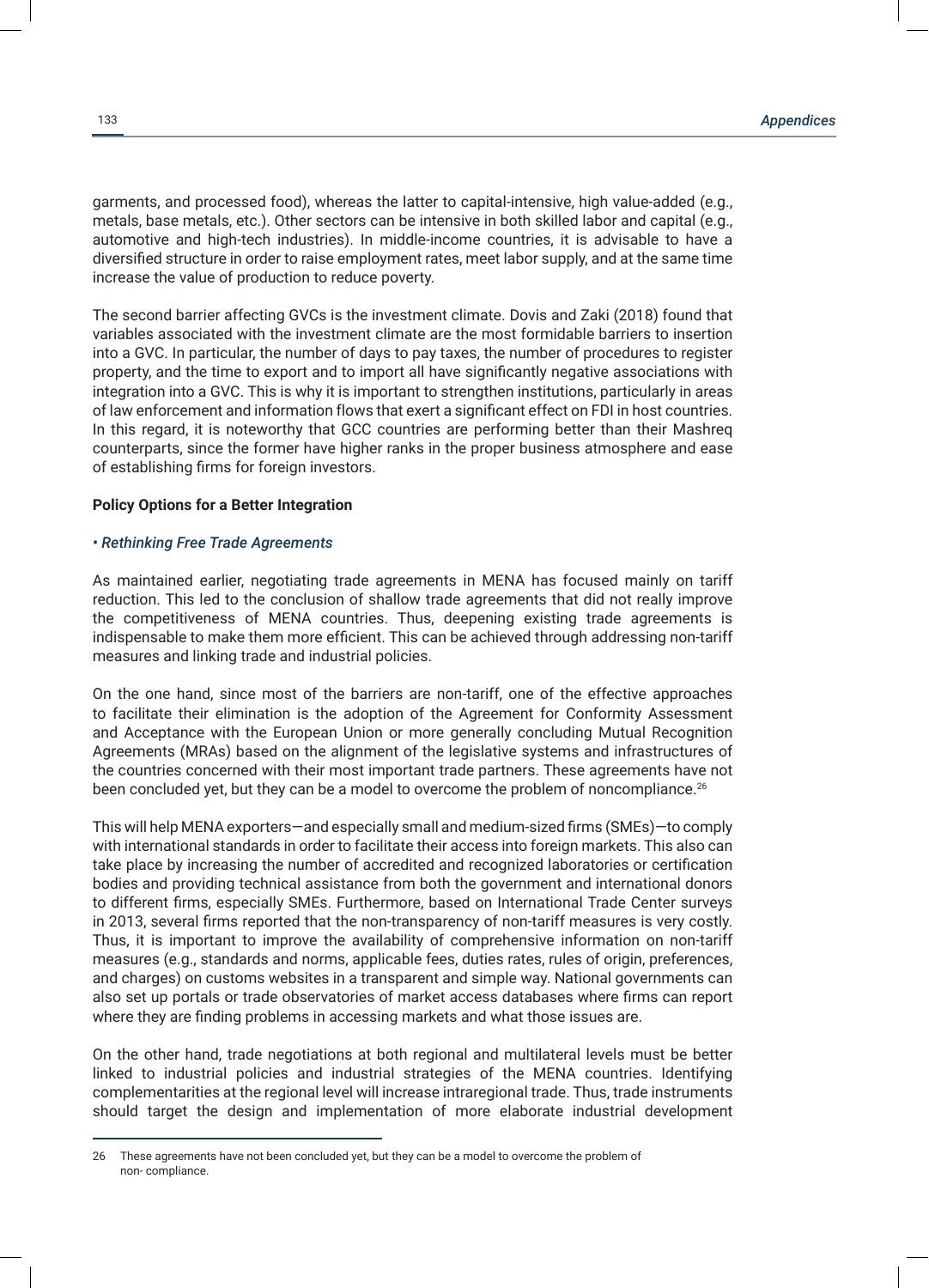strategies. Needless to say, this has to be accompanied by clear national industrial strategies. However, to be effective and efficient, it is important to have a more thorough analysis on the conception and development of industrial policies and their link to trade policies. This includes three main dimensions: first, undertaking a comprehensive analysis of which sectors are to be considered in trade negotiations and examining their links to national policies; second, investigating the social and economic effects of these sectors on job creation and poverty reduction; third, making trade negotiations more inclusive of different stakeholders (e.g., the private sector, civil society, and the chambers of commerce and/or industries).

Yet, two questions are to be raised for further discussion: shall industrial policies be made at the national or the regional level to guarantee a higher level of coordination? And, if they are to be made at the regional level, which regional or sub-regional institutions will be in charge of this so as to have an integrated decision-making system?

### *• Domestic Policies*

In order to increase the integration of MENA firms into regional and/or global value chains, three sets of domestic policies must be taken into consideration as noted by Dovis and Zaki:

First, more efficient trade procedures leading to quicker time necessary to trade will help local firms become part of GVCs. This is associated with improving infrastructure and automating customs in a way that would empower different firms to specialize in more complex products. Second, enforcing and implementing transparent laws for registering property is crucial for firms to be part of GVCs. More generally, improving the investment climate with fairer competition and the elimination of red tape procedures is commendable. This is in line with Rodrik (2018), who argued that countries should rely more on "domestic integration", which means improving the capabilities and fundamentals of the economy through investment in human capital, business environments, and governance. In fact, this is taken as a prerequisite for regional and/or global integration.

Thus, more effort should be deployed to strengthen the connection between highly productive global firms, potential local suppliers, and the domestic labor force.

Second, cluster promotion is an important instrument. Indeed, using clusters to link SMEs to manufacturing-sector FDI will help them become part of a value chain, leading to more sustainable and internationalized activities. More SMEs will generate more jobs, especially for women who are densely present in sectors such as ready-made garments and processed food. This would consequently increase women labor demand and reduce gender inequality.

Third, improving workers' skills is also important. Indeed, developing new clusters would require a greater skilled labor force endowed with higher qualifications, especially for blue collar workers who are abundant in the MENA countries and are used intensively in the production of several manufactured goods. An important dimension to be taken into consideration is labor conditions at large. Indeed, terms and conditions of employment (e.g., child labor and deficient terms and conditions of employment) which may not be in line with requirements of international markets may make it difficult to reach the markets of developed countries.

Hence, improving conditions of employment is also a way to upgrade production processes and make output more competitive.

However, as highlighted by Rodrik (2018), integration into GVCs has to be taken with caution since they are currently intensive in new technologies that may present a double threat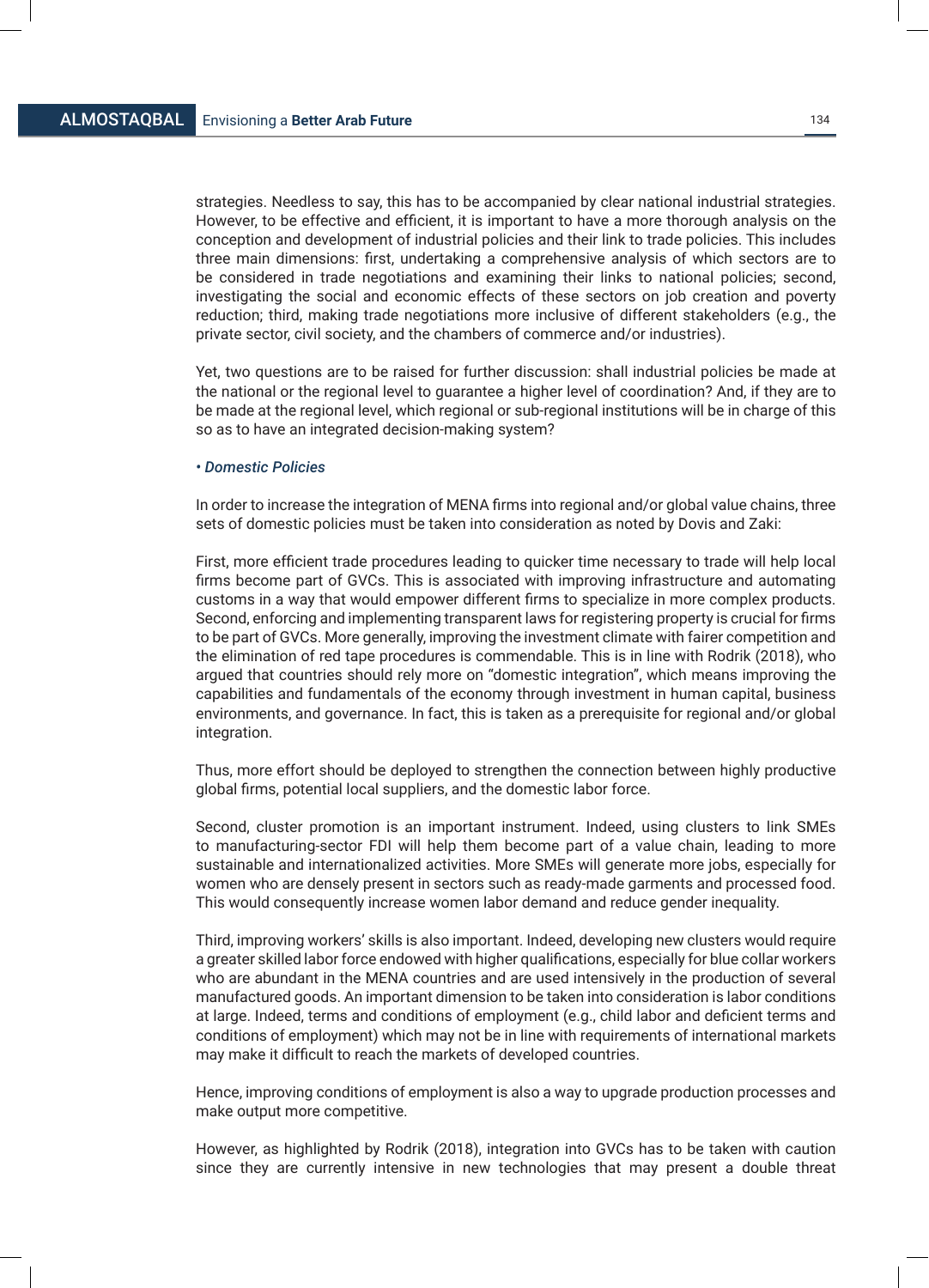to low-income countries. GVCs are generally biased toward high skills, which reduces the comparative advantage of developing countries that are conversely endowed with unskilled labor and specialized in more traditional labor-intensive manufacturing activities. GVCs can make it harder for these countries to use their labor–cost advantage by reducing their ability to substitute unskilled labor for other production inputs. Finally, it is important to note that such clusters can be criticized as constituting an enclave economy of offshore companies that are not domestically integrated and have limited linkages to the national industrial base.

# *• Political and Institutional Requirements*

A key dimension to implementing different policies is related to the integration approach of Arab countries. Two remarks are worth mentioning in this regard. First, the current scheme of regional integration (if any) has proved to be inefficient. Therefore, a more "functional integration" is likely to be more effective. This concept means that Arab integration must target specific functions and sectors where Arab countries can integrate and mutually benefit from the process (like the historical case of steel and coal in the European Union).

Last, but not least, comparative regions in the world were more politically integrated along European lines (like the Economic Community of West African States or the Southern Common Market ("MERCOSUR" or "MERCOSUL")) than MENA. This helped them increase their prospects for intraregional trade and FDI. Contrastingly, MENA's current political and geopolitical context reflect rather poorly on its prospects for regional integration.